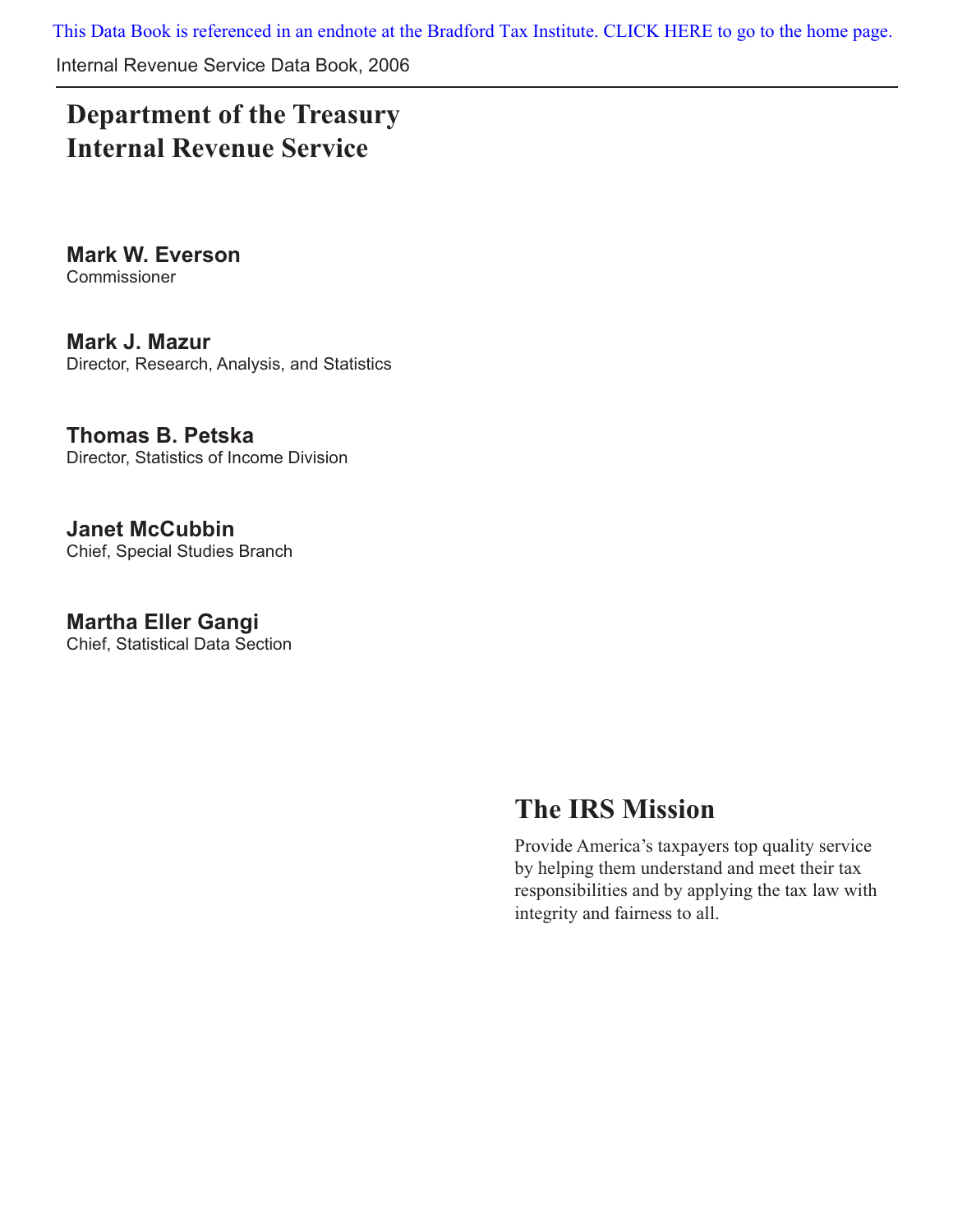## **Internal Revenue Service Data Book, 2006**

This report describes activities conducted by the Internal Revenue Service during Fiscal Year 2006 (October 1, 2005, through September 30, 2006). It provides information on returns filed and taxes collected, enforcement, taxpayer assistance, the IRS budget and workforce, and other selected activities.

**NOTE**: When using information from this report, cite the *Internal Revenue Service* Data Book, *2006* as follows—

Internal Revenue Service Data Book, 2006 Publication 55B Washington, DC March 2007

For sale by the Superintendent of Documents P.O. Box 371954 Pittsburgh, PA 15250-7954

## **Contents**

| Revisions to Fiscal Year 2004 and 2005<br>Internal Revenue Service Data Booksiii |
|----------------------------------------------------------------------------------|
|                                                                                  |
|                                                                                  |
| Principal Officers of the Internal Revenue                                       |
| Principal Officers of the IRS Office of Chief                                    |
| Commissioners of Internal Revenue 75                                             |
| <b>Chief Counsels for the Internal Revenue</b>                                   |
| Internal Revenue Service<br>Organization  Inside Back Cover                      |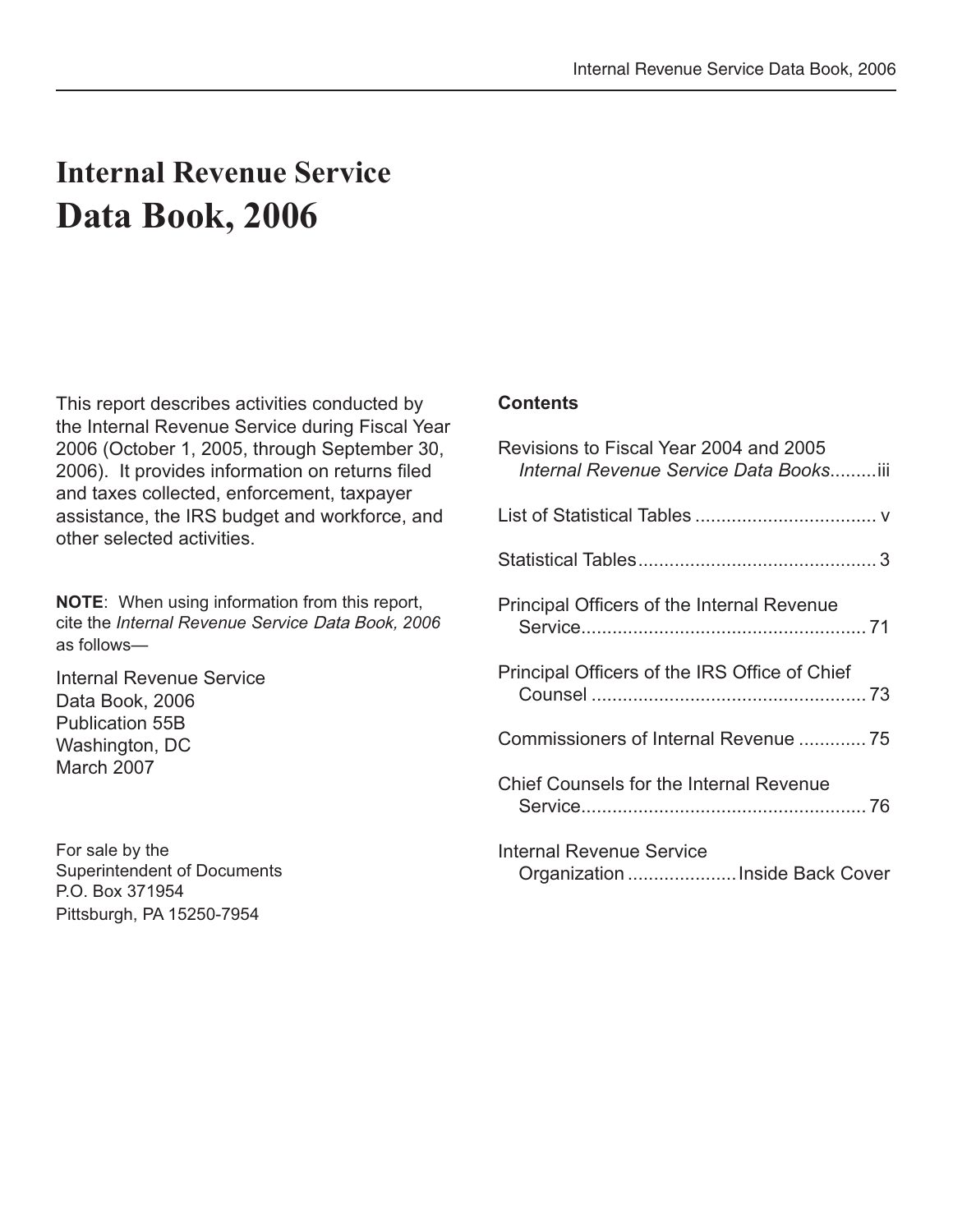## **Acknowledgments**

## **Statistics of Income Division**

Managing Editor Layout Editors

Technical Editors *Lisa Smith James Hobbs*

Statistical Researcher *Barbara Vaira Melissa Laine* 

## **Other Internal Revenue Service Offices**

Principal Coordinators

Appeals *Donna S. Reed*

Chief Counsel *David C. Rheault* 

## Chief Financial Officer

*Veronica Carter-McKune Eunita M. Davis Dru E. Gahagan Charles A. Messing Joann Roper Afzaal Shamsie*

Criminal Investigation *Patty B. Capozoli*

Equal Employment Opportunity and Diversity *Eduardo V. Mercado*

*Ruth Schwartz Paul Bastuscheck Heather Lilley James Dalton Dorothy Wallace* 

Publishing Services Coordinator

**Information Technology Specialist** 

*Paul Bastuscheck*

Research, Analysis, and Statistics *John Guyton*

## Small Business/Self-Employed

*Catherine A. LaBille Christine O'Neill Barbara A. Sandstrom Michael A. Teagle Karen A. Thornton Laurie Tuzynski*

## Tax Exempt and Government Entities

*Andrew M. Curry*

## Taxpayer Advocate *Claudia H. Calissie*

## Wage and Investment

*Dana L. Crockett Miriam L. Smith David Tyree*

## **The** *Internal Revenue Service Data Book* **Online**

The *Internal Revenue Service Data Book* tables for the current year and 11 previous years may be found on the IRS Internet site. The World Wide Web address is: **www.irs.gov/taxstats**. From the Web site, select "IRS Data Books" in the "Products, Publications, & Papers" section.

For additional information, contact Statistical Information Services at **202-874-0410** or e-mail **sis@irs.gov**.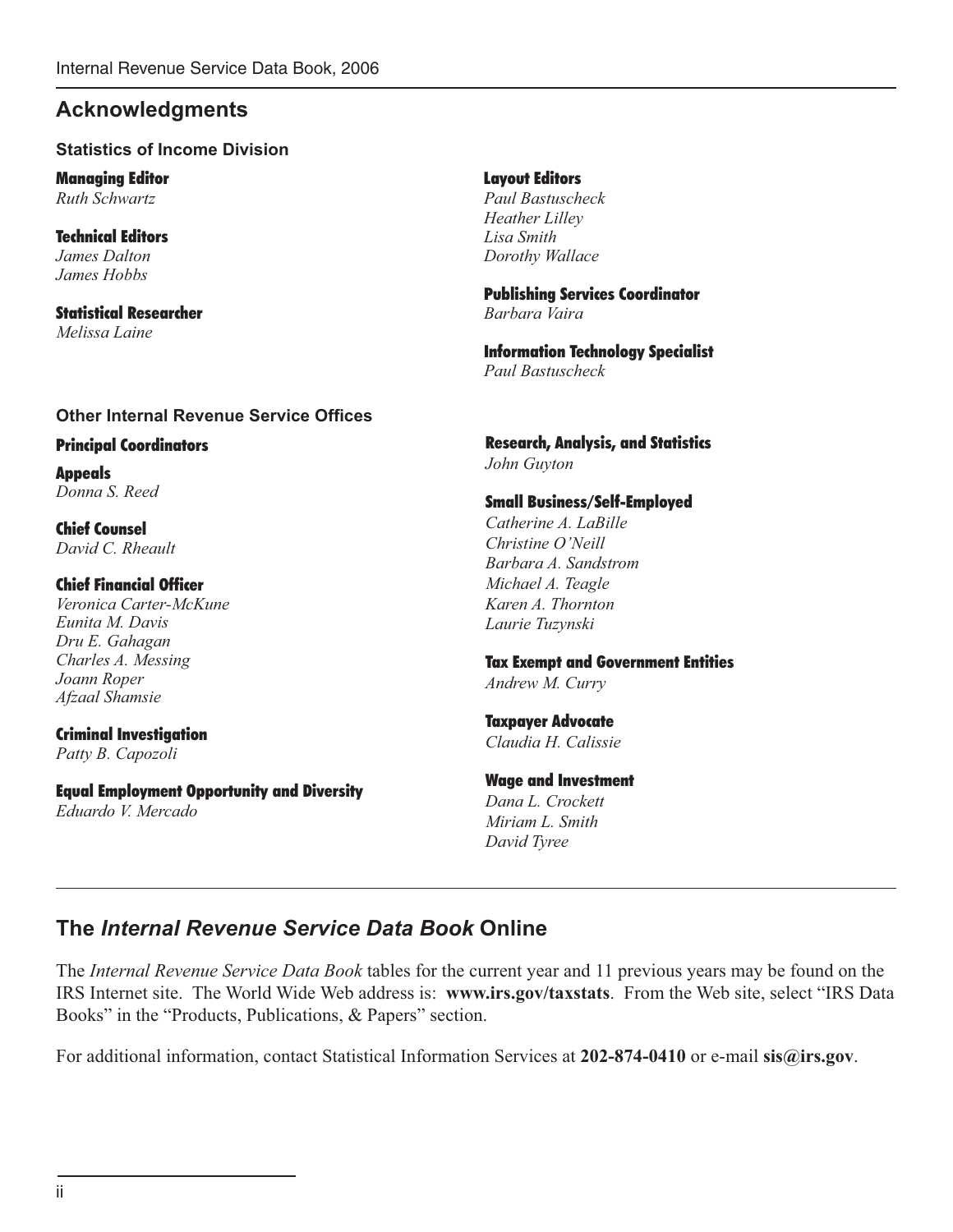## **Revisions to Fiscal Year 2004 and 2005** *Internal Revenue Service Data Books*

Corrected Tables 10 through 13 for Fiscal Years 2004 and 2005 are available at www.irs.gov/taxstats.

 Tables 10 through 13 of the 2005 *Data Book* include information on examinations closed in Fiscal Year (FY) 2005, by type of return and size of income or gross estate. Returns are assigned a code indicating the income or gross estate size class before an examination is initiated. On January 1, 2005, new codes were implemented to provide additional detail about individual income tax nonbusiness returns with total positive income (TPI) of \$100,000 or more and to reflect changes in the estate tax filing population. These new codes were not applied to cases completed in FY 2005 but initiated before 2005. Thus, tabulations by these new income and gross estate size classes shown in the 2005 *Data Book* were incorrect. In particular, the information in the 2005 *Data Book* understated examinations of all taxpayers with TPI of \$200,000 or more and overstated examinations of taxpayers with TPI between \$100,000 and \$200,000. The tables understated examinations of estates with gross estate less than \$1,500,000 and overstated examinations of estates worth between \$1,500,000 and \$5,000,000. The tables have been revised to provide corrected estimates for all individual income tax returns with TPI of \$100,000 or more and for estates of \$5,000,000.

 In addition, Tables 10 through 13 of the 2004 and 2005 *Data Books* included as examinations returns associated with the EITC Qualifying Child Certification Test. However, EITC Qualifying Child Certification is not an examination. The tables have been revised to exclude these cases.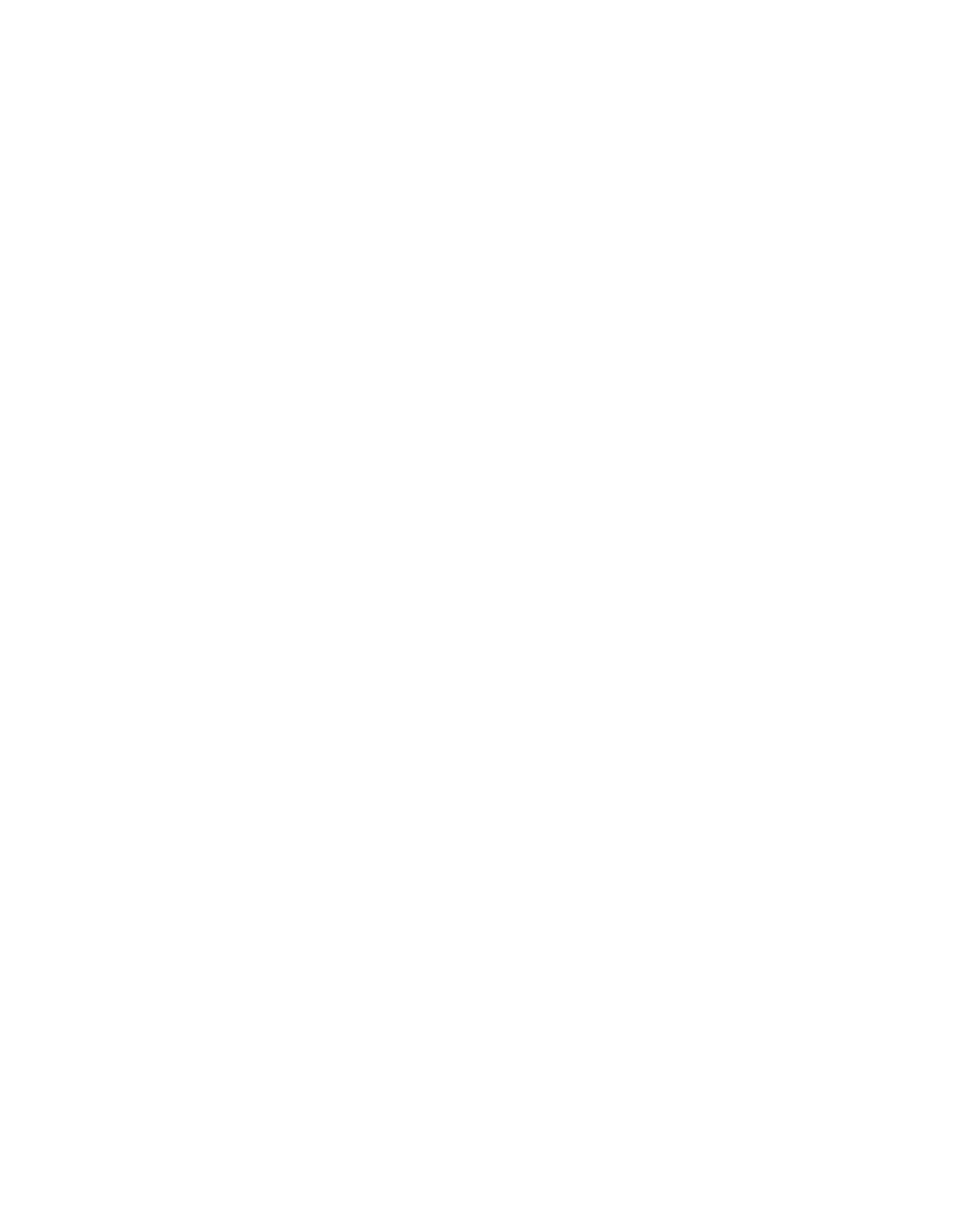## **List of Statistical Tables**

## **The** *Data Book* **has been reorganized, and most tables have been renumbered. The table number used in the FY 2005 Volume is shown in parentheses next to the current table number.**

Page

## **Returns Filed, Taxes Collected, and Refunds Issued**

| Table 5 (6). Internal Revenue Gross Collections, by Type of Tax and State, Fiscal Year 2006 11             |  |
|------------------------------------------------------------------------------------------------------------|--|
| Table 6 (7). Internal Revenue Gross Collections, by Type of Tax, Fiscal Years 1960-2006 14                 |  |
|                                                                                                            |  |
| Table 8 (9). Amount of Internal Revenue Refunds Issued, Including Interest, by State, Fiscal Year 2006  18 |  |
| <b>Enforcement: EXAMINATIONS</b>                                                                           |  |
| Table 9 (10). Examination Coverage: Recommended and Average Recommended Additional Tax After               |  |
| Table 10 (11). Examination Coverage: Returns Examined with Unagreed Recommended Additional Tax             |  |
| Table 11 (12). Examination Coverage: Returns Examined Involving Protection of Revenue Base, by Type        |  |
| Table 12 (13). Examination Coverage: Returns Examined Resulting in Refunds, by Type and Size of Return,    |  |
| Table 13 (14, 15). Returns of Tax-Exempt Organizations, Employee Plans, and Government Entities            |  |
| <b>Enforcement: INFORMATION REPORTING AND VERIFICATION</b>                                                 |  |
|                                                                                                            |  |
|                                                                                                            |  |
| Enforcement: COLLECTIONS, PENALTIES, AND CRIMINAL INVESTIGATION                                            |  |
|                                                                                                            |  |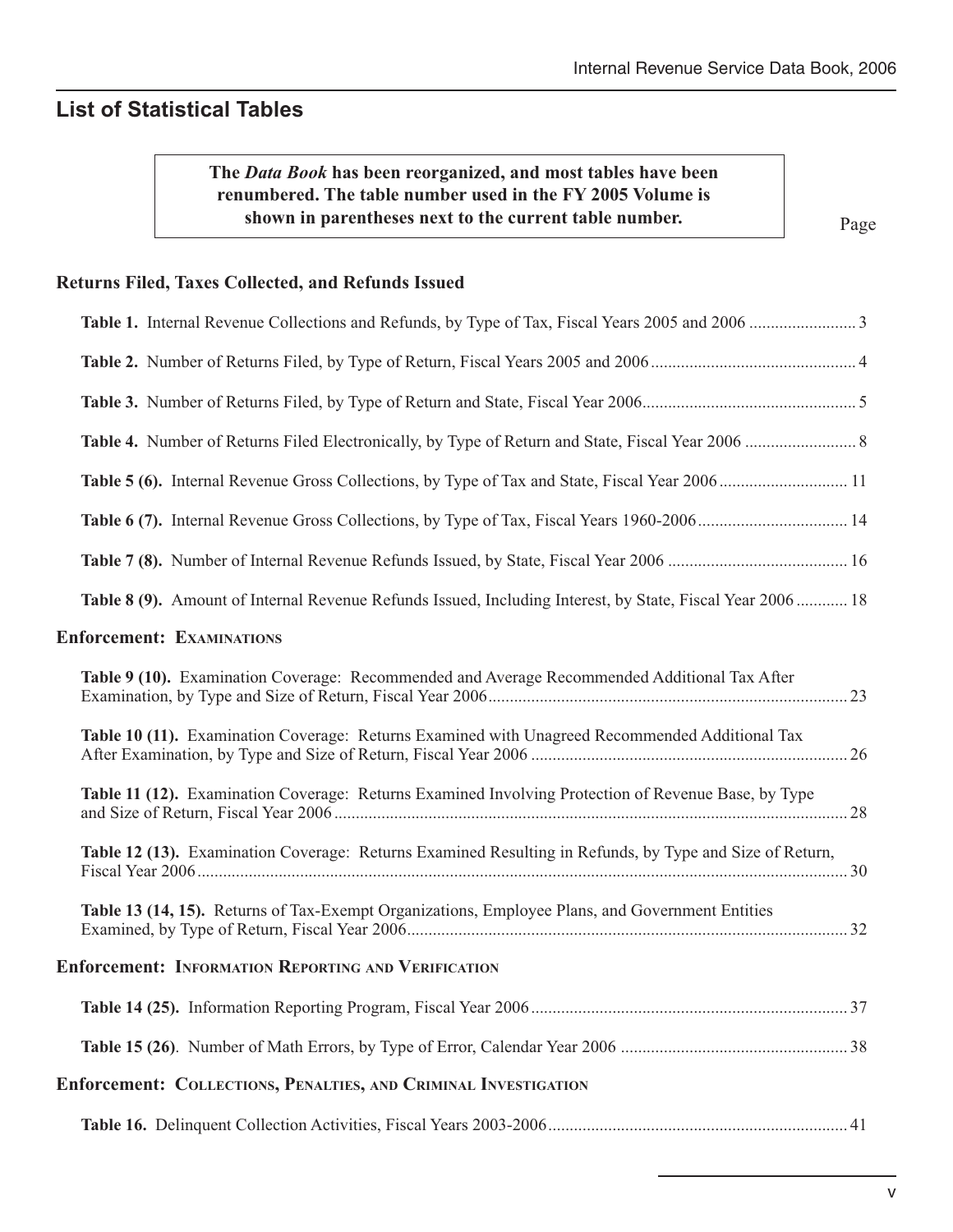## Page

| <b>Taxpayer Assistance</b><br>Table 19 (23). Internal Revenue Service Taxpayer Assistance and Education Programs for Individual Taxpayers,<br>Table 20 (24). Taxpayer Advocate Service: Postfiling Taxpayer Assistance Program, by Type of Issue and<br><b>Tax-Exempt Activities</b><br>Table 23 (20). Determination Letters Issued on Employee Pension Plans, by Type and Disposition of Plan,<br>Table 24 (21). Tax-Exempt Organization and Other Entity Applications or Disposals, by Type of Organization<br><b>Chief Counsel</b><br><b>IRS Budget and Workforce</b><br>Table 28 (30). Costs Incurred by the Internal Revenue Service, by Budget Activity, Fiscal Years<br>$2005$ and $2006$ .<br>Table 29 (31). Internal Revenue Service Collections, Costs, Personnel, and U.S. Population, Fiscal Years<br>Table 30 (32). Internal Revenue Service Personnel Summary, by Employment Status, Budget Activity, and<br>Table 31 (33). Internal Revenue Service Labor Force, Compared to National Totals for Civilian and Federal | Table 17 (27). Civil Penalties Assessed and Abated, by Type of Tax and Type of Penalty, Fiscal Year 2006 42 |
|--------------------------------------------------------------------------------------------------------------------------------------------------------------------------------------------------------------------------------------------------------------------------------------------------------------------------------------------------------------------------------------------------------------------------------------------------------------------------------------------------------------------------------------------------------------------------------------------------------------------------------------------------------------------------------------------------------------------------------------------------------------------------------------------------------------------------------------------------------------------------------------------------------------------------------------------------------------------------------------------------------------------------------------|-------------------------------------------------------------------------------------------------------------|
|                                                                                                                                                                                                                                                                                                                                                                                                                                                                                                                                                                                                                                                                                                                                                                                                                                                                                                                                                                                                                                      |                                                                                                             |
|                                                                                                                                                                                                                                                                                                                                                                                                                                                                                                                                                                                                                                                                                                                                                                                                                                                                                                                                                                                                                                      |                                                                                                             |
|                                                                                                                                                                                                                                                                                                                                                                                                                                                                                                                                                                                                                                                                                                                                                                                                                                                                                                                                                                                                                                      |                                                                                                             |
|                                                                                                                                                                                                                                                                                                                                                                                                                                                                                                                                                                                                                                                                                                                                                                                                                                                                                                                                                                                                                                      |                                                                                                             |
|                                                                                                                                                                                                                                                                                                                                                                                                                                                                                                                                                                                                                                                                                                                                                                                                                                                                                                                                                                                                                                      |                                                                                                             |
|                                                                                                                                                                                                                                                                                                                                                                                                                                                                                                                                                                                                                                                                                                                                                                                                                                                                                                                                                                                                                                      |                                                                                                             |
|                                                                                                                                                                                                                                                                                                                                                                                                                                                                                                                                                                                                                                                                                                                                                                                                                                                                                                                                                                                                                                      |                                                                                                             |
|                                                                                                                                                                                                                                                                                                                                                                                                                                                                                                                                                                                                                                                                                                                                                                                                                                                                                                                                                                                                                                      |                                                                                                             |
|                                                                                                                                                                                                                                                                                                                                                                                                                                                                                                                                                                                                                                                                                                                                                                                                                                                                                                                                                                                                                                      |                                                                                                             |
|                                                                                                                                                                                                                                                                                                                                                                                                                                                                                                                                                                                                                                                                                                                                                                                                                                                                                                                                                                                                                                      | Table 25 (22). Tax-Exempt Organizations and Nonexempt Charitable Trusts, Fiscal Years 2003-2006 56          |
|                                                                                                                                                                                                                                                                                                                                                                                                                                                                                                                                                                                                                                                                                                                                                                                                                                                                                                                                                                                                                                      |                                                                                                             |
|                                                                                                                                                                                                                                                                                                                                                                                                                                                                                                                                                                                                                                                                                                                                                                                                                                                                                                                                                                                                                                      |                                                                                                             |
|                                                                                                                                                                                                                                                                                                                                                                                                                                                                                                                                                                                                                                                                                                                                                                                                                                                                                                                                                                                                                                      |                                                                                                             |
|                                                                                                                                                                                                                                                                                                                                                                                                                                                                                                                                                                                                                                                                                                                                                                                                                                                                                                                                                                                                                                      |                                                                                                             |
|                                                                                                                                                                                                                                                                                                                                                                                                                                                                                                                                                                                                                                                                                                                                                                                                                                                                                                                                                                                                                                      | . 65                                                                                                        |
|                                                                                                                                                                                                                                                                                                                                                                                                                                                                                                                                                                                                                                                                                                                                                                                                                                                                                                                                                                                                                                      |                                                                                                             |
|                                                                                                                                                                                                                                                                                                                                                                                                                                                                                                                                                                                                                                                                                                                                                                                                                                                                                                                                                                                                                                      |                                                                                                             |
|                                                                                                                                                                                                                                                                                                                                                                                                                                                                                                                                                                                                                                                                                                                                                                                                                                                                                                                                                                                                                                      |                                                                                                             |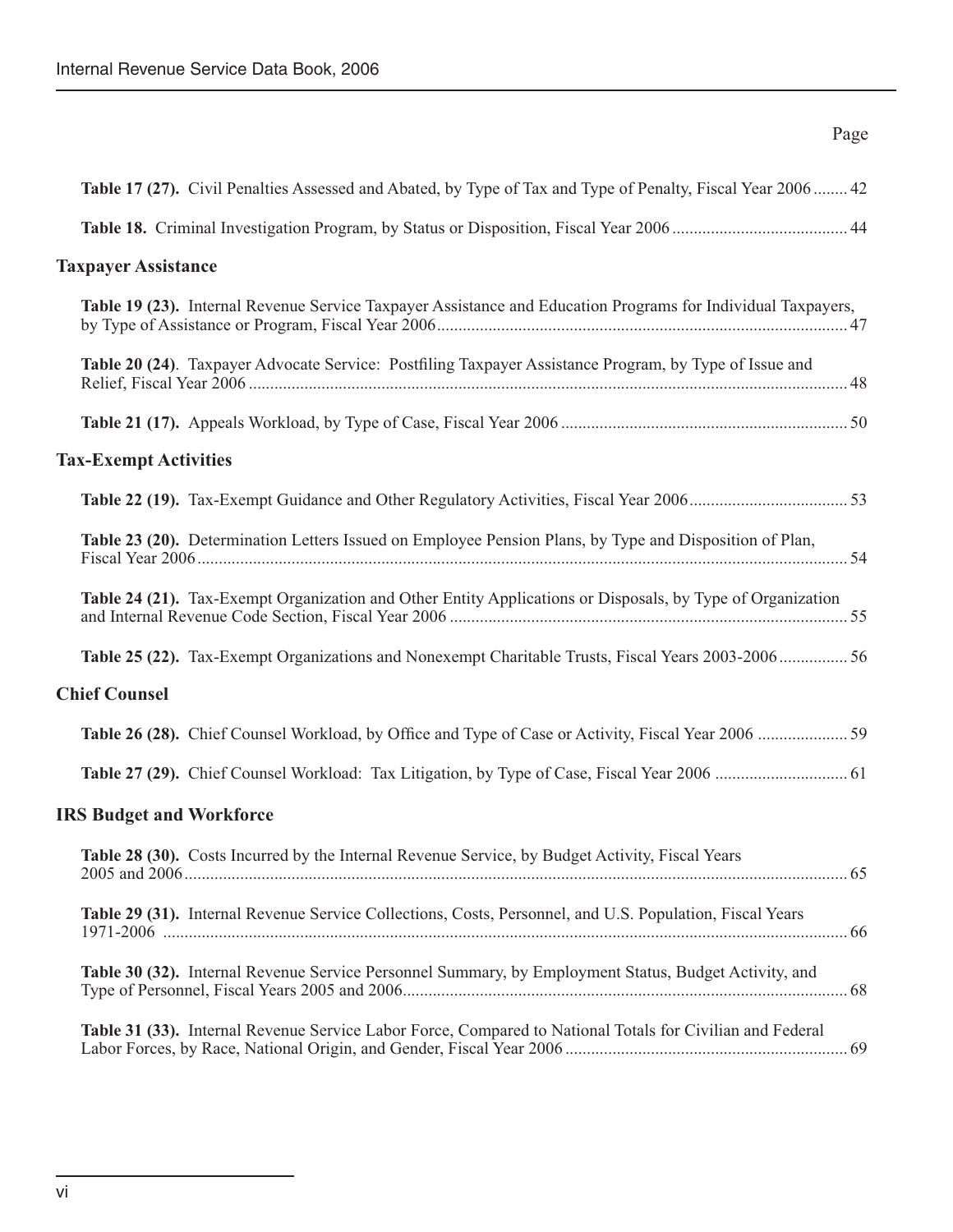# *Returns Filed, Taxes Collected, and Refunds Issued*

ables 1 and 2 provide a broad overview of the main functions performed by the IRS: processing Federal tax returns and collecting revenue. During Fiscal Year (FY) 2006, the IRS collected more than \$2.2 trillion in tax net of refunds, about 44 percent of which was attributable to the individual income tax. Tables 3 through 6 provide additional detail on gross collections and returns filed by State, over time, and for different types of electronic returns. More than 80 million returns, including 54.3 percent of individual income tax returns, were filed electronically in FY 2006. Tables 7 and 8 provide information on tax refunds by State and type of tax. Over 108 million individual income tax return filers received tax refunds totaling nearly \$243 billion in FY 2006.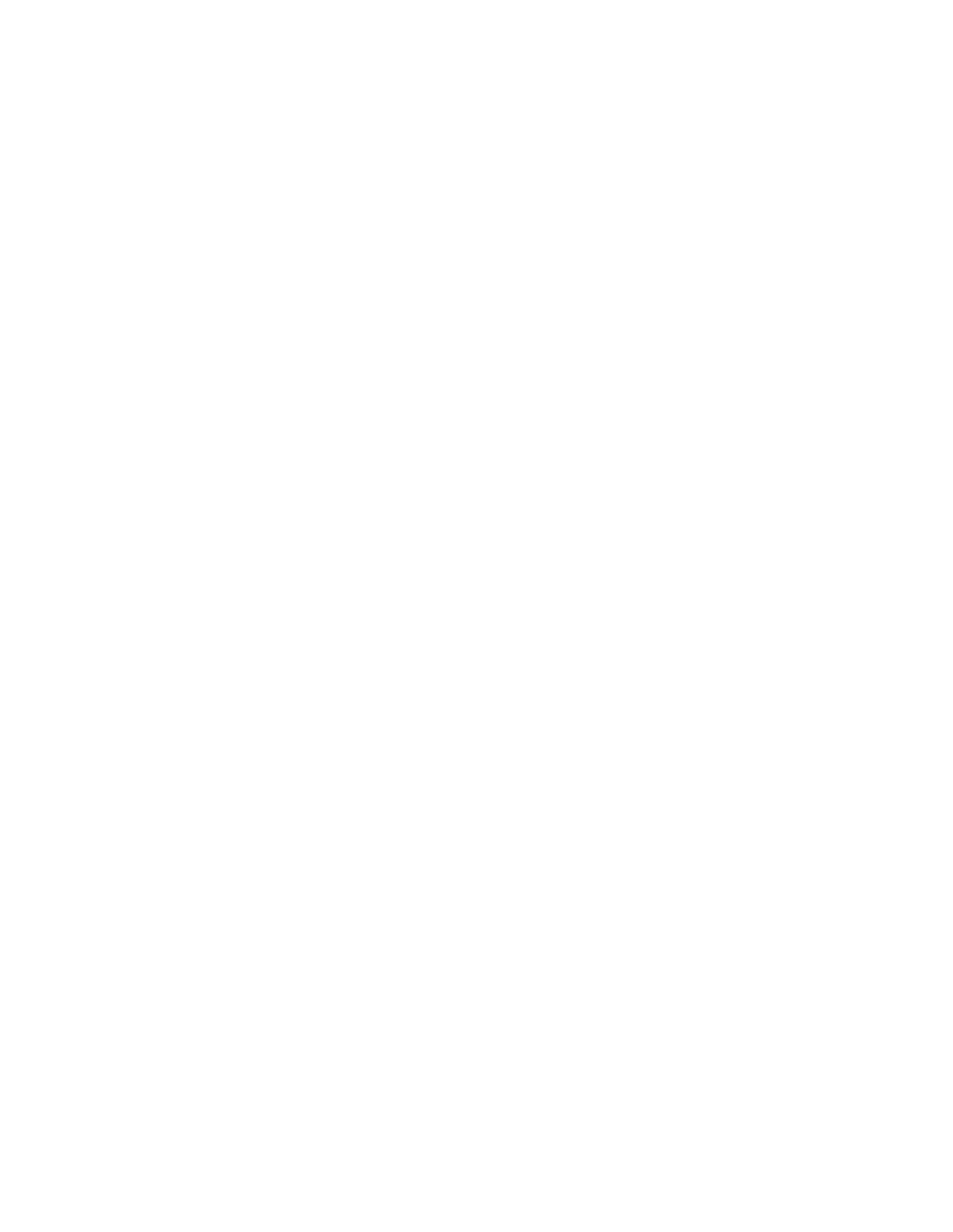#### **Table 1. Internal Revenue Collections and Refunds, by Type of Tax, Fiscal Years 2005 and 2006**

[Money amounts are in thousands of dollars. For FY 2006 details by State, see Tables 5 and 8.]

|                                                    |               | Gross collections |            |             | Net collections |            |
|----------------------------------------------------|---------------|-------------------|------------|-------------|-----------------|------------|
|                                                    |               |                   | Percentage |             |                 | Percentage |
| Type of tax                                        |               |                   | of 2006    | 2006        |                 | of 2006    |
|                                                    | 2005          | 2006              | total      | refunds [1] | 2006            | total      |
|                                                    | (1)           | (2)               | (3)        | (4)         | (5)             | (6)        |
| <b>United States, total</b>                        | 2,268,895,122 | 2,518,680,230     | 100.0      | 280,393,087 | 2,238,287,143   | 100.0      |
| <b>Corporation income tax</b>                      | 307,094,837   | 380,924,573       | 15.1       | 29,831,391  | 351,093,182     | 15.7       |
| Regular                                            | 306.470.933   | 380.039.893       | 15.1       | n.a.        | n.a.            | n.a.       |
| Tax-exempt organization business income tax        | 623,904       | 884,681           | $[2]$      | n.a.        | n.a.            | n.a.       |
| Individual income tax [3, 4]                       | 1,107,500,994 | 1,236,259,371     | 49.1       | 242,630,468 | 993,628,903     | 44.4       |
| Income tax withheld                                | 786,612,462   | 849,004,371       | 33.7       | n.a.        | n.a.            | n.a.       |
| Other [5]                                          | 320,888,532   | 387,255,000       | 15.4       | n.a.        | n.a.            | n.a.       |
| <b>Employment taxes</b>                            | 771.441.662   | 814.819.218       | 32.4       | 4.917.599   | 809.901.619     | 36.2       |
| Old-Age, Survivors, Disability, and Hospital       |               |                   |            |             |                 |            |
| Insurance (OASDHI), total [4]                      | 759,955,617   | 802,612,629       | 31.9       | 4.771.264   | 797,841,365     | 35.7       |
| Federal Insurance Contributions Act (FICA)         | 716,905,338   | 757,547,410       | 30.1       | n.a.        | n.a.            | n.a.       |
| Self-Employment Insurance Contributions Act (SECA) | 43,050,279    | 45.065.219        | 1.8        | n.a.        | n.a.            | n.a.       |
| Unemployment insurance                             | 6,947,510     | 7,533,119         | 0.3        | 143,403     | 7.389.716       | 0.3        |
| Railroad retirement                                | 4,538,535     | 4,673,471         | 0.2        | 2,932       | 4,670,539       | 0.2        |
| <b>Estate and gift taxes</b>                       | 25,605,531    | 28,687,525        | 1.1        | 850,607     | 27,836,918      | 1.2        |
| Estate                                             | 23,565,164    | 26.717.493        | 1.1        | 801.289     | 25,916,204      | 1.1        |
| Gift                                               | 2,040,367     | 1,970,032         | 0.1        | 49,318      | 1,920,714       | 0.1        |
| <b>Excise taxes</b>                                | 57,252,098    | 57,989,543        | 2.3        | 2,163,021   | 55,826,522      | 2.5        |

n.a.—Not available.

[1] Includes principal and interest paid on refunds. Represents refundable earned income tax credits, refundable child tax credits, overpayment refunds, refunds resulting from examination activity, and other refunds required by law. See Table 8, footnotes 1-2 for additional detail.

[2] Less than 0.05 percent.

[3] Collections include Presidential Election Campaign Fund contributions of \$53.3 million in Fiscal Year 2005 and \$50.1 million in Fiscal Year 2006.

[4] Collections of individual income tax are not reported by payers separately from old-age, survivors, disability, and hospital insurance (OASDHI) taxes on salaries and wages (under the Federal Insurance Contributions Act or FICA), and on self-employment income (under the Self-Employment Insurance Contributions Act or SECA). The OASDHI tax collections and refunds shown in Table 1 are based on estimates made by the Secretary of the Treasury pursuant to the provisions of Section 201(a) of the Social Security Act as amended and include all OASDHI taxes. Amounts shown for individual income tax withheld and other income tax were derived by subtracting the FICA and SECA tax estimates from total tax withheld and other taxes paid. Refund estimates were not made for the components of income and OASDHI taxes.

[5] Includes fiduciary income tax collections of \$13.9 billion in Fiscal Year 2005 and \$17.1 billion in Fiscal Year 2006.

NOTES: Detail may not add to totals because of rounding. All amounts are in current dollars. Gross collections exclude excise taxes paid to the Customs Service and the Alcohol and Tobacco Tax and Trade Bureau. Refunds of such taxes, however, are recorded by the Internal Revenue Service and are, therefore, included.

SOURCE: Chief Financial Officer, Revenue Financial Management OS:CFO:R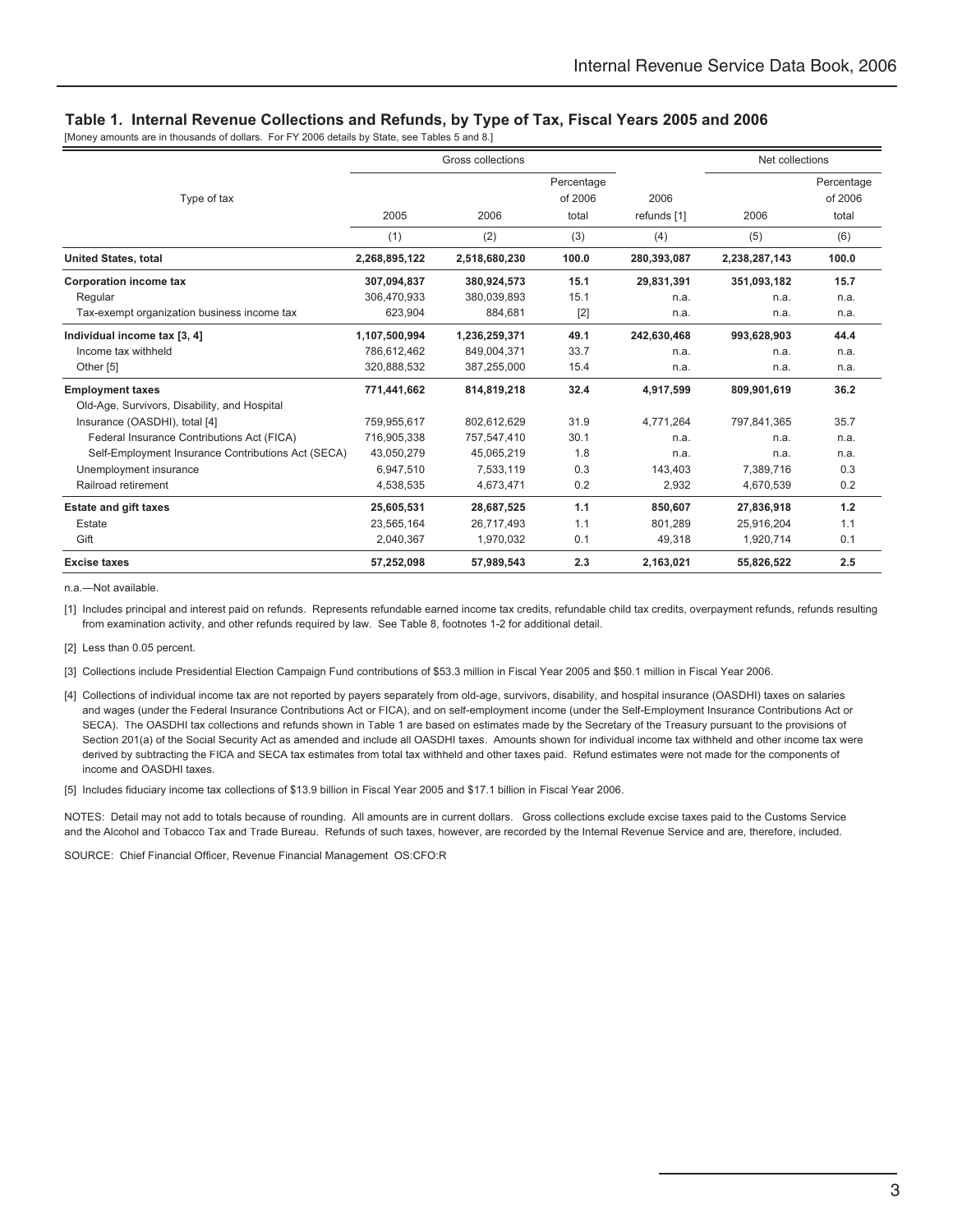#### **Table 2. Number of Returns Filed, by Type of Return, Fiscal Years 2005 and 2006**

[Numbers are in thousands. For FY 2006 details by State, see Table 3.]

| Type of return                                  | 2005    | 2006    | Percentage<br>change |
|-------------------------------------------------|---------|---------|----------------------|
| United States, total [1]                        | 226,677 | 228,145 | 0.6                  |
|                                                 |         |         |                      |
| Income tax                                      | 174,494 | 177,404 | 1.7                  |
| Individual [2]                                  | 132,845 | 133,917 | 0.8                  |
| Forms 1040, 1040A, 1040EZ                       | 132,105 | 133,171 | 0.8                  |
| Forms 1040NR, 1040NR-EZ, 1040PR, 1040-SS, 1040C | 740     | 746     | 0.8                  |
| Individual estimated tax                        | 28,669  | 30,099  | 5.0                  |
| <b>Estate and trust</b>                         | 3,684   | 3,697   | 0.4                  |
| Estate and trust estimated tax                  | 503     | 639     | 27.0                 |
| Partnership                                     | 2,665   | 2,773   | 4.1                  |
| S corporation                                   | 3,634   | 3,825   | 5.2                  |
| C or other corporation [3]                      | 2,494   | 2,454   | $-1.6$               |
| Estate tax [4]                                  | 66      | 58      | $-11.3$              |
| Gift tax                                        | 277     | 256     | $-7.6$               |
| <b>Employment taxes [5]</b>                     | 30,872  | 31,182  | 1.0                  |
| Tax-exempt organizations [6]                    | 815     | 833     | 2.1                  |
| Excise taxes [7]                                | 1,064   | 942     | $-11.4$              |
| <b>Supplemental documents [8]</b>               | 19,090  | 17,471  | $-8.5$               |

 [1] Excludes information returns (e.g., Forms 1098, 1099, 5498, W-2 and W-2G, and Schedule K-1) and tax-exempt bond returns (Forms 8038, 8038-G, 8038-GC, 8038-T, and 8328). Also excludes employee benefit plan returns (Forms 5500 and 5500-EZ) processed by the Department of Labor. See Table 14 for the total number of information returns filed.

 [2] Form 1040 is the "long form," and Forms 1040A and 1040EZ are "short forms." Forms 1040NR and 1040NR-EZ are filed by nonresident aliens; Form 1040PR is the self-employment tax form for Puerto Rico; Form 1040-SS is the self-employment tax form for the U.S. Virgin Islands, Guam, American Samoa, and the Northern Mariana Islands; and Form 1040C is for departing aliens. Form 1040X (amended individual income tax return) is included in supplemental documents.

 [3] Includes Form 1066 (real estate mortgage investment conduits) and the Form 1120 series of returns as follows: 1120 ("long form"); 1120-A ("short form"); 1120-F (foreign corporations, except foreign life insurance companies); 1120-L (life insurance companies); 1120-POL (certain political associations); 1120-H (homeowner associations); 1120-FSC (foreign sales corporations); 1120-SF (settlement funds); 1120-REIT (real estate investment trusts); 1120-RIC (regulated investment companies); and 1120-PC (property and casualty insurance companies). Form 1120X (amended return) is included in supplemental documents.

 Excludes Form 1120-ND (nuclear decommissioning funds) and Form 1120-IC-DISC (interest charge domestic international sales corporations). Also excludes Form 990-T (tax-exempt organization business income tax), included under tax-exempt organizations, although tax collected on these returns is included under corporation income tax in other tables.

- [4] Includes Forms 706 (estate and generation-skipping transfer); 706-NA (nonresident alien estate and generation-skipping transfer); 706-GS (D) (generation-skipping transfer tax return for distributions); and 706-GS (T) (generation-skipping transfer tax return for terminations).
- [5] Includes Forms 940 (employer's Federal unemployment tax return); 940-EZ ("short form"); 940PR (unemployment tax return, Puerto Rico); 941 (employer return for income and Social Security taxes withheld for other than household and agricultural employees); 941PR/SS (employer return, Puerto Rico; or U.S. Virgin Islands, Guam, American Samoa, and Northern Mariana Islands); 943 (agricultural employer return); 943PR (agricultural employer return, Puerto Rico); 945 (return of withheld income tax from nonpayroll distributions); 1042 (return of withheld income tax on U.S.-source income of foreign person); and CT-1 (railroad retirement tax return). Excludes Form CT-2 (railroad retirement tax return for employee representatives).
- [6] Includes Forms 990 (tax-exempt organization except private foundation, "long form"); 990-EZ ("short form"); 990-C (farmers' cooperative); 990-PF (private foundation); 990-T (tax-exempt organization business income tax); 4720 (excise taxes of private foundations and other persons); and 5227 (split-interest trust information). Tax collected on Form 990-T is included under corporation income tax in other tables.
- [7] Includes Forms 720 (quarterly excise tax); 730 (tax on wagering); 2290 (heavy highway vehicle use tax); and 11-C (occupational tax and registration for wagering). Excludes excise tax returns filed with the Customs Service and Alcohol and Tobacco Tax and Trade Bureau.
- [8] Includes Forms 1040X (amended individual income tax); 1041A (charitable contribution deductions by certain trusts); 1120X (amended corporation income tax); 4868 (automatic filing extension for individuals); 2688 (additional filing extension for individuals); 7004 (automatic filing extension for corporations); and 8752 (payment or refund for prior years by certain partnerships and S corporations).
- NOTE: Detail may not add to totals because of rounding.

SOURCE: Research, Analysis, and Statistics, Office of Research RAS:R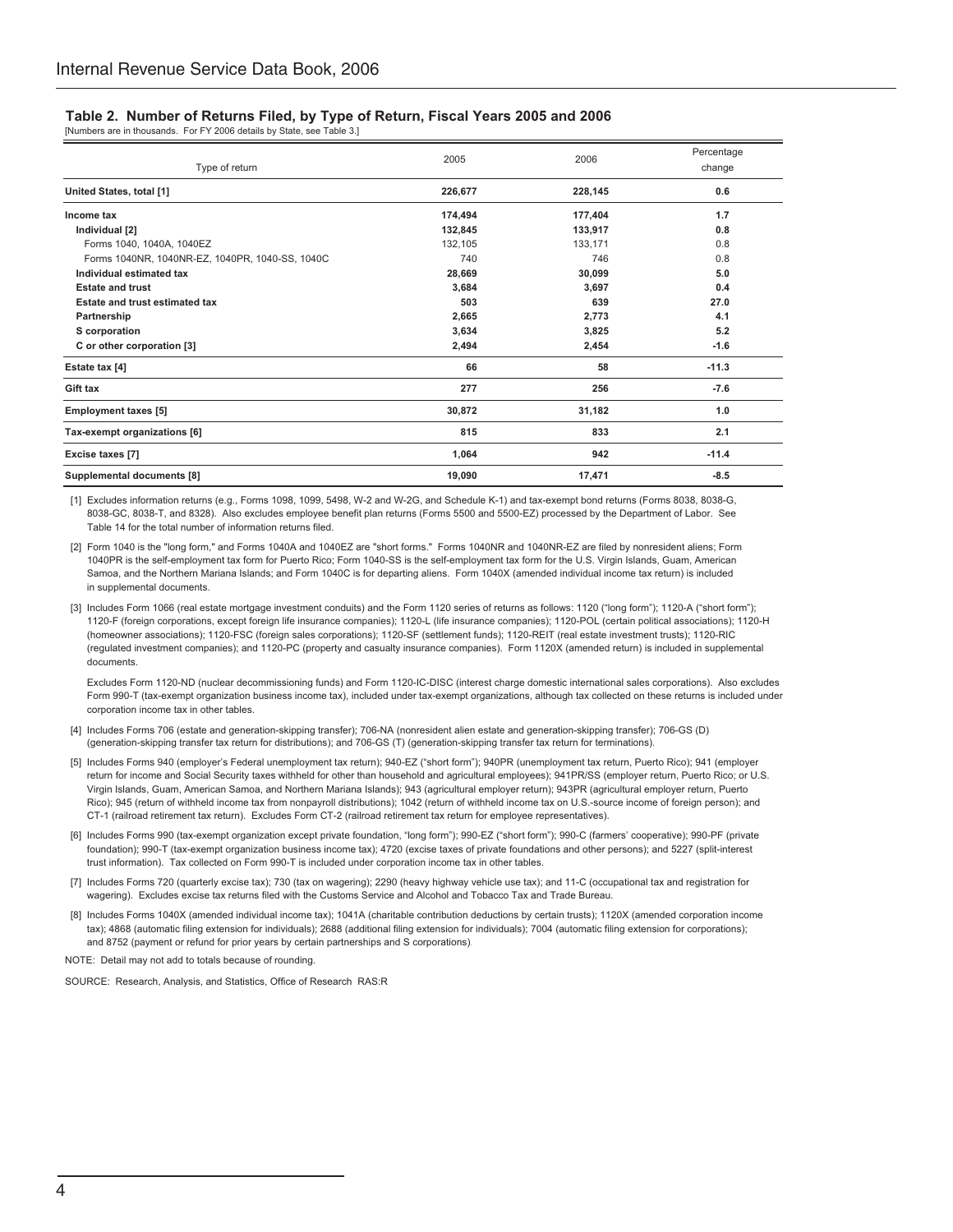|                             |             |                | Individual | Estate     | Estate and      |             |               |
|-----------------------------|-------------|----------------|------------|------------|-----------------|-------------|---------------|
| <b>State</b>                | Total       | Individual     | estimated  | and trust  | trust estimated |             |               |
|                             | returns [1] | income tax [2] | income tax | income tax | income tax      | Partnership | S corporation |
|                             | (1)         | (2)            | (3)        | (4)        | (5)             | (6)         | (7)           |
| <b>United States, total</b> | 228,145,029 | 133,917,068    | 30,098,907 | 3,697,436  | 638,524         | 2,773,205   | 3,824,658     |
| Alabama                     | 3,015,495   | 1,932,097      | 339,677    | 26,340     | 5,777           | 34,791      | 42,919        |
| Alaska                      | 566,359     | 343,687        | 56,790     | 3,292      | 942             | 5,538       | 6,935         |
| Arizona                     | 4,162,522   | 2,445,889      | 585,300    | 42,014     | 9,083           | 63,749      | 65,851        |
| Arkansas                    | 1,896,354   | 1,144,171      | 218,973    | 15,485     | 3,880           | 21,781      | 34,947        |
| California                  | 26,955,122  | 15,401,847     | 4,038,809  | 320,145    | 76,642          | 309,856     | 298,409       |
| Colorado                    | 3,954,233   | 2,132,363      | 531,826    | 41,166     | 10,627          | 73,073      | 96,415        |
| Connecticut                 | 2,970,651   | 1,667,612      | 494,851    | 46,176     | 13,727          | 56,371      | 26,215        |
| Delaware                    | 721,652     | 400,453        | 95,310     | 24,666     | 4,068           | 11,305      | 13,767        |
| District of Columbia        | 957,154     | 279,878        | 64,820     | 464,665    | 2,775           | 7,383       | 4,696         |
| Florida                     | 15,131,316  | 8,282,359      | 2,040,064  | 170,187    | 36,025          | 132,585     | 507,961       |
| Georgia                     | 6,347,242   | 3,870,442      | 631,806    | 42,122     | 12,261          | 67,933      | 141,619       |
| Hawaii                      | 1,069,903   | 617,089        | 168,836    | 12,936     | 3,220           | 8,948       | 11,652        |
| Idaho                       | 1,091,086   | 608,842        | 139,358    | 7,651      | 1,510           | 19,042      | 22,085        |
| Illinois                    | 9,785,843   | 5,796,754      | 1,267,405  | 200,972    | 37,232          | 93,831      | 194,852       |
| Indiana                     | 4,580,183   | 2,872,625      | 596,086    | 46,502     | 9,053           | 46,085      | 87,855        |
| lowa                        | 2,326,440   | 1,342,065      | 371,300    | 46,979     | 4,429           | 27,951      | 33,177        |
| Kansas                      | 2,140,125   | 1,232,747      | 317,919    | 26,130     | 6,258           | 27,837      | 29,605        |
| Kentucky                    | 2,824,578   | 1,766,852      | 340,184    | 34,604     | 6,069           | 34,597      | 48,278        |
| Louisiana                   | 2,716,848   | 1,681,881      | 294,515    | 16,046     | 4,337           | 36,191      | 41,369        |
| Maine                       | 1,101,215   | 616,618        | 153,378    | 26,523     | 3,208           | 9,479       | 21,117        |
| Maryland                    | 4,472,902   | 2,652,044      | 646,500    | 54,723     | 15,273          | 56,525      | 68,908        |
| Massachusetts               | 5,456,071   | 3,062,454      | 844,455    | 153,488    | 32,292          | 55,994      | 85,733        |
| Michigan                    | 7,342,098   | 4,544,045      | 874,391    | 88,514     | 16,562          | 94,394      | 122,329       |
| Minnesota                   | 4,204,084   | 2,431,768      | 589,886    | 50,152     | 8,793           | 50,885      | 86,462        |
| Mississippi                 | 1,750,778   | 1,142,042      | 171,787    | 10,671     | 2,713           | 17,924      | 22,764        |
| Missouri                    | 4,390,250   | 2,595,210      | 582,305    | 116,253    | 11,975          | 52,930      | 59,621        |
| Montana                     | 866,914     | 444,015        | 126,932    | 7,224      | 1,752           | 13,762      | 19,073        |
| Nebraska                    | 1,412,524   | 811,397        | 189,914    | 23,015     | 3,452           | 18,678      | 25,732        |
| Nevada                      | 1,907,366   | 1,137,633      | 218,177    | 15,260     | 4,428           | 36,328      | 35,576        |
| New Hampshire               | 1,116,112   | 644,931        | 171,931    | 13,685     | 4,131           | 13,517      | 12,056        |
| New Jersey                  | 7,319,893   | 4,119,915      | 1,050,887  | 134,076    | 21,902          | 117,942     | 128,416       |
| New Mexico                  | 1,366,441   | 836,083        | 173,261    | 10,827     | 2,581           | 15,373      | 17,861        |
| New York                    | 15,089,612  | 8,649,945      | 1,846,821  | 307,290    | 51,688          | 189,661     | 343,383       |
| North Carolina              | 6,326,367   | 3,836,959      | 786.448    | 68,525     | 10,286          | 72,585      | 111,881       |
| North Dakota                | 558,342     | 305,584        | 87,413     | 5,966      | 873             | 8,391       | 7,916         |
| Ohio                        | 8,699,892   | 5,428,221      | 1,079,619  | 178,519    | 18,987          | 98,190      | 115,032       |
| Oklahoma                    | 2,612,692   | 1,482,139      | 324,665    | 85,068     | 7,106           | 32,548      | 43,112        |
| Oregon                      | 2,958,526   | 1,629,305      | 455,507    | 33,391     | 6,583           | 37,381      | 47,805        |
| Pennsylvania                | 9,568,227   | 5,837,127      | 1,418,894  | 178,484    | 25,358          | 99,676      | 140,383       |
| Rhode Island                | 872,759     | 499,005        | 111,543    | 25,605     | 3,086           | 9,526       | 17,978        |
| South Carolina              | 3,004,403   | 1,868,046      | 350,581    | 20,965     | 5,044           | 36,896      | 50,886        |
| South Dakota                | 669,919     | 364,697        | 101,400    | 9,696      | 2,054           | 9,533       | 11,282        |
| Tennessee                   | 4,098,749   | 2,629,091      | 492,697    | 40,267     | 10,981          | 54,365      | 31,165        |
| Texas                       | 15,757,892  | 9,583,785      | 1,689,202  | 187,908    | 66,251          | 230,489     | 192,526       |
| Utah                        | 1,764,449   | 1,021,593      | 176,251    | 13,893     | 2,946           | 46,293      | 42,166        |
| Vermont                     | 579,609     | 307,608        | 99,798     | 9,088      | 2,028           | 5,261       | 11,014        |
| Virginia                    | 5,898,239   | 3,509,616      | 854,388    | 70,620     | 15,342          | 65,715      | 91,966        |
| Washington                  | 5,123,051   | 2,897,838      | 748,663    | 59,397     | 14,640          | 61,886      | 77,732        |
| West Virginia               | 1,169,188   | 749,210        | 149,710    | 10,044     | 2,008           | 11,123      | 10,739        |
| Wisconsin                   | 4,424,146   | 2,641,248      | 644,996    | 92,080     | 12,885          | 54,505      | 52,966        |
| Wyoming                     | 476,756     | 245,733        | 71,381     | 5,796      | 2,755           | 9,236       | 9,484         |
| Other                       | 2,572,457   | 1,572,510      | 221,297    | 2,345      | 646             | 7,367       | 987           |
|                             |             |                |            |            |                 |             |               |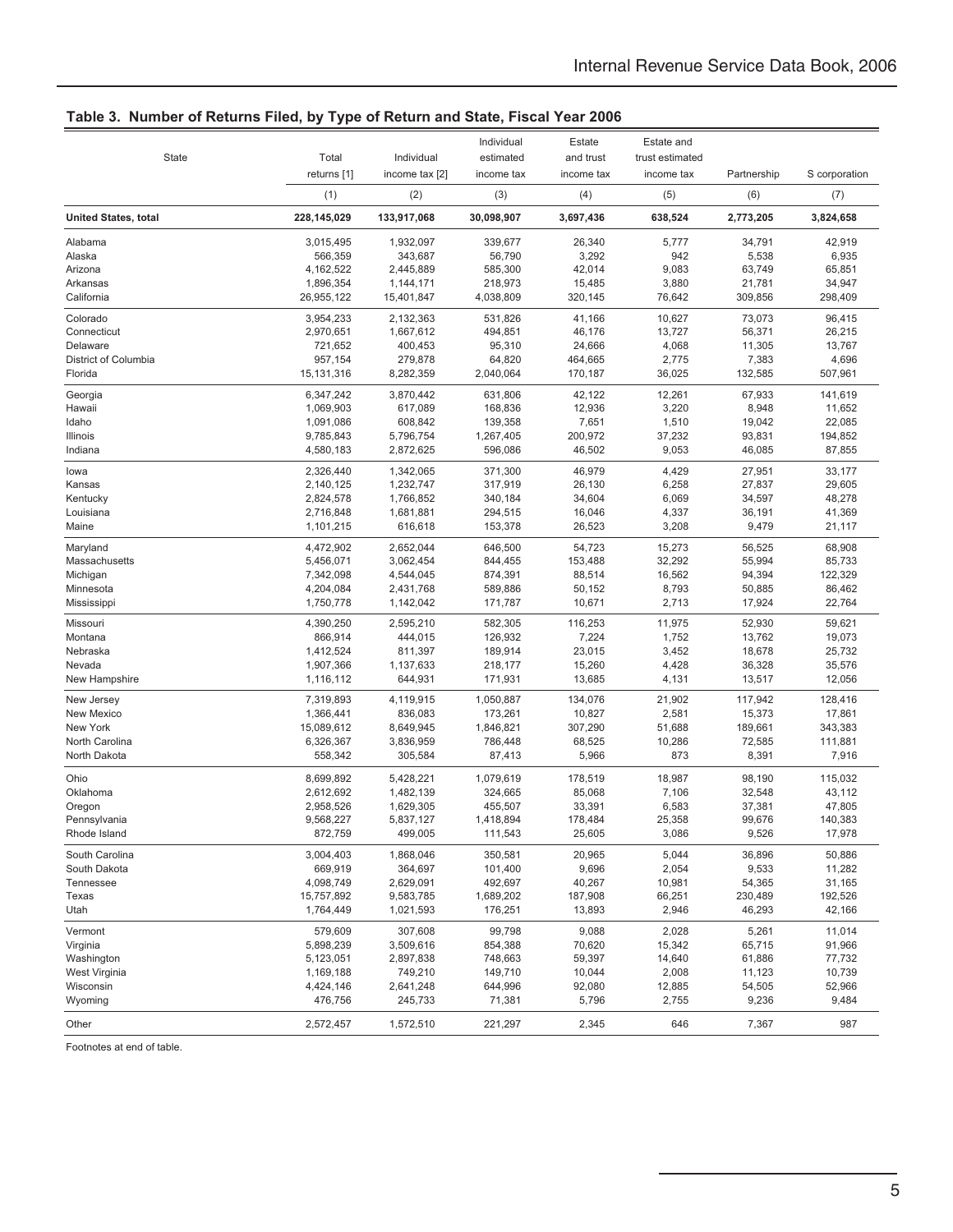|                             | C or other     |         |         |            |                   |           |               |
|-----------------------------|----------------|---------|---------|------------|-------------------|-----------|---------------|
| State                       | corporation    | Estate  | Gift    | Employment | Tax-exempt        | Excise    | Supplemental  |
|                             | income tax [3] | tax [4] | tax     | taxes [5]  | organizations [6] | taxes [7] | documents [8] |
|                             | (8)            | (9)     | (10)    | (11)       | (12)              | (13)      | (14)          |
| <b>United States, total</b> | 2,453,741      | 58,279  | 255,651 | 31,182,071 | 832,699           | 942,145   | 17,470,645    |
| Alabama                     | 21,615         | 503     | 2,481   | 388,866    | 8,301             | 17,866    | 194,262       |
| Alaska                      | 4,116          | 78      | 397     | 80,991     | 2,785             | 3,666     | 57,142        |
| Arizona                     | 40,415         | 804     | 3,424   | 530,551    | 11,312            | 8,944     | 355,186       |
| Arkansas                    | 17,181         | 266     | 1,344   | 269,898    | 5,942             | 15,429    | 147,057       |
| California                  | 325,756        | 10,807  | 25,018  | 3,625,697  | 90,277            | 84,732    | 2,347,127     |
| Colorado                    | 40,385         | 829     | 4,592   | 638,680    | 14,785            | 13,035    | 356,457       |
| Connecticut                 | 29.590         | 1,209   | 9,157   | 388,070    | 12,087            | 6,441     | 219,145       |
| Delaware                    | 10,196         | 215     | 901     | 97,788     | 4,400             | 2,216     | 56,367        |
| District of Columbia        | 10,823         | 208     | 752     | 70,866     | 7,496             | 227       | 42,565        |
| Florida                     | 202,079        | 3,974   | 19,813  | 2,155,737  | 36,171            | 47,148    | 1,497,213     |
| Georgia                     | 62,566         | 1,242   | 5,602   | 892,204    | 17,325            | 28,575    | 573,545       |
| Hawaii                      | 15,105         | 373     | 1,813   | 129,557    | 3,855             | 1,076     | 95,443        |
| Idaho                       | 8,978          | 193     | 821     | 192,784    | 3,405             | 8,387     | 78,030        |
| Illinois                    | 112,013        | 2,725   | 10,796  | 1,346,463  | 35,933            | 46,198    | 640,669       |
| Indiana                     | 25,734         | 747     | 4,529   | 584,596    | 19,408            | 29,282    | 257,681       |
| lowa                        | 25,182         | 601     | 2,107   | 337,871    | 10,494            | 22,320    | 101,964       |
| Kansas                      | 21,026         | 510     | 2,334   | 322,531    | 8,740             | 14,775    | 129,713       |
| Kentucky                    | 19,398         | 454     | 2,825   | 364,175    | 8,370             | 17,811    | 180,961       |
| Louisiana                   | 30,484         | 344     | 1,453   | 393,537    | 6,667             | 15,257    | 194,767       |
| Maine                       | 9,407          | 277     | 1,377   | 175,448    | 5,054             | 6,167     | 73,162        |
| Maryland                    | 51,058         | 1,339   | 5,939   | 562,548    | 17,254            | 10,810    | 329,981       |
| Massachusetts               | 61,759         | 1,906   | 9,956   | 739,928    | 29,842            | 9,990     | 368,274       |
| Michigan                    | 79,284         | 1,344   | 6,598   | 994,590    | 24,433            | 26,427    | 469,187       |
| Minnesota                   | 35,858         | 985     | 6,686   | 637,638    | 20,591            | 32,434    | 251,946       |
| Mississippi                 | 14,436         | 209     | 1,041   | 229,715    | 4,611             | 12,662    | 120,203       |
| Missouri                    | 41,601         | 940     | 4,469   | 633,322    | 18,363            | 22,561    | 250,700       |
| Montana                     | 10,198         | 222     | 1,128   | 160,097    | 4,001             | 7,510     | 71,000        |
| Nebraska                    | 14,416         | 320     | 1,701   | 223,714    | 6,719             | 18,708    | 74,758        |
| Nevada                      | 34,368         | 395     | 1,568   | 231,675    | 3,912             | 9,538     | 178,508       |
| New Hampshire               | 12,543         | 260     | 1,777   | 158,935    | 4,610             | 4,285     | 73,451        |
| New Jersey                  | 95,913         | 2,552   | 10,303  | 1,063,708  | 45,353            | 18,934    | 509,992       |
| New Mexico                  | 10,476         | 217     | 878     | 179,135    | 4,725             | 6,554     | 108,470       |
| New York                    | 230,524        | 4,828   | 21,926  | 2,250,073  | 63,902            | 24,114    | 1,105,457     |
| North Carolina              | 61,376         | 1,306   | 6,462   | 861,172    | 25,681            | 29,760    | 453,926       |
| North Dakota                | 4,816          | 76      | 849     | 94,870     | 2,859             | 12,495    | 26,234        |
| Ohio                        | 72,971         | 1,679   | 9,218   | 1,056,454  | 34,784            | 34,568    | 571,650       |
| Oklahoma                    | 23,341         | 468     | 1,876   | 367,581    | 7,935             | 12,751    | 224,102       |
| Oregon                      | 25,313         | 761     | 2,886   | 447,629    | 12,207            | 12,750    | 247,008       |
| Pennsylvania                | 69,866         | 2,126   | 11,347  | 1.221.896  | 40,394            | 37,237    | 485.439       |
| Rhode Island                | 7,928          | 303     | 1,080   | 132,494    | 5,168             | 1,924     | 57,119        |
| South Carolina              | 28,248         | 548     | 2,926   | 406,145    | 7,875             | 12,479    | 213,764       |
| South Dakota                | 5,199          | 120     | 842     | 111,449    | 2,953             | 11,800    | 38,894        |
| Tennessee                   | 35,421         | 879     | 3,535   | 505,922    | 12,529            | 19,050    | 262,847       |
| Texas                       | 180,722        | 2,718   | 16,433  | 1,959,308  | 43,493            | 67,879    | 1,537,178     |
| Utah                        | 16,472         | 217     | 942     | 280,594    | 5,208             | 6,691     | 151,183       |
| Vermont                     | 5,733          | 130     | 680     | 96,397     | 3,589             | 2,754     | 35,529        |
| Virginia                    | 59,400         | 1,543   | 6,438   | 755,185    | 21,199            | 19,351    | 427,476       |
| Washington                  | 44,447         | 1,184   | 5,650   | 734,119    | 17,991            | 26,358    | 433,146       |
| West Virginia               | 10,054         | 194     | 807     | 157,105    | 4,370             | 6,827     | 56,997        |
| Wisconsin                   | 40,674         | 1,123   | 6,584   | 599,362    | 19,548            | 21,691    | 236,484       |
| Wyoming                     | 4,947          | 111     | 775     | 85,289     | 2,241             | 3,452     | 35,556        |
| Other                       | 32,330         | 917     | 815     | 257,712    | 1,552             | 8,249     | 465,730       |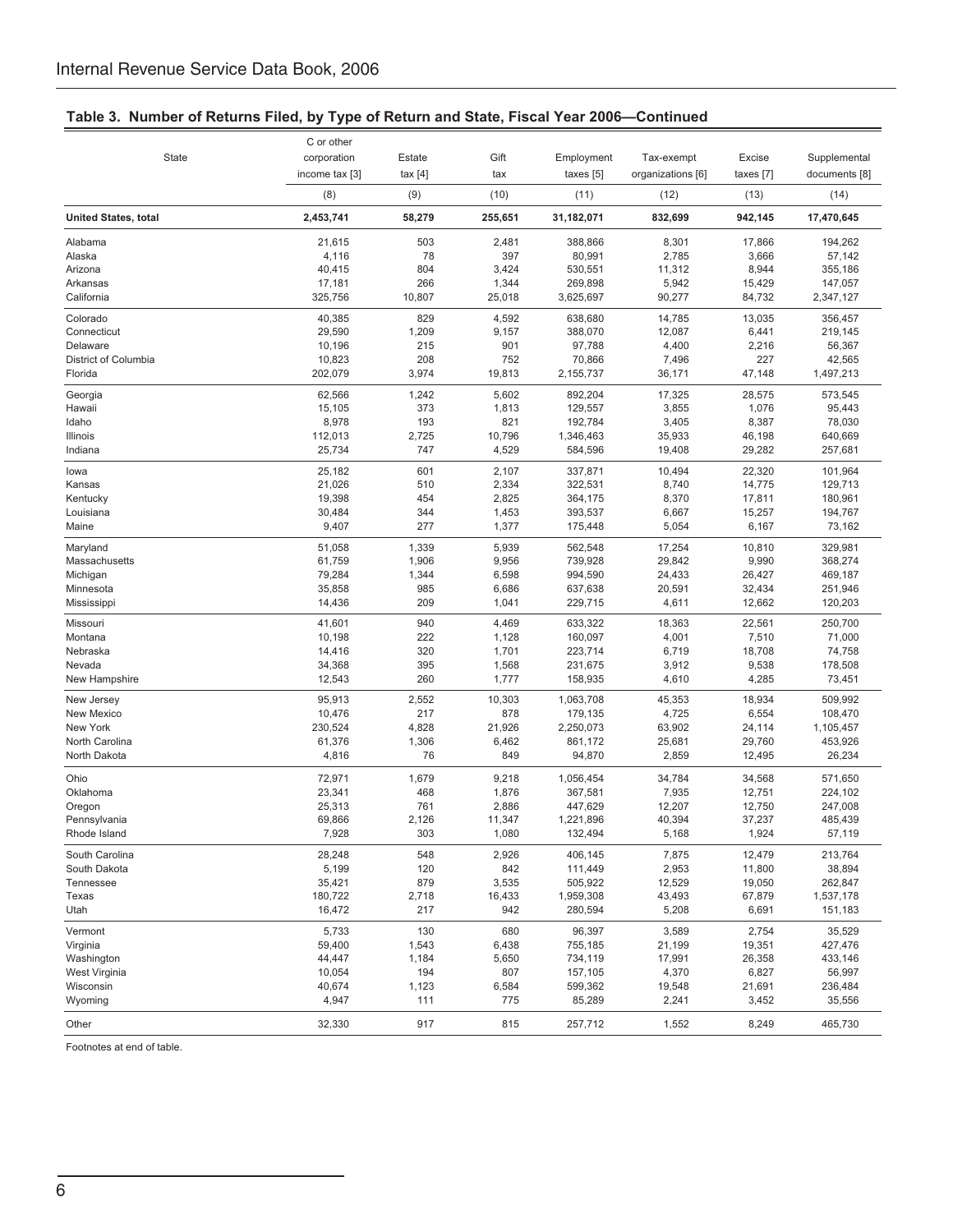#### **Table 3. Number of Returns Filed, by Type of Return and State, Fiscal Year 2006—Continued**

#### **Footnotes**

- [1] Excludes information returns (e.g., Forms 1098, 1099, 5498, W-2 and W-2G, and Schedule K-1) and tax-exempt bond returns (Forms 8038, 8038-G, 8038-GC, 8038-T, and 8328). Also excludes employee benefit plan returns (Forms 5500 and 5500-EZ) processed by the Department of Labor. See Table 14 for the total number of information returns filed.
- [2] Includes Form 1040 ( "the long form"); Forms 1040A and 1040EZ ( "the short forms"); Form 1040NR (filed by nonresident aliens); Form 1040PR (the self-employment tax form for Puerto Rico); Form 1040-SS (the self-employment tax form for U.S. Virgin Islands, Guam, American Samoa, and the Northern Mariana Islands), and Form 1040C (for departing aliens). Form 1040X (amended individual income tax return) is included in supplemental documents.
- [3] Includes Form 1066 (real estate mortgage investment conduits) and the Form 1120 series of returns as follows: 1120 ("long form"); 1120-A ("short form"); 1120-F (foreign corporations, except foreign life insurance companies); 1120-L (life insurance companies); 1120-POL (certain political associations); 1120-H (homeowner associations); 1120-FSC (foreign sales corporations); 1120-SF (settlement funds); 1120-REIT (real estate investment trusts); 1120-RIC (regulated investment companies); and 1120-PC (property and casualty insurance companies). Form 1120X (amended return) is included in supplemental documents.

 Excludes Form 1120-ND (nuclear decommissioning funds) and Form 1120-IC-DISC (interest charge domestic international sales corporations). Also excludes Form 990-T (tax-exempt organization business income tax), included under tax-exempt organizations, although tax collected on these returns is included under corporation income tax in other tables.

- [4] Includes Forms 706 (estate and generation-skipping transfer); 706-NA (nonresident alien estate and generation-skipping transfer); 706-GS (D) (generation-skipping transfer tax return for distributions); and 706-GS (T) (generation-skipping transfer tax return for terminations).
- [5] Includes Forms 940 (employer's Federal unemployment tax return); 940-EZ ("short form"); 940PR (unemployment tax return, Puerto Rico); 941 (employer return for income and Social Security taxes withheld for other than household and agricultural employees); 941PR/SS (employer return, Puerto Rico; or U.S. Virgin Islands, Guam, American Samoa, and Northern Mariana Islands); 943 (agricultural employer return); 943PR (agricultural employer return, Puerto Rico); 945 (return of withheld income tax from nonpayroll distributions); 1042 (return of withheld income tax on U.S.-source income of foreign person); and CT-1 (railroad retirement tax return). Excludes Form CT-2 (railroad retirement tax return for employee representatives).
- [6] Includes Forms 990 (tax-exempt organization except private foundation, "long form"); 990-EZ ("short form"); 990-C (farmers' cooperative); 990-PF (private foundation); 990-T (tax-exempt organization business income tax); 4720 (excise taxes of private foundations and other persons); and 5227 (split-interest trust information). Tax collected on Form 990-T is included under corporation income tax in other tables.
- [7] Includes Forms 720 (quarterly excise tax); 730 (tax on wagering); 2290 (heavy highway vehicle use tax); and 11-C (occupational tax and registration for wagering). Excludes excise tax returns filed with the Customs Service and Alcohol and Tobacco Tax and Trade Bureau.
- [8] Includes Forms 1040X (amended individual income tax); 1041A (charitable contribution deductions by certain trusts); 1120X (amended corporation income tax); 4868 (automatic filing extension for individuals); 2688 (additional filing extension for individuals); 7004 (automatic filing extension for corporations); and 8752 (payment or refund for prior years by certain partnerships and S corporations).

NOTE: In general, classification by State is based on the taxpayer's address (or, in the case of businesses, the location of the principal office or place of business). However, some individuals may use the address of a tax attorney or accountant, or, in the case of certain individuals who were sole proprietors, partners in a partnership, or shareholders in an S corporation, the business address. Such addresses could have been located in a State other than the State in which the individual resided.

SOURCE: Research, Analysis, and Statistics, Office of Research RAS:R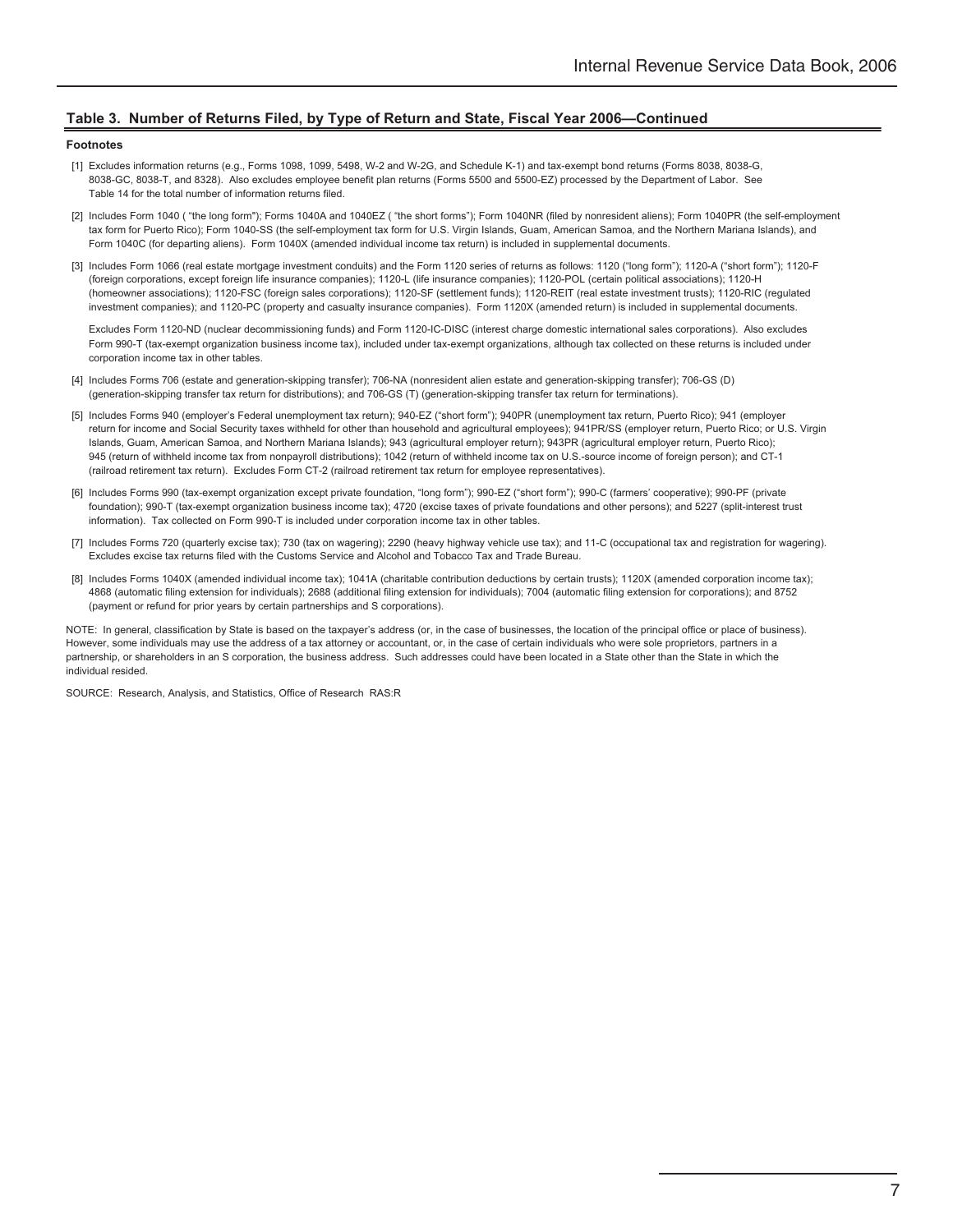|                                 |                        |                         |                    | Type of individual e-file | Estate            |
|---------------------------------|------------------------|-------------------------|--------------------|---------------------------|-------------------|
| <b>State</b>                    | Total                  | <b>Total individual</b> |                    |                           | and trust         |
|                                 | returns [1]            | e-filed returns [2]     | Online [3]         | Practitioner [4]          | income tax        |
|                                 | (1)                    | (2)                     | (3)                | (4)                       | (5)               |
| <b>United States, total</b>     | 80,504,813             | 72,769,506              | 20,227,240         | 52,542,266                | 1,360,876         |
| Alabama                         | 1,264,450              | 1,226,655               | 265,498            | 961,157                   | 5,358             |
| Alaska                          | 181,839                | 176,535                 | 68,502             | 108,033                   | d                 |
| Arizona                         | 1,428,070              | 1,294,544               | 401,994            | 892,550                   | 6,422             |
| Arkansas                        | 724,774                | 706,568                 | 151,546            | 555,022                   | 688               |
| California                      | 10,050,025             | 8,888,161               | 1,717,573          | 7,170,588                 | 16,529            |
| Colorado                        | 1,139,730              | 1,029,268               | 381,388            | 647,880                   | 4,007             |
| Connecticut                     | 1,053,387              | 919.843                 | 233,728            | 686,115                   | 2,606             |
| Delaware                        | 249,966                | 212,293                 | 70,401             | 141,892                   | 11,233            |
| District of Columbia<br>Florida | 625,799                | 135,642<br>4,302,585    | 47,029             | 88,613                    | 457,855<br>40,497 |
|                                 | 4,729,857              |                         | 1,359,482          | 2,943,103                 |                   |
| Georgia                         | 2,474,698              | 2,313,603               | 666,413            | 1,647,190                 | 1,034             |
| Hawaii                          | 289,689                | 267,739                 | 76,775             | 190,964                   | 1,760             |
| Idaho                           | 377,802                | 367,699                 | 111,948            | 255,751                   | 241               |
| Illinois<br>Indiana             | 3,184,361<br>1,674,959 | 2,875,339<br>1,590,768  | 844,230<br>494,414 | 2,031,109<br>1,096,354    | 73.065<br>6,894   |
|                                 |                        |                         |                    |                           |                   |
| lowa                            | 961,100                | 924,639                 | 195,823            | 728,816                   | 17,241            |
| Kansas                          | 740,310                | 702,564                 | 198,841            | 503,723                   | 2,680             |
| Kentucky                        | 1,083,646              | 1,037,140               | 243,035            | 794,105                   | 11,703            |
| Louisiana                       | 1,004,382              | 961,360                 | 254,831            | 706,529                   | 562<br>695        |
| Maine                           | 316,093                | 274,489                 | 103,007            | 171,482                   |                   |
| Maryland                        | 1,393,643              | 1,245,682               | 431,446            | 814,236                   | 6,305             |
| Massachusetts                   | 2,108,621              | 1,695,306               | 474,665            | 1,220,641                 | 67,362            |
| Michigan                        | 3,253,463              | 2,968,087               | 744,757            | 2,223,330                 | 31,229            |
| Minnesota                       | 1,794,616              | 1,637,140               | 416,070            | 1,221,070                 | 13,508            |
| Mississippi                     | 746,697                | 732,653                 | 145,169            | 587,484                   | 1,666             |
| Missouri                        | 1,585,719              | 1,475,333               | 387,506            | 1,087,827                 | 26,880            |
| Montana                         | 262,791                | 253,686                 | 60,941             | 192,745                   | 553               |
| Nebraska                        | 507,661                | 480,981                 | 140,129            | 340,852                   | 6,486             |
| Nevada                          | 674,251                | 615,738                 | 183,030            | 432,708                   | 808               |
| New Hampshire                   | 363,875                | 322,000                 | 126,732            | 195,268                   | 938               |
| New Jersey                      | 2,471,461              | 2,042,436               | 420,976            | 1,621,460                 | 55,268            |
| New Mexico                      | 479,433                | 464,108                 | 145,845            | 318,263                   | 1,501             |
| New York                        | 4,961,761              | 4,236,000               | 794,026            | 3,441,974                 | 110,761           |
| North Carolina                  | 2,275,440              | 2,143,171               | 608,138            | 1,535,033                 | 18,765            |
| North Dakota                    | 187,057                | 181,458                 | 45,093             | 136,365                   | 705               |
| Ohio                            | 3,095,679              | 2,787,916               | 939,387            | 1,848,529                 | 92,347            |
| Oklahoma                        | 967,598                | 872,394                 | 252,339            | 620,055                   | 61,172            |
| Oregon                          | 963,885                | 866,141                 | 274,451            | 591,690                   | 5,315             |
| Pennsylvania                    | 3,073,809              | 2,739,396               | 919,432            | 1,819,964                 | 70,079            |
| Rhode Island                    | 310,182                | 241,325                 | 57,516             | 183,809                   | 13,609            |
| South Carolina                  | 1,235,854              | 1,189,019               | 275,670            | 913,349                   | 2,186             |
| South Dakota                    | 217,343                | 207,290                 | 59,369             | 147,921                   | 3,158             |
| Tennessee                       | 1,625,062              | 1,557,787               | 446,811            | 1,110,976                 | 8,226             |
| Texas                           | 5,373,175              | 5,071,715               | 1,713,831          | 3,357,884                 | 18,668            |
| Utah                            | 616,764                | 573,209                 | 204,367            | 368,842                   | 526               |
| Vermont                         | 159,972                | 144,320                 | 46,798             | 97,522                    | 2,421             |
| Virginia                        | 1,962,968              | 1,808,430               | 696,862            | 1,111,568                 | 21,950            |
| Washington                      | 1,624,028              | 1,502,808               | 618,909            | 883,899                   | 7,072             |
| West Virginia                   | 389,011                | 379,739                 | 119,062            | 260,677                   | 2,599             |
| Wisconsin                       | 1,817,753              | 1,684,264               | 470,926            | 1,213,338                 | 47,203            |
| Wyoming                         | 143,107                | 137,124                 | 41,367             | 95,757                    | 399               |
| Other                           | 307,197                | 305,416                 | 79,162             | 226,254                   | d                 |

## **Table 4. Number of Returns Filed Electronically, by Type of Return and State, Fiscal Year 2006**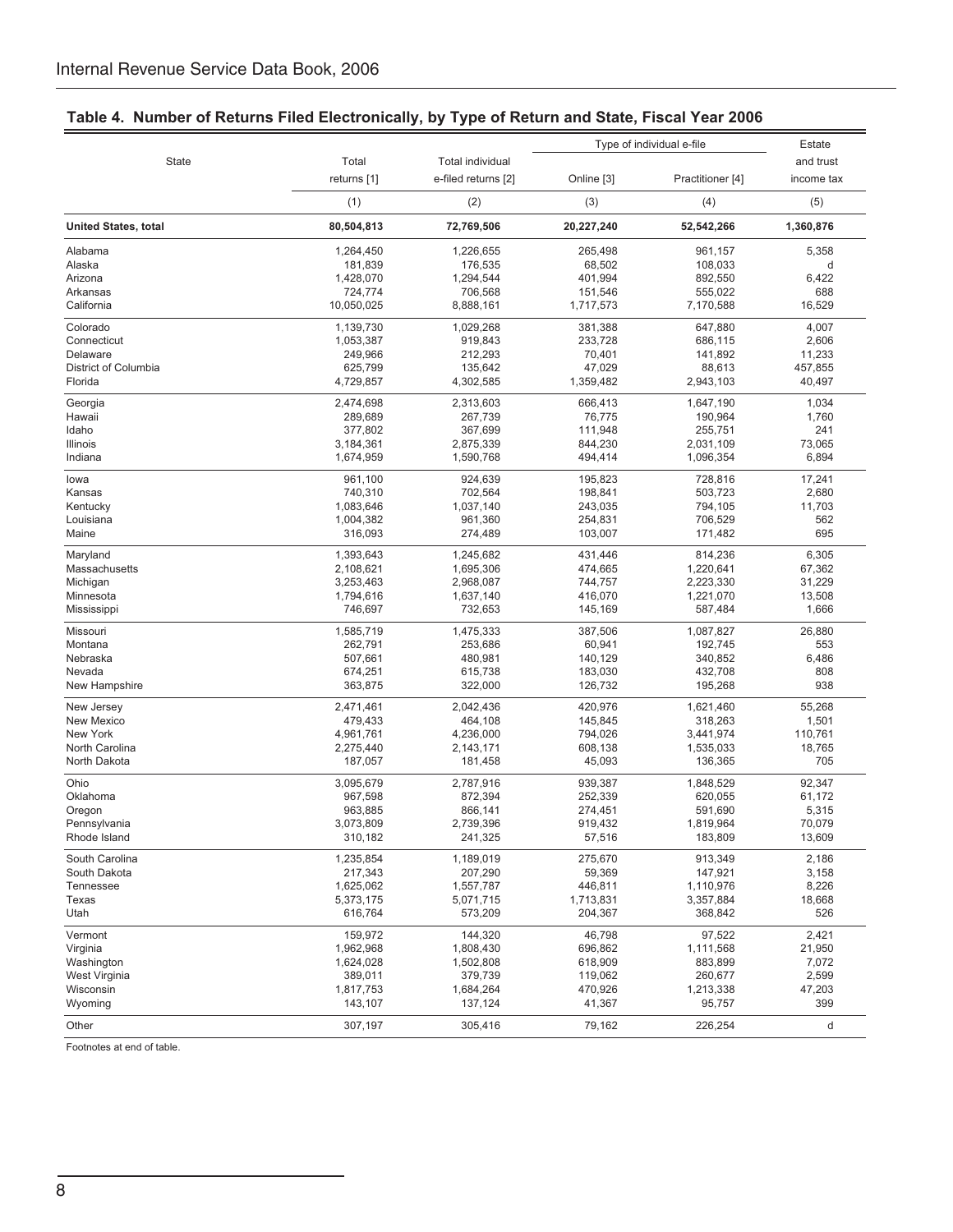|                             |             |               | C or other     |            |                   |
|-----------------------------|-------------|---------------|----------------|------------|-------------------|
| State                       |             |               | corporation    | Employment | Tax-exempt        |
|                             | Partnership | S corporation | income tax [5] | taxes [6]  | organizations [7] |
|                             | (6)         | (7)           | (8)            | (9)        | (10)              |
| <b>United States, total</b> | 274,721     | 389,133       | 136,311        | 5,563,151  | 11,115            |
| Alabama                     | 1,682       | 2,572         | 708            | 27,407     | 68                |
| Alaska                      | 913         | 1,447         | 323            | 2,377      | d                 |
| Arizona                     | 3,885       | 4,717         | 1,363          | 117,057    | 82                |
| Arkansas                    | 1,824       | 3,289         | 910            | 11,441     | 54                |
| California                  | 21,938      | 21,262        | 13,572         | 1,087,882  | 681               |
| Colorado                    | 5,227       | 8,851         | 1,480          | 90,719     | 178               |
| Connecticut                 | 3,595       | 1,990         | 1,071          | 124,147    | 135               |
| Delaware                    | 768         | 1,103         | 387            | 24,163     | 19                |
| District of Columbia        | 438         | 245           | 167            | 31,362     | 90                |
| Florida                     | 9,386       | 45,042        | 7,071          | 324,750    | 526               |
| Georgia                     | 4,434       | 11,330        | 2,504          | 141,637    | 156               |
| Hawaii                      | 491         | 665           | 378            | 18,606     | 50                |
| Idaho                       | 2,386       | 2,105         | 364            | 4,967      | 40                |
| Illinois                    | 6,067       | 12,880        | 4,005          | 212,662    | 343               |
| Indiana                     | 2,790       | 6,561         | 1,158          | 66,595     | 193               |
| lowa                        | 2,980       | 4,041         | 1,974          | 10,097     | 128               |
| Kansas                      | 3,384       | 3,290         | 1,753          | 26,451     | 188               |
| Kentucky                    | 2,440       | 3,145         | 670            | 28,439     | 109               |
| Louisiana                   | 3,046       | 2,365         | 892            | 36,103     | 54                |
| Maine                       | 629         | 1,190         | 299            | 38,763     | 28                |
| Maryland                    | 2,906       | 3,445         | 1,226          | 133,948    | 131               |
| Massachusetts               | 25,153      | 44,670        | 18,617         | 256,766    | 747               |
| Michigan                    | 33,956      | 45,483        | 21,652         | 152,090    | 966               |
| Minnesota                   | 7,299       | 11,509        | 2,479          | 122,341    | 340               |
| Mississippi                 | 1,931       | 1,957         | 613            | 7,830      | 47                |
| Missouri                    | 4,794       | 6,127         | 2,213          | 70,194     | 178               |
| Montana                     | 2,403       | 2,995         | 749            | 2,308      | 97                |
| Nebraska                    | 2,519       | 3,962         | 1,371          | 12,172     | 170               |
| Nevada                      | 3,830       | 4,993         | 1,789          | 47,004     | 89                |
| New Hampshire               | 1,351       | 1,626         | 902            | 37,020     | 38                |
| New Jersey                  | 14,038      | 9,083         | 3,297          | 347,010    | 329               |
| New Mexico                  | 2,104       | 2,118         | 725            | 8,775      | 102               |
| New York                    | 8,112       | 11,892        | 4,024          | 590,563    | 409               |
| North Carolina              | 4,492       | 7,092         | 2,042          | 99,627     | 251               |
| North Dakota                | 1,667       | 1,505         | 580            | 1,080      | 62                |
| Ohio                        | 9,109       | 10,287        | 4,410          | 190,978    | 632               |
| Oklahoma                    | 2,772       | 3,989         | 1,210          | 25,989     | 72                |
| Oregon                      | 4,090       | 5,843         | 1,513          | 80,811     | 172               |
| Pennsylvania                | 7,310       | 10,004        | 3,001          | 243,048    | 971               |
| Rhode Island                | 1,109       | 2,501         | 497            | 51,093     | 48                |
| South Carolina              | 3,211       | 4,485         | 1,339          | 35,549     | 65                |
| South Dakota                | 2,029       | 2,433         | 615            | 1,773      | 45                |
| Tennessee                   | 4,473       | 2,488         | 1,485          | 50,455     | 148               |
| Texas                       | 19,730      | 17,258        | 9,079          | 236,134    | 591               |
| Utah                        | 4,932       | 5,115         | 737            | 32,155     | 90                |
| Vermont                     | 592         | 1,393         | 392            | 10,769     | 85                |
| Virginia                    | 4,518       | 7,346         | 2,222          | 118,254    | 248               |
| Washington                  | 6,163       | 9,386         | 2,442          | 95,844     | 313               |
| West Virginia               | 407         | 444           | 218            | 5,573      | 31                |
| Wisconsin                   | 7,654       | 7,785         | 3,166          | 67,305     | 376               |
| Wyoming                     | 1,666       | 1,807         | 369            | 1,701      | 41                |
| Other                       | 98          | 22            | 288            | 1,367      | d                 |

## **Table 4. Number of Returns Filed Electronically, by Type of Return and State, Fiscal Year 2006—Continued**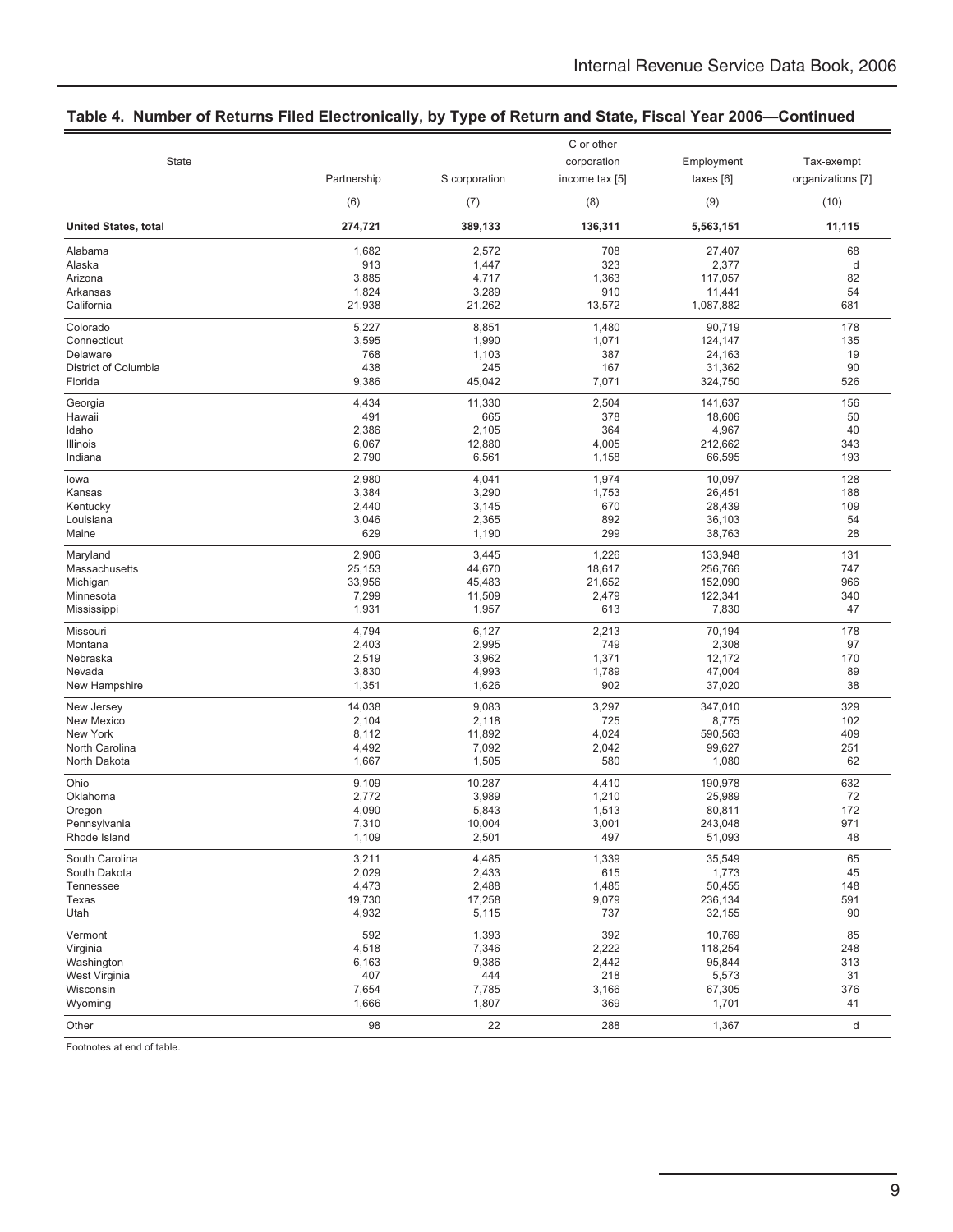#### **Table 4. Number of Returns Filed Electronically, by Type of Return and State, Fiscal Year 2006—Continued**

#### **Footnotes**

d—Not shown to avoid disclosure of information about specific taxpayers. However, the data are included in the appropriate totals.

- [1] Excludes information returns (e.g., Forms 1098, 1099, 5498, W-2, W-2G, and Schedule K-1), returns of employee benefit plans (i.e., Form 5500 series processed by the Department of Labor), and tax returns that do not have an electronic filing option.
- [2] Individual income tax e-file returns include Forms 1040, 1040A, and 1040EZ. The TeleFile program, which allowed a taxpayer to file a Form 1040EZ, was discontinued on August 16, 2005.
- [3] Online e-filing is an option that allows taxpayers to prepare and file tax returns using a personal computer. Online returns can be filed through one of two processes: users either complete a tax return on a Web site without downloading any software; or users purchase and load software onto their personal computers, prepare their returns, and transmit them to the IRS through an online filing company.
- [4] Includes cases where a taxpayer transmits the return via an authorized e-file provider, who, in most cases, is also the preparer of the return.
- [5] Includes Form 1120 (corporation income tax return) and Form 1120-POL (certain political associations).
- [6] Includes Form 940 (employer's unemployment "long form"); Form 940-EZ (employer's unemployment "short form"); and Form 941 (employer return for income and Social Security taxes withheld).
- [7] Includes Forms 990 (tax-exempt organization except private foundation, "long form"); 990-EZ ("short form"); and 990-PF (private foundation).

NOTE: In general, classification by State is based on the taxpayer's address (or, in the case of individuals owning businesses, the location of the principal office or place of business). However, some taxpayers may use the address of a tax attorney or accountant, or, in the case of certain individuals who were sole proprietors, partners in a partnership, or shareholders in an S corporation, the business address. Such addresses could have been located in a State other than the State in which the taxpayer resided.

SOURCE: Research, Analysis, and Statistics, Office of Research RAS:R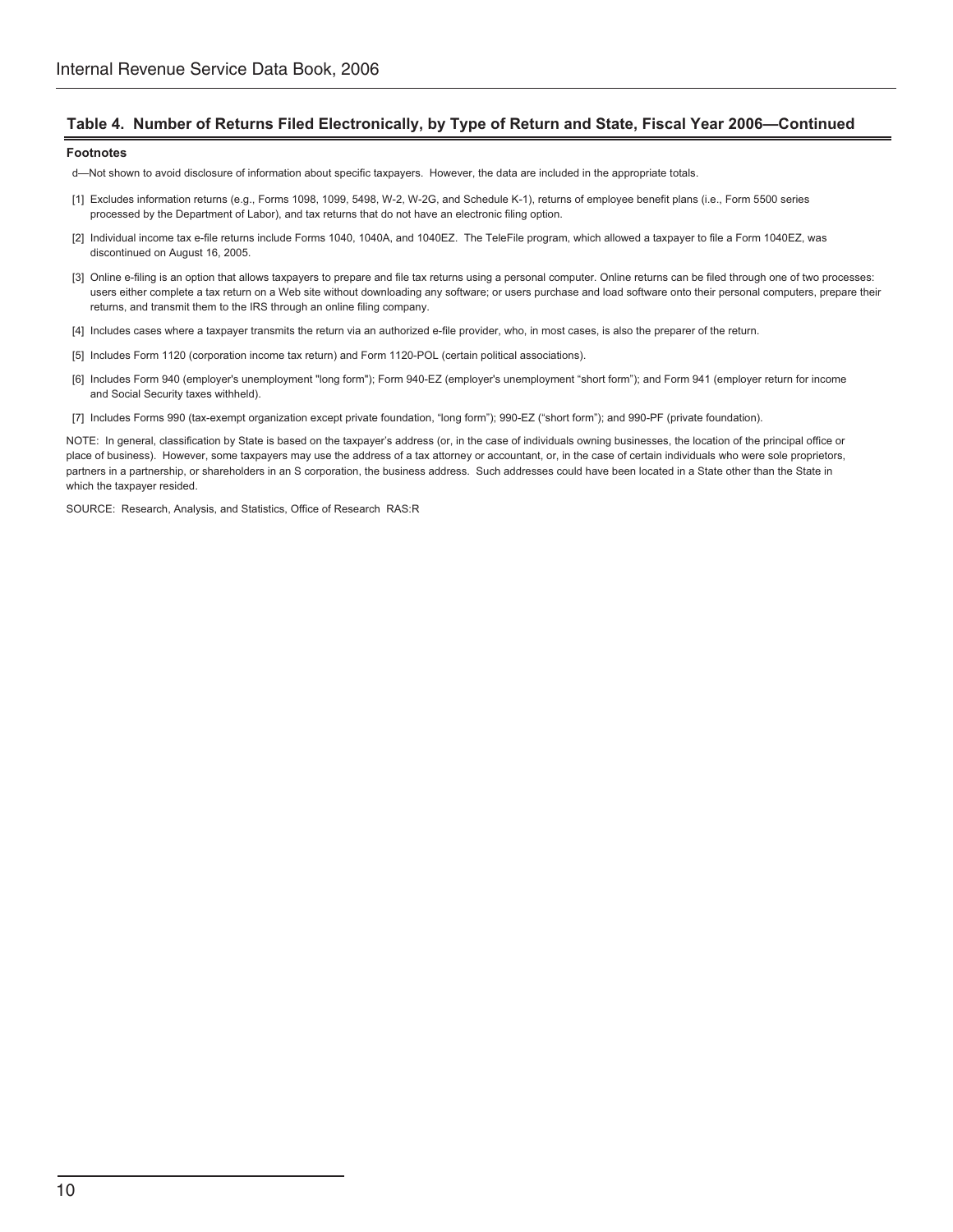#### **Table 5. Internal Revenue Gross Collections, by Type of Tax and State, Fiscal Year 2006**

[Money amounts are in thousands of dollars.]

|                                                                                                        | <b>Total Internal</b>               |                               | Individual income and employment taxes |                                                                    |                                     |
|--------------------------------------------------------------------------------------------------------|-------------------------------------|-------------------------------|----------------------------------------|--------------------------------------------------------------------|-------------------------------------|
| <b>State</b>                                                                                           | Revenue<br>collections              | Corporation<br>income tax [1] | Total                                  | Income tax not withheld Income tax withheld<br>and SECA tax [2, 3] | and FICA tax [2]                    |
|                                                                                                        | (1)                                 | (2)                           | (3)                                    | (4)                                                                | (5)                                 |
| <b>United States, total</b>                                                                            | 2,518,680,230                       | 380,924,573                   | 2,051,078,590                          | 432,320,219                                                        | 1,606,551,781                       |
| Alabama                                                                                                | 22,179,707                          | 2,433,131                     | 19,271,581                             | 4,259,140                                                          | 14,926,629                          |
| Alaska                                                                                                 | 4,057,755                           | 310,985                       | 3,682,979                              | 906,663                                                            | 2,761,111                           |
| Arizona                                                                                                | 32,638,677                          | 2,795,459                     | 28,922,345                             | 8,423,114                                                          | 20,372,655                          |
| Arkansas                                                                                               | 27,697,303                          | 6,823,206                     | 18,511,007                             | 2,282,937                                                          | 16,076,012                          |
| California                                                                                             | 299,521,281                         | 44,419,490                    | 246,839,791                            | 66,285,468                                                         | 179,715,041                         |
| Colorado                                                                                               | 42,308,861                          | 3,180,315                     | 37,328,243                             | 7,765,627                                                          | 29,440,437                          |
| Connecticut                                                                                            | 50,450,286                          | 10,350,897                    | 39,058,058                             | 9,663,283                                                          | 29,299,094                          |
| Delaware                                                                                               | 17,222,467                          | 4,838,043                     | 12, 182, 555                           | 1,948,833                                                          | 10,202,519                          |
| District of Columbia                                                                                   | 17,458,924                          | 1,124,379                     | 16,213,546                             | 1,585,649                                                          | 14,270,260                          |
| Florida                                                                                                | 131,261,303                         | 9,900,660                     | 118,062,123                            | 36,943,224                                                         | 80,000,176                          |
| Georgia                                                                                                | 74,824,364                          | 14,582,950                    | 56,641,155                             | 9,911,746                                                          | 46,466,254                          |
| Hawaii                                                                                                 | 7,122,326                           | 655,818                       | 6,184,056                              | 1,820,109                                                          | 4,341,029                           |
| Idaho                                                                                                  | 8,279,632                           | 603,353                       | 7,592,855                              | 1,734,272                                                          | 5,814,711                           |
| Illinois                                                                                               | 129,891,703                         | 24, 143, 928                  | 102,622,203                            | 19,680,063                                                         | 82,400,136                          |
| Indiana                                                                                                | 39,851,966                          | 5,179,590                     | 34,002,874                             | 5,607,673                                                          | 28,251,515                          |
| lowa                                                                                                   | 17,400,565                          | 1,981,102                     | 15,058,800                             | 2,656,746                                                          | 12,333,530                          |
| Kansas                                                                                                 | 20,126,901                          | 2,671,506                     | 15,846,823                             | 3,106,197                                                          | 12,650,055                          |
| Kentucky                                                                                               | 21,709,969                          | 1,606,303                     | 19,756,820                             | 3,285,175                                                          | 16,383,604                          |
| Louisiana                                                                                              | 27,323,703                          | 1,165,111                     | 25,666,190                             | 3,373,608                                                          | 22,211,867                          |
| Maine                                                                                                  | 6,300,230                           | 490,185                       | 5,556,418                              | 1,278,878                                                          | 4,248,091                           |
| Maryland                                                                                               | 51,243,026                          | 4,242,760                     | 46,283,133                             | 8,847,187                                                          | 37,266,856                          |
| Massachusetts                                                                                          | 69,628,887                          | 7,006,102                     | 61,248,266                             | 13,311,609                                                         | 47,715,564                          |
| Michigan                                                                                               | 70,036,186                          | 7,636,529                     | 61,290,112                             | 8,889,841                                                          | 52,127,749                          |
| Minnesota                                                                                              | 72,065,501                          | 14,252,702                    | 56,057,690                             | 6,684,641                                                          | 49,103,004                          |
| Mississippi                                                                                            | 9,803,730                           | 765,810                       | 8,641,413                              | 1,721,668                                                          | 6,876,816                           |
| Missouri                                                                                               | 44,460,802                          | 5,820,070                     | 37, 113, 741                           | 5,999,022                                                          | 30,902,109                          |
| Montana                                                                                                | 4,081,168                           | 193,276                       | 3,784,622                              | 1,126,834                                                          | 2,624,052                           |
| Nebraska                                                                                               | 17,381,221                          | 5,211,131                     | 11,936,550                             | 1,916,546                                                          | 8,900,001                           |
| Nevada                                                                                                 | 19,123,140                          | 3,270,070                     | 15,597,007                             | 6,256,039                                                          | 9,279,131                           |
| New Hampshire                                                                                          | 9,112,460                           | 580,687                       | 8,331,695                              | 1,871,637                                                          | 6,432,668                           |
| New Jersey                                                                                             | 108,541,003                         | 17,386,979                    | 88,833,131                             | 14,712,728                                                         | 73,752,255                          |
| New Mexico                                                                                             | 7,513,621                           | 346,719                       | 7,066,973                              | 1,801,649                                                          | 5,235,672                           |
| New York                                                                                               | 214,937,242                         | 39,114,058                    | 171,788,322                            | 36,540,727                                                         | 134,356,183                         |
| North Carolina                                                                                         | 69,364,463                          | 20,343,866                    | 48,217,766                             | 8,684,062                                                          | 39,323,108                          |
| North Dakota                                                                                           | 3,333,405                           | 305,275                       | 2,995,155                              | 707,331                                                            | 2,272,331                           |
| Ohio                                                                                                   | 90,623,355                          | 16,380,204                    | 72,968,398                             | 10,330,930                                                         | 62,314,295                          |
| Oklahoma                                                                                               | 31,148,116                          | 8,961,139                     | 16,377,931                             | 4,257,011                                                          | 12,048,707                          |
| Oregon                                                                                                 | 23,119,047                          | 2,138,547                     | 20,482,070                             | 4,379,128                                                          | 16,019,389                          |
| Pennsylvania                                                                                           | 102,512,063                         | 12,561,651                    | 86,218,915                             | 15,041,366                                                         | 70,797,849                          |
| Rhode Island                                                                                           | 10,392,995                          | 2,383,388                     | 7,899,398                              | 1,356,882                                                          | 6,507,650                           |
| South Carolina                                                                                         | 31,111,506                          | 1,177,975                     | 29,271,051                             | 3,942,183                                                          | 25,246,952                          |
| South Dakota                                                                                           | 4,377,098                           | 261,933                       | 4,017,121                              | 1,331,186                                                          | 2,654,234                           |
| Tennessee                                                                                              | 47,392,686                          | 6,663,979                     | 39,590,480                             | 6,054,796                                                          | 33,350,510                          |
| Texas                                                                                                  | 204,736,871                         | 37,004,514                    | 145,758,275                            | 31,945,128                                                         | 112,353,278                         |
| Utah                                                                                                   | 13,240,911                          | 1,143,559                     | 11,358,072                             | 2,875,240                                                          | 8,426,021                           |
| Vermont                                                                                                | 3,605,629                           | 193,703                       | 3,334,454                              | 766,290                                                            | 2,553,679                           |
| Virginia                                                                                               | 61,307,121                          | 8,867,884                     | 50,433,386                             | 11,022,591                                                         | 38,638,536                          |
| Washington                                                                                             | 56,732,059                          | 8,737,224                     | 46,430,144                             | 10,967,692                                                         | 35,266,519                          |
| West Virginia                                                                                          | 6,179,043                           | 531,996                       | 5,432,759                              | 1,137,839                                                          | 4,273,177                           |
| Wisconsin                                                                                              | 41,685,918                          | 6,102,472                     | 34,934,539                             | 6,299,959                                                          | 28,481,964                          |
| Wyoming                                                                                                | 3,956,255                           | 525,501                       | 3,127,814                              | 1,413,201                                                          | 1,704,024                           |
| U.S. Armed Services overseas and Territories<br>other than Puerto Rico<br>Puerto Rico<br>International | 2,217,654<br>4,000,937<br>5,267,101 | 12,722<br>644,496<br>968,857  | 2,199,380<br>3,353,119<br>4,027,780    | 332,768<br>304,348<br>2,276,432                                    | 1,864,125<br>3,010,438<br>1,747,090 |
| Adjustments and credits [4]                                                                            | 2,640,566                           | 249,507                       | 2,391,059                              | 2,391,059                                                          | 0                                   |
| Highway and Airport and Airways Trust Funds                                                            | 368,019                             | 249,507                       | 118,512                                | 118,512                                                            | 0                                   |
| Excess Federal Insurance Contributions Act (FICA) credit                                               | 2,213,400                           | 0                             | 2,213,400                              | 2,213,400                                                          | 0                                   |
| Advance earned income tax credit                                                                       | 59,147                              | 0                             | 59,147                                 | 59,147                                                             | 0                                   |
| Undistributed [5]                                                                                      | 4,179,516                           | $-319,120$                    | 3,286,445                              | 2,304,266                                                          | 961,118                             |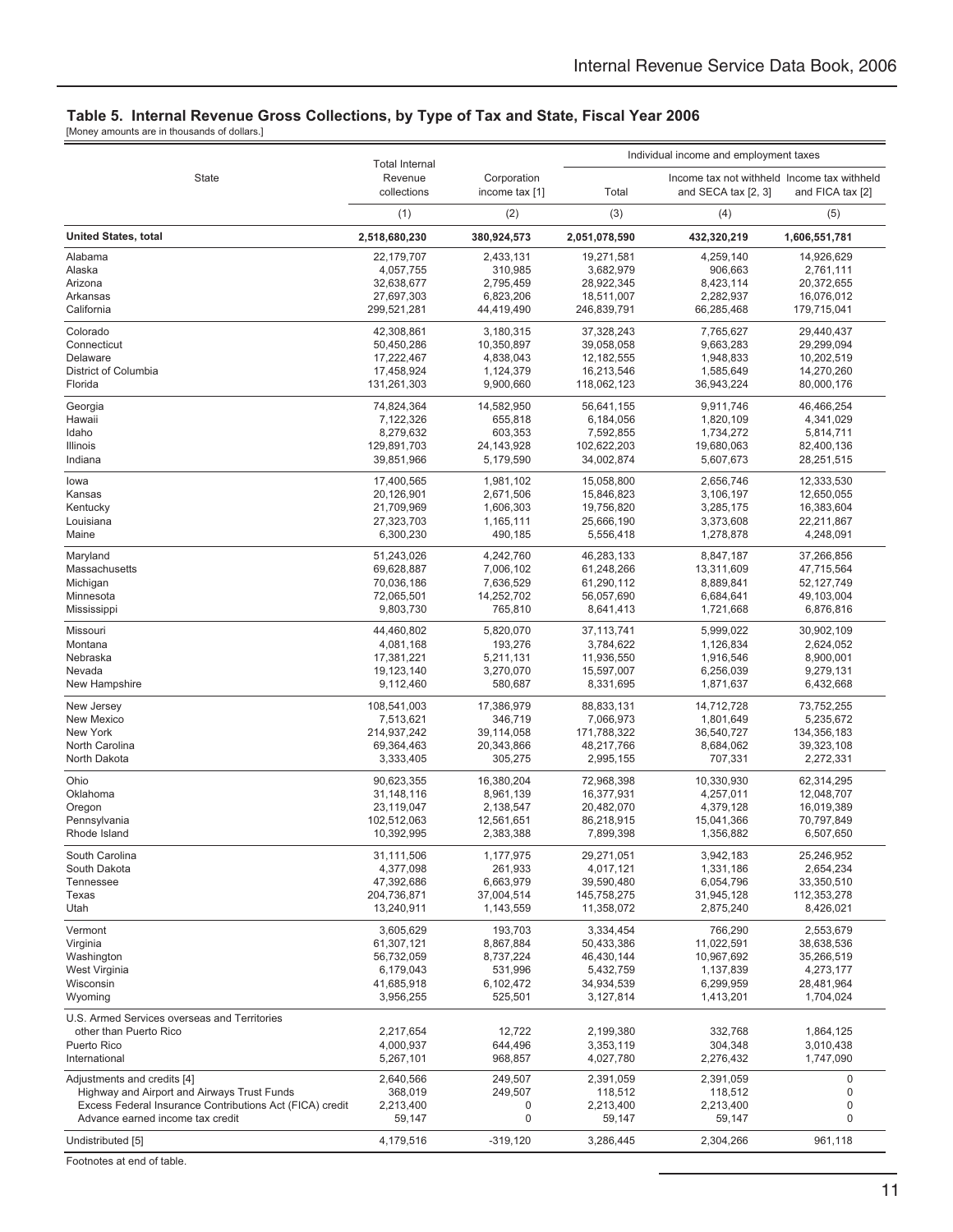## **Table 5. Internal Revenue Gross Collections, by Type of Tax and State, Fiscal Year 2006—Continued**

[Money amounts are in thousands of dollars.]

| Individual income and employment taxes-continued                                                       |                   |                          |                        |                     |                           |  |
|--------------------------------------------------------------------------------------------------------|-------------------|--------------------------|------------------------|---------------------|---------------------------|--|
| State                                                                                                  | Railroad          | Unemployment             | Estate                 | Gift                | Excise                    |  |
|                                                                                                        | retirement tax    | insurance tax            | tax                    | tax                 | taxes                     |  |
|                                                                                                        | (6)               | (7)                      | (8)                    | (9)                 | (10)                      |  |
| <b>United States, total</b>                                                                            | 4,673,471         | 7,533,119                | 26,717,493             | 1,970,032           | 57,989,543                |  |
| Alabama                                                                                                | 1,613             | 84,199                   | 290,346                | 8,760               | 175,889                   |  |
| Alaska                                                                                                 | 1,665             | 13,540                   | 16,533                 | 37                  | 47,221                    |  |
| Arizona                                                                                                | 556               | 126,020                  | 303,843                | 12,323              | 604,707                   |  |
| Arkansas                                                                                               | 2,101             | 149,957                  | $**$                   | $**$                | 705,598                   |  |
| California                                                                                             | 3,612             | 835,670                  | **5,980,848            | **372,630           | 3,566,015                 |  |
| Colorado                                                                                               | 11,264            | 110,915                  | 376,933                | 17,871              | 1,405,500                 |  |
| Connecticut                                                                                            | 1,016             | 94,664                   | 615,878                | 46,879              | 378,574                   |  |
| Delaware                                                                                               | 294               | 30,909                   | 176,912                | 4,393               | 20,564                    |  |
| District of Columbia                                                                                   | 338,941           | 18,696                   | 103,979                | 8,914               | 8,107                     |  |
| Florida                                                                                                | 677,605           | 441,118                  | 2,166,715              | 166,871             | 964,934                   |  |
| Georgia                                                                                                | 3,053             | 260,102                  | 430,122                | 14,214              | 3,155,922                 |  |
| Hawaii                                                                                                 | 0                 | 22,918                   | 93,711                 | 3,604               | 185,136                   |  |
| Idaho                                                                                                  | 1,190             | 42,681                   | 42,730                 | 7,947               | 32,747                    |  |
| Illinois                                                                                               | 191,364           | 350,640                  | 1,125,363              | 121,055             | 1,879,155                 |  |
| Indiana                                                                                                | 23,529            | 120,158                  | 243,234                | 17,497              | 408,771                   |  |
| lowa                                                                                                   | 8,261             | 60,262                   | 195,406                | 3,982               | 161,275                   |  |
| Kansas                                                                                                 | 14,010            | 76,561                   | 112,830                | 10,747              | 1,484,995                 |  |
| Kentucky                                                                                               | 7,925             | 80,116                   | 189,058                | 7,365               | 150,423                   |  |
| Louisiana                                                                                              | 2,992             | 77,723                   | 178,660                | 7,966               | 305,776                   |  |
| Maine                                                                                                  | 5,431             | 24,018                   | 82,770                 | 1,546               | 169,311                   |  |
| Maryland                                                                                               | 18,434            | 150,656                  | 564,745                | 39,790              | 112,598                   |  |
| Massachusetts                                                                                          | 54,140            | 166,953                  | 809,192                | 36,948              | 528,378                   |  |
| Michigan                                                                                               | 42,178            | 230,344                  | 783,161                | 82,761              | 243,624                   |  |
| Minnesota                                                                                              | 74,279            | 195,766                  | 322,323                | 44,547              | 1,388,240                 |  |
| Mississippi                                                                                            | 1,378             | 41,550                   | 116,813                | 3,779               | 275,915                   |  |
| Missouri                                                                                               | 64,686            | 147,923                  | 415,392                | 69,160              | 1,042,439                 |  |
| Montana                                                                                                | 17,433            | 16,303                   | 50,920                 | 1,158               | 51,192                    |  |
| Nebraska                                                                                               | 1,074,377         | 45,626                   | 115,504                | 14,877              | 103,159                   |  |
| Nevada                                                                                                 | 86                | 61,751                   | 158,444                | 10,549              | 87,070                    |  |
| New Hampshire                                                                                          | 239               | 27,151                   | 115,886                | 4,296               | 79,896                    |  |
| New Jersey                                                                                             | 106,964           | 261,184                  | 647,336                | 64,432              | 1,609,125                 |  |
| New Mexico                                                                                             | 147               | 29,504                   | 64,010                 | 8,267               | 27,653                    |  |
| New York                                                                                               | 286,308           | 605,105                  | 2,594,806              | 296,492             | 1,143,565                 |  |
| North Carolina                                                                                         | 5,391             | 205,206                  | 456,752                | 27,323              | 318,756                   |  |
| North Dakota                                                                                           | 3,048             | 12,444                   | 11,669                 | 1,025               | 20,282                    |  |
| Ohio                                                                                                   | 21,576            | 301,597                  | 813,701                | 34,036              | 427,017                   |  |
| Oklahoma                                                                                               | 2,051             | 70,161                   | 157,589                | 3,544               | 5,647,913                 |  |
| Oregon                                                                                                 | 957               | 82,596                   | 274,500                | 16,380              | 207,549                   |  |
| Pennsylvania                                                                                           | 66,071            | 313,629                  | 910,239                | 45,842              | 2,775,417                 |  |
| Rhode Island                                                                                           | 1                 | 34,865                   | 99,841                 | 2,925               | 7,442                     |  |
| South Carolina                                                                                         | 2,802             | 79,115                   | 211,405                | 11,476              | 439,600                   |  |
| South Dakota                                                                                           | 16,078            | 15,623                   | 63,588                 | 2,811               | 31,646                    |  |
| Tennessee                                                                                              | 2,355             | 182,818                  | 216,665                | 10,247              | 911,315                   |  |
| Texas                                                                                                  | 897,862           | 562,007                  | 1,135,160              | 136,377             | 20,702,545                |  |
| Utah                                                                                                   | 3,170             | 53,642                   | 132,285                | 5,143               | 601,852                   |  |
| Vermont                                                                                                | 2,053             | 12,433                   | 48,552                 | 1,262               | 27,657                    |  |
| Virginia                                                                                               | 598,502           | 173,757                  | 621,808                | 42,387              | 1,341,656                 |  |
| Washington                                                                                             | 7,641             | 188,293                  | 452,953                | 38,220              | 1,073,518                 |  |
| West Virginia                                                                                          | 386               | 21,357                   | 100,973                | 1,661               | 111,654                   |  |
| Wisconsin                                                                                              | 4,556             | 148,060                  | 251,570                | 63,804              | 333,532                   |  |
| Wyoming                                                                                                | 420               | 10,169                   | 59,100                 | 9,076               | 234,763                   |  |
| U.S. Armed Services overseas and Territories<br>other than Puerto Rico<br>Puerto Rico<br>International | 0<br>[6]<br>1,074 | 2,487<br>38,333<br>3,184 | 673<br>1,803<br>56,230 | 601<br>314<br>6,902 | 4,278<br>1,205<br>207,332 |  |
| Adjustments and credits [4]                                                                            | 0                 | 0                        | 0                      | 0                   | 0                         |  |
| Highway and Airport and Airways Trust Funds                                                            | 0                 | 0                        | 0                      | 0                   | $\pmb{0}$                 |  |
| Excess Federal Insurance Contributions Act (FICA) credits                                              | 0                 | 0                        | $\mathbf 0$            | 0                   | $\pmb{0}$                 |  |
| Advance earned income tax credit                                                                       | 0                 | $\boldsymbol{0}$         | $\mathbf 0$            | 0                   | 0                         |  |
| Undistributed [5]                                                                                      | 405               | 20,658                   | 1,156,034              | $-2,982$            | 59,140                    |  |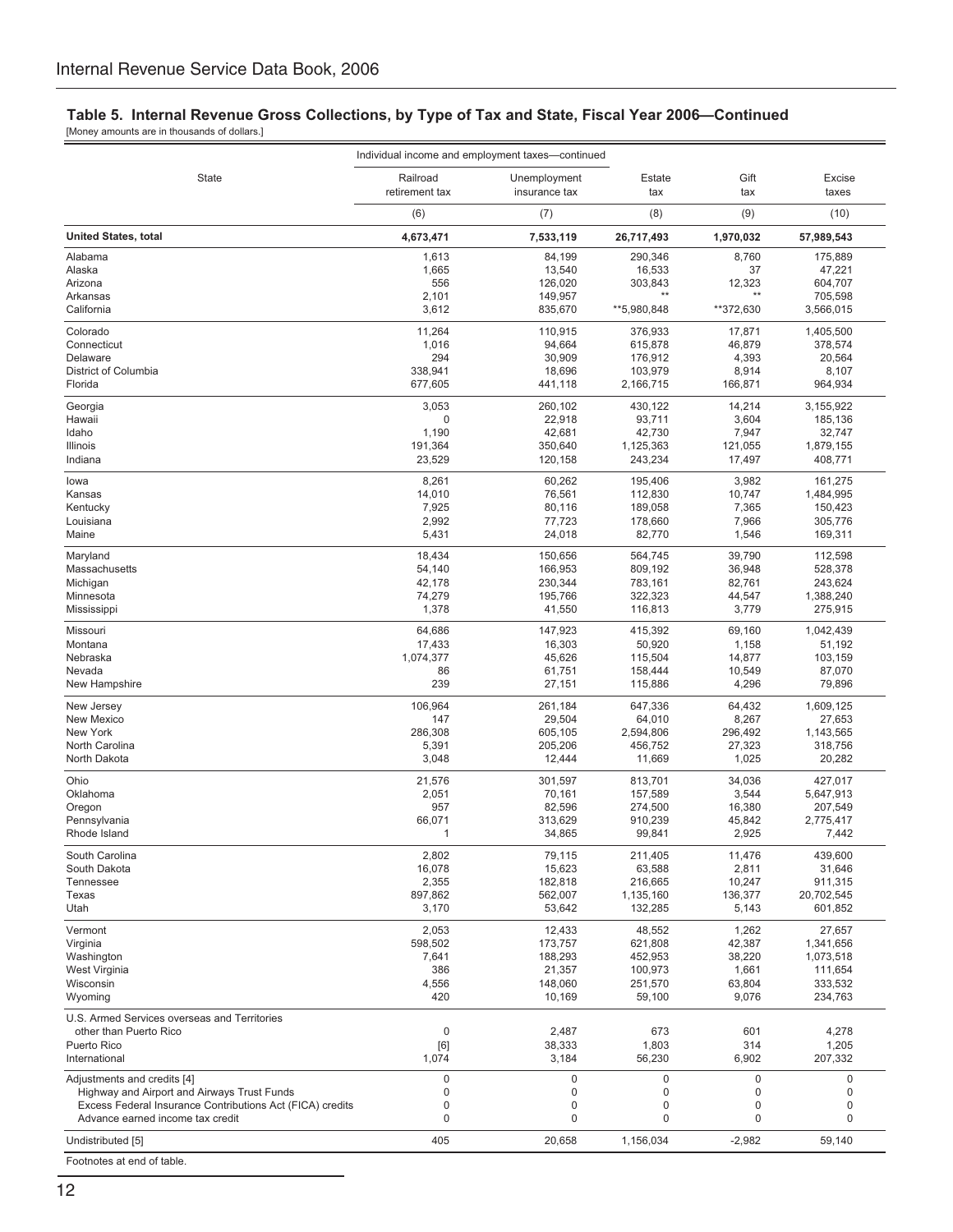#### **Table 5. Internal Revenue Gross Collections, by Type of Tax and State, Fiscal Year 2006—Continued**

#### **Footnotes**

- \*\* Data combined to avoid disclosure of information about specific taxpayers.
- [1] Includes tax-exempt business income taxes totaling \$884.7 million.
- [2] Collections of individual income tax are not reported by payers separately from old-age, survivors, disability, and hospital insurance (OASDHI) taxes on salaries and wages (under the Federal Insurance Contributions Act or FICA), and on self-employment income (under the Self-Employment Insurance Contributions Act or SECA).
- [3] Includes estate and trust income tax collections of \$17.1 billion.
- [4] Adjustments and credits are not shown by State, but are included in the U.S. totals.
- [5] Includes tax payments not classified by State as of the end of the fiscal year because they have not been applied to taxpayer accounts.
- [6] Less than \$500.

NOTES: Gross collections exclude excise taxes paid to the Customs Service and the Alcohol and Tobacco Tax and Trade Bureau.

Collection and refund data by State may not be comparable for a given fiscal year, because payments made in prior years may be refunded in the current fiscal year. Adjustments to prior years made in Fiscal Year 2006 may result in negative amounts when such adjustments exceed refunds. See Table 8 for refund data.

Classification by State is based on the individual's address (or, in the case of businesses, the location of the principal office or place of business). However, some individuals may use the address of a tax attorney or accountant, or, in the case of certain individuals who were sole proprietors, partners in a partnership, or shareholders in an S corporation, the business address. Such addresses could have been located in a State other than the State in which the individual resided. Similarly, taxes withheld reported by employers located near a State boundary might include substantial amounts withheld from salaries of employees who reside in a neighboring State. Also, while taxes of corporations may be paid from the principal office, the operations of these corporations may be located in one or more other State(s). Detail may not add to totals because of rounding.

SOURCE: Chief Financial Officer, Revenue Financial Management OS:CFO:R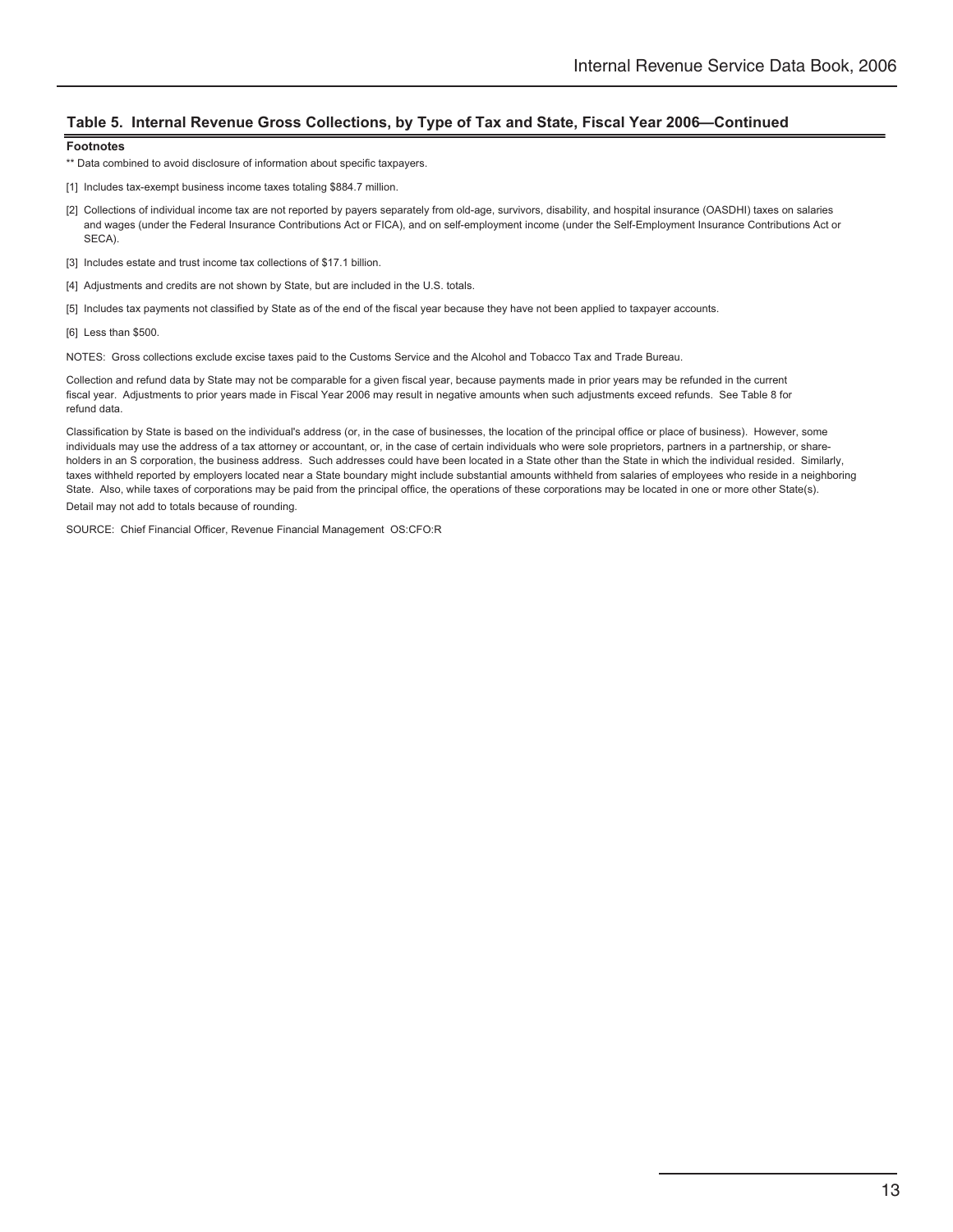#### **Table 6. Internal Revenue Gross Collections, by Type of Tax, Fiscal Years 1960-2006**

[Money amounts are in thousands of dollars.]

|             |                            |               | Income taxes |                    |             |            |           |                          |
|-------------|----------------------------|---------------|--------------|--------------------|-------------|------------|-----------|--------------------------|
|             | Total                      |               |              |                    |             |            |           |                          |
| Fiscal year | Internal                   |               | Corporation  | Individual         |             |            |           |                          |
|             | Revenue                    |               | income       | income             | Employment  | Estate     | Gift      | Excise                   |
|             | collections                | Total         | tax[1]       | tax <sub>[2]</sub> | taxes [3]   | taxes      | taxes     | taxes $[4]$              |
|             | (1)                        | (2)           | (3)          | (4)                | (5)         | (6)        | (7)       | (8)                      |
| 1960        | 91,774,803                 | 67,125,126    | 22,179,414   | 44,945,711         | 11,158,589  | 1,439,259  | 187,089   | 11,864,741               |
| 1961        | 94,401,086                 | 67,917,941    | 21,764,940   | 46,153,001         | 12,502,451  | 1,745,480  | 170,912   | 12,064,302               |
| 1962        | 99,440,839                 | 71,945,305    | 21,295,711   | 50,649,594         | 12,708,171  | 1,796,227  | 238,960   | 12,752,176               |
| 1963        | 105,925,395                | 75,323,714    | 22,336,134   | 52,987,581         | 15,004,486  | 1,971,614  | 215,843   | 13,409,737               |
| 1964        | 112,260,257                | 78,891,218    | 24,300,863   | 54,590,354         | 17,002,504  | 2,110,992  | 305,312   | 13,950,232               |
| 1965        | 114,434,634                | 79,792,016    | 26,131,334   | 53,660,683         | 17,104,306  | 2,454,332  | 291,201   | 14,792,779               |
| 1966        | 128,879,961                | 92,131,794    | 30,834,243   | 61,297,552         | 20,256,133  | 2,646,968  | 446,954   | 13,398,112               |
| 1967        | 148,374,815                | 104,288,420   | 34,917,825   | 69,370,595         | 26,958,241  | 2,728,580  | 285,826   | 14, 113, 748             |
| 1968        |                            | 108,148,565   | 29,896,520   | 78,252,045         | 28,085,898  | 2,710,254  | 371,725   |                          |
| 1969        | 153,636,838<br>187,919,560 | 135,778,052   | 38,337,646   | 97,440,406         | 33,068,657  | 3,136,691  | 393,373   | 14,320,396<br>15,542,787 |
|             |                            |               |              |                    |             |            |           |                          |
| 1970        | 195,722,096                | 138,688,568   | 35,036,983   | 103,651,585        | 37,449,188  | 3,241,321  | 438,755   | 15,904,264               |
| 1971        | 191,647,198                | 131,072,374   | 30,319,953   | 100,752,421        | 39,918,690  | 3,352,641  | 431,642   | 16,871,851               |
| 1972        | 209,855,737                | 143,804,732   | 34,925,546   | 108,879,186        | 43,714,001  | 5,126,522  | 363,447   | 16,847,036               |
| 1973        | 237,787,204                | 164, 157, 315 | 39,045,309   | 125,112,006        | 52,081,709  | 4,338,924  | 636,938   | 16,572,318               |
| 1974        | 268,952,254                | 184,648,094   | 41,744,444   | 142,903,650        | 62,093,632  | 4,659,825  | 440,849   | 17,109,853               |
| 1975        | 293,822,726                | 202,146,097   | 45,746,660   | 156,399,437        | 70,140,809  | 4,312,657  | 375,421   | 16,847,741               |
| 1976        | 302,519,792                | 205,751,753   | 46,782,956   | 158,968,797        | 74,202,853  | 4,875,735  | 431,730   | 17,257,720               |
| 1976 [5]    | 75,462,780                 | 49,567,484    | 9,808,905    | 39,758,579         | 19,892,041  | 1,367,935  | 117,312   | 4,518,008                |
| 1977        | 358,139,417                | 246,805,067   | 60,049,804   | 186,755,263        | 86,076,316  | 5,649,460  | 1,775,866 | 17,832,707               |
| 1978        | 399,776,389                | 278,438,289   | 65,380,145   | 213,058,144        | 97,291,653  | 5,242,080  | 139,419   | 18,664,949               |
| 1979        | 460,412,185                | 322,993,733   | 71,447,876   | 251,545,857        | 112,849,874 | 5,344,176  | 174,899   | 19,049,504               |
| 1980        | 519,375,273                | 359,927,392   | 72,379,610   | 287,547,782        | 128,330,480 | 6,282,247  | 216,134   | 24,619,021               |
| 1981        | 606,799,103                | 406,583,302   | 73,733,156   | 332,850,146        | 152,885,816 | 6,694,641  | 215,745   | 40,419,598               |
| 1982        | 632,240,506                | 418,599,768   | 65,990,832   | 352,608,936        | 168,717,936 | 8,035,335  | 108,038   | 36,779,428               |
| 1983        | 627,246,793                | 411,407,523   | 61,779,556   | 349,627,967        | 173,847,854 | 6,077,202  | 148,675   | 35,765,538               |
| 1984        | 680,475,229                | 437,071,049   | 74,179,370   | 362,891,679        | 199,210,028 | 6,024,985  | 151,682   | 38,017,486               |
| 1985        | 742,871,541                | 474,072,327   | 77,412,769   | 396,659,558        | 225,214,568 | 6,303,418  | 276,284   | 37,004,944               |
| 1986        | 782,251,812                | 497,406,391   | 80,441,620   | 416,964,771        | 243,978,380 | 6,814,417  | 380,538   | 33,672,086               |
| 1987        | 886,290,590                | 568,311,471   | 102,858,985  | 465,452,486        | 277,000,469 | 7,164,681  | 502,989   | 33,310,980               |
| 1988        | 935,106,594                | 583,349,120   | 109,682,554  | 473,666,566        | 318,038,990 | 7,348,679  | 435,766   | 25,934,040               |
| 1989        | 1,013,322,133              | 632,746,069   | 117,014,564  | 515,731,504        | 345,625,586 | 8,143,689  | 829,457   | 25,977,333               |
| 1990        | 1,056,365,652              | 650,244,947   | 110,016,539  | 540,228,408        | 367,219,321 | 9,633,736  | 2,128,202 | 27,139,445               |
| 1991        | 1,086,851,401              | 660,475,445   | 113,598,569  | 546,876,876        | 384,451,220 | 10,237,247 | 1,235,894 | 30,451,596               |
| 1992        | 1,120,799,558              | 675,673,952   | 117,950,796  | 557,723,156        | 400,080,904 | 10,411,450 | 1,067,666 | 33,565,587               |
| 1993        | 1,176,685,625              | 717,321,668   | 131,547,509  | 585,774,159        | 411,510,516 | 11,433,495 | 1,457,470 | 34,962,476               |
| 1994        | 1,276,466,776              | 774,023,837   | 154,204,684  | 619,819,153        | 443,831,352 | 13,500,126 | 2,106,667 | 43,004,794               |
| 1995        | 1,375,731,835              | 850,201,510   | 174,422,173  | 675,779,337        | 465,405,305 | 13,326,051 | 1,818,343 | 44,980,627               |
| 1996        | 1,486,546,674              | 934,368,068   | 189,054,791  | 745,313,276        | 492,365,178 | 15,350,591 | 2,241,226 | 42,221,611               |
| 1997        | 1,623,272,071              | 1,029,513,216 | 204,492,336  | 825,020,880        | 528,596,833 | 17,595,484 | 2,760,917 | 44,805,621               |
| 1998        | 1,769,408,739              | 1,141,335,868 | 213,270,011  | 928,065,857        | 557,799,193 | 21,314,933 | 3,316,029 | 45,642,716               |
| 1999        | 1,904,151,888              | 1,218,510,654 | 216,324,889  | 1,002,185,765      | 598,669,865 | 23,627,320 | 4,758,287 | 58,585,763               |
| 2000        | 2,096,916,925              | 1,372,732,596 | 235,654,894  | 1,137,077,702      | 639,651,814 | 25,618,377 | 4,103,243 | 54,810,895               |
| 2001        | 2,128,831,182              | 1,364,941,523 | 186,731,643  | 1,178,209,880      | 682,222,895 | 25,289,663 | 3,958,253 | 52,418,848               |
| 2002        | 2,016,627,269              | 1,249,171,681 | 211,437,773  | 1,037,733,908      | 688,077,238 | 25,532,186 | 1,709,329 | 52,136,835               |
| 2003        | 1,952,929,045              | 1,181,355,176 | 194,146,298  | 987,208,878        | 695,975,801 | 20,887,883 | 1,939,025 | 52,771,160               |
| 2004        | 2,018,502,103              | 1,220,868,119 | 230,619,359  | 990,248,760        | 717,247,296 | 24,130,143 | 1,449,319 | 54,807,225               |
| 2005        | 2,268,895,122              | 1,414,595,831 | 307,094,837  | 1,107,500,994      | 771,441,662 | 23,565,164 | 2,040,367 | 57,252,098               |
| 2006        | 2,518,680,230              | 1,617,183,944 | 380,924,573  | 1,236,259,371      | 814,819,218 | 26,717,493 | 1,970,032 | 57,989,543               |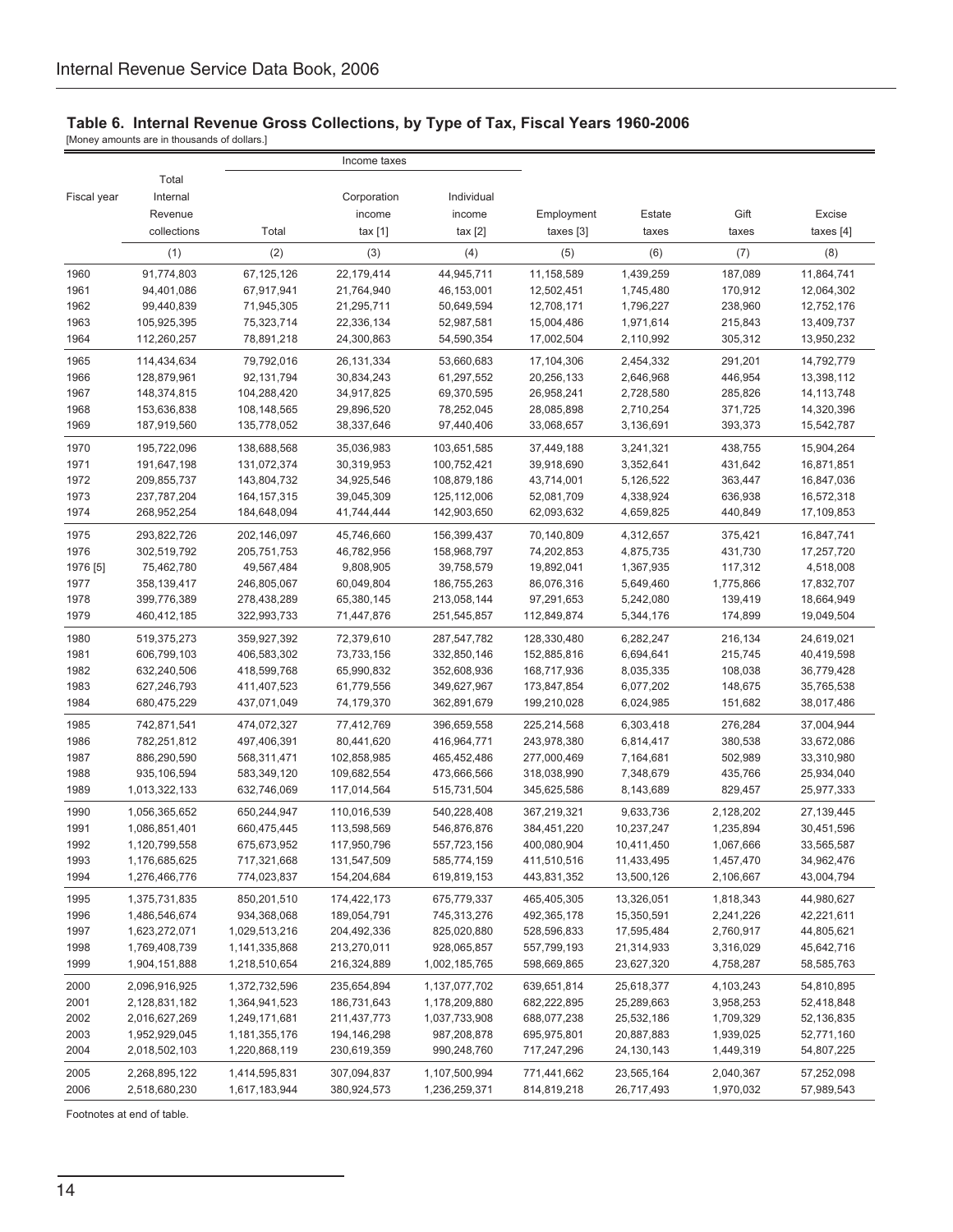#### **Table 6. Internal Revenue Gross Collections, by Type of Tax, Fiscal Years 1960-2006—Continued**

#### **Footnotes**

- [1] Includes tax-exempt organization business income taxes.
- [2] Includes income tax on estates and trusts.
- [3] Includes taxes for old-age, survivors, disability, and hospital insurance (OASDHI), unemployment insurance, and railroad retirement.
- [4] Excludes excise taxes on alcohol, tobacco, firearms and ammunition, and certain occupations collected by the Customs Service and the Alcohol and Tobacco Tax and Trade Bureau. The Internal Revenue Service collected taxes on alcohol and tobacco until Fiscal Year 1988, and taxes on firearms until Fiscal Year 1991.
- [5] Represents fiscal year transitional period, July through September 1976, resulting from fiscal year redefinition. Fiscal Year 1976 covered July 1975 through June 1976 (earlier years were similarly defined). Fiscal Year 1977 covered October 1976 through September 1977 (subsequent years are similarly defined).

NOTES: Detail may not add to totals because of rounding. All amounts are in current dollars.

SOURCE: Chief Financial Officer, Revenue Financial Management OS:CFO:R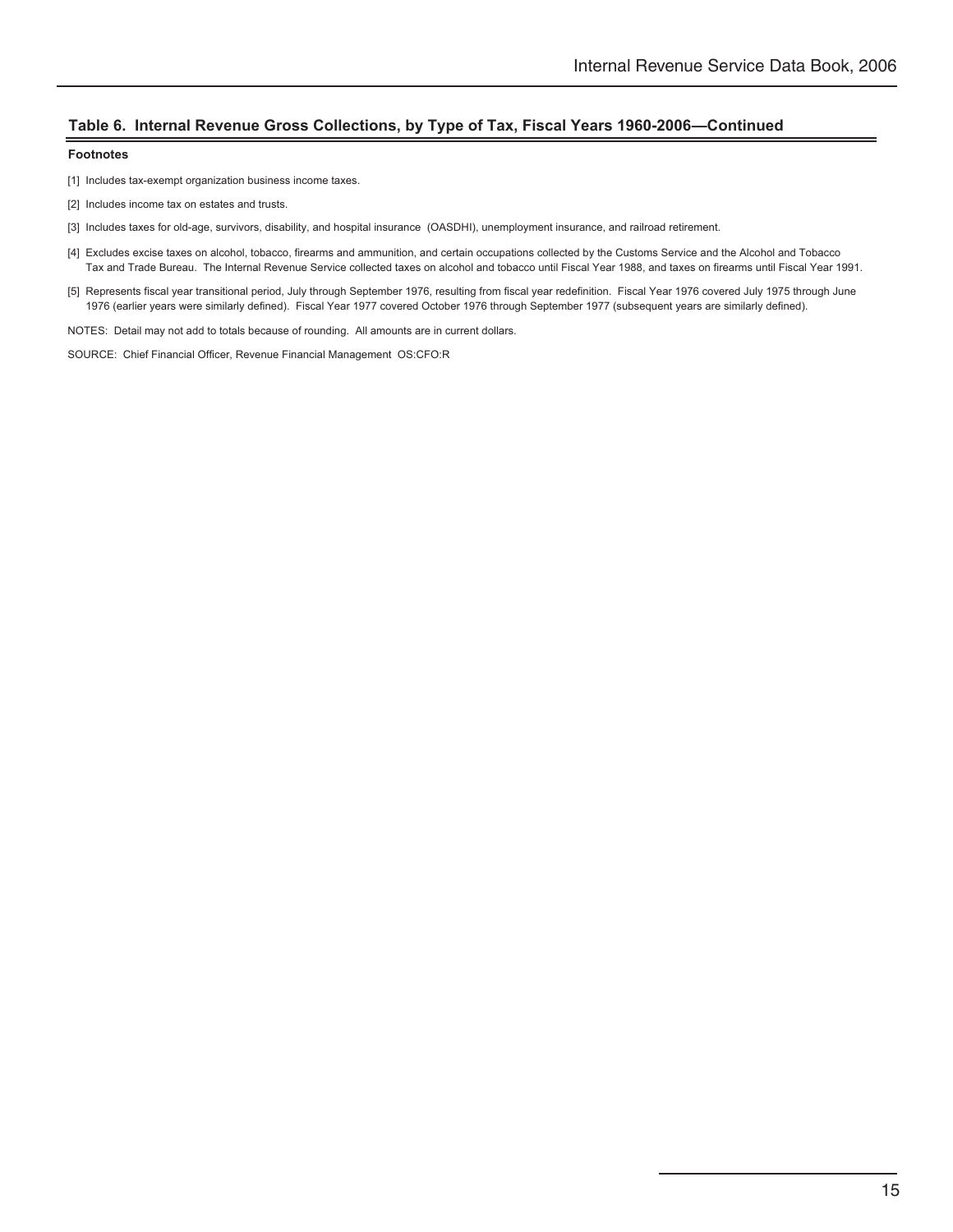| <b>Total Internal</b><br>Individual<br>Corporation<br>Estate<br>Gift<br>Excise<br>Employment<br>State<br>Revenue refunds [1]<br>income tax [2]<br>income tax [3]<br>taxes $[4]$<br>tax<br>tax<br>taxes<br>(1)<br>(2)<br>(4)<br>(5)<br>(6)<br>(7)<br>(3)<br>110,810,589<br>445,027<br>108,011,060<br>2,249,208<br>14,033<br>2,932<br>88,329<br><b>United States, total</b><br>1,656,941<br>111<br>24<br>1,684<br>Alabama<br>4,652<br>1,617,748<br>32,722<br>924<br>255,843<br>8,267<br>431<br>Alaska<br>265,482<br>d<br>d<br>1,978,455<br>6,271<br>1,931,222<br>39,661<br>205<br>37<br>1,059<br>Arizona<br>928,829<br>51<br>971<br>Arkansas<br>955,126<br>3,753<br>21,507<br>15<br>2,622<br>California<br>12,392,511<br>55,189<br>12,072,574<br>252,783<br>398<br>8,945<br>7,355<br>209<br>34<br>1,133<br>Colorado<br>1,699,853<br>1.650.406<br>40,716<br>364<br>954<br>Connecticut<br>1,336,231<br>5,024<br>1,303,590<br>26,228<br>71<br>334,993<br>1,735<br>326,368<br>6,438<br>59<br>7<br>386<br>Delaware<br>District of Columbia<br>232,695<br>1,143<br>225,762<br>5,477<br>61<br>4<br>248<br>25,807<br>Florida<br>6,944,596<br>6,727,142<br>185,221<br>942<br>324<br>5,160<br>3,314,315<br>11,801<br>3,231,537<br>68,294<br>302<br>38<br>2,343<br>Georgia<br>2,872<br>9,784<br>89<br>13<br>285<br>Hawaii<br>500,775<br>487,732<br>2,339<br>474,867<br>14,063<br>34<br>450<br>Idaho<br>491,764<br>11<br>4,837,057<br>18,342<br>4,724,901<br>89,102<br>648<br>91<br>3,973<br>Illinois<br>Indiana<br>2,457,422<br>6,638<br>2,410,208<br>38,664<br>166<br>26<br>1,720<br>7,898<br>85<br>14<br>1,335<br>1,064,276<br>1,035,337<br>19,607<br>lowa<br>5,958<br>20,387<br>96<br>910<br>989,376<br>962,007<br>18<br>Kansas<br>89<br>Kentucky<br>1,495,484<br>4,199<br>1,464,579<br>25,165<br>12<br>1,440<br>Louisiana<br>1,500,608<br>5,614<br>1,456,536<br>36,804<br>106<br>13<br>1,535<br>505,406<br>2,420<br>493,226<br>9,189<br>59<br>15<br>497<br>Maine<br>284<br>62<br>1,380<br>2,183,810<br>8,236<br>2,134,051<br>39,797<br>Maryland<br>9,761<br>40,240<br>539<br>2,034<br>Massachusetts<br>2,474,654<br>2,421,986<br>94<br>366<br>2,100<br>3,787,822<br>17,404<br>3,705,649<br>62,229<br>74<br>Michigan<br>2,099<br>1,932,659<br>9,146<br>1,884,041<br>37,134<br>178<br>61<br>Minnesota<br>3,698<br>61<br>999,402<br>974,166<br>20,051<br>14<br>1,412<br>Mississippi<br>2,140,738<br>204<br>44<br>1,679<br>Missouri<br>9,268<br>2,087,564<br>41,979<br>331,512<br>40<br>416<br>Montana<br>345,907<br>3,490<br>10,439<br>10<br>4,652<br>917<br>Nebraska<br>651,887<br>631,750<br>14,497<br>61<br>10<br>96<br>26<br>772<br>Nevada<br>961,170<br>5,035<br>935,047<br>20,194<br>2,521<br>97<br>456<br>New Hampshire<br>533,776<br>519,120<br>11,565<br>17<br>607<br>2,502<br>3,349,874<br>17,884<br>3,259,659<br>69,121<br>101<br>New Jersey<br>New Mexico<br>697,278<br>2,389<br>679,605<br>14,759<br>45<br>11<br>469<br>New York<br>7,129,206<br>27,587<br>6,940,752<br>153,479<br>1,529<br>496<br>5,363<br>255<br>2,625<br>North Carolina<br>3,180,786<br>10,766<br>59,685<br>49<br>3,107,406<br>1,994<br>6,026<br>11<br>$\mathbf 0$<br>481<br>North Dakota<br>236,637<br>228,125<br>Ohio<br>4,561,748<br>15,317<br>4,478,680<br>63,950<br>432<br>99<br>3,270<br>102<br>1,084<br>Oklahoma<br>1,212,564<br>5,039<br>1,179,762<br>26,553<br>24<br>182<br>Oregon<br>1,268,717<br>6,190<br>1,233,070<br>28,165<br>34<br>1,076<br>3,796<br>Pennsylvania<br>4,871,899<br>12,622<br>4,778,909<br>76,062<br>413<br>97<br>1,292<br>82<br>293<br>Rhode Island<br>421,031<br>413,934<br>5,419<br>11<br>102<br>15<br>South Carolina<br>1,564,609<br>4,450<br>1,528,185<br>30,815<br>1,042<br>290,175<br>2,207<br>279,886<br>7,585<br>South Dakota<br>18<br>4<br>475<br>2,253,351<br>2,197,842<br>46,056<br>169<br>23<br>1,817<br>Tennessee<br>7,444<br>8,255,845<br>Texas<br>33,319<br>8,024,762<br>189,649<br>690<br>166<br>7,259<br>Utah<br>857,172<br>2,865<br>833,691<br>20,044<br>32<br>5<br>535<br>247,927<br>1,323<br>239,806<br>6,420<br>36<br>14<br>328<br>Vermont<br>Virginia<br>2,892,800<br>10,624<br>2,822,586<br>57,196<br>349<br>1,994<br>51<br>2,407,643<br>2,334,631<br>1,854<br>Washington<br>10,094<br>60,694<br>299<br>71<br>653,507<br>1,909<br>638,528<br>746<br>West Virginia<br>12,276<br>40<br>8<br>2,140,034<br>2,090,979<br>1,601<br>Wisconsin<br>10,315<br>36,892<br>217<br>30<br>203,917<br>194,838<br>237<br>Wyoming<br>1,665<br>7,128<br>24<br>25<br>U.S. Armed Services overseas and Territories<br>other than Puerto Rico<br>215,935<br>130<br>213.154<br>2,609<br>5<br>5<br>32<br>277<br>Puerto Rico<br>228,047<br>209,337<br>18,388<br>12<br>0<br>33<br>International<br>309,894<br>4,160<br>303,212<br>1,702<br>141<br>13<br>666<br>Undistributed [5]<br>394,802<br>20<br>394,421<br>331<br>d<br>d<br>27<br>16,326,822<br>N/A<br>N/A<br>N/A<br>Child tax credit [6]<br>16,326,822<br>N/A<br>N/A<br>N/A<br>Earned income tax credits [6]<br>19,596,322<br>19,596,322<br>N/A<br>N/A<br>N/A<br>N/A | Number of refunds of- |  |  |  |  |  |  |
|---------------------------------------------------------------------------------------------------------------------------------------------------------------------------------------------------------------------------------------------------------------------------------------------------------------------------------------------------------------------------------------------------------------------------------------------------------------------------------------------------------------------------------------------------------------------------------------------------------------------------------------------------------------------------------------------------------------------------------------------------------------------------------------------------------------------------------------------------------------------------------------------------------------------------------------------------------------------------------------------------------------------------------------------------------------------------------------------------------------------------------------------------------------------------------------------------------------------------------------------------------------------------------------------------------------------------------------------------------------------------------------------------------------------------------------------------------------------------------------------------------------------------------------------------------------------------------------------------------------------------------------------------------------------------------------------------------------------------------------------------------------------------------------------------------------------------------------------------------------------------------------------------------------------------------------------------------------------------------------------------------------------------------------------------------------------------------------------------------------------------------------------------------------------------------------------------------------------------------------------------------------------------------------------------------------------------------------------------------------------------------------------------------------------------------------------------------------------------------------------------------------------------------------------------------------------------------------------------------------------------------------------------------------------------------------------------------------------------------------------------------------------------------------------------------------------------------------------------------------------------------------------------------------------------------------------------------------------------------------------------------------------------------------------------------------------------------------------------------------------------------------------------------------------------------------------------------------------------------------------------------------------------------------------------------------------------------------------------------------------------------------------------------------------------------------------------------------------------------------------------------------------------------------------------------------------------------------------------------------------------------------------------------------------------------------------------------------------------------------------------------------------------------------------------------------------------------------------------------------------------------------------------------------------------------------------------------------------------------------------------------------------------------------------------------------------------------------------------------------------------------------------------------------------------------------------------------------------------------------------------------------------------------------------------------------------------------------------------------------------------------------------------------------------------------------------------------------------------------------------------------------------------------------------------------------------------------------------------------------------------------------------------------------------------------------------------------------------------------------------------------------------------------------------------------------------------------------------------------------------------------------------------------------------------------------------------------------------------------------------------------------------------|-----------------------|--|--|--|--|--|--|
|                                                                                                                                                                                                                                                                                                                                                                                                                                                                                                                                                                                                                                                                                                                                                                                                                                                                                                                                                                                                                                                                                                                                                                                                                                                                                                                                                                                                                                                                                                                                                                                                                                                                                                                                                                                                                                                                                                                                                                                                                                                                                                                                                                                                                                                                                                                                                                                                                                                                                                                                                                                                                                                                                                                                                                                                                                                                                                                                                                                                                                                                                                                                                                                                                                                                                                                                                                                                                                                                                                                                                                                                                                                                                                                                                                                                                                                                                                                                                                                                                                                                                                                                                                                                                                                                                                                                                                                                                                                                                                                                                                                                                                                                                                                                                                                                                                                                                                                                                                                                                           |                       |  |  |  |  |  |  |
|                                                                                                                                                                                                                                                                                                                                                                                                                                                                                                                                                                                                                                                                                                                                                                                                                                                                                                                                                                                                                                                                                                                                                                                                                                                                                                                                                                                                                                                                                                                                                                                                                                                                                                                                                                                                                                                                                                                                                                                                                                                                                                                                                                                                                                                                                                                                                                                                                                                                                                                                                                                                                                                                                                                                                                                                                                                                                                                                                                                                                                                                                                                                                                                                                                                                                                                                                                                                                                                                                                                                                                                                                                                                                                                                                                                                                                                                                                                                                                                                                                                                                                                                                                                                                                                                                                                                                                                                                                                                                                                                                                                                                                                                                                                                                                                                                                                                                                                                                                                                                           |                       |  |  |  |  |  |  |
|                                                                                                                                                                                                                                                                                                                                                                                                                                                                                                                                                                                                                                                                                                                                                                                                                                                                                                                                                                                                                                                                                                                                                                                                                                                                                                                                                                                                                                                                                                                                                                                                                                                                                                                                                                                                                                                                                                                                                                                                                                                                                                                                                                                                                                                                                                                                                                                                                                                                                                                                                                                                                                                                                                                                                                                                                                                                                                                                                                                                                                                                                                                                                                                                                                                                                                                                                                                                                                                                                                                                                                                                                                                                                                                                                                                                                                                                                                                                                                                                                                                                                                                                                                                                                                                                                                                                                                                                                                                                                                                                                                                                                                                                                                                                                                                                                                                                                                                                                                                                                           |                       |  |  |  |  |  |  |
|                                                                                                                                                                                                                                                                                                                                                                                                                                                                                                                                                                                                                                                                                                                                                                                                                                                                                                                                                                                                                                                                                                                                                                                                                                                                                                                                                                                                                                                                                                                                                                                                                                                                                                                                                                                                                                                                                                                                                                                                                                                                                                                                                                                                                                                                                                                                                                                                                                                                                                                                                                                                                                                                                                                                                                                                                                                                                                                                                                                                                                                                                                                                                                                                                                                                                                                                                                                                                                                                                                                                                                                                                                                                                                                                                                                                                                                                                                                                                                                                                                                                                                                                                                                                                                                                                                                                                                                                                                                                                                                                                                                                                                                                                                                                                                                                                                                                                                                                                                                                                           |                       |  |  |  |  |  |  |
|                                                                                                                                                                                                                                                                                                                                                                                                                                                                                                                                                                                                                                                                                                                                                                                                                                                                                                                                                                                                                                                                                                                                                                                                                                                                                                                                                                                                                                                                                                                                                                                                                                                                                                                                                                                                                                                                                                                                                                                                                                                                                                                                                                                                                                                                                                                                                                                                                                                                                                                                                                                                                                                                                                                                                                                                                                                                                                                                                                                                                                                                                                                                                                                                                                                                                                                                                                                                                                                                                                                                                                                                                                                                                                                                                                                                                                                                                                                                                                                                                                                                                                                                                                                                                                                                                                                                                                                                                                                                                                                                                                                                                                                                                                                                                                                                                                                                                                                                                                                                                           |                       |  |  |  |  |  |  |
|                                                                                                                                                                                                                                                                                                                                                                                                                                                                                                                                                                                                                                                                                                                                                                                                                                                                                                                                                                                                                                                                                                                                                                                                                                                                                                                                                                                                                                                                                                                                                                                                                                                                                                                                                                                                                                                                                                                                                                                                                                                                                                                                                                                                                                                                                                                                                                                                                                                                                                                                                                                                                                                                                                                                                                                                                                                                                                                                                                                                                                                                                                                                                                                                                                                                                                                                                                                                                                                                                                                                                                                                                                                                                                                                                                                                                                                                                                                                                                                                                                                                                                                                                                                                                                                                                                                                                                                                                                                                                                                                                                                                                                                                                                                                                                                                                                                                                                                                                                                                                           |                       |  |  |  |  |  |  |
|                                                                                                                                                                                                                                                                                                                                                                                                                                                                                                                                                                                                                                                                                                                                                                                                                                                                                                                                                                                                                                                                                                                                                                                                                                                                                                                                                                                                                                                                                                                                                                                                                                                                                                                                                                                                                                                                                                                                                                                                                                                                                                                                                                                                                                                                                                                                                                                                                                                                                                                                                                                                                                                                                                                                                                                                                                                                                                                                                                                                                                                                                                                                                                                                                                                                                                                                                                                                                                                                                                                                                                                                                                                                                                                                                                                                                                                                                                                                                                                                                                                                                                                                                                                                                                                                                                                                                                                                                                                                                                                                                                                                                                                                                                                                                                                                                                                                                                                                                                                                                           |                       |  |  |  |  |  |  |
|                                                                                                                                                                                                                                                                                                                                                                                                                                                                                                                                                                                                                                                                                                                                                                                                                                                                                                                                                                                                                                                                                                                                                                                                                                                                                                                                                                                                                                                                                                                                                                                                                                                                                                                                                                                                                                                                                                                                                                                                                                                                                                                                                                                                                                                                                                                                                                                                                                                                                                                                                                                                                                                                                                                                                                                                                                                                                                                                                                                                                                                                                                                                                                                                                                                                                                                                                                                                                                                                                                                                                                                                                                                                                                                                                                                                                                                                                                                                                                                                                                                                                                                                                                                                                                                                                                                                                                                                                                                                                                                                                                                                                                                                                                                                                                                                                                                                                                                                                                                                                           |                       |  |  |  |  |  |  |
|                                                                                                                                                                                                                                                                                                                                                                                                                                                                                                                                                                                                                                                                                                                                                                                                                                                                                                                                                                                                                                                                                                                                                                                                                                                                                                                                                                                                                                                                                                                                                                                                                                                                                                                                                                                                                                                                                                                                                                                                                                                                                                                                                                                                                                                                                                                                                                                                                                                                                                                                                                                                                                                                                                                                                                                                                                                                                                                                                                                                                                                                                                                                                                                                                                                                                                                                                                                                                                                                                                                                                                                                                                                                                                                                                                                                                                                                                                                                                                                                                                                                                                                                                                                                                                                                                                                                                                                                                                                                                                                                                                                                                                                                                                                                                                                                                                                                                                                                                                                                                           |                       |  |  |  |  |  |  |
|                                                                                                                                                                                                                                                                                                                                                                                                                                                                                                                                                                                                                                                                                                                                                                                                                                                                                                                                                                                                                                                                                                                                                                                                                                                                                                                                                                                                                                                                                                                                                                                                                                                                                                                                                                                                                                                                                                                                                                                                                                                                                                                                                                                                                                                                                                                                                                                                                                                                                                                                                                                                                                                                                                                                                                                                                                                                                                                                                                                                                                                                                                                                                                                                                                                                                                                                                                                                                                                                                                                                                                                                                                                                                                                                                                                                                                                                                                                                                                                                                                                                                                                                                                                                                                                                                                                                                                                                                                                                                                                                                                                                                                                                                                                                                                                                                                                                                                                                                                                                                           |                       |  |  |  |  |  |  |
|                                                                                                                                                                                                                                                                                                                                                                                                                                                                                                                                                                                                                                                                                                                                                                                                                                                                                                                                                                                                                                                                                                                                                                                                                                                                                                                                                                                                                                                                                                                                                                                                                                                                                                                                                                                                                                                                                                                                                                                                                                                                                                                                                                                                                                                                                                                                                                                                                                                                                                                                                                                                                                                                                                                                                                                                                                                                                                                                                                                                                                                                                                                                                                                                                                                                                                                                                                                                                                                                                                                                                                                                                                                                                                                                                                                                                                                                                                                                                                                                                                                                                                                                                                                                                                                                                                                                                                                                                                                                                                                                                                                                                                                                                                                                                                                                                                                                                                                                                                                                                           |                       |  |  |  |  |  |  |
|                                                                                                                                                                                                                                                                                                                                                                                                                                                                                                                                                                                                                                                                                                                                                                                                                                                                                                                                                                                                                                                                                                                                                                                                                                                                                                                                                                                                                                                                                                                                                                                                                                                                                                                                                                                                                                                                                                                                                                                                                                                                                                                                                                                                                                                                                                                                                                                                                                                                                                                                                                                                                                                                                                                                                                                                                                                                                                                                                                                                                                                                                                                                                                                                                                                                                                                                                                                                                                                                                                                                                                                                                                                                                                                                                                                                                                                                                                                                                                                                                                                                                                                                                                                                                                                                                                                                                                                                                                                                                                                                                                                                                                                                                                                                                                                                                                                                                                                                                                                                                           |                       |  |  |  |  |  |  |
|                                                                                                                                                                                                                                                                                                                                                                                                                                                                                                                                                                                                                                                                                                                                                                                                                                                                                                                                                                                                                                                                                                                                                                                                                                                                                                                                                                                                                                                                                                                                                                                                                                                                                                                                                                                                                                                                                                                                                                                                                                                                                                                                                                                                                                                                                                                                                                                                                                                                                                                                                                                                                                                                                                                                                                                                                                                                                                                                                                                                                                                                                                                                                                                                                                                                                                                                                                                                                                                                                                                                                                                                                                                                                                                                                                                                                                                                                                                                                                                                                                                                                                                                                                                                                                                                                                                                                                                                                                                                                                                                                                                                                                                                                                                                                                                                                                                                                                                                                                                                                           |                       |  |  |  |  |  |  |
|                                                                                                                                                                                                                                                                                                                                                                                                                                                                                                                                                                                                                                                                                                                                                                                                                                                                                                                                                                                                                                                                                                                                                                                                                                                                                                                                                                                                                                                                                                                                                                                                                                                                                                                                                                                                                                                                                                                                                                                                                                                                                                                                                                                                                                                                                                                                                                                                                                                                                                                                                                                                                                                                                                                                                                                                                                                                                                                                                                                                                                                                                                                                                                                                                                                                                                                                                                                                                                                                                                                                                                                                                                                                                                                                                                                                                                                                                                                                                                                                                                                                                                                                                                                                                                                                                                                                                                                                                                                                                                                                                                                                                                                                                                                                                                                                                                                                                                                                                                                                                           |                       |  |  |  |  |  |  |
|                                                                                                                                                                                                                                                                                                                                                                                                                                                                                                                                                                                                                                                                                                                                                                                                                                                                                                                                                                                                                                                                                                                                                                                                                                                                                                                                                                                                                                                                                                                                                                                                                                                                                                                                                                                                                                                                                                                                                                                                                                                                                                                                                                                                                                                                                                                                                                                                                                                                                                                                                                                                                                                                                                                                                                                                                                                                                                                                                                                                                                                                                                                                                                                                                                                                                                                                                                                                                                                                                                                                                                                                                                                                                                                                                                                                                                                                                                                                                                                                                                                                                                                                                                                                                                                                                                                                                                                                                                                                                                                                                                                                                                                                                                                                                                                                                                                                                                                                                                                                                           |                       |  |  |  |  |  |  |
|                                                                                                                                                                                                                                                                                                                                                                                                                                                                                                                                                                                                                                                                                                                                                                                                                                                                                                                                                                                                                                                                                                                                                                                                                                                                                                                                                                                                                                                                                                                                                                                                                                                                                                                                                                                                                                                                                                                                                                                                                                                                                                                                                                                                                                                                                                                                                                                                                                                                                                                                                                                                                                                                                                                                                                                                                                                                                                                                                                                                                                                                                                                                                                                                                                                                                                                                                                                                                                                                                                                                                                                                                                                                                                                                                                                                                                                                                                                                                                                                                                                                                                                                                                                                                                                                                                                                                                                                                                                                                                                                                                                                                                                                                                                                                                                                                                                                                                                                                                                                                           |                       |  |  |  |  |  |  |
|                                                                                                                                                                                                                                                                                                                                                                                                                                                                                                                                                                                                                                                                                                                                                                                                                                                                                                                                                                                                                                                                                                                                                                                                                                                                                                                                                                                                                                                                                                                                                                                                                                                                                                                                                                                                                                                                                                                                                                                                                                                                                                                                                                                                                                                                                                                                                                                                                                                                                                                                                                                                                                                                                                                                                                                                                                                                                                                                                                                                                                                                                                                                                                                                                                                                                                                                                                                                                                                                                                                                                                                                                                                                                                                                                                                                                                                                                                                                                                                                                                                                                                                                                                                                                                                                                                                                                                                                                                                                                                                                                                                                                                                                                                                                                                                                                                                                                                                                                                                                                           |                       |  |  |  |  |  |  |
|                                                                                                                                                                                                                                                                                                                                                                                                                                                                                                                                                                                                                                                                                                                                                                                                                                                                                                                                                                                                                                                                                                                                                                                                                                                                                                                                                                                                                                                                                                                                                                                                                                                                                                                                                                                                                                                                                                                                                                                                                                                                                                                                                                                                                                                                                                                                                                                                                                                                                                                                                                                                                                                                                                                                                                                                                                                                                                                                                                                                                                                                                                                                                                                                                                                                                                                                                                                                                                                                                                                                                                                                                                                                                                                                                                                                                                                                                                                                                                                                                                                                                                                                                                                                                                                                                                                                                                                                                                                                                                                                                                                                                                                                                                                                                                                                                                                                                                                                                                                                                           |                       |  |  |  |  |  |  |
|                                                                                                                                                                                                                                                                                                                                                                                                                                                                                                                                                                                                                                                                                                                                                                                                                                                                                                                                                                                                                                                                                                                                                                                                                                                                                                                                                                                                                                                                                                                                                                                                                                                                                                                                                                                                                                                                                                                                                                                                                                                                                                                                                                                                                                                                                                                                                                                                                                                                                                                                                                                                                                                                                                                                                                                                                                                                                                                                                                                                                                                                                                                                                                                                                                                                                                                                                                                                                                                                                                                                                                                                                                                                                                                                                                                                                                                                                                                                                                                                                                                                                                                                                                                                                                                                                                                                                                                                                                                                                                                                                                                                                                                                                                                                                                                                                                                                                                                                                                                                                           |                       |  |  |  |  |  |  |
|                                                                                                                                                                                                                                                                                                                                                                                                                                                                                                                                                                                                                                                                                                                                                                                                                                                                                                                                                                                                                                                                                                                                                                                                                                                                                                                                                                                                                                                                                                                                                                                                                                                                                                                                                                                                                                                                                                                                                                                                                                                                                                                                                                                                                                                                                                                                                                                                                                                                                                                                                                                                                                                                                                                                                                                                                                                                                                                                                                                                                                                                                                                                                                                                                                                                                                                                                                                                                                                                                                                                                                                                                                                                                                                                                                                                                                                                                                                                                                                                                                                                                                                                                                                                                                                                                                                                                                                                                                                                                                                                                                                                                                                                                                                                                                                                                                                                                                                                                                                                                           |                       |  |  |  |  |  |  |
|                                                                                                                                                                                                                                                                                                                                                                                                                                                                                                                                                                                                                                                                                                                                                                                                                                                                                                                                                                                                                                                                                                                                                                                                                                                                                                                                                                                                                                                                                                                                                                                                                                                                                                                                                                                                                                                                                                                                                                                                                                                                                                                                                                                                                                                                                                                                                                                                                                                                                                                                                                                                                                                                                                                                                                                                                                                                                                                                                                                                                                                                                                                                                                                                                                                                                                                                                                                                                                                                                                                                                                                                                                                                                                                                                                                                                                                                                                                                                                                                                                                                                                                                                                                                                                                                                                                                                                                                                                                                                                                                                                                                                                                                                                                                                                                                                                                                                                                                                                                                                           |                       |  |  |  |  |  |  |
|                                                                                                                                                                                                                                                                                                                                                                                                                                                                                                                                                                                                                                                                                                                                                                                                                                                                                                                                                                                                                                                                                                                                                                                                                                                                                                                                                                                                                                                                                                                                                                                                                                                                                                                                                                                                                                                                                                                                                                                                                                                                                                                                                                                                                                                                                                                                                                                                                                                                                                                                                                                                                                                                                                                                                                                                                                                                                                                                                                                                                                                                                                                                                                                                                                                                                                                                                                                                                                                                                                                                                                                                                                                                                                                                                                                                                                                                                                                                                                                                                                                                                                                                                                                                                                                                                                                                                                                                                                                                                                                                                                                                                                                                                                                                                                                                                                                                                                                                                                                                                           |                       |  |  |  |  |  |  |
|                                                                                                                                                                                                                                                                                                                                                                                                                                                                                                                                                                                                                                                                                                                                                                                                                                                                                                                                                                                                                                                                                                                                                                                                                                                                                                                                                                                                                                                                                                                                                                                                                                                                                                                                                                                                                                                                                                                                                                                                                                                                                                                                                                                                                                                                                                                                                                                                                                                                                                                                                                                                                                                                                                                                                                                                                                                                                                                                                                                                                                                                                                                                                                                                                                                                                                                                                                                                                                                                                                                                                                                                                                                                                                                                                                                                                                                                                                                                                                                                                                                                                                                                                                                                                                                                                                                                                                                                                                                                                                                                                                                                                                                                                                                                                                                                                                                                                                                                                                                                                           |                       |  |  |  |  |  |  |
|                                                                                                                                                                                                                                                                                                                                                                                                                                                                                                                                                                                                                                                                                                                                                                                                                                                                                                                                                                                                                                                                                                                                                                                                                                                                                                                                                                                                                                                                                                                                                                                                                                                                                                                                                                                                                                                                                                                                                                                                                                                                                                                                                                                                                                                                                                                                                                                                                                                                                                                                                                                                                                                                                                                                                                                                                                                                                                                                                                                                                                                                                                                                                                                                                                                                                                                                                                                                                                                                                                                                                                                                                                                                                                                                                                                                                                                                                                                                                                                                                                                                                                                                                                                                                                                                                                                                                                                                                                                                                                                                                                                                                                                                                                                                                                                                                                                                                                                                                                                                                           |                       |  |  |  |  |  |  |
|                                                                                                                                                                                                                                                                                                                                                                                                                                                                                                                                                                                                                                                                                                                                                                                                                                                                                                                                                                                                                                                                                                                                                                                                                                                                                                                                                                                                                                                                                                                                                                                                                                                                                                                                                                                                                                                                                                                                                                                                                                                                                                                                                                                                                                                                                                                                                                                                                                                                                                                                                                                                                                                                                                                                                                                                                                                                                                                                                                                                                                                                                                                                                                                                                                                                                                                                                                                                                                                                                                                                                                                                                                                                                                                                                                                                                                                                                                                                                                                                                                                                                                                                                                                                                                                                                                                                                                                                                                                                                                                                                                                                                                                                                                                                                                                                                                                                                                                                                                                                                           |                       |  |  |  |  |  |  |
|                                                                                                                                                                                                                                                                                                                                                                                                                                                                                                                                                                                                                                                                                                                                                                                                                                                                                                                                                                                                                                                                                                                                                                                                                                                                                                                                                                                                                                                                                                                                                                                                                                                                                                                                                                                                                                                                                                                                                                                                                                                                                                                                                                                                                                                                                                                                                                                                                                                                                                                                                                                                                                                                                                                                                                                                                                                                                                                                                                                                                                                                                                                                                                                                                                                                                                                                                                                                                                                                                                                                                                                                                                                                                                                                                                                                                                                                                                                                                                                                                                                                                                                                                                                                                                                                                                                                                                                                                                                                                                                                                                                                                                                                                                                                                                                                                                                                                                                                                                                                                           |                       |  |  |  |  |  |  |
|                                                                                                                                                                                                                                                                                                                                                                                                                                                                                                                                                                                                                                                                                                                                                                                                                                                                                                                                                                                                                                                                                                                                                                                                                                                                                                                                                                                                                                                                                                                                                                                                                                                                                                                                                                                                                                                                                                                                                                                                                                                                                                                                                                                                                                                                                                                                                                                                                                                                                                                                                                                                                                                                                                                                                                                                                                                                                                                                                                                                                                                                                                                                                                                                                                                                                                                                                                                                                                                                                                                                                                                                                                                                                                                                                                                                                                                                                                                                                                                                                                                                                                                                                                                                                                                                                                                                                                                                                                                                                                                                                                                                                                                                                                                                                                                                                                                                                                                                                                                                                           |                       |  |  |  |  |  |  |
|                                                                                                                                                                                                                                                                                                                                                                                                                                                                                                                                                                                                                                                                                                                                                                                                                                                                                                                                                                                                                                                                                                                                                                                                                                                                                                                                                                                                                                                                                                                                                                                                                                                                                                                                                                                                                                                                                                                                                                                                                                                                                                                                                                                                                                                                                                                                                                                                                                                                                                                                                                                                                                                                                                                                                                                                                                                                                                                                                                                                                                                                                                                                                                                                                                                                                                                                                                                                                                                                                                                                                                                                                                                                                                                                                                                                                                                                                                                                                                                                                                                                                                                                                                                                                                                                                                                                                                                                                                                                                                                                                                                                                                                                                                                                                                                                                                                                                                                                                                                                                           |                       |  |  |  |  |  |  |
|                                                                                                                                                                                                                                                                                                                                                                                                                                                                                                                                                                                                                                                                                                                                                                                                                                                                                                                                                                                                                                                                                                                                                                                                                                                                                                                                                                                                                                                                                                                                                                                                                                                                                                                                                                                                                                                                                                                                                                                                                                                                                                                                                                                                                                                                                                                                                                                                                                                                                                                                                                                                                                                                                                                                                                                                                                                                                                                                                                                                                                                                                                                                                                                                                                                                                                                                                                                                                                                                                                                                                                                                                                                                                                                                                                                                                                                                                                                                                                                                                                                                                                                                                                                                                                                                                                                                                                                                                                                                                                                                                                                                                                                                                                                                                                                                                                                                                                                                                                                                                           |                       |  |  |  |  |  |  |
|                                                                                                                                                                                                                                                                                                                                                                                                                                                                                                                                                                                                                                                                                                                                                                                                                                                                                                                                                                                                                                                                                                                                                                                                                                                                                                                                                                                                                                                                                                                                                                                                                                                                                                                                                                                                                                                                                                                                                                                                                                                                                                                                                                                                                                                                                                                                                                                                                                                                                                                                                                                                                                                                                                                                                                                                                                                                                                                                                                                                                                                                                                                                                                                                                                                                                                                                                                                                                                                                                                                                                                                                                                                                                                                                                                                                                                                                                                                                                                                                                                                                                                                                                                                                                                                                                                                                                                                                                                                                                                                                                                                                                                                                                                                                                                                                                                                                                                                                                                                                                           |                       |  |  |  |  |  |  |
|                                                                                                                                                                                                                                                                                                                                                                                                                                                                                                                                                                                                                                                                                                                                                                                                                                                                                                                                                                                                                                                                                                                                                                                                                                                                                                                                                                                                                                                                                                                                                                                                                                                                                                                                                                                                                                                                                                                                                                                                                                                                                                                                                                                                                                                                                                                                                                                                                                                                                                                                                                                                                                                                                                                                                                                                                                                                                                                                                                                                                                                                                                                                                                                                                                                                                                                                                                                                                                                                                                                                                                                                                                                                                                                                                                                                                                                                                                                                                                                                                                                                                                                                                                                                                                                                                                                                                                                                                                                                                                                                                                                                                                                                                                                                                                                                                                                                                                                                                                                                                           |                       |  |  |  |  |  |  |
|                                                                                                                                                                                                                                                                                                                                                                                                                                                                                                                                                                                                                                                                                                                                                                                                                                                                                                                                                                                                                                                                                                                                                                                                                                                                                                                                                                                                                                                                                                                                                                                                                                                                                                                                                                                                                                                                                                                                                                                                                                                                                                                                                                                                                                                                                                                                                                                                                                                                                                                                                                                                                                                                                                                                                                                                                                                                                                                                                                                                                                                                                                                                                                                                                                                                                                                                                                                                                                                                                                                                                                                                                                                                                                                                                                                                                                                                                                                                                                                                                                                                                                                                                                                                                                                                                                                                                                                                                                                                                                                                                                                                                                                                                                                                                                                                                                                                                                                                                                                                                           |                       |  |  |  |  |  |  |
|                                                                                                                                                                                                                                                                                                                                                                                                                                                                                                                                                                                                                                                                                                                                                                                                                                                                                                                                                                                                                                                                                                                                                                                                                                                                                                                                                                                                                                                                                                                                                                                                                                                                                                                                                                                                                                                                                                                                                                                                                                                                                                                                                                                                                                                                                                                                                                                                                                                                                                                                                                                                                                                                                                                                                                                                                                                                                                                                                                                                                                                                                                                                                                                                                                                                                                                                                                                                                                                                                                                                                                                                                                                                                                                                                                                                                                                                                                                                                                                                                                                                                                                                                                                                                                                                                                                                                                                                                                                                                                                                                                                                                                                                                                                                                                                                                                                                                                                                                                                                                           |                       |  |  |  |  |  |  |
|                                                                                                                                                                                                                                                                                                                                                                                                                                                                                                                                                                                                                                                                                                                                                                                                                                                                                                                                                                                                                                                                                                                                                                                                                                                                                                                                                                                                                                                                                                                                                                                                                                                                                                                                                                                                                                                                                                                                                                                                                                                                                                                                                                                                                                                                                                                                                                                                                                                                                                                                                                                                                                                                                                                                                                                                                                                                                                                                                                                                                                                                                                                                                                                                                                                                                                                                                                                                                                                                                                                                                                                                                                                                                                                                                                                                                                                                                                                                                                                                                                                                                                                                                                                                                                                                                                                                                                                                                                                                                                                                                                                                                                                                                                                                                                                                                                                                                                                                                                                                                           |                       |  |  |  |  |  |  |
|                                                                                                                                                                                                                                                                                                                                                                                                                                                                                                                                                                                                                                                                                                                                                                                                                                                                                                                                                                                                                                                                                                                                                                                                                                                                                                                                                                                                                                                                                                                                                                                                                                                                                                                                                                                                                                                                                                                                                                                                                                                                                                                                                                                                                                                                                                                                                                                                                                                                                                                                                                                                                                                                                                                                                                                                                                                                                                                                                                                                                                                                                                                                                                                                                                                                                                                                                                                                                                                                                                                                                                                                                                                                                                                                                                                                                                                                                                                                                                                                                                                                                                                                                                                                                                                                                                                                                                                                                                                                                                                                                                                                                                                                                                                                                                                                                                                                                                                                                                                                                           |                       |  |  |  |  |  |  |
|                                                                                                                                                                                                                                                                                                                                                                                                                                                                                                                                                                                                                                                                                                                                                                                                                                                                                                                                                                                                                                                                                                                                                                                                                                                                                                                                                                                                                                                                                                                                                                                                                                                                                                                                                                                                                                                                                                                                                                                                                                                                                                                                                                                                                                                                                                                                                                                                                                                                                                                                                                                                                                                                                                                                                                                                                                                                                                                                                                                                                                                                                                                                                                                                                                                                                                                                                                                                                                                                                                                                                                                                                                                                                                                                                                                                                                                                                                                                                                                                                                                                                                                                                                                                                                                                                                                                                                                                                                                                                                                                                                                                                                                                                                                                                                                                                                                                                                                                                                                                                           |                       |  |  |  |  |  |  |
|                                                                                                                                                                                                                                                                                                                                                                                                                                                                                                                                                                                                                                                                                                                                                                                                                                                                                                                                                                                                                                                                                                                                                                                                                                                                                                                                                                                                                                                                                                                                                                                                                                                                                                                                                                                                                                                                                                                                                                                                                                                                                                                                                                                                                                                                                                                                                                                                                                                                                                                                                                                                                                                                                                                                                                                                                                                                                                                                                                                                                                                                                                                                                                                                                                                                                                                                                                                                                                                                                                                                                                                                                                                                                                                                                                                                                                                                                                                                                                                                                                                                                                                                                                                                                                                                                                                                                                                                                                                                                                                                                                                                                                                                                                                                                                                                                                                                                                                                                                                                                           |                       |  |  |  |  |  |  |
|                                                                                                                                                                                                                                                                                                                                                                                                                                                                                                                                                                                                                                                                                                                                                                                                                                                                                                                                                                                                                                                                                                                                                                                                                                                                                                                                                                                                                                                                                                                                                                                                                                                                                                                                                                                                                                                                                                                                                                                                                                                                                                                                                                                                                                                                                                                                                                                                                                                                                                                                                                                                                                                                                                                                                                                                                                                                                                                                                                                                                                                                                                                                                                                                                                                                                                                                                                                                                                                                                                                                                                                                                                                                                                                                                                                                                                                                                                                                                                                                                                                                                                                                                                                                                                                                                                                                                                                                                                                                                                                                                                                                                                                                                                                                                                                                                                                                                                                                                                                                                           |                       |  |  |  |  |  |  |
|                                                                                                                                                                                                                                                                                                                                                                                                                                                                                                                                                                                                                                                                                                                                                                                                                                                                                                                                                                                                                                                                                                                                                                                                                                                                                                                                                                                                                                                                                                                                                                                                                                                                                                                                                                                                                                                                                                                                                                                                                                                                                                                                                                                                                                                                                                                                                                                                                                                                                                                                                                                                                                                                                                                                                                                                                                                                                                                                                                                                                                                                                                                                                                                                                                                                                                                                                                                                                                                                                                                                                                                                                                                                                                                                                                                                                                                                                                                                                                                                                                                                                                                                                                                                                                                                                                                                                                                                                                                                                                                                                                                                                                                                                                                                                                                                                                                                                                                                                                                                                           |                       |  |  |  |  |  |  |
|                                                                                                                                                                                                                                                                                                                                                                                                                                                                                                                                                                                                                                                                                                                                                                                                                                                                                                                                                                                                                                                                                                                                                                                                                                                                                                                                                                                                                                                                                                                                                                                                                                                                                                                                                                                                                                                                                                                                                                                                                                                                                                                                                                                                                                                                                                                                                                                                                                                                                                                                                                                                                                                                                                                                                                                                                                                                                                                                                                                                                                                                                                                                                                                                                                                                                                                                                                                                                                                                                                                                                                                                                                                                                                                                                                                                                                                                                                                                                                                                                                                                                                                                                                                                                                                                                                                                                                                                                                                                                                                                                                                                                                                                                                                                                                                                                                                                                                                                                                                                                           |                       |  |  |  |  |  |  |
|                                                                                                                                                                                                                                                                                                                                                                                                                                                                                                                                                                                                                                                                                                                                                                                                                                                                                                                                                                                                                                                                                                                                                                                                                                                                                                                                                                                                                                                                                                                                                                                                                                                                                                                                                                                                                                                                                                                                                                                                                                                                                                                                                                                                                                                                                                                                                                                                                                                                                                                                                                                                                                                                                                                                                                                                                                                                                                                                                                                                                                                                                                                                                                                                                                                                                                                                                                                                                                                                                                                                                                                                                                                                                                                                                                                                                                                                                                                                                                                                                                                                                                                                                                                                                                                                                                                                                                                                                                                                                                                                                                                                                                                                                                                                                                                                                                                                                                                                                                                                                           |                       |  |  |  |  |  |  |
|                                                                                                                                                                                                                                                                                                                                                                                                                                                                                                                                                                                                                                                                                                                                                                                                                                                                                                                                                                                                                                                                                                                                                                                                                                                                                                                                                                                                                                                                                                                                                                                                                                                                                                                                                                                                                                                                                                                                                                                                                                                                                                                                                                                                                                                                                                                                                                                                                                                                                                                                                                                                                                                                                                                                                                                                                                                                                                                                                                                                                                                                                                                                                                                                                                                                                                                                                                                                                                                                                                                                                                                                                                                                                                                                                                                                                                                                                                                                                                                                                                                                                                                                                                                                                                                                                                                                                                                                                                                                                                                                                                                                                                                                                                                                                                                                                                                                                                                                                                                                                           |                       |  |  |  |  |  |  |
|                                                                                                                                                                                                                                                                                                                                                                                                                                                                                                                                                                                                                                                                                                                                                                                                                                                                                                                                                                                                                                                                                                                                                                                                                                                                                                                                                                                                                                                                                                                                                                                                                                                                                                                                                                                                                                                                                                                                                                                                                                                                                                                                                                                                                                                                                                                                                                                                                                                                                                                                                                                                                                                                                                                                                                                                                                                                                                                                                                                                                                                                                                                                                                                                                                                                                                                                                                                                                                                                                                                                                                                                                                                                                                                                                                                                                                                                                                                                                                                                                                                                                                                                                                                                                                                                                                                                                                                                                                                                                                                                                                                                                                                                                                                                                                                                                                                                                                                                                                                                                           |                       |  |  |  |  |  |  |
|                                                                                                                                                                                                                                                                                                                                                                                                                                                                                                                                                                                                                                                                                                                                                                                                                                                                                                                                                                                                                                                                                                                                                                                                                                                                                                                                                                                                                                                                                                                                                                                                                                                                                                                                                                                                                                                                                                                                                                                                                                                                                                                                                                                                                                                                                                                                                                                                                                                                                                                                                                                                                                                                                                                                                                                                                                                                                                                                                                                                                                                                                                                                                                                                                                                                                                                                                                                                                                                                                                                                                                                                                                                                                                                                                                                                                                                                                                                                                                                                                                                                                                                                                                                                                                                                                                                                                                                                                                                                                                                                                                                                                                                                                                                                                                                                                                                                                                                                                                                                                           |                       |  |  |  |  |  |  |
|                                                                                                                                                                                                                                                                                                                                                                                                                                                                                                                                                                                                                                                                                                                                                                                                                                                                                                                                                                                                                                                                                                                                                                                                                                                                                                                                                                                                                                                                                                                                                                                                                                                                                                                                                                                                                                                                                                                                                                                                                                                                                                                                                                                                                                                                                                                                                                                                                                                                                                                                                                                                                                                                                                                                                                                                                                                                                                                                                                                                                                                                                                                                                                                                                                                                                                                                                                                                                                                                                                                                                                                                                                                                                                                                                                                                                                                                                                                                                                                                                                                                                                                                                                                                                                                                                                                                                                                                                                                                                                                                                                                                                                                                                                                                                                                                                                                                                                                                                                                                                           |                       |  |  |  |  |  |  |
|                                                                                                                                                                                                                                                                                                                                                                                                                                                                                                                                                                                                                                                                                                                                                                                                                                                                                                                                                                                                                                                                                                                                                                                                                                                                                                                                                                                                                                                                                                                                                                                                                                                                                                                                                                                                                                                                                                                                                                                                                                                                                                                                                                                                                                                                                                                                                                                                                                                                                                                                                                                                                                                                                                                                                                                                                                                                                                                                                                                                                                                                                                                                                                                                                                                                                                                                                                                                                                                                                                                                                                                                                                                                                                                                                                                                                                                                                                                                                                                                                                                                                                                                                                                                                                                                                                                                                                                                                                                                                                                                                                                                                                                                                                                                                                                                                                                                                                                                                                                                                           |                       |  |  |  |  |  |  |
|                                                                                                                                                                                                                                                                                                                                                                                                                                                                                                                                                                                                                                                                                                                                                                                                                                                                                                                                                                                                                                                                                                                                                                                                                                                                                                                                                                                                                                                                                                                                                                                                                                                                                                                                                                                                                                                                                                                                                                                                                                                                                                                                                                                                                                                                                                                                                                                                                                                                                                                                                                                                                                                                                                                                                                                                                                                                                                                                                                                                                                                                                                                                                                                                                                                                                                                                                                                                                                                                                                                                                                                                                                                                                                                                                                                                                                                                                                                                                                                                                                                                                                                                                                                                                                                                                                                                                                                                                                                                                                                                                                                                                                                                                                                                                                                                                                                                                                                                                                                                                           |                       |  |  |  |  |  |  |
|                                                                                                                                                                                                                                                                                                                                                                                                                                                                                                                                                                                                                                                                                                                                                                                                                                                                                                                                                                                                                                                                                                                                                                                                                                                                                                                                                                                                                                                                                                                                                                                                                                                                                                                                                                                                                                                                                                                                                                                                                                                                                                                                                                                                                                                                                                                                                                                                                                                                                                                                                                                                                                                                                                                                                                                                                                                                                                                                                                                                                                                                                                                                                                                                                                                                                                                                                                                                                                                                                                                                                                                                                                                                                                                                                                                                                                                                                                                                                                                                                                                                                                                                                                                                                                                                                                                                                                                                                                                                                                                                                                                                                                                                                                                                                                                                                                                                                                                                                                                                                           |                       |  |  |  |  |  |  |
|                                                                                                                                                                                                                                                                                                                                                                                                                                                                                                                                                                                                                                                                                                                                                                                                                                                                                                                                                                                                                                                                                                                                                                                                                                                                                                                                                                                                                                                                                                                                                                                                                                                                                                                                                                                                                                                                                                                                                                                                                                                                                                                                                                                                                                                                                                                                                                                                                                                                                                                                                                                                                                                                                                                                                                                                                                                                                                                                                                                                                                                                                                                                                                                                                                                                                                                                                                                                                                                                                                                                                                                                                                                                                                                                                                                                                                                                                                                                                                                                                                                                                                                                                                                                                                                                                                                                                                                                                                                                                                                                                                                                                                                                                                                                                                                                                                                                                                                                                                                                                           |                       |  |  |  |  |  |  |
|                                                                                                                                                                                                                                                                                                                                                                                                                                                                                                                                                                                                                                                                                                                                                                                                                                                                                                                                                                                                                                                                                                                                                                                                                                                                                                                                                                                                                                                                                                                                                                                                                                                                                                                                                                                                                                                                                                                                                                                                                                                                                                                                                                                                                                                                                                                                                                                                                                                                                                                                                                                                                                                                                                                                                                                                                                                                                                                                                                                                                                                                                                                                                                                                                                                                                                                                                                                                                                                                                                                                                                                                                                                                                                                                                                                                                                                                                                                                                                                                                                                                                                                                                                                                                                                                                                                                                                                                                                                                                                                                                                                                                                                                                                                                                                                                                                                                                                                                                                                                                           |                       |  |  |  |  |  |  |
|                                                                                                                                                                                                                                                                                                                                                                                                                                                                                                                                                                                                                                                                                                                                                                                                                                                                                                                                                                                                                                                                                                                                                                                                                                                                                                                                                                                                                                                                                                                                                                                                                                                                                                                                                                                                                                                                                                                                                                                                                                                                                                                                                                                                                                                                                                                                                                                                                                                                                                                                                                                                                                                                                                                                                                                                                                                                                                                                                                                                                                                                                                                                                                                                                                                                                                                                                                                                                                                                                                                                                                                                                                                                                                                                                                                                                                                                                                                                                                                                                                                                                                                                                                                                                                                                                                                                                                                                                                                                                                                                                                                                                                                                                                                                                                                                                                                                                                                                                                                                                           |                       |  |  |  |  |  |  |
|                                                                                                                                                                                                                                                                                                                                                                                                                                                                                                                                                                                                                                                                                                                                                                                                                                                                                                                                                                                                                                                                                                                                                                                                                                                                                                                                                                                                                                                                                                                                                                                                                                                                                                                                                                                                                                                                                                                                                                                                                                                                                                                                                                                                                                                                                                                                                                                                                                                                                                                                                                                                                                                                                                                                                                                                                                                                                                                                                                                                                                                                                                                                                                                                                                                                                                                                                                                                                                                                                                                                                                                                                                                                                                                                                                                                                                                                                                                                                                                                                                                                                                                                                                                                                                                                                                                                                                                                                                                                                                                                                                                                                                                                                                                                                                                                                                                                                                                                                                                                                           |                       |  |  |  |  |  |  |
|                                                                                                                                                                                                                                                                                                                                                                                                                                                                                                                                                                                                                                                                                                                                                                                                                                                                                                                                                                                                                                                                                                                                                                                                                                                                                                                                                                                                                                                                                                                                                                                                                                                                                                                                                                                                                                                                                                                                                                                                                                                                                                                                                                                                                                                                                                                                                                                                                                                                                                                                                                                                                                                                                                                                                                                                                                                                                                                                                                                                                                                                                                                                                                                                                                                                                                                                                                                                                                                                                                                                                                                                                                                                                                                                                                                                                                                                                                                                                                                                                                                                                                                                                                                                                                                                                                                                                                                                                                                                                                                                                                                                                                                                                                                                                                                                                                                                                                                                                                                                                           |                       |  |  |  |  |  |  |
|                                                                                                                                                                                                                                                                                                                                                                                                                                                                                                                                                                                                                                                                                                                                                                                                                                                                                                                                                                                                                                                                                                                                                                                                                                                                                                                                                                                                                                                                                                                                                                                                                                                                                                                                                                                                                                                                                                                                                                                                                                                                                                                                                                                                                                                                                                                                                                                                                                                                                                                                                                                                                                                                                                                                                                                                                                                                                                                                                                                                                                                                                                                                                                                                                                                                                                                                                                                                                                                                                                                                                                                                                                                                                                                                                                                                                                                                                                                                                                                                                                                                                                                                                                                                                                                                                                                                                                                                                                                                                                                                                                                                                                                                                                                                                                                                                                                                                                                                                                                                                           |                       |  |  |  |  |  |  |
|                                                                                                                                                                                                                                                                                                                                                                                                                                                                                                                                                                                                                                                                                                                                                                                                                                                                                                                                                                                                                                                                                                                                                                                                                                                                                                                                                                                                                                                                                                                                                                                                                                                                                                                                                                                                                                                                                                                                                                                                                                                                                                                                                                                                                                                                                                                                                                                                                                                                                                                                                                                                                                                                                                                                                                                                                                                                                                                                                                                                                                                                                                                                                                                                                                                                                                                                                                                                                                                                                                                                                                                                                                                                                                                                                                                                                                                                                                                                                                                                                                                                                                                                                                                                                                                                                                                                                                                                                                                                                                                                                                                                                                                                                                                                                                                                                                                                                                                                                                                                                           |                       |  |  |  |  |  |  |
|                                                                                                                                                                                                                                                                                                                                                                                                                                                                                                                                                                                                                                                                                                                                                                                                                                                                                                                                                                                                                                                                                                                                                                                                                                                                                                                                                                                                                                                                                                                                                                                                                                                                                                                                                                                                                                                                                                                                                                                                                                                                                                                                                                                                                                                                                                                                                                                                                                                                                                                                                                                                                                                                                                                                                                                                                                                                                                                                                                                                                                                                                                                                                                                                                                                                                                                                                                                                                                                                                                                                                                                                                                                                                                                                                                                                                                                                                                                                                                                                                                                                                                                                                                                                                                                                                                                                                                                                                                                                                                                                                                                                                                                                                                                                                                                                                                                                                                                                                                                                                           |                       |  |  |  |  |  |  |

## **Table 7. Number of Internal Revenue Refunds Issued, by State, Fiscal Year 2006**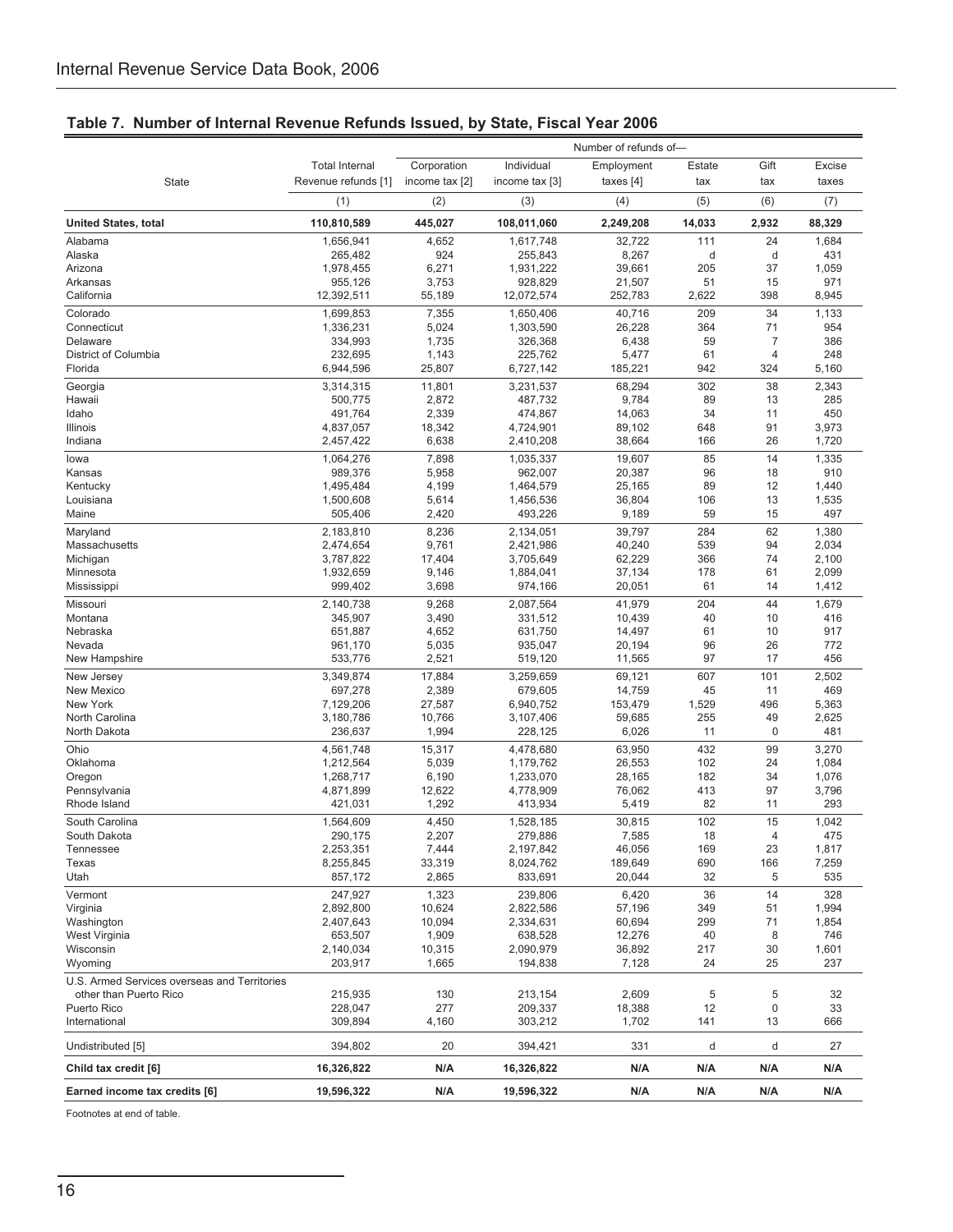#### **Table 7. Number of Internal Revenue Refunds Issued, by State, Fiscal Year 2006—Continued**

#### **Footnotes**

d—Not shown to avoid disclosure of information about specific taxpayers. However, the data are included in the appropriate totals.

N/A—Not applicable.

- [1] Represents refundable earned income tax credits, refundable child tax credits, overpayment refunds, refunds resulting from examination activity, and other refunds required by law.
- [2] Includes refunds of tax on business income of tax-exempt organizations.
- [3] Includes 0.2 million refunds of fiduciary income taxes.
- [4] Includes refunds of income tax withheld and refunds of and credits for old-age, survivors, disability, and hospital insurance (OASDHI) taxes on salaries and wages under the Federal Insurance Contributions Act (FICA), except for excess credits, and on self-employment income under the Self-Employment Insurance Contributions Act (SECA), as well as for railroad retirement taxes under the Railroad Retirement Tax Act (RRTA) and unemployment taxes under the Federal Unemployment Tax Act (FUTA).
- [5] Includes tax refunds not classified by State as of the end of the fiscal year because they have not been applied to taxpayer accounts.
- [6] Reflects refundable portions of credits only. Shown separately for informational purposes; counts are included in the State figures.

NOTES: Classification by State is based on the individual's address (or, in the case of businesses, the location of the principal office or place of business). However, some individuals may use the address of a tax attorney or accountant, or, in the case of certain individuals who were sole proprietors, partners in a partnership, or shareholders in an S corporation, the business address. Such addresses could have been located in a State other than the State in which the individual resided. Similiarly, taxes withheld reported by employers located near a State boundary might include substantial amounts withheld from salaries of employees who reside in a neighboring State. Also, while taxes of corporations may be paid from the principal office, the operations of these corporations may be located in one or more other State(s).

SOURCE: Chief Financial Officer, Revenue Financial Management OS:CFO:R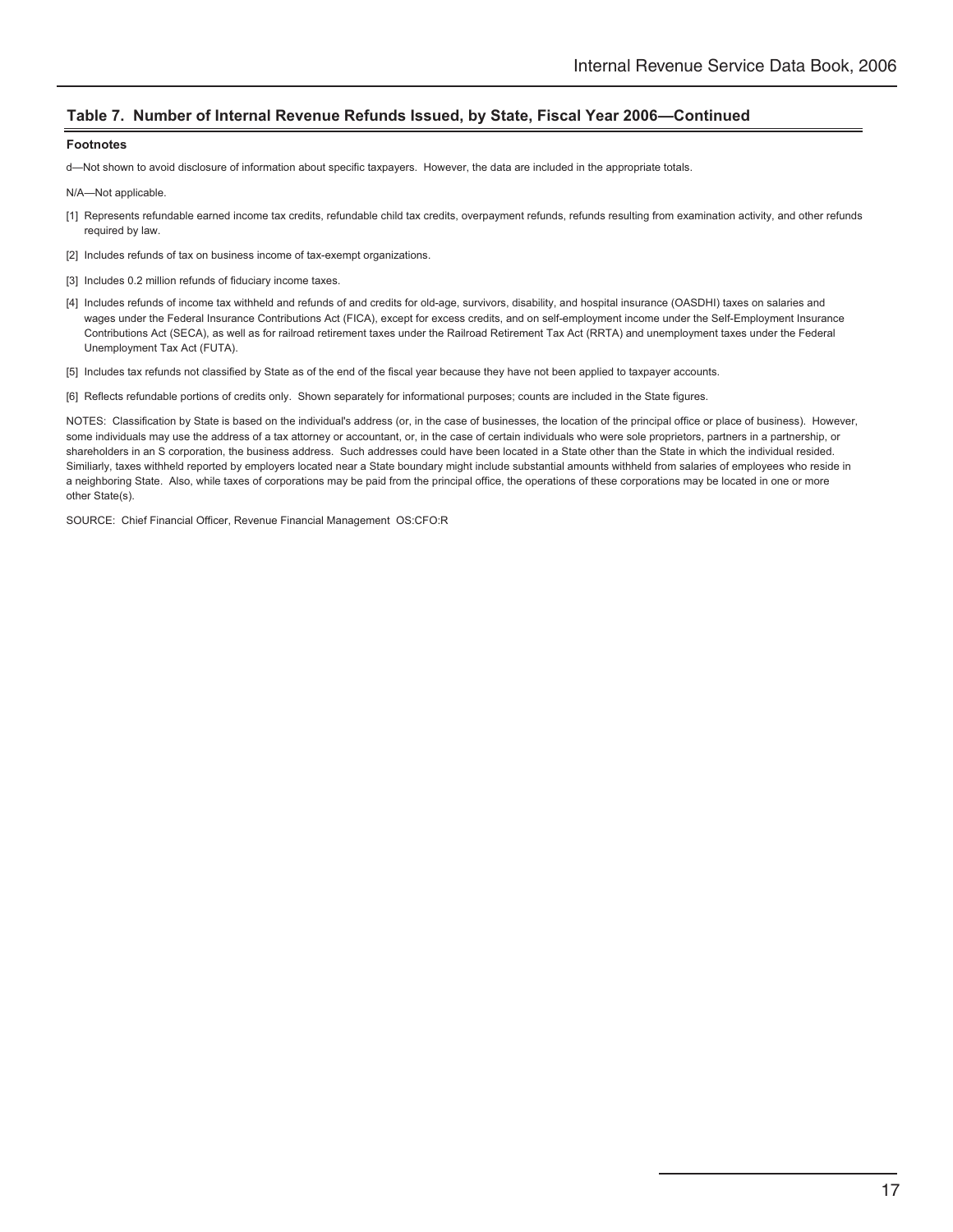## **Table 8. Amount of Internal Revenue Refunds Issued, Including Interest, by State, Fiscal Year 2006** [Money amounts are in thousands of dollars.]

|                                                                                       | <b>Total Internal</b><br>Amounts refunded by type of tax |                    |                         |                  |                 |               |                      |
|---------------------------------------------------------------------------------------|----------------------------------------------------------|--------------------|-------------------------|------------------|-----------------|---------------|----------------------|
| State                                                                                 | Revenue                                                  | Corporation        | Individual              | Employment       | Estate          | Gift          | Excise               |
|                                                                                       | refunds [1, 2]                                           | income tax [1, 3]  | income tax [1, 2]       | taxes [4]        | tax             | tax           | taxes                |
|                                                                                       | (1)                                                      | (2)                | (3)                     | (4)              | (5)             | (6)           | $\overline{(7)}$     |
| <b>United States, total</b>                                                           | 280,393,087                                              | 29,831,391         | 242,630,468             | 4,917,599        | 801,289         | 49,318        | 2,163,021            |
| Alabama                                                                               | 3,927,882                                                | 221,279            | 3,653,233               | 35,896           | 5,425           | 301           | 11,749               |
| Alaska                                                                                | 554,652                                                  | 16,002             | 529,703                 | 4,899            | d               | d             | 3,200                |
| Arizona<br>Arkansas                                                                   | 4,177,180<br>2,060,770                                   | 112,252<br>85,819  | 4,008,793<br>1,953,238  | 37,714<br>13,778 | 10,375<br>2,954 | 194<br>63     | 7,852<br>4,918       |
| California                                                                            | 31,843,097                                               | 3,212,830          | 28,085,609              | 341,493          | 138,538         | 11,613        | 53,014               |
| Colorado                                                                              | 3.696.625                                                | 216,720            | 3.380.529               | 41,243           | 28,273          | 184           | 29,676               |
| Connecticut                                                                           | 4,056,894                                                | 796,764            | 3,186,167               | 48,019           | 20,785          | 1,276         | 3,882                |
| Delaware                                                                              | 1,940,311                                                | 1,202,552          | 713,971                 | 19,435           | 3,730           | 9             | 614                  |
| District of Columbia                                                                  | 626,891                                                  | 49,198             | 557,842                 | 13,423           | 3,348           | $[5]$         | 3,080                |
| Florida                                                                               | 16,316,127                                               | 816,980            | 15,253,441              | 154,316          | 65,254          | 8,075         | 18,061               |
| Georgia<br>Hawaii                                                                     | 8,282,980<br>983,897                                     | 814,423<br>43,092  | 7,346,600<br>924,085    | 91,347<br>8,930  | 12,800<br>6,896 | 710<br>148    | 17,100<br>747        |
| Idaho                                                                                 | 950,165                                                  | 55,626             | 881,519                 | 10,708           | 854             | 17            | 1,442                |
| Illinois                                                                              | 14,199,344                                               | 2,950,624          | 11,070,441              | 118,416          | 32,739          | 3,110         | 24,013               |
| Indiana                                                                               | 5,292,070                                                | 247,276            | 5,004,844               | 28,528           | 5,108           | 114           | 6,199                |
| lowa                                                                                  | 2,355,412                                                | 381,211            | 1,936,105               | 13,872           | 14,991          | 22            | 9,211                |
| Kansas                                                                                | 1,977,435                                                | 98,640             | 1,854,443               | 14,234           | 1,582           | 881           | 7,655                |
| Kentucky<br>Louisiana                                                                 | 3,117,375<br>4,096,658                                   | 114,348<br>476,032 | 2,969,099<br>3,586,107  | 28,202           | 2,730<br>4,323  | 156<br>133    | 2,840<br>2,949       |
| Maine                                                                                 | 930,379                                                  | 38,748             | 883,080                 | 27,114<br>5,498  | 2,400           | 78            | 576                  |
| Maryland                                                                              | 5,208,585                                                | 262,950            | 4,865,259               | 64,135           | 12,482          | 813           | 2,944                |
| Massachusetts                                                                         | 6,213,026                                                | 627,217            | 5,498,621               | 50,886           | 30,541          | 1,642         | 4,118                |
| Michigan                                                                              | 9,311,068                                                | 1,288,527          | 7,929,859               | 65,918           | 16,222          | 1,367         | 9,175                |
| Minnesota                                                                             | 5,321,687                                                | 1,597,875          | 3,599,995               | 103,880          | 4,539           | 825           | 14,572               |
| Mississippi                                                                           | 2,411,766                                                | 64,722             | 2,329,901               | 13,433           | 1,695           | 115           | 1,901                |
| Missouri                                                                              | 4,635,569                                                | 390,755            | 4,188,516               | 33,727           | 6,627           | 208           | 15,736               |
| Montana<br>Nebraska                                                                   | 583,160<br>1,404,951                                     | 13,335<br>187,239  | 562,537<br>1,198,974    | 4,456<br>12,538  | 1,229<br>2,675  | 74<br>16      | 1,529<br>3,509       |
| Nevada                                                                                | 2,287,665                                                | 75,350             | 2,177,067               | 28,497           | 4,070           | 1,080         | 1,600                |
| New Hampshire                                                                         | 1,167,303                                                | 65,208             | 1,089,399               | 7,427            | 2,458           | 560           | 2,251                |
| New Jersey                                                                            | 9,839,029                                                | 1,431,290          | 8,112,243               | 157,821          | 30,110          | 1,477         | 106,089              |
| New Mexico                                                                            | 1,359,378                                                | 42,806             | 1,302,824               | 9,905            | 2,474           | 6             | 1,363                |
| New York                                                                              | 21,797,693                                               | 4,644,700          | 16,674,090              | 298,438          | 106,339         | 52,840        | 21,286               |
| North Carolina<br>North Dakota                                                        | 6,991,927<br>408,404                                     | 534,004<br>20,204  | 6,374,602<br>383,280    | 68,979<br>3,008  | 11,093<br>311   | $-1,114$<br>0 | 4,363<br>1,600       |
| Ohio                                                                                  | 10,587,898                                               | 1,596,177          | 8,895,016               | 59,255           | 20,314          | 2,140         | 14,996               |
| Oklahoma                                                                              | 2,511,556                                                | 125,948            | 2,335,142               | 20,172           | 4,676           | 677           | 24,940               |
| Oregon                                                                                | 2,394,740                                                | 127,921            | 2,229,181               | 19,310           | 7,337           | 558           | 10,433               |
| Pennsylvania                                                                          | 11,001,987                                               | 1,143,060          | 9,741,173               | 86,475           | 19,451          | 1,135         | 10,694               |
| Rhode Island                                                                          | 944,128                                                  | 84,378             | 853,592                 | 3,408            | 2,259           | 13            | 478                  |
| South Carolina                                                                        | 3,245,435                                                | 118,005            | 3,099,512               | 20,892           | 4,159           | 437           | 2,430                |
| South Dakota                                                                          | 546,040<br>5,584,924                                     | 25,658<br>795,698  | 511,735                 | 3,426<br>46,386  | 196<br>6,652    | $[5]$<br>371  | 5,025<br>17,367      |
| Tennessee<br>Texas                                                                    | 20,879,927                                               | 1,766,988          | 4,718,450<br>18,789,329 | 217,024          | 48,300          | 1,407         | 56,880               |
| Utah                                                                                  | 1,744,072                                                | 98,232             | 1,610,412               | 25,009           | 1,644           | 45            | 8,729                |
| Vermont                                                                               | 480,078                                                  | 43,204             | 430,884                 | 4,558            | 804             | 99            | 529                  |
| Virginia                                                                              | 6,539,180                                                | 345,073            | 6,076,076               | 61,569           | 14,461          | 776           | 41,226               |
| Washington                                                                            | 5,873,121                                                | 901,737            | 4,875,358               | 71,479           | 14,300          | 1,031         | 9,216                |
| West Virginia<br>Wisconsin                                                            | 1,254,825                                                | 21,650             | 1,217,261<br>3,888,603  | 7,752<br>35,955  | 5,930           | 94            | 2,137                |
| Wyoming                                                                               | 4,464,618<br>407,004                                     | 527,407<br>9,859   | 389,476                 | 3,768            | 10,013<br>2,842 | 65<br>119     | 2,575<br>941         |
| U.S. Armed Services overseas and Territories                                          |                                                          |                    |                         |                  |                 |               |                      |
| other than Puerto Rico                                                                |                                                          |                    |                         |                  |                 | 0             |                      |
| Puerto Rico                                                                           | 455,288<br>408,724                                       | 946<br>46,411      | 451,616<br>353,326      | 2,664<br>8,870   | 0<br>27         | 0             | 63<br>89             |
| International                                                                         | 1,194,700                                                | 364,461            | 785,240                 | 39,579           | 2,939           | 127           | 2,353                |
|                                                                                       |                                                          |                    |                         |                  |                 |               |                      |
| Refund adjustments and credits [6]<br>Highway and Airport and Airways Trust Funds [7] | 2,970,367<br>367,543                                     | $-632,031$         | 2,254                   | 2,213,400<br>0   | 0<br>0          | 0<br>0        | 1,386,744<br>997,320 |
| Excess Federal Insurance Contributions Act (FICA) credits                             | 2,213,400                                                | $-632,031$<br>0    | 2,254<br>0              | 2,213,400        | 0               | 0             | $\Omega$             |
| U.S. Customs Service and Alcohol and Tobacco Tax                                      |                                                          |                    |                         |                  |                 |               |                      |
| and Trade Bureau                                                                      | 389,424                                                  | 0                  | $\mathbf 0$             | 0                | 0               | 0             | 389,424              |
| Undistributed [8]                                                                     | 6,577,123                                                | $-875,990$         | 7,310,815               | $-13,466$        | d               | d             | 164,365              |
| Child tax credit [9]                                                                  | 15,449,284                                               | N/A                | 15,449,284              | N/A              | N/A             | N/A           | N/A                  |
| Earned income tax credits [9]                                                         | 36,609,445                                               | N/A                | 36,609,445              | N/A              | N/A             | N/A           | N/A                  |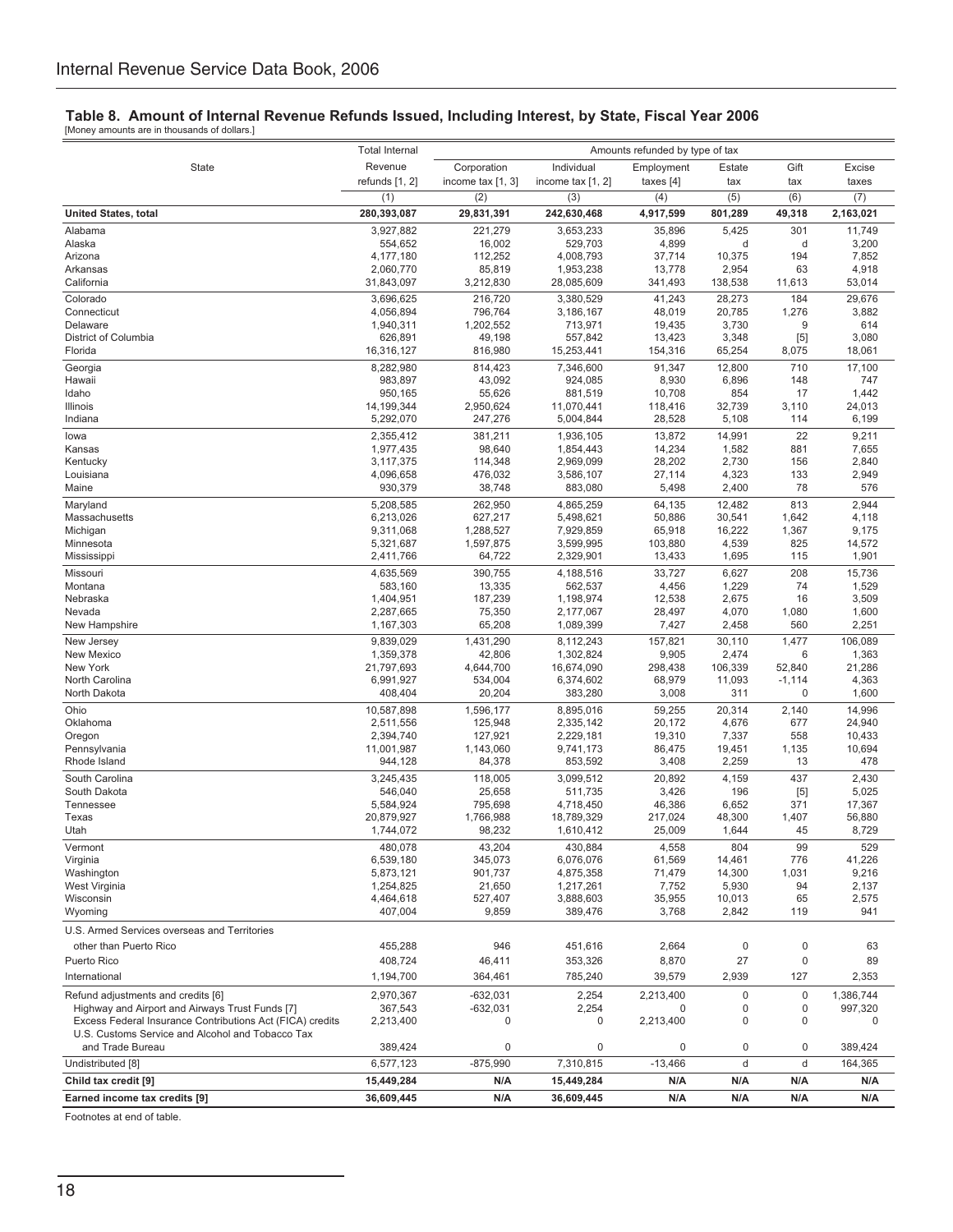#### **Table 8. Amount of Internal Revenue Refunds Issued, Including Interest, by State, Fiscal Year 2006—Continued**

#### **Footnotes**

d—Not shown to avoid disclosure of information about specific taxpayers. However, the data are included in the appropriate totals.

#### N/A—Not applicable.

- [1] Includes overpayment refunds, refunds resulting from examination activity, refundable earned income tax credits, refundable child tax credits, and other refunds required by law. Also includes \$3.6 billion in interest, of which \$2.8 billion were paid to corporations, \$0.6 billion to individuals, and \$0.2 billion to all others (related to employment, estate, gift, and excise tax returns).
- [2] Includes \$1.5 billion (including interest of \$25.1 million) in fiduciary and partnership refunds. The average individual income tax refund (based on Forms 1040, 1040A, and 1040EZ) was \$2,227.
- [3] Includes refunds of tax on business income of tax-exempt organizations.
- [4] Includes refunds of income tax withheld and refunds of and credits for old-age, survivors, disability, and hospital insurance (OASDHI) taxes on salaries and wages under the Federal Insurance Contributions Act (FICA), except for excess credits, and on self-employment income under the Self-Employment Insurance Contributions Act (SECA), as well as for railroad retirement taxes under the Railroad Retirement Tax Act (RRTA) and unemployment taxes under the Federal Unemployment Tax Act (FUTA).
- [5] Less than \$500.
- [6] Refund adjustments and credits are not shown by State but are included in the U.S. totals. Counts of refund adjustments and credits are not available, and are excluded from the total number of refunds in Table 7.
- [7] Includes refunds of individual or corporation income taxes reclassified as excise taxes for inclusion in the Highway and Airport and Airways Trust Funds. In addition, includes credits and claims for excess payments.
- [8] Includes tax payments not classified by State as of the end of the fiscal year because they have not been applied to taxpayer accounts.
- [9] Reflects refundable portions of the credits only. Shown separately for informational purposes; refund amounts are included in the State figures and U.S. totals.

NOTES: Collection and refund data by State may not be comparable for a given fiscal year, because payments made in prior years may be refunded in the current fiscal year. Adjustments to prior years made in Fiscal Year 2006 may result in negative amounts when such adjustments exceed refunds. See Table 5 for collections data.

Classification by State is based on the individual's address (or, in the case of businesses, the location of the principal office or place of business). However, some individuals may use the address of a tax attorney or accountant, or, in the case of certain individuals who were sole proprietors, partners in a partnership, or shareholders in an S corporation, the business address. Such addresses could have been located in a State other than the State in which the individual resided. Similarly, taxes withheld reported by employers located near a State boundary might include substantial amounts withheld from salaries of employees who reside in a neighboring State. Also, while taxes of corporations may be paid from the principal office, the operations of these corporations may be located in one or more other State(s).

Detail may not add to totals because of rounding.

SOURCE: Chief Financial Officer, Revenue Financial Management OS:CFO:R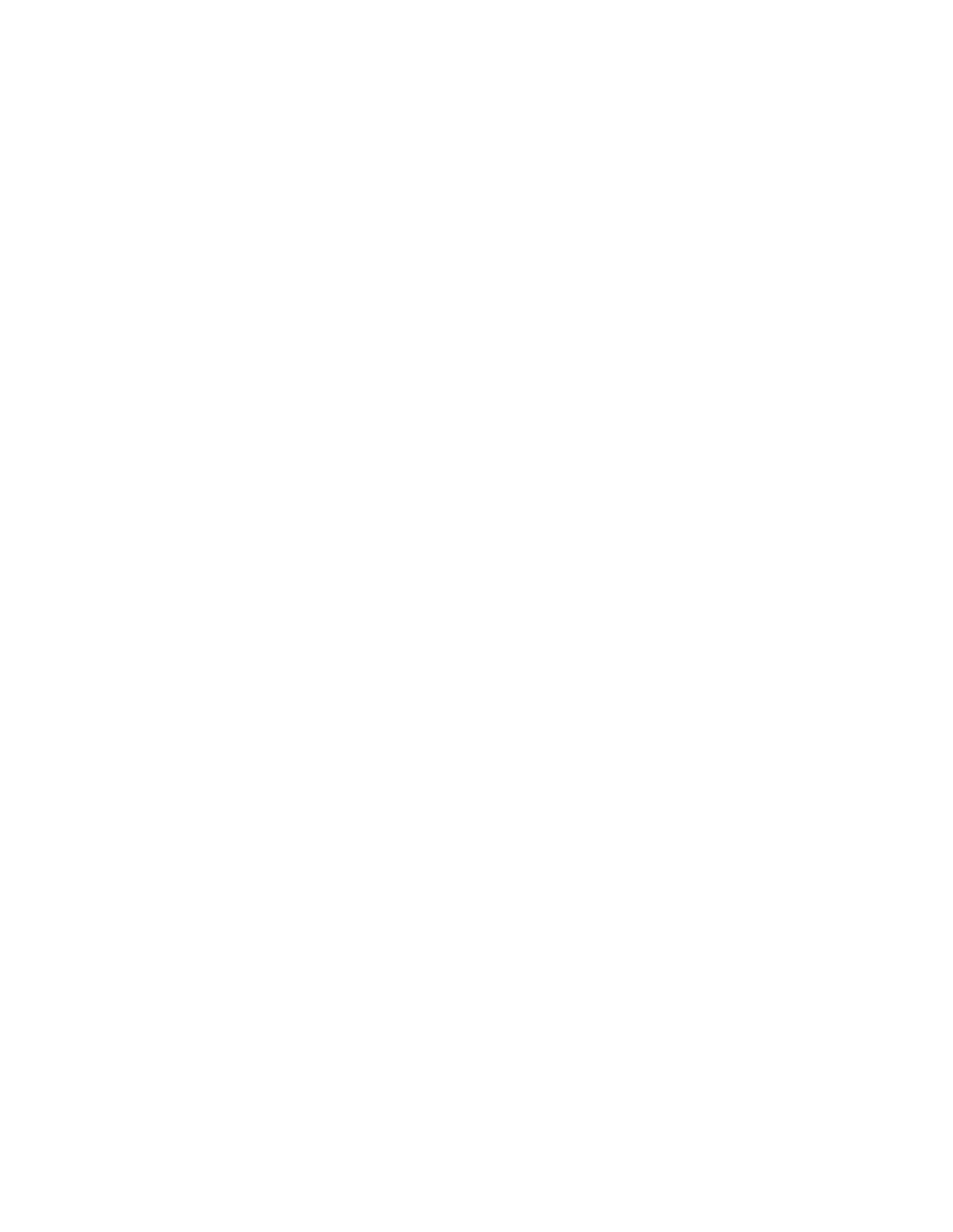# *Enforcement*

## **Examinations**

ables 9 through 12 provide information about examinations of most types of tax returns. Table 9 provides an overview of examinations of income tax returns, estate and gift tax returns, employment tax returns, excise tax returns, and certain other business tax returns. Table 10 provides additional information about those examinations in which the taxpayer did not agree with the IRS examiner's determination. Table 11 provides information on examinations that prevented the erroneous payment of refunds. Table 12 shows the number of examinations that resulted in additional refunds paid to the taxpayer and the amount of refunds recommended.

 Table 13 provides information about examinations of tax-exempt organizations, such as charitable organizations and foundations, and employee retirement plans. These organizations generally do not owe Federal income tax. However, taxexempt organizations may owe additional payroll taxes, unrelated business income tax, or excise taxes. In addition, changes to exempt organization returns may lead to adjustments on related taxable returns. Examinations of related returns are also included in Table 13 (and excluded from Tables 9 through 12).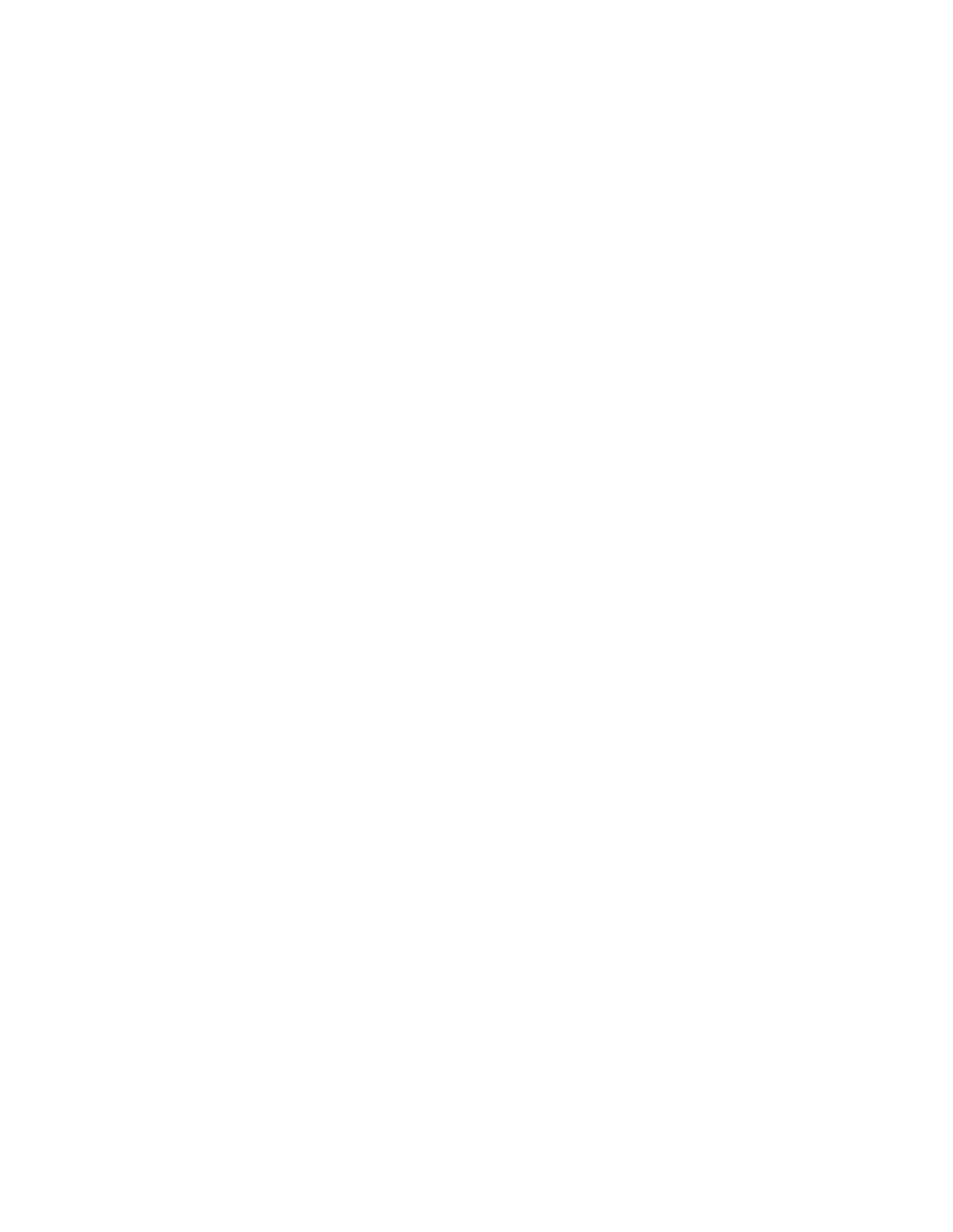## **Table 9. Examination Coverage: Recommended and Average Recommended Additional Tax After Examination, by Type and Size of Return, Fiscal Year 2006 REVISED APRIL 2009**

|                                                                |                        | Returns examined |            |                |                |  |  |
|----------------------------------------------------------------|------------------------|------------------|------------|----------------|----------------|--|--|
| Type and size of return                                        | Returns filed in       | Percentage       |            |                |                |  |  |
|                                                                | Calendar Year 2005 [1] | Total            | covered    | Field [2]      | Correspondence |  |  |
|                                                                | (1)                    | (2)              | (3)        | (4)            | (5)            |  |  |
| <b>United States, total</b>                                    | 176,941,072            | 1,406,282        | 0.8        | 416,142        | 990,140        |  |  |
| <b>Taxable returns:</b>                                        |                        |                  |            |                |                |  |  |
| Individual income tax returns, total [3]                       | 132,275,830            | $[4]$ 1,283,950  | 1.0        | 302,785        | 981,165        |  |  |
| Nonbusiness returns:                                           |                        |                  |            |                |                |  |  |
| Form 1040A with TPI under \$25,000 [5, 6]                      | 32,016,955             | 159,984          | 0.5        | 9,219          | 150,765        |  |  |
| All other returns by size of TPI [6]:                          |                        |                  |            |                |                |  |  |
| Under \$25,000                                                 | 20,514,194             | 302,168          | 1.5        | 16,434         | 285,734        |  |  |
| \$25,000 under \$50,000                                        | 31,160,832             | 191,274          | 0.6        | 44,095         | 147,179        |  |  |
| \$50,000 under \$100,000                                       | 26,748,881             | 164,203          | 0.6        | 61,662         | 102,541        |  |  |
| \$100,000 or more                                              | 13,344,962             | 165,800          | 1.2        | 56,717         | 109,083        |  |  |
| Business returns by size of TGR [7]:                           |                        |                  |            |                |                |  |  |
| Nonfarm returns:                                               |                        |                  |            |                |                |  |  |
| Under \$25,000                                                 | 3,413,299              | 127,603          | 3.7        | 19,801         | 107,802        |  |  |
| \$25,000 under \$100,000                                       | 3,001,362              | 80,792           | 2.7        | 38,722         | 42,070         |  |  |
| \$100,000 or more                                              | 1,559,180              | 89,231           | 5.7        | 54,716         | 34,515         |  |  |
| Farm returns:                                                  |                        |                  |            |                |                |  |  |
| Under \$100,000<br>\$100,000 or more                           | 322,076                | 1,348            | 0.4<br>0.8 | 454<br>965     | 894            |  |  |
|                                                                | 194,089                | 1,547            |            |                | 582            |  |  |
| Corporation income tax returns,                                |                        |                  |            |                |                |  |  |
| except Form 1120S, total [8]                                   | 2.313.812              | 28,799           | 1.2        | 24,746         | 4,053          |  |  |
| Returns other than Form 1120-F [9]:                            |                        |                  |            |                |                |  |  |
| Small corporations [10]                                        | 2,230,024              | 17,849           | 0.8        | 14,083         | 3,766          |  |  |
| No balance sheet returns                                       | 385,075                | 2,128            | 0.6        | 1,714          | 414            |  |  |
| Balance sheet returns by size of                               |                        |                  |            |                |                |  |  |
| total assets:                                                  | 1,265,194              | 8,757            | 0.7        |                | 2,511          |  |  |
| Under \$250,000<br>\$250,000 under \$1,000,000                 | 373,865                | 3,782            | 1.0        | 6,246<br>3,184 | 598            |  |  |
| \$1,000,000 under \$5,000,000                                  | 176,824                | 2,183            | 1.2        | 1,988          | 195            |  |  |
| \$5,000,000 under \$10,000,000                                 | 29,066                 | 999              | 3.4        | 951            | 48             |  |  |
| Large corporations [11]                                        | 56,877                 | 10,578           | 18.6       | 10,326         | 252            |  |  |
| Balance sheet returns by size of                               |                        |                  |            |                |                |  |  |
| total assets:                                                  |                        |                  |            |                |                |  |  |
| \$10,000,000 under \$50,000,000                                | 29,774                 | 4,218            | 14.2       | 4,156          | 62             |  |  |
| \$50,000,000 under \$100,000,000                               | 7,232                  | 999              | 13.8       | 967            | 32             |  |  |
| \$100,000,000 under \$250,000,000                              | 7,738                  | 1,085            | 14.0       | 1,057          | 28             |  |  |
| \$250,000,000 or more                                          | 12,133                 | 4,276            | 35.2       | 4,146          | 130            |  |  |
| Form 1120-F returns [9]                                        | 26,911                 | 372              | 1.4        | 337            | 35             |  |  |
| Estate and trust income tax returns                            | 3,698,635              | 3,669            | 0.1        | 1,904          | 1,765          |  |  |
|                                                                |                        |                  |            |                |                |  |  |
| Estate tax returns:                                            |                        |                  |            |                |                |  |  |
| Total                                                          | 54,851                 | 5,299            | 9.7        | 5,296          | 3              |  |  |
| Size of gross estate:                                          |                        |                  |            |                |                |  |  |
| Under \$5,000,000                                              | 48,407                 | 3,788            | 7.8        | 3,785          | 3              |  |  |
| \$5,000,000 or more                                            | 6,444                  | 1,511            | 23.4       | 1,511          | $\mathbf 0$    |  |  |
| Gift tax returns                                               | 265,455                | 2,051            | 0.8        | 2,051          | $\mathbf 0$    |  |  |
| <b>Employment tax returns</b>                                  | 31,058,035             | 41,646           | 0.1        | 41,165         | 481            |  |  |
| Excise tax returns                                             | 838,915                | 16,678           | 2.0        | 16,678         | 0              |  |  |
| Other taxable returns [12]                                     | $[13]$                 | 468              | $[13]$     | 463            | 5              |  |  |
| <b>Nontaxable returns:</b>                                     |                        |                  |            |                |                |  |  |
| Partnership returns, Form 1065                                 | 2,720,290              | 9,752            | 0.4        | 7,638          | 2,114          |  |  |
| S corporation returns, Form 1120S [14]                         | 3,715,249              | 13,970           | 0.4        | 13,416         | 554            |  |  |
| Income, estate, and gift tax, and<br>nontaxable returns, total | 145,044,122            | 1,347,490        | 0.9        | 357,836        | 989,654        |  |  |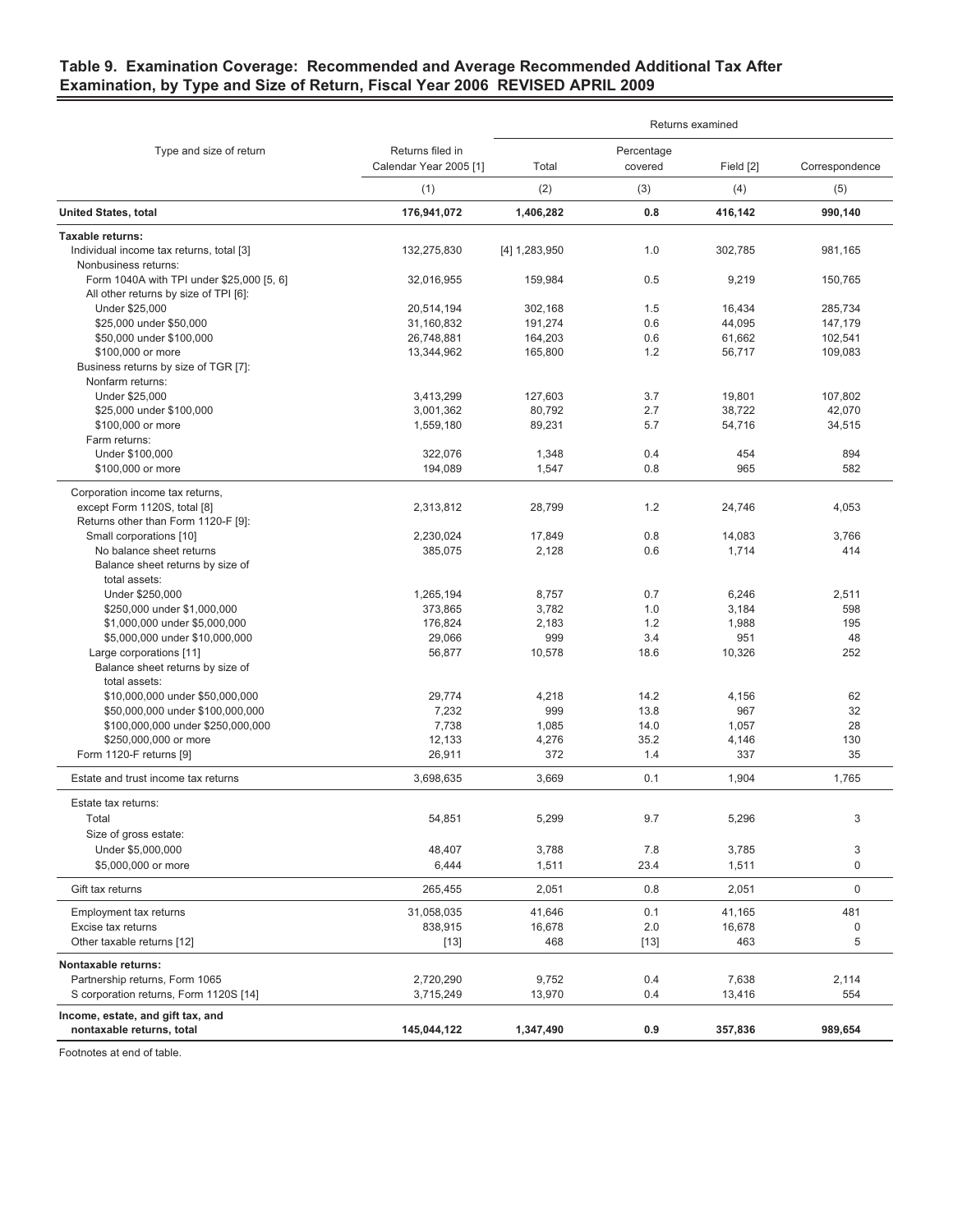## **Table 9. Examination Coverage: Recommended and Average Recommended Additional Tax After Examination, by Type and Size of Return, Fiscal Year 2006—Continued REVISED APRIL 2009**

|                                                                                    |                  | Percentage of returns<br>examined with no change |                       | Recommended additional tax<br>(thousands of dollars) | Average recommended<br>additional tax per return (dollars) |                      |                      |
|------------------------------------------------------------------------------------|------------------|--------------------------------------------------|-----------------------|------------------------------------------------------|------------------------------------------------------------|----------------------|----------------------|
| Type and size of return                                                            |                  | Correspon-                                       |                       |                                                      | Correspon-                                                 |                      | Correspon-           |
|                                                                                    | Field [2]        | dence                                            | Total                 | Field [2]                                            | dence                                                      | Field [2]            | dence                |
|                                                                                    | (6)              | (7)                                              | (8)                   | (9)                                                  | (10)                                                       | (11)                 | (12)                 |
| <b>United States, total</b>                                                        | $[13]$           | $[13]$                                           | 43,951,550            | 36,249,535                                           | 7,702,015                                                  | 87,109               | 7,779                |
| Taxable returns:                                                                   |                  |                                                  |                       |                                                      |                                                            |                      |                      |
| Individual income tax returns, total [3]<br>Nonbusiness returns:                   | 14               | 17                                               | [15] 13,045,221       | 5,433,084                                            | 7,612,137                                                  | 17,944               | 7,758                |
| Form 1040A with TPI under \$25,000 [5, 6]<br>All other returns by size of TPI [6]: | 16               | 12                                               | 410,644               | 52,241                                               | 358,403                                                    | 5,667                | 2,377                |
| Under \$25,000                                                                     | 15               | 15                                               | 1,232,163             | 90,164                                               | 1,141,999                                                  | 5,486                | 3,997                |
| \$25,000 under \$50,000                                                            | 11               | 16                                               | 957,556               | 164,084                                              | 793,472                                                    | 3,721                | 5,391                |
| \$50,000 under \$100,000                                                           | 13               | 29                                               | 477,749               | 239,048                                              | 238,701                                                    | 3,877                | 2,328                |
| \$100,000 or more                                                                  | 17               | 24                                               | 6,625,887             | 3,115,679                                            | 3,510,208                                                  | 54,934               | 32,179               |
| Business returns by size of TGR [7]:                                               |                  |                                                  |                       |                                                      |                                                            |                      |                      |
| Nonfarm returns:                                                                   |                  |                                                  |                       |                                                      |                                                            |                      |                      |
| Under \$25,000                                                                     | 10               | 11                                               | 359,321               | 77,575                                               | 281,746                                                    | 3,918                | 2,614                |
| \$25,000 under \$100,000                                                           | 10               | 18                                               | 531,304               | 211,585                                              | 319,719                                                    | 5,464                | 7,600                |
| \$100,000 or more                                                                  | 15               | 12                                               | 2,372,635             | 1,410,954                                            | 961,681                                                    | 25,787               | 27,863               |
| Farm returns:                                                                      |                  |                                                  |                       |                                                      |                                                            |                      |                      |
| Under \$100,000                                                                    | 20               | 29                                               | 6,066                 | 2,851                                                | 3,215                                                      | 6,280                | 3,596                |
| \$100,000 or more                                                                  | 21               | 43                                               | 71,896                | 68,903                                               | 2,993                                                      | 71,402               | 5,143                |
| Corporation income tax returns,                                                    |                  |                                                  |                       |                                                      |                                                            |                      |                      |
| except Form 1120S, total [8]                                                       | 32               | 36                                               | 27,799,244            | 27,718,884                                           | 80,360                                                     | 1,120,136            | 19,827               |
| Returns other than Form 1120-F [9]:                                                |                  |                                                  |                       |                                                      |                                                            |                      |                      |
| Small corporations [10]                                                            | 36               | 35                                               | 674,965               | 665,731                                              | 9,234                                                      | 47,272               | 2,452                |
| No balance sheet returns                                                           | 25               | 26                                               | 226,571               | 225,638                                              | 933                                                        | 131,644              | 2,254                |
| Balance sheet returns by size of                                                   |                  |                                                  |                       |                                                      |                                                            |                      |                      |
| total assets:                                                                      |                  |                                                  |                       |                                                      |                                                            |                      |                      |
| Under \$250,000                                                                    | 37               | 29                                               | 105,803               | 99,669                                               | 6,134                                                      | 15,957               | 2,443                |
| \$250,000 under \$1,000,000                                                        | 38               | 51                                               | 93,063                | 91,382                                               | 1,681                                                      | 28,700               | 2,811                |
| \$1,000,000 under \$5,000,000                                                      | 38               | 72                                               | 81,917                | 81,486                                               | 431                                                        | 40,989               | 2,210                |
| \$5,000,000 under \$10,000,000                                                     | 43               | 77                                               | 167,611               | 167,556                                              | 55                                                         | 176,189              | 1,146                |
| Large corporations [11]                                                            | 25               | 50                                               | 26,844,006            | 26,773,052                                           | 70,954                                                     | 2,592,781            | 281,563              |
| Balance sheet returns by size of                                                   |                  |                                                  |                       |                                                      |                                                            |                      |                      |
| total assets:                                                                      |                  |                                                  |                       |                                                      |                                                            |                      |                      |
| \$10,000,000 under \$50,000,000                                                    | 38               | 48                                               | 571,250               | 570,772                                              | 478                                                        | 137,337              | 7,710                |
| \$50,000,000 under \$100,000,000<br>\$100,000,000 under \$250,000,000              | 29<br>24         | 41<br>54                                         | 338,218<br>405,102    | 334,761<br>362,104                                   | 3,457<br>42,998                                            | 346,185<br>342,577   | 108,031              |
| \$250,000,000 or more                                                              | 11               | 52                                               |                       | 25,505,415                                           |                                                            |                      | 1,535,643<br>184,777 |
| Form 1120-F returns [9]                                                            | 38               | 60                                               | 25,529,436<br>280,273 | 280,101                                              | 24,021<br>172                                              | 6,151,813<br>831,160 | 4,914                |
|                                                                                    |                  |                                                  |                       |                                                      |                                                            |                      |                      |
| Estate and trust income tax returns                                                | 25               | 73                                               | 76,925                | 68,200                                               | 8,725                                                      | 35,819               | 4,943                |
| Estate tax returns:                                                                |                  |                                                  |                       |                                                      |                                                            |                      |                      |
| Total                                                                              | 15               | 100                                              | 1,436,268             | 1,436,268                                            | 0                                                          | 271,199              | $\mathbf 0$          |
| Size of gross estate:                                                              |                  |                                                  |                       |                                                      |                                                            |                      |                      |
| Under \$5,000,000                                                                  | 16               | 100                                              | 336,467               | 336,467                                              | 0                                                          | 88,895               | N/A                  |
| \$5,000,000 or more                                                                | 13               | N/A                                              | 1,099,801             | 1,099,801                                            | 0                                                          | 727,863              | N/A                  |
| Gift tax returns                                                                   | 20               | N/A                                              | 504,731               | 504,731                                              | $\mathsf{O}\xspace$                                        | 246,090              | N/A                  |
| Employment tax returns                                                             | $\boldsymbol{9}$ | $\mathbf{1}$                                     | 924,838               | 924,045                                              | 793                                                        | 22,447               | 1,649                |
| Excise tax returns                                                                 | 26               | N/A                                              | 102,687               | 102,687                                              | 0                                                          | 6,157                | N/A                  |
| Other taxable returns [12]                                                         | 14               | 100                                              | 61,636                | 61,636                                               | 0                                                          | 133,123              | $\mathsf 0$          |
| Nontaxable returns:                                                                |                  |                                                  |                       |                                                      |                                                            |                      |                      |
| Partnership returns, Form 1065                                                     | 50               | 57                                               | N/A                   | N/A                                                  | N/A                                                        | N/A                  | N/A                  |
| S corporation returns, Form 1120S [14]                                             | 41               | 58                                               | N/A                   | N/A                                                  | N/A                                                        | N/A                  | N/A                  |
| Income, estate, and gift tax, and                                                  |                  |                                                  |                       |                                                      |                                                            |                      |                      |
| nontaxable returns, total                                                          | 17               | 17                                               | 42,862,389            | 35,161,167                                           | 7,701,222                                                  | 98,261               | 7,782                |
|                                                                                    |                  |                                                  |                       |                                                      |                                                            |                      |                      |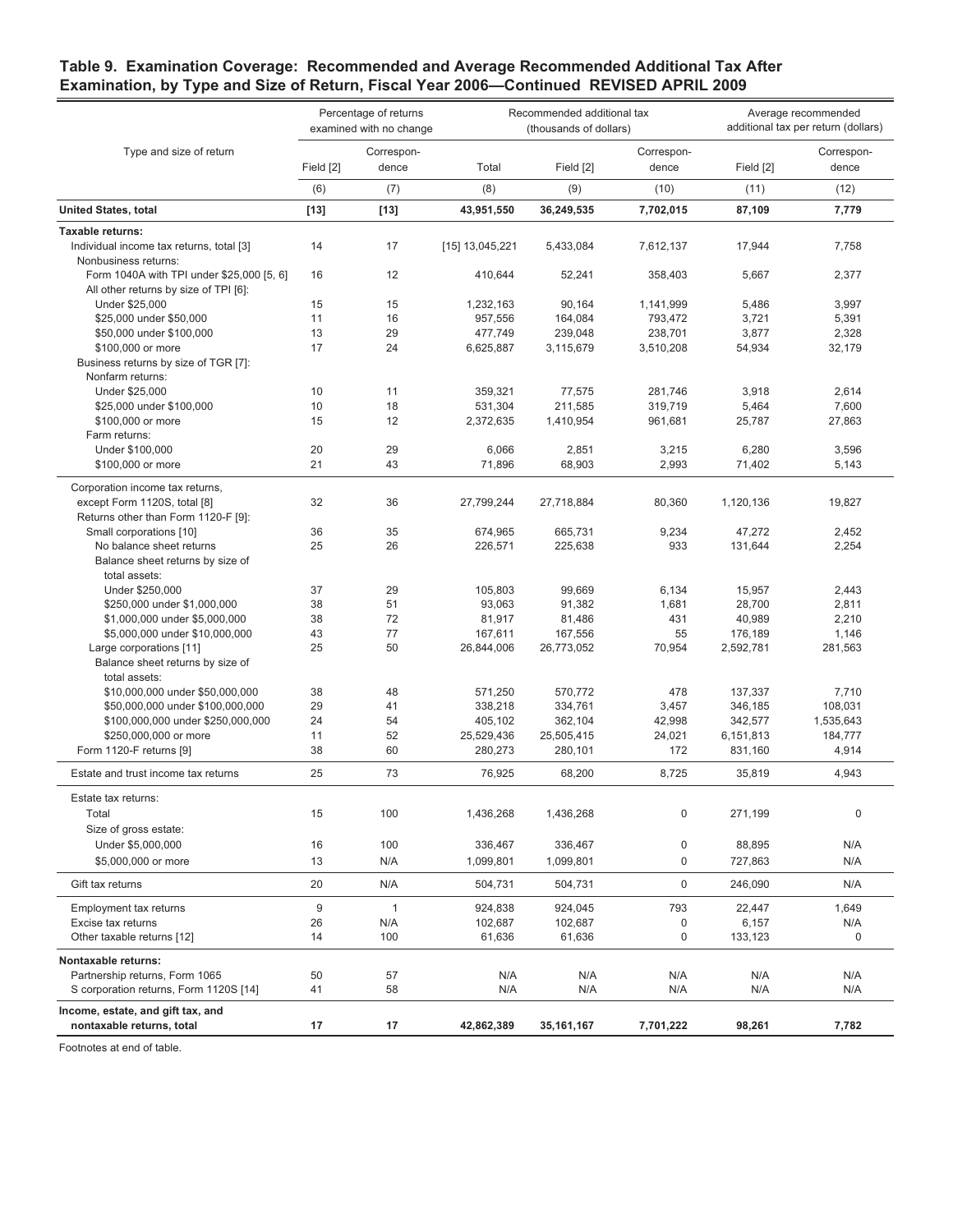## **Table 9. Examination Coverage: Recommended and Average Recommended Additional Tax After Examination, by Type and Size of Return, Fiscal Year 2006—Continued REVISED APRIL 2009**

#### **Footnotes**

N/A—Not applicable.

- [1] In general, examination activity is associated with returns filed in the previous calendar year. However, this relationship is only approximate.
- [2] Field examinations are generally performed by revenue agents, tax compliance officers, tax examiners, and revenue officer examiners, in person or by correspondence.
- [3] Examinations of individual income tax returns include more than 17,000 returns of taxpayers with total positive income (TPI) of \$1 million or more. For a definition of TPI, see footnote 6 below.
- [4] Includes 517,617 returns selected for examination on the basis of an earned income tax credit (EITC) claim. Excludes 9,315 returns associated with the EITC qualifying child certification test, which are tracked in IRSs examination data base
- [5] Form 1040A is one of the two IRS individual income tax return "short forms."
- [6] TPI (total positive income) is, in general, the sum of all positive amounts shown for the various sources of income reported on the individual income tax return and, thus, excludes net losses.
- [7] TGR (total gross receipts) is the sum of gross receipts from farm and nonfarm businesses. It is calculated by adding the positive values of gross receipts and other income from Schedule C to the cost of purchased items and gross income (which can be positive or negative) from Schedule F. Schedule C is used to report profit or loss from nonfarm sole proprietorships. Schedule F is used to report profit or loss from farming. If a taxpayer reports both farm and nonfarm income, the return is classified by the larger source of income.
- [8] Includes Forms 1120 ("long form"); 1120-A ("short form"); Form 1120-F (foreign corporations, except foreign life insurance companies); 1120-H (homeowner associations); Form 1120-L (life insurance companies); Form 1120M (mutual insurance companies); Form 1120-PC (property and casualty insurance companies); 1120-POL (certain political associations); 1120-REIT (real estate investment trusts); 1120-RIC (regulated investment companies); and 1120-SF (settlement funds). Excludes certain other types of corporations, which are included in "other taxable returns" described in footnote 12.
- [9] Forms 1120-F are returns filed by foreign corporations with U.S. income, other than foreign life insurance companies and foreign sales corporations.
- [10] Includes returns with assets of less than \$10 million examined by either the Small Business/Self-Employed Operating Division or the Large and Mid-Size Business Operating Division.
- [11] Includes returns with assets of \$10 million or more examined by either the Small Business/Self-Employed Operating Division or the Large and Mid-Size Business Operating Division.
- [12] Includes Forms 1120S for S corporations reporting a tax (see footnote 14); 1120-FSC (foreign sales corporations); 8288 (withholding tax returns for disposition by foreign persons of U.S. property interests); 990-C (farmers' cooperative association income tax); and 8804 (annual return for partnership withholding).
- [13] Not tabulated.
- [14] Includes most Forms 1120S, which are returns filed by qualifying S corporations electing to be taxed through shareholders. Under certain conditions, S corporations are subject to tax and are included in "other taxable returns" in this table.
- [15] Includes \$1,486,728 (in thousands) in recommended additional tax (including earned income tax credit) on returns selected for examination on the basis of an earned income tax credit (EITC) claim. Excludes \$8,850 (thousands) in denied EITC related to the qualifying child certification test. These EITC cases are tracked in IRSs examination data base.

NOTES: Detail may not add to totals because of rounding. Excludes excise tax returns filed with the Customs Service and the Alcohol and Tobacco Tax and Trade Bureau, and returns of tax-exempt organizations, Government entities, and employee plans.

SOURCE: Internal Revenue Service Data Book, 2006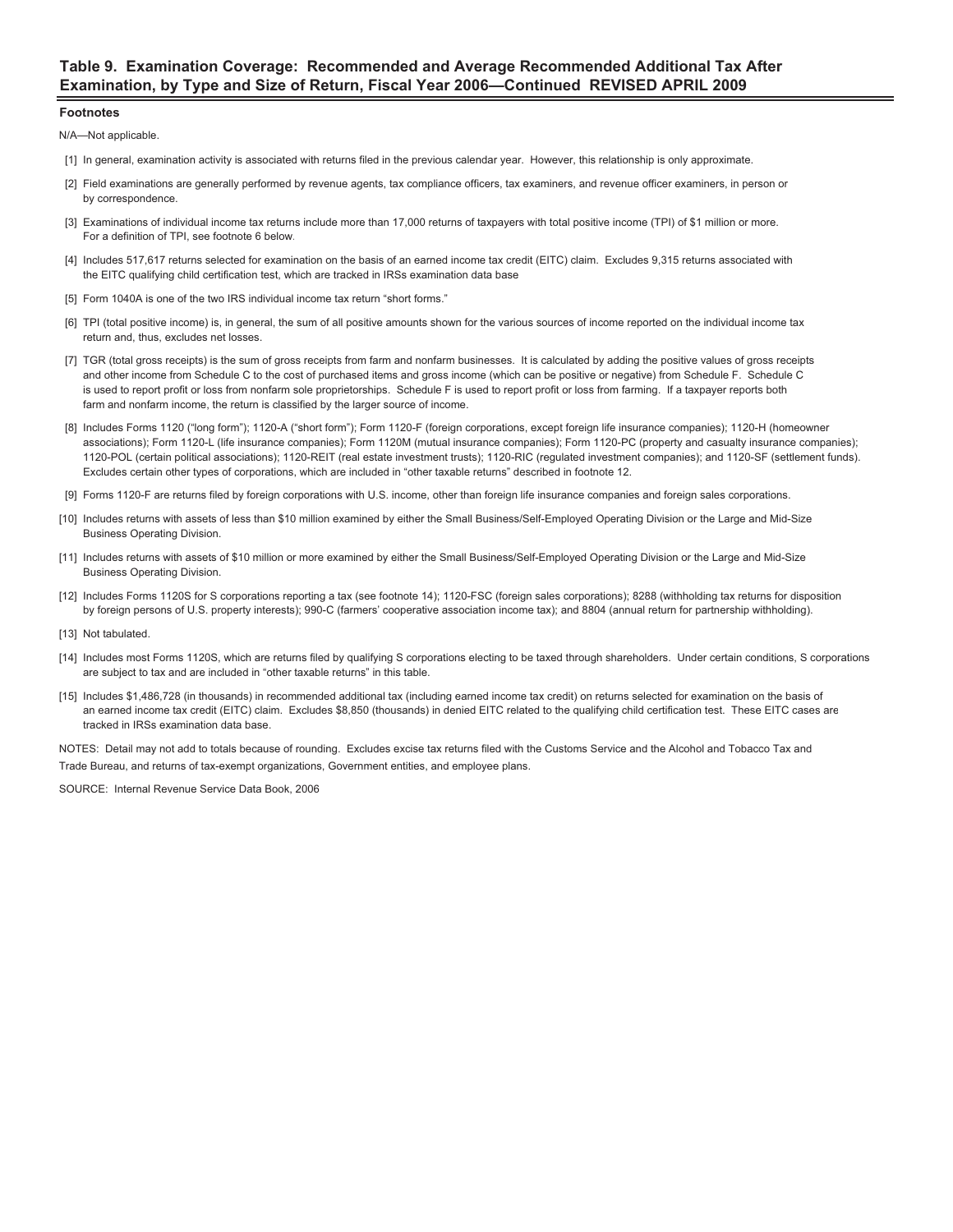#### **Table 10. Examination Coverage: Returns Examined with Unagreed Recommended Additional Tax After Examination, by Type and Size of Return, Fiscal Year 2006 REVISED APRIL 2009** [Money amounts are in thousands of dollars.]

|                                           |        |           | Taxable returns examined |            | Amount unagreed |                |  |  |
|-------------------------------------------|--------|-----------|--------------------------|------------|-----------------|----------------|--|--|
| Type and size of return                   | Total  | Field [1] | Correspondence           | Total      | Field [1]       | Correspondence |  |  |
|                                           | (1)    | (2)       | (3)                      | (4)        | (5)             | (6)            |  |  |
| <b>United States, total</b>               | 37,137 | 26,507    | 10,630                   | 24,064,661 | 23,811,017      | 253,644        |  |  |
| Individual income tax returns, total      | 29,595 | 19,034    | 10,561                   | 2.170.568  | 1,916,938       | 253,630        |  |  |
| Nonbusiness returns:                      |        |           |                          |            |                 |                |  |  |
| Form 1040A with TPI under \$25,000 [2, 3] | 1.058  | 380       | 678                      | 15.981     | 10.692          | 5.289          |  |  |
| All other returns by size of TPI [3]:     |        |           |                          |            |                 |                |  |  |
| Under \$25,000                            | 2,284  | 715       | 1,569                    | 55.739     | 38,320          | 17.419         |  |  |
| \$25,000 under \$50,000                   | 4,328  | 2,151     | 2,177                    | 59,869     | 37,732          | 22,137         |  |  |
| \$50,000 under \$100,000                  | 6,421  | 3,851     | 2,570                    | 52,766     | 41,541          | 11,225         |  |  |
| \$100,000 or more                         | 7,301  | 5,162     | 2,139                    | 1,489,779  | 1,332,578       | 157,201        |  |  |
| Business returns by size of TGR [4]:      |        |           |                          |            |                 |                |  |  |
| Nonfarm returns:                          |        |           |                          |            |                 |                |  |  |
| Under \$25,000                            | 1,145  | 682       | 463                      | 42.134     | 22.422          | 19.712         |  |  |
| \$25,000 under \$100,000                  | 2,797  | 2,233     | 564                      | 47,857     | 40,802          | 7,055          |  |  |
| \$100,000 or more                         | 4,093  | 3,707     | 386                      | 395,043    | 381,836         | 13,207         |  |  |
| Farm returns:                             |        |           |                          |            |                 |                |  |  |
| Under \$100,000                           | 62     | 50        | 12                       | 963        | 638             | 325            |  |  |
| \$100,000 or more                         | 106    | 103       | $\mathsf 3$              | 10,437     | 10,377          | 60             |  |  |
|                                           |        |           |                          |            |                 |                |  |  |
| Corporation income tax returns,           |        |           |                          |            |                 | 14             |  |  |
| except Form 1120S, total [5]              | 2,473  | 2,423     | 50                       | 20,194,476 | 20,194,462      |                |  |  |
| Returns other than Form 1120-F [6]:       |        |           |                          |            |                 |                |  |  |
| Small corporations [7]                    | 1,080  | d<br>d    | $\mathsf{d}$<br>d        | 284,424    | d<br>d          | d              |  |  |
| No balance sheet returns                  | 145    |           |                          | 88,280     |                 | d              |  |  |
| Balance sheet returns by size of          |        |           |                          |            |                 |                |  |  |
| total assets:                             | 485    |           | 37                       |            |                 |                |  |  |
| Under \$250,000                           |        | 448       |                          | 25,292     | 25,292          | [8]            |  |  |
| \$250,000 under \$1,000,000               | 215    | 208       | $\overline{7}$           | 23,452     | 23,452          | [8]            |  |  |
| \$1,000,000 under \$5,000,000             | 168    | 165       | $\mathsf 3$              | 23,055     | 23,041          | 14             |  |  |
| \$5,000,000 under \$10,000,000            | 67     | 67        | $\mathbf 0$              | 124,345    | 124,345         | $\mathbf{0}$   |  |  |
| Large corporations [9]                    | 1,372  | d         | d                        | 19,815,988 | d               | d              |  |  |
| Balance sheet returns by size of          |        |           |                          |            |                 |                |  |  |
| total assets:                             |        |           |                          |            |                 |                |  |  |
| \$10,000,000 under \$50,000,000           | 240    | 240       | $\mathbf 0$              | 223,965    | 223,965         | 0              |  |  |
| \$50,000,000 under \$100,000,000          | 67     | 67        | $\overline{0}$           | 65.322     | 65,322          | $\Omega$       |  |  |
| \$100,000,000 under \$250,000,000         | 121    | d         | d                        | 165,147    | d               | d              |  |  |
| \$250,000,000 or more                     | 944    | 944       | $\mathbf 0$              | 19,361,554 | 19,361,554      | $\overline{0}$ |  |  |
| Form 1120-F returns [6]                   | 21     | 21        | $\mathbf 0$              | 94,064     | 94,064          | $\overline{0}$ |  |  |
| Estate and trust income tax returns       | 386    | 367       | 19                       | 47.437     | 47.437          | [8]            |  |  |
| Estate tax returns:                       |        |           |                          |            |                 |                |  |  |
| Total                                     | 301    | 301       | $\mathbf 0$              | 915,851    | 915,851         | 0              |  |  |
| Size of gross estate:                     |        |           |                          |            |                 |                |  |  |
|                                           | 199    | 199       | $\mathbf 0$              |            |                 | $\overline{0}$ |  |  |
| Under \$5,000,000                         |        |           |                          | 131,756    | 131,756         |                |  |  |
| \$5,000,000 or more                       | 102    | 102       | $\mathbf 0$              | 784,095    | 784,095         | $\overline{0}$ |  |  |
| Gift tax returns                          | 295    | 295       | $\mathbf 0$              | 357,632    | 357,632         | 0              |  |  |
| Employment tax returns                    | 2,800  | 2,800     | $\mathbf 0$              | 319,207    | 319,207         |                |  |  |
| Excise tax returns                        | 1,263  | 1,263     | $\mathbf 0$              | 26,576     | 26,576          | 0              |  |  |
| Other taxable returns [10]                | 24     | 24        | $\mathbf 0$              | 32,914     | 32,914          | $\overline{0}$ |  |  |

d—Not shown to avoid disclosure of information about specific taxpayers. However, the data are included in the appropriate totals.

 [1] Field examinations are generally performed by revenue agents, tax compliance officers, tax examiners, and revenue officer examiners, in person or by correspondence.

[2] Form 1040A is one of the two IRS individual income tax return "short forms."

 [3] TPI (total positive income) is, in general, the sum of all positive amounts shown for the various sources of income reported on the individual income tax return and, thus, excludes net losses.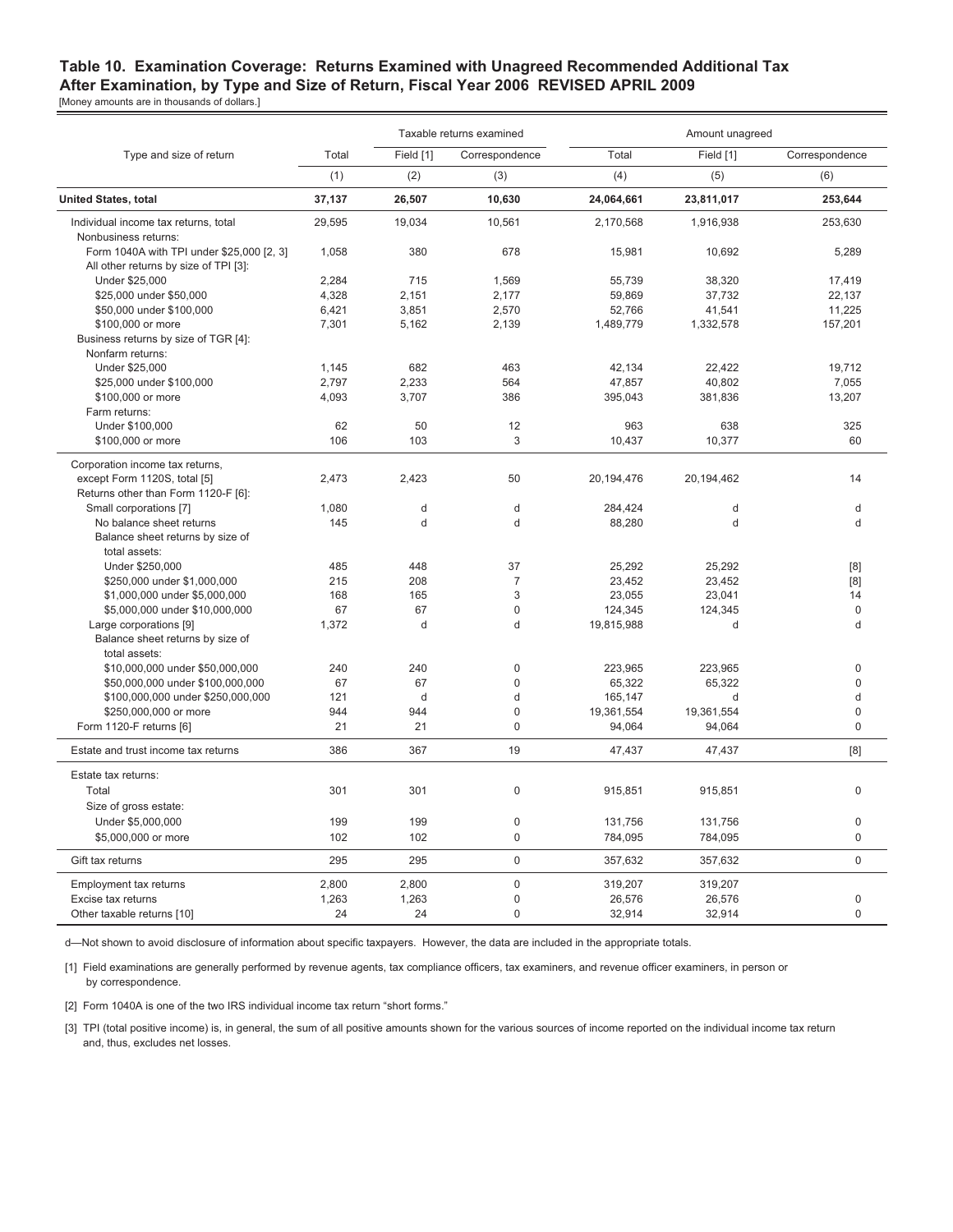## **Table 10. Examination Coverage: Returns Examined with Unagreed Recommended Additional Tax After Examination, by Type and Size of Return, Fiscal Year 2006—Continued REVISED APRIL 2009**

#### **Footnotes—Continued**

- [4] TGR (total gross receipts) is the sum of gross receipts from farm and nonfarm businesses. It is calculated by adding the positive values of gross receipts and other income from Schedule C to the cost of purchased items and gross income (which can be positive or negative) from Schedule F. Schedule C is used to report profit or loss from nonfarm sole proprietorships. Schedule F is used to report profit or loss from farming. If a taxpayer reports both farm and nonfarm income, the return is classified by the larger source of income.
- [5] Includes Forms 1120 ("long form"); 1120-A ("short form"); Form 1120-F (foreign corporations, except foreign life insurance companies); 1120-H (homeowner associations); Form 1120-L (life insurance companies); Form 1120M (mutual insurance companies); Form 1120-PC (property and casualty insurance companies); 1120-POL (certain political associations); 1120-REIT (real estate investment trusts); 1120-RIC (regulated investment companies); and 1120-SF (settlement funds). Excludes certain other types of corporations, which are included in "other taxable returns" described in footnote 10.
- [6] Forms 1120-F are returns filed by foreign corporations with U.S. income, other than foreign life insurance companies and foreign sales corporations.
- [7] Includes returns with assets of less than \$10 million examined by either the Small Business/Self-Employed Operating Division or the Large and Mid-Size Business Operating Division.
- [8] Less than \$500.
- [9] Includes returns with assets of \$10 million or more examined by either the Small Business/Self-Employed Operating Division or the Large and Mid-Size Business Operating Division.
- [10] Includes Forms 1120S for S corporations reporting a tax; 1120-FSC (foreign sales corporations); 8288 (withholding tax returns for disposition by foreign persons of U.S. property interests); 990-C (farmers' cooperative association income tax); and 8804 (annual return for partnership withholding).

NOTES: Detail may not add to totals because of rounding. Excludes excise tax returns filed with the Customs Service and the Alcohol and Tobacco Tax and Trade Bureau, and returns of tax-exempt organizations, Government entities, and employee plans.

SOURCE: Internal Revenue Service Data Book, 2006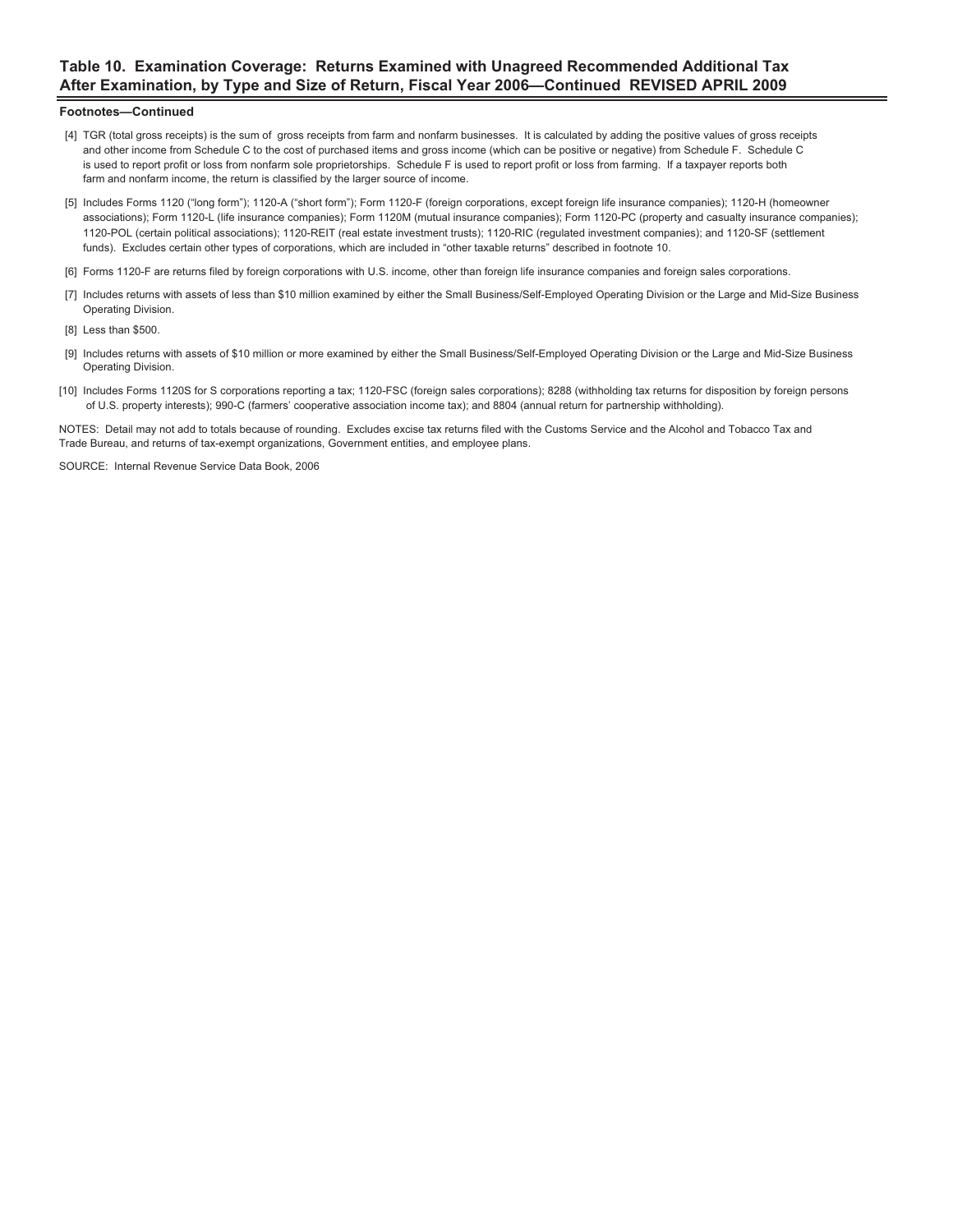## **Table 11. Examination Coverage: Returns Examined Involving Protection of Revenue Base, by Type and Size of Return, Fiscal Year 2006 [1]**

[Money amounts are in thousands of dollars.]

|                                           |        |           | Taxable returns examined | Amount protected |           |                |  |
|-------------------------------------------|--------|-----------|--------------------------|------------------|-----------|----------------|--|
| Type and size of return                   | Total  | Field [2] | Correspondence           | Total            | Field [2] | Correspondence |  |
|                                           | (1)    | (2)       | (3)                      | (4)              | (5)       | (6)            |  |
| <b>United States, total</b>               | 53,374 | 14,126    | 39,248                   | 6,964,410        | 6,874,657 | 89,753         |  |
| Individual income tax returns, total      | 49,122 | 9,884     | 39,238                   | 395,054          | 308,632   | 86,422         |  |
| Nonbusiness returns:                      |        |           |                          |                  |           |                |  |
| Form 1040A with TPI under \$25,000 [3, 4] | 16,489 | 526       | 15,963                   | 39,706           | 4,347     | 35,359         |  |
| All other returns by size of TPI [4]:     |        |           |                          |                  |           |                |  |
| Under \$25,000                            | 11,138 | 246       | 10.892                   | 36.261           | 16.096    | 20.165         |  |
| \$25,000 under \$50,000                   | 5,215  | 758       | 4,457                    | 13,009           | 3,978     | 9,031          |  |
| \$50,000 under \$100,000                  | 3,598  | 1,492     | 2,106                    | 14,220           | 7,927     | 6,293          |  |
| \$100,000 or more                         | 4,951  | 4,176     | 775                      | 205,706          | 200,558   | 5,148          |  |
| Business returns by size of TGR [5]:      |        |           |                          |                  |           |                |  |
| Nonfarm returns:                          |        |           |                          |                  |           |                |  |
| Under \$25,000                            | 2,835  | 142       | 2,693                    | 8,981            | 3,777     | 5,204          |  |
| \$25,000 under \$100,000                  | 2,598  | 802       | 1,796                    | 7,250            | 3,504     | 3,746          |  |
| \$100,000 or more                         | 2,132  | 1,628     | 504                      | 68,576           | 67,199    | 1,377          |  |
| Farm returns:                             |        |           |                          |                  |           |                |  |
| Under \$100,000                           | 45     | 11        | 34                       | 97               | 25        | 72             |  |
| \$100,000 or more                         | 121    | 103       | 18                       | 1,248            | 1,221     | 27             |  |
|                                           |        |           |                          |                  |           |                |  |
| Corporation income tax returns,           |        |           |                          |                  |           |                |  |
| except Form 1120S, total [6]              | 1,729  | 1,724     | 5                        | 6,374,111        | 6,370,793 | 3,318          |  |
| Returns other than Form 1120-F [7]:       |        |           |                          |                  |           |                |  |
| Small corporations [8]                    | 340    | 340       | $\mathbf 0$              | 692,274          | 692,274   | 0              |  |
| No balance sheet returns                  | 38     | 38        | $\mathbf 0$              | 687,149          | 687,149   | $\overline{0}$ |  |
| Balance sheet returns by size of          |        |           |                          |                  |           |                |  |
| total assets:                             |        |           |                          |                  |           |                |  |
| Under \$250,000                           | 62     | 62        | $\Omega$                 | 547              | 547       | $\Omega$       |  |
| \$250,000 under \$1,000,000               | 67     | 67        | $\Omega$                 | 937              | 937       | $\Omega$       |  |
| \$1,000,000 under \$5,000,000             | 104    | 104       | $\overline{0}$           | 2,079            | 2,079     | $\mathbf 0$    |  |
| \$5,000,000 under \$10,000,000            | 69     | 69        | $\overline{0}$           | 1,562            | 1,562     | $\Omega$       |  |
| Large corporations [9]                    | 1.376  | 1,371     | 5                        | 5,653,308        | 5,649,990 | 3.318          |  |
| Balance sheet returns by size of          |        |           |                          |                  |           |                |  |
| total assets:                             |        |           |                          |                  |           |                |  |
| \$10,000,000 under \$50,000,000           | 168    | 168       | $\mathbf 0$              | 14,286           | 14,286    | 0              |  |
| \$50,000,000 under \$100,000,000          | 100    | 100       | $\Omega$                 | 16,829           | 16,829    | $\Omega$       |  |
| \$100,000,000 under \$250,000,000         | 141    | 141       | $\overline{0}$           | 71,904           | 71,904    | 0              |  |
| \$250,000,000 or more                     | 967    | 962       | 5                        | 5,550,289        | 5,546,971 | 3,318          |  |
| Form 1120-F returns [7]                   | 13     | 13        | $\overline{0}$           | 28,529           | 28,529    | $\mathbf 0$    |  |
| Estate and trust income tax returns       | 84     | 84        | $\overline{0}$           | 10,836           | 10,836    | $\overline{0}$ |  |
|                                           |        |           |                          |                  |           |                |  |
| Estate tax returns:                       |        |           |                          |                  |           |                |  |
| Total                                     | 332    | 332       | $\mathbf 0$              | 82,384           | 82,384    | 0              |  |
| Size of gross estate:                     |        |           |                          |                  |           |                |  |
| Under \$5,000,000                         | 256    | 256       | $\mathbf{0}$             | 30,947           | 30,947    | 0              |  |
| \$5,000,000 or more                       | 76     | 76        | $\overline{0}$           | 51,437           | 51,437    | $\mathbf{0}$   |  |
| Gift tax returns                          | 52     | 52        | $\mathbf 0$              | 3,472            | 3,472     | $\mathsf 0$    |  |
| Employment tax returns                    | 257    | 252       | 5                        | 17,985           | 17,972    | 13             |  |
| Excise tax returns                        | 1,758  | 1,758     | $\overline{0}$           | 27,938           | 27,938    | $\mathbf 0$    |  |
| Other taxable returns [10]                | 40     | 40        | $\overline{0}$           | 52,630           | 52,630    | $\mathbf{0}$   |  |

 [1] Protection of the revenue base comprises any action taken by the Internal Revenue Service to prevent the release of funds from the U.S. Treasury in response to taxpayer efforts to recoup all, or part, of previously assessed and paid tax.

 [2] Field examinations are generally performed by revenue agents, tax compliance officers, tax examiners, and revenue officer examiners, in person or by correspondence.

[3] Form 1040A is one of the two IRS individual income tax return "short forms."

 [4] TPI (total positive income) is, in general, the sum of all positive amounts shown for the various sources of income reported on the individual income tax return and, thus, excludes net losses.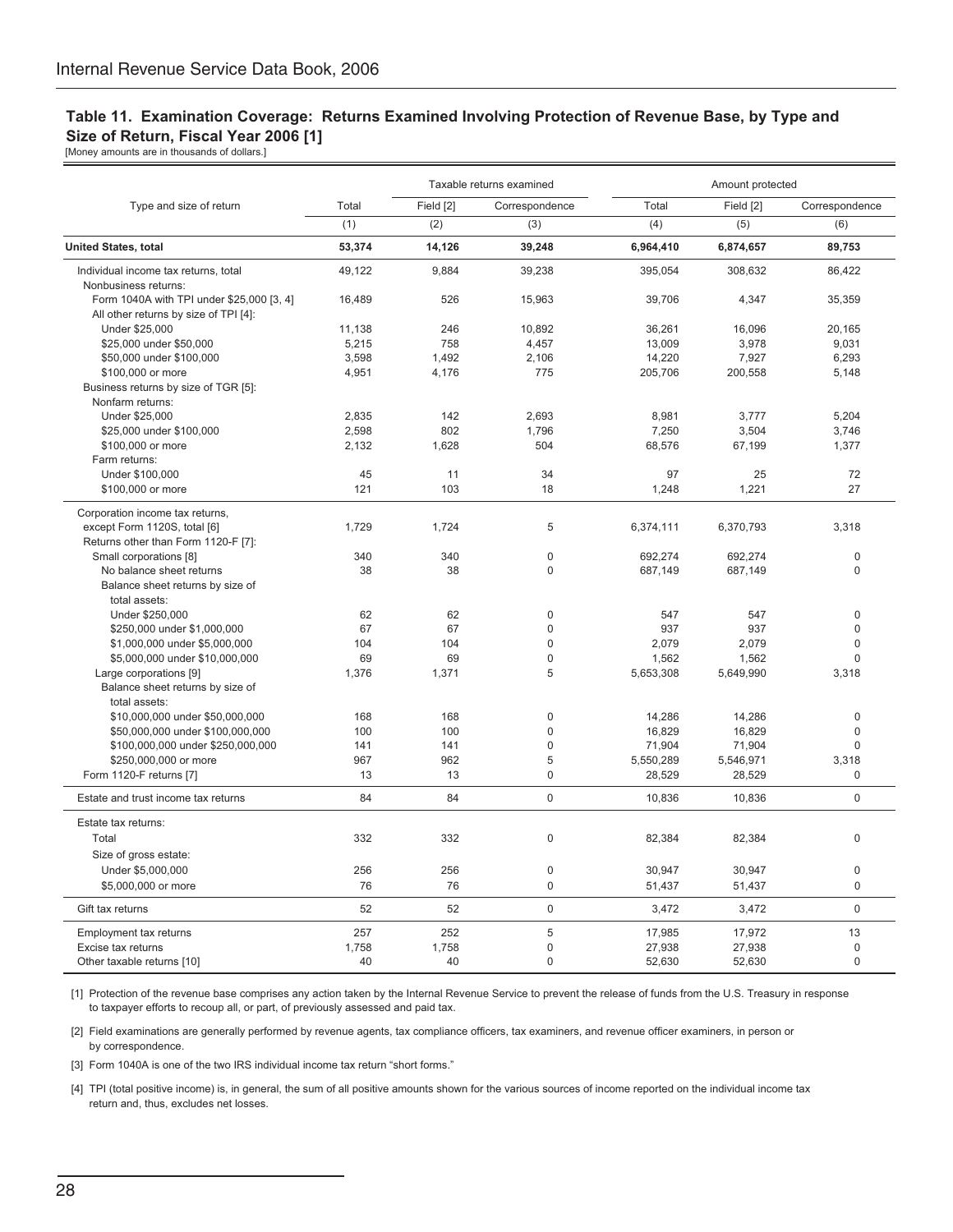## **Table 11. Examination Coverage: Returns Examined Involving Protection of Revenue Base, by Type and Size of Return, Fiscal Year 2006 [1]—Continued**

#### **Footnotes—Continued**

- [5] TGR (total gross receipts) is the sum of gross receipts from farm and nonfarm businesses. It is calculated by adding the positive values of gross receipts and other income from Schedule C to the cost of purchased items and gross income (which can be positive or negative) from Schedule F. Schedule C is used to report profit or loss from nonfarm sole proprietorships. Schedule F is used to report profit or loss from farming. If a taxpayer reports both farm and nonfarm income, the return is classified by the larger source of income.
- [6] Includes Forms 1120 ("long form"); 1120-A ("short form"); Form 1120-F (foreign corporations, except foreign life insurance companies); 1120-H (homeowner associations); Form 1120-L (life insurance companies); Form 1120M (mutual insurance companies); Form 1120-PC (property and casualty insurance companies); 1120-POL (certain political associations); 1120-REIT (real estate investment trusts); 1120-RIC (regulated investment companies); and 1120-SF (settlement funds). Excludes certain other types of corporations, which are included in "other taxable returns" described in footnote 10.
- [7] Forms 1120-F are returns filed by foreign corporations with U.S. income, other than foreign life insurance companies and foreign sales corporations.
- [8] Includes returns with assets of less than \$10 million examined by either the Small Business/Self-Employed Operating Division or the Large and Mid-Size Business Operating Division.
- [9] Includes returns with assets of \$10 million or more examined by either the Small Business/Self-Employed Operating Division or the Large and Mid-Size Business Operating Division.
- [10] Includes Forms 1120S for S corporations reporting a tax; 1120-FSC (foreign sales corporations); 8288 (withholding tax returns for disposition by foreign persons of U.S. property interests); 990-C (farmers' cooperative association income tax); and 8804 (annual return for partnership withholding).

NOTES: Detail may not add to totals because of rounding. Excludes excise tax returns filed with the Customs Service and the Alcohol and Tobacco Tax and Trade Bureau, and returns of tax-exempt organizations, Government entities, and employee plans.

SOURCE: Small Business/Self-Employed, Examination, Examination Planning and Delivery, Examination Management Information Systems and Automation SE:S:E:EPD:MISA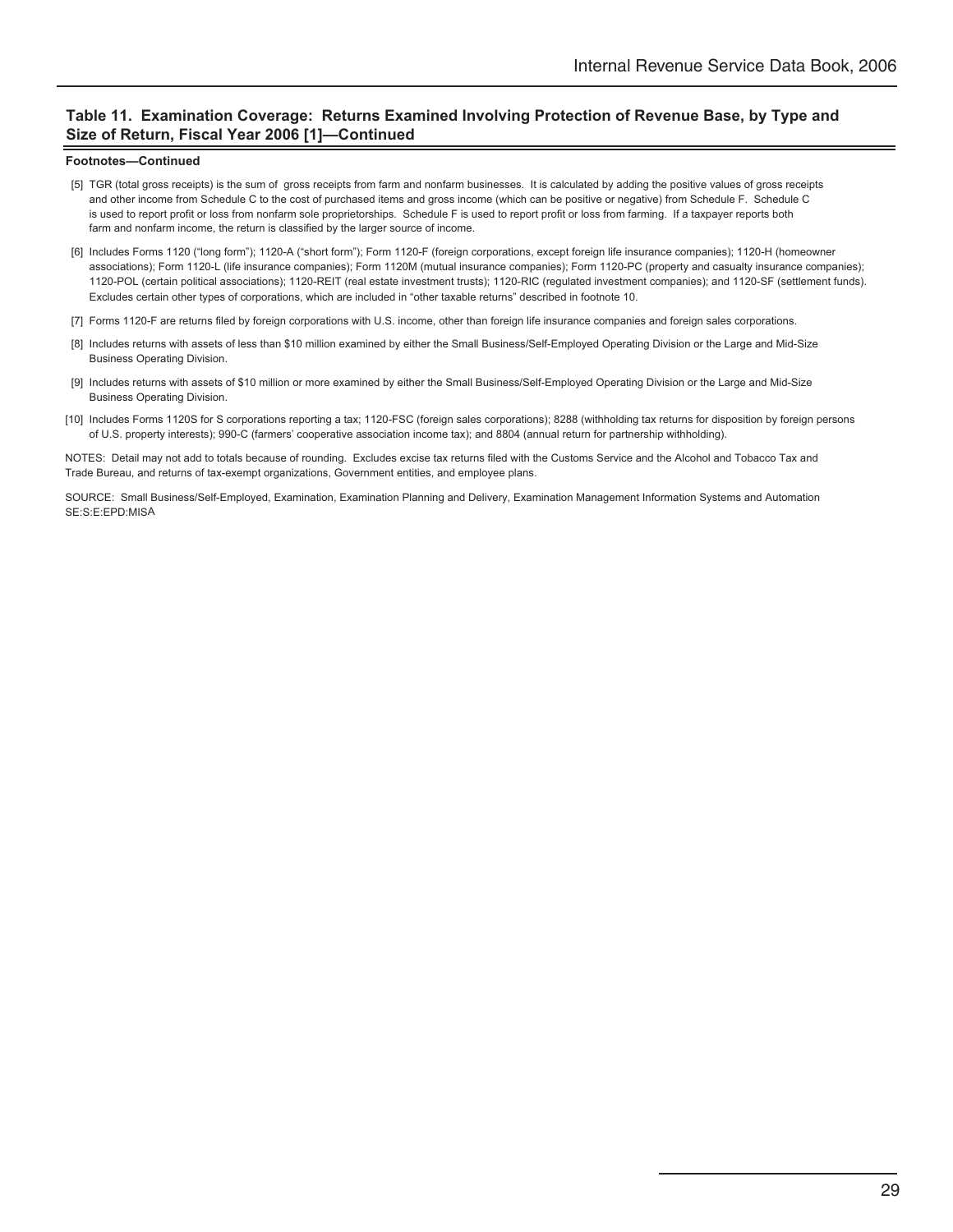### **Table 12. Examination Coverage: Returns Examined Resulting in Refunds, by Type and Size of Return, Fiscal Year 2006 REVISED APRIL 2009**

[Money amounts are in thousands of dollars.]

|                                           |        |           | Taxable returns examined | Recommended refunds |              |                |
|-------------------------------------------|--------|-----------|--------------------------|---------------------|--------------|----------------|
| Type and size of return                   | Total  | Field [1] | Correspondence           | Total               | Field [1]    | Correspondence |
|                                           | (1)    | (2)       | (3)                      | (4)                 | (5)          | (6)            |
| <b>United States, total</b>               | 46,673 | 24,940    | 21,733                   | 9,248,198           | 9,066,423    | 181,775        |
| Individual income tax returns, total      | 39,986 | 18,507    | 21,479                   | 802,426             | 665,233      | 137,193        |
| Nonbusiness returns:                      |        |           |                          |                     |              |                |
| Form 1040A with TPI under \$25,000 [2, 3] | 5.537  | 1.190     | 4,347                    | 58.638              | 48,578       | 10.060         |
| All other returns by size of TPI [3]:     |        |           |                          |                     |              |                |
| Under \$25,000                            | 5,339  | 715       | 4,624                    | 14,604              | 6,170        | 8,434          |
| \$25,000 under \$50,000                   | 3,748  | 1,529     | 2,219                    | 8,963               | 4,409        | 4,554          |
| \$50,000 under \$100,000                  | 3,934  | 2,321     | 1,613                    | 11,918              | 7,894        | 4,024          |
| \$100,000 or more                         | 10,630 | 6,004     | 4,626                    | 527,063             | 430,932      | 96,131         |
| Business returns by size of TGR [4]:      |        |           |                          |                     |              |                |
| Nonfarm returns:                          |        |           |                          |                     |              |                |
| Under \$25,000                            | 2,283  | 778       | 1,505                    | 5,112               | 2.195        | 2,917          |
| \$25,000 under \$100,000                  | 3,205  | 1,858     | 1,347                    | 10,281              | 6,936        | 3,345          |
| \$100,000 or more                         | 5,027  | 3,910     | 1,117                    | 149,406             | 142,207      | 7,199          |
| Farm returns:                             |        |           |                          |                     |              |                |
| Under \$100,000                           | 102    | 46        | 56                       | 311                 | 211          | 100            |
| \$100,000 or more                         | 181    | 156       | 25                       | 16,130              | 15,701       | 429            |
| Corporation income tax returns,           |        |           |                          |                     |              |                |
| except Form 1120S, total [5]              | 2,598  | 2,520     | 78                       | 8,028,502           | 7,986,476    | 42,026         |
| Returns other than Form 1120-F [6]:       |        |           |                          |                     |              |                |
| Small corporations [7]                    | 818    | 770       | 48                       | 91,350              | 90,689       | 661            |
| No balance sheet returns                  | 114    | 106       | 8                        | 68,140              | 67,576       | 564            |
| Balance sheet returns by size of          |        |           |                          |                     |              |                |
| total assets:                             |        |           |                          |                     |              |                |
| Under \$250,000                           | 275    | 246       | 29                       | 3,144               | 3,101        | 43             |
| \$250,000 under \$1,000,000               | 196    | 188       | 8                        | 2.824               | 2,783        | 41             |
| \$1,000,000 under \$5,000,000             | 147    | d         | d                        | 6,973               | d            | d              |
| \$5,000,000 under \$10,000,000            | 86     | d         | d                        | 10,269              | d            | d              |
| Large corporations [8]                    | 1,755  | 1,725     | 30                       | 7,878,410           | 7,837,045    | 41,365         |
| Balance sheet returns by size of          |        |           |                          |                     |              |                |
| total assets:                             |        |           |                          |                     |              |                |
| \$10,000,000 under \$50,000,000           | 361    | 353       | 8                        | 73,310              | 73,166       | 144            |
| \$50,000,000 under \$100,000,000          | 149    | d         | d                        | 50,875              | d            | d              |
| \$100,000,000 under \$250,000,000         | 206    | d         | d                        | 170,339             | d            | d              |
| \$250,000,000 or more                     | 1,039  | 1,026     | 13                       | 7,583,886           | 7,543,652    | 40.234         |
| Form 1120-F returns [6]                   | 25     | 25        | $\mathbf 0$              | 58,742              | 58,742       | $\Omega$       |
|                                           |        |           |                          |                     |              |                |
| Estate and trust income tax returns       | 302    | 127       | 175                      | 11,615              | 9,059        | 2,556          |
| Estate tax returns:                       |        |           |                          |                     |              |                |
| Total                                     | 864    | 864       | $\mathbf 0$              | 136,847             | 136,847      | $\mathbf 0$    |
| Size of gross estate:                     |        |           |                          |                     |              |                |
| Under \$5,000,000                         | 621    | 621       | $\mathbf 0$              | 85,186              | 85,186       | $\mathbf 0$    |
| \$5,000,000 or more                       | 243    | 243       | $\mathbf 0$              | 51,661              | 51,661       | $\mathbf 0$    |
| Gift tax returns                          | 57     | d         | $\mathsf{d}$             | 4,707               | $\mathsf{d}$ | $\mathsf{d}$   |
| Employment tax returns                    | 350    | d         | $\sf d$                  | 34,489              | d            | $\mathbf d$    |
| Excise tax returns                        | 2,401  | 2,401     | $\mathbf{0}$             | 110,928             | 110,928      | $\mathbf 0$    |
| Other taxable returns [9]                 | 115    | 115       | $\mathbf{0}$             | 118,684             | 118,684      | $\mathbf 0$    |
|                                           |        |           |                          |                     |              |                |

d—Not shown to avoid disclosure of information about specific taxpayers. However, the data are included in the appropriate totals.

 [1] Field examinations are generally performed by revenue agents, tax compliance officers, tax examiners, and revenue officer examiners, in person or by correspondence.

[2] Form 1040A is one of the two IRS individual income tax return "short forms."

 [3] TPI (total positive income) is, in general, the sum of all positive amounts shown for the various sources of income reported on the individual income tax return and, thus, excludes net losses.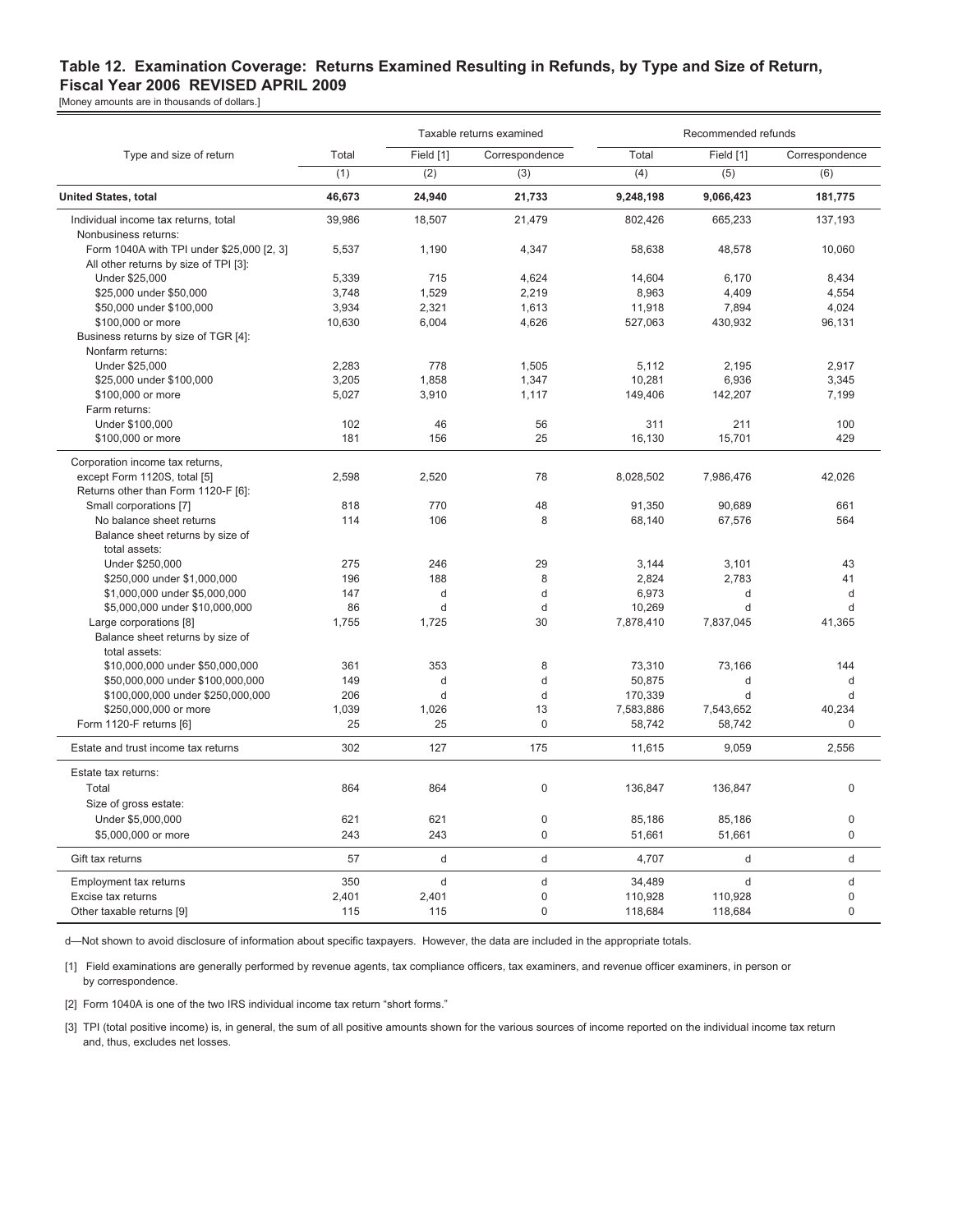### **Table 12. Examination Coverage: Returns Examined Resulting in Refunds, by Type and Size of Return, Fiscal Year 2006—Continued REVISED APRIL 2009**

#### **Footnotes—Continued**

- [4] TGR (total gross receipts) is the sum of gross receipts from farm and nonfarm businesses. It is calculated by adding the positive values of gross receipts and other income from Schedule C to the cost of purchased items and gross income (which can be positive or negative) from Schedule F. Schedule C is used to report profit or loss from nonfarm sole proprietorships. Schedule F is used to report profit or loss from farming. If a taxpayer reports both farm and nonfarm income, the return is classified by the larger source of income.
- [5] Includes Forms 1120 ("long form"); 1120-A ("short form"); Form 1120-F (foreign corporations, except foreign life insurance companies); 1120-H (homeowner associations); Form 1120-L (life insurance companies); Form 1120M (mutual insurance companies); Form 1120-PC (property and casualty insurance companies); 1120-POL (certain political associations); 1120-REIT (real estate investment trusts); 1120-RIC (regulated investment companies); and 1120-SF (settlement funds). Excludes certain other types of corporations, which are included in "other taxable returns" described in footnote 9.
- [6] Forms 1120-F are returns filed by foreign corporations with U.S. income, other than foreign life insurance companies and foreign sales corporations.
- [7] Includes returns with assets of less than \$10 million examined by either the Small Business/Self-Employed Operating Division or the Large and Mid-Size Business Operating Division.
- [8] Includes returns with assets of \$10 million or more examined by either the Small Business/Self-Employed Operating Division or the Large and Mid-Size Business Operating Division.
- [9] Includes Forms 1120S for S corporations reporting a tax; 1120-FSC (foreign sales corporations); 8288 (withholding tax returns for disposition by foreign persons of U.S. property interests); 990-C (farmers' cooperative association income tax); and 8804 (annual return for partnership withholding).

NOTES: Detail may not add to totals because of rounding. Excludes excise tax returns filed with the Customs Service and the Alcohol and Tobacco Tax and Trade Bureau, and returns of tax-exempt organizations, Government entities, and employee plans.

SOURCE: Internal Revenue Service Data Book, 2006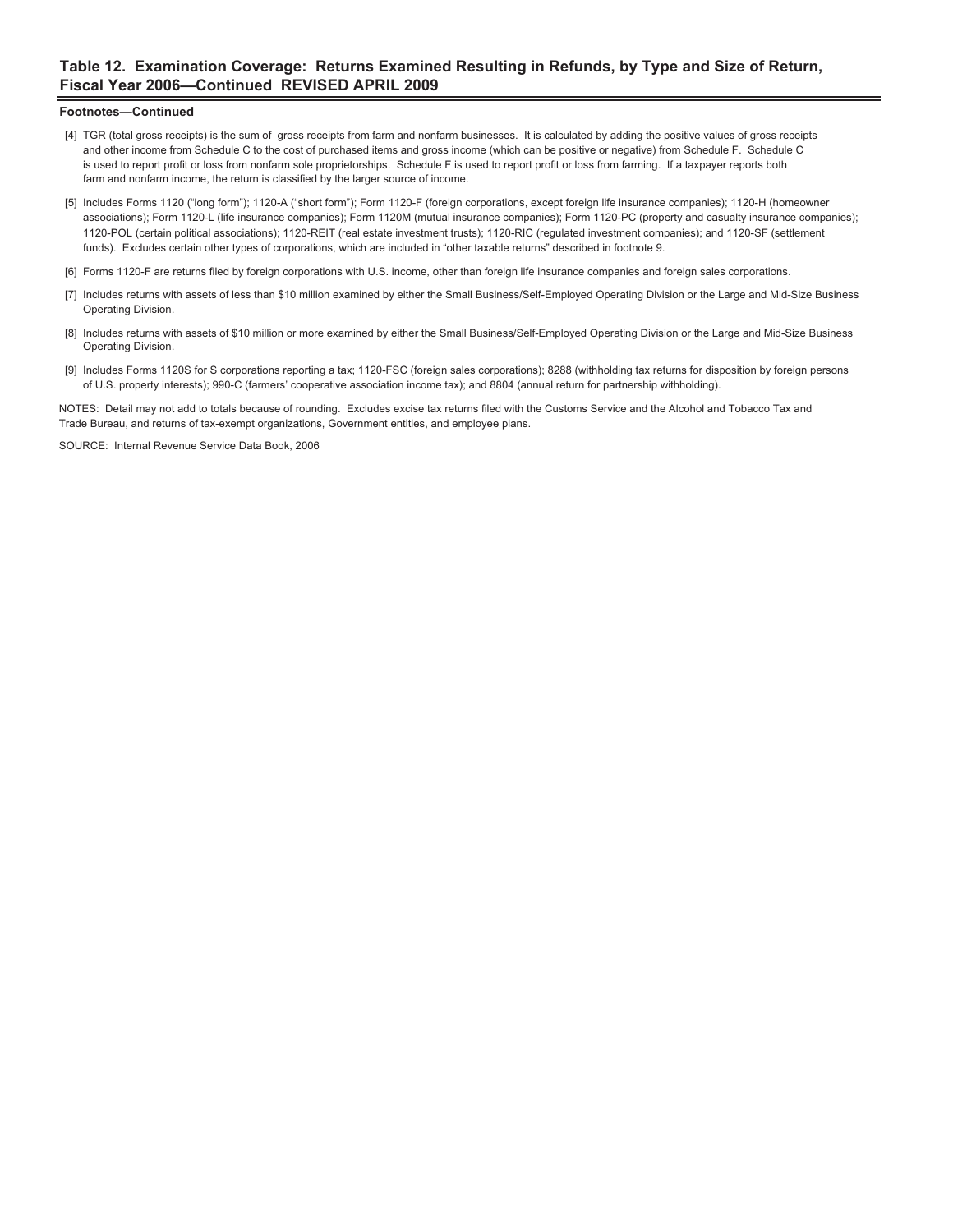| Type of return                                                       | Number of returns |  |
|----------------------------------------------------------------------|-------------------|--|
| Total number of returns examined in Fiscal Year 2006                 | 17,949            |  |
| Number of tax-exempt returns processed in Calendar Year 2005 [1]     | 849,227           |  |
| Tax-exempt organizations and related taxable returns examined, total | 7,079             |  |
| Tax-exempt organization returns, total                               | 3,884             |  |
| Forms 990 and 990-EZ                                                 | 3,454             |  |
| Forms 990-PF, 5227, 1041-A, and 1120 [2]                             | 423               |  |
| Form 1120-POL                                                        | $\overline{7}$    |  |
| Related taxable returns, total                                       | 3,195             |  |
| Employment tax returns [3]                                           | 1,380             |  |
| Form 990-T [4]                                                       | 1,188             |  |
| Form 4720 [5]                                                        | 212               |  |
| Forms 1040 and 1120 adjusted [6]                                     | 127               |  |
| Forms 11-C and 730 [7]                                               | 288               |  |
| Number of employee plan returns processed in Calendar Year 2005 [8]  | 909,830           |  |
| Employee plans and related taxable returns examined, total [9]       | 8,091             |  |
| Employee plan returns, total                                         | 6,787             |  |
| Form 5500 [10]                                                       | 6,602             |  |
| Defined benefit                                                      | 1,127             |  |
| Defined contribution                                                 | 5,475             |  |
| Form 5500-EZ                                                         | 185               |  |
| Defined benefit                                                      | 72                |  |
| Defined contribution                                                 | 113               |  |
| Related taxable returns, total                                       | 908               |  |
| Form 5330 [11]                                                       | 804               |  |
| Form 990-T [4]                                                       | d                 |  |
| Forms 1040 and 1120 adjusted [6]                                     | d                 |  |
| Government entity returns examined, total                            | 2,779             |  |
| Tax-exempt bond returns:                                             |                   |  |
| Forms 8038, 8038-G, 8038-GC, 8038-T, and 8328 [12]                   | 495               |  |
| Federal, State, and local government [13]:                           |                   |  |
| Forms 940 and 941                                                    | 1,818             |  |
| Indian tribal government [13]:                                       |                   |  |
| Form 720                                                             | 56                |  |
| Forms 940 and 941                                                    | 410               |  |

### **Table 13. Returns of Tax-Exempt Organizations, Employee Plans, and Government Entities Examined, by Type of Return, Fiscal Year 2006**

d—Not shown to avoid disclosure about specific taxpayers. However, the data are included in the appropriate totals.

[1] Includes returns of tax-exempt organizations (Forms 990 and the 990-EZ "short" form), other than farmers' cooperatives; private foundations (Form 990-PF); split-interest trusts (Form 5227); trust accumulations of certain charitable amounts (Form 1041-A filed by a tax-exempt organization); and Form 1120-POL filed by political organizations and certain tax-exempt organizations to report political organization taxable income and tax.

[2] Includes corporation income tax returns (Form 1120) of revoked private foundations.

[3] Includes employer's unemployment tax (Form 940); employer returns for income and Social Security tax withheld and advance earned income credit payments (Form 941); agricultural employee tax (Form 943); other income tax withholding (Form 945); and foreign employee tax (Form 1042).

[4] Form 990-T is the tax-exempt organization unrelated business income tax return.

[5] Form 4720 reports the excise tax on exempt organizations and related individuals.

[6] Related individual (Form 1040 series) or corporation (Form 1120 series) income tax returns adjusted as a result of examination of tax-exempt organization or employee plan returns.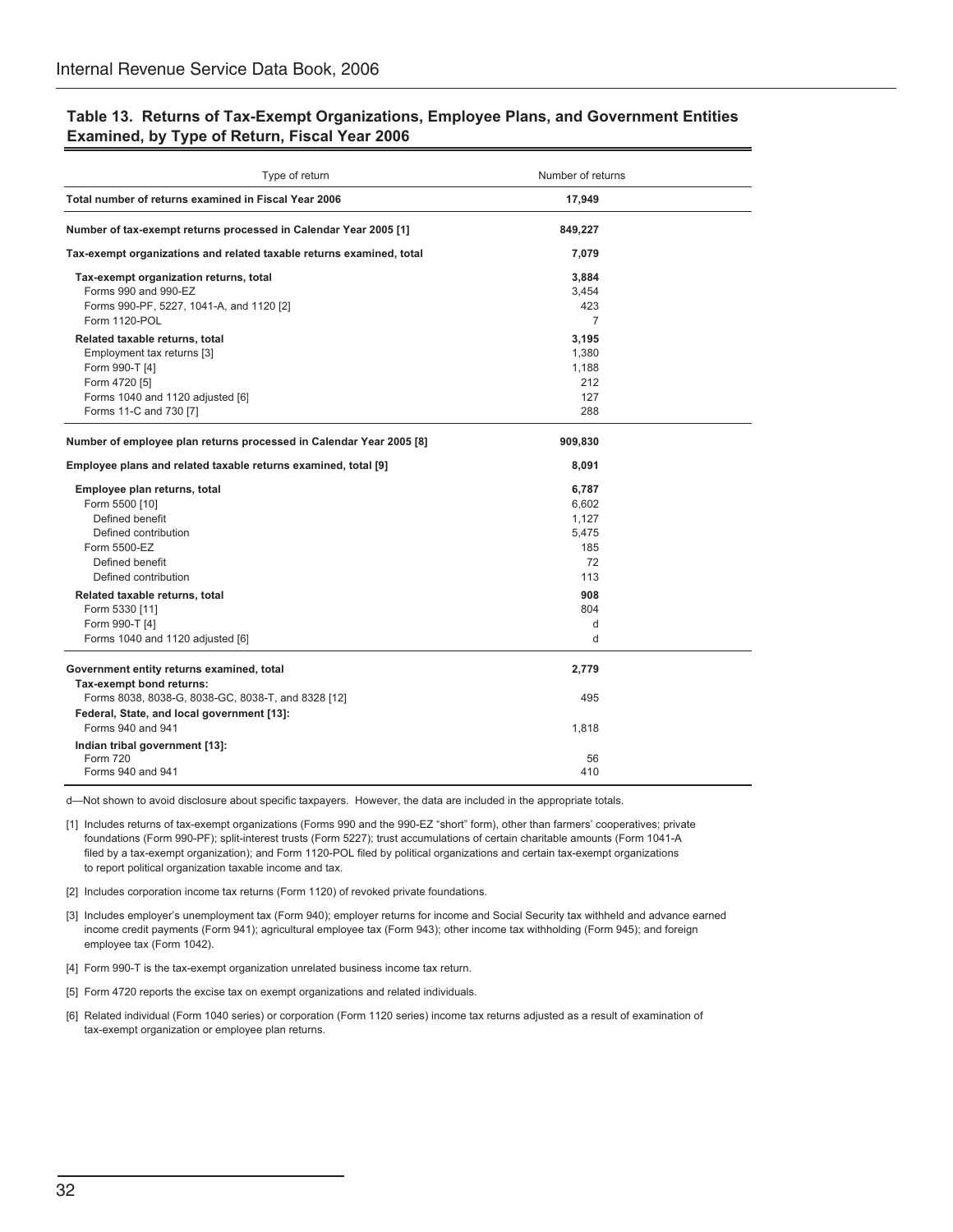### **Table 13. Returns of Tax-Exempt Organizations, Employee Plans, and Government Entities Examined, by Type of Return, Fiscal Year 2006—Continued**

#### **Footnotes—Continued**

- [7] Form 11-C reports the occupational tax for wagering, and Form 730 reports the excise tax on wagering.
- [8] Multiple-participant plans file Form 5500, and one-participant plans file Form 5500EZ. Excludes welfare benefit plans and fringe benefit plans, which are not subject to examination by IRS.
- [9] Includes 396 examinations of plans that were not required to file a return and are, therefore, not categorized by form type.
- [10] Includes 10 examinations of Forms 5500C/R filed prior to November 1999.
- [11] Form 5330 reports initial excise taxes related to employee plans.
- [12] Includes tax-exempt private activity bond issues (Form 8038); Government-purpose tax-exempt bond issues (Form 8038-G); small tax-exempt bond issues (Form 8038-GC); arbitrage rebates (Form 8038-T); and carryover election of unused private activity bond volume cap (Form 8328).
- [13] Do not have a primary return filing requirement, but are subject to excise and employment taxes.

NOTES: In general, examination activity for a fiscal year may be associated with returns filed in the previous calendar year. However, this relationship is only approximate. Counts of returns processed exclude related taxable returns.

SOURCES: Tax Exempt and Government Entities, Exempt Organizations SE:T:EO; Employee Plans SE:T:EP; and Government Entities SE:T:GE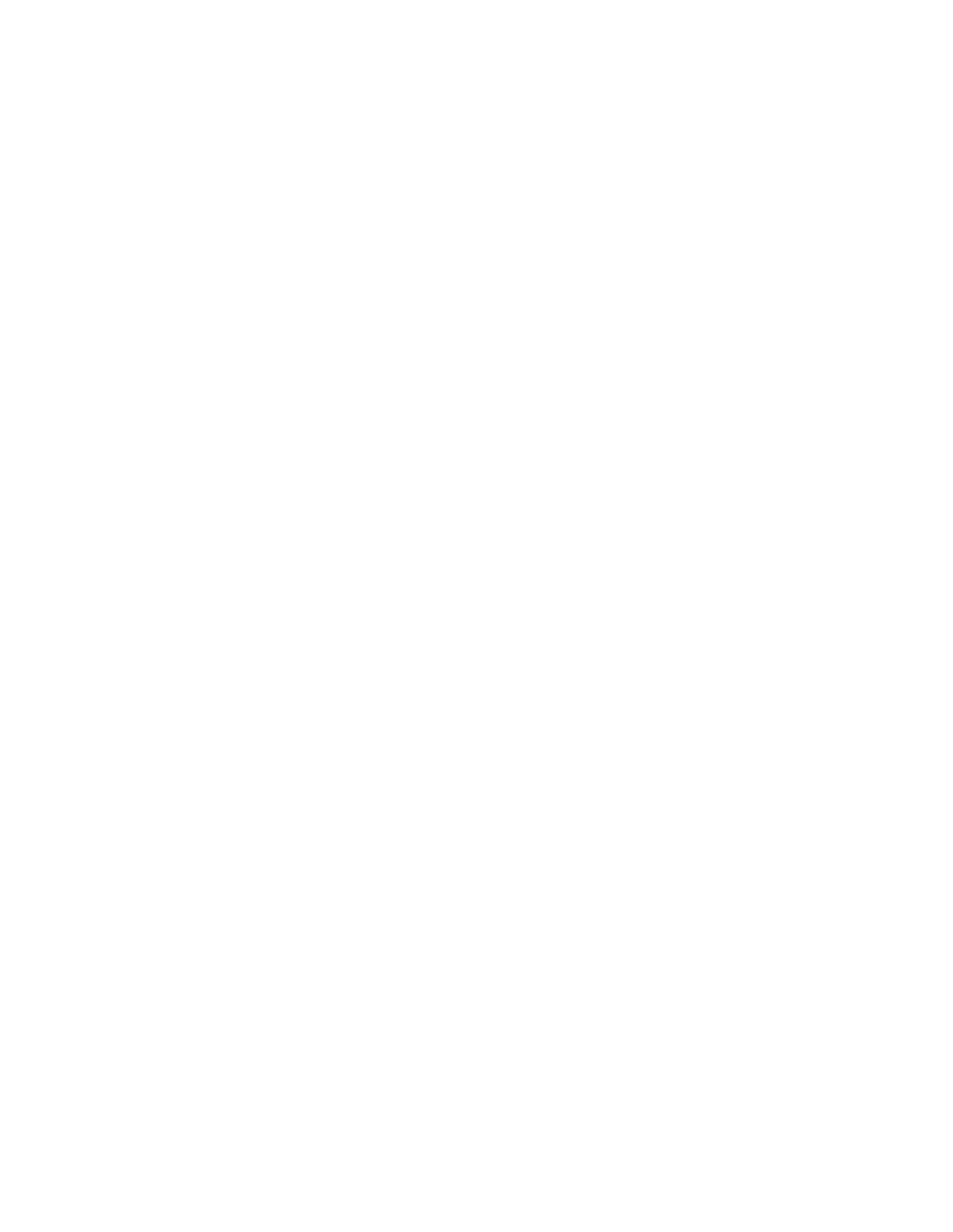# *Enforcement*

# **Information Reporting and Verification**

The IRS uses tools other than examinations to identify and resolve taxpayer errors. In addition to receiving taxpayers' self-reported income and tax on those tax returns that are filed, the IRS receives independent information about income received and taxes withheld on information returns, such as Forms W-2 and 1099 from employers and other third parties. With its Automated Underreporter Program, the IRS matches these information returns to tax returns and contacts taxpayers to resolve discrepancies. In the Automated Substitute for Return Program, IRS uses information returns to identify persons who failed to file a return, constructs tax returns for certain nonfilers based on that third-party information, and assesses tax, interest, and penalties based on the substitute returns. Table 14 provides information about these programs.

 During the routine processing of tax returns, the IRS also checks for mathematical and clerical errors before refunds are paid. Table 15 shows the types of errors made on Tax Year 2005 returns processed during Calendar Year 2006.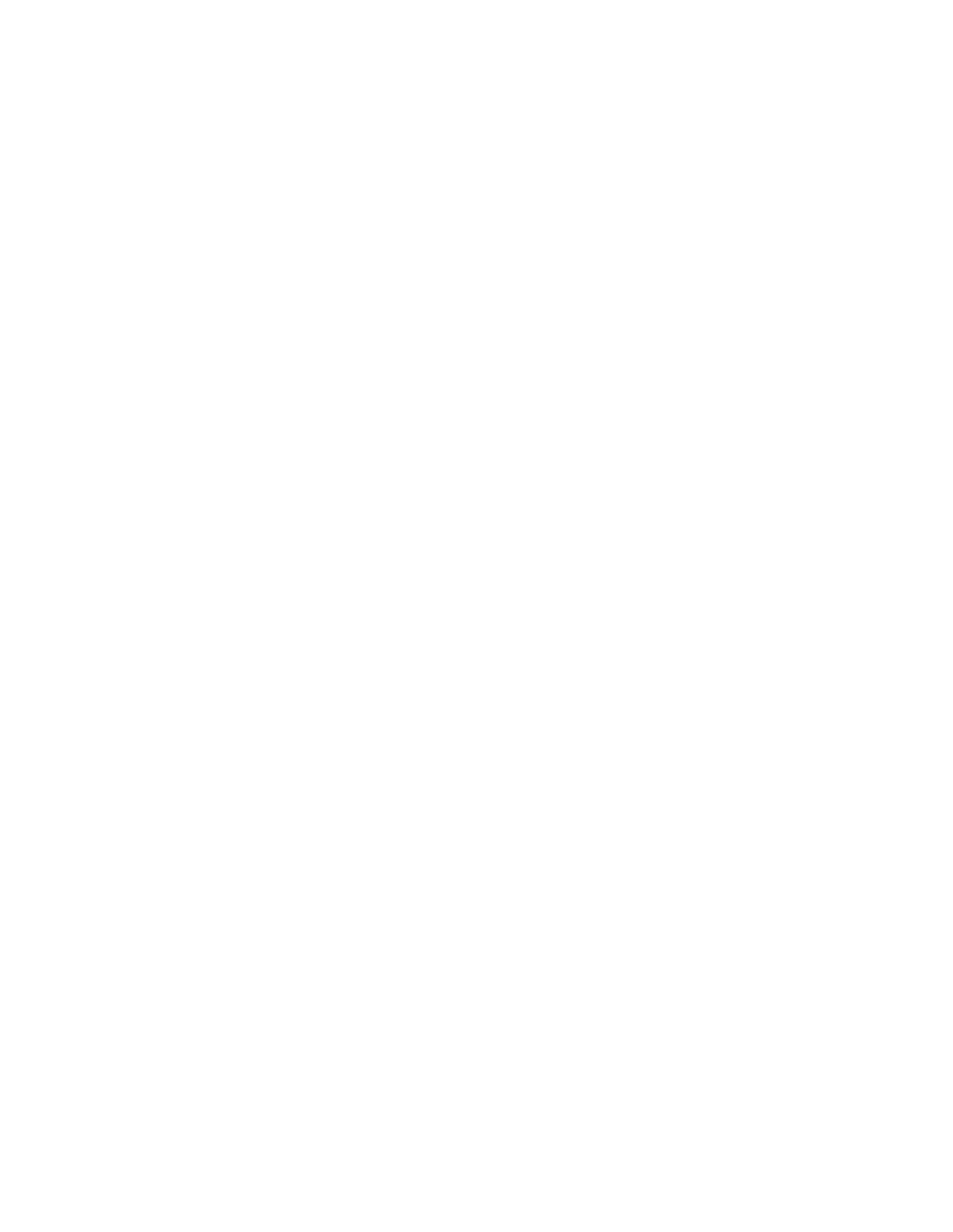### **Table 14. Information Reporting Program, Fiscal Year 2006**

| Item                                                   | Number or amount |
|--------------------------------------------------------|------------------|
| Number of information returns received (millions) [1]: |                  |
| Total                                                  | 1,561            |
| Paper                                                  | 56               |
| <b>Flectronic</b>                                      | 847              |
| Magnetic tape                                          | 368              |
| Other [2]                                              | 290              |
| Number of contacts (closed cases, millions) [3]:       |                  |
| Total                                                  | 4.462            |
| Underreporter program                                  | 3.209            |
| Nonfiler (automated substitute for return) program     | 1.253            |
| Amount of additional assessments (million dollars):    |                  |
| Total                                                  | 14,941           |
| Underreporter program [4]                              | 4,075            |
| Nonfiler (automated substitute for return) program [5] | 10,866           |
| Number of full-time equivalent employees:              |                  |
| Total                                                  | 2,113            |
| Underreporter program                                  | 1,752            |
| Nonfiler (automated substitute for return) program     | 360              |

[1] Includes Forms 1098 (mortgage interest, student loan interest, and tuition payments); the 1099 series (including interest and dividend distributions); 5498 (individual retirement arrangement and medical savings account information); W-2 (wage and tax statements); W-2G (certain gambling winnings); and Schedules K-1 (partnership, S corporation, and estate or trust distributions). Information from these forms and schedules is matched to that reported on income tax returns.

[2] Reflects Forms 1099SA/RRB and W-2 from the Social Security Administration.

- [3] In previous issues of the *Data Book* , the number reported for the nonfiler program was the number of first delinquency notices issued to taxpayers during the year. The number reported here for the underrreporter and the nonfiler (automated substitute for return) programs is the number of cases closed in FY 2006, where a notice has been issued to the taxpayer.
- [4] Excludes interest and penalties.
- [5] Includes interest and penalties assessed.

SOURCES: Small Business/Self-Employed, Campus Compliance Services, Campus Reporting Compliance, Strategic Planning and Systems Analysis SE:S:CCS:CRC:SPSA; Small Business/Self-Employed, Planning and Performance Management, Performance Planning and Analysis SE:S:SF:PPM:PPA; Small Business/ Self-Employed, Campus Compliance Services, Campus Reporting Compliance, Document Matching SE:S:CCS:CRC:DM; Small Business/Self-Employed, Compliance Services, Campus Compliance Services, Filing and Payment Compliance, Filing Compliance SE:S:CS:CCS:FPC:FC; Wage and Investment, Compliance Reporting Compliance, Policy, Monitoring, Analysis and Quality SE:W:C:RC:PMAQ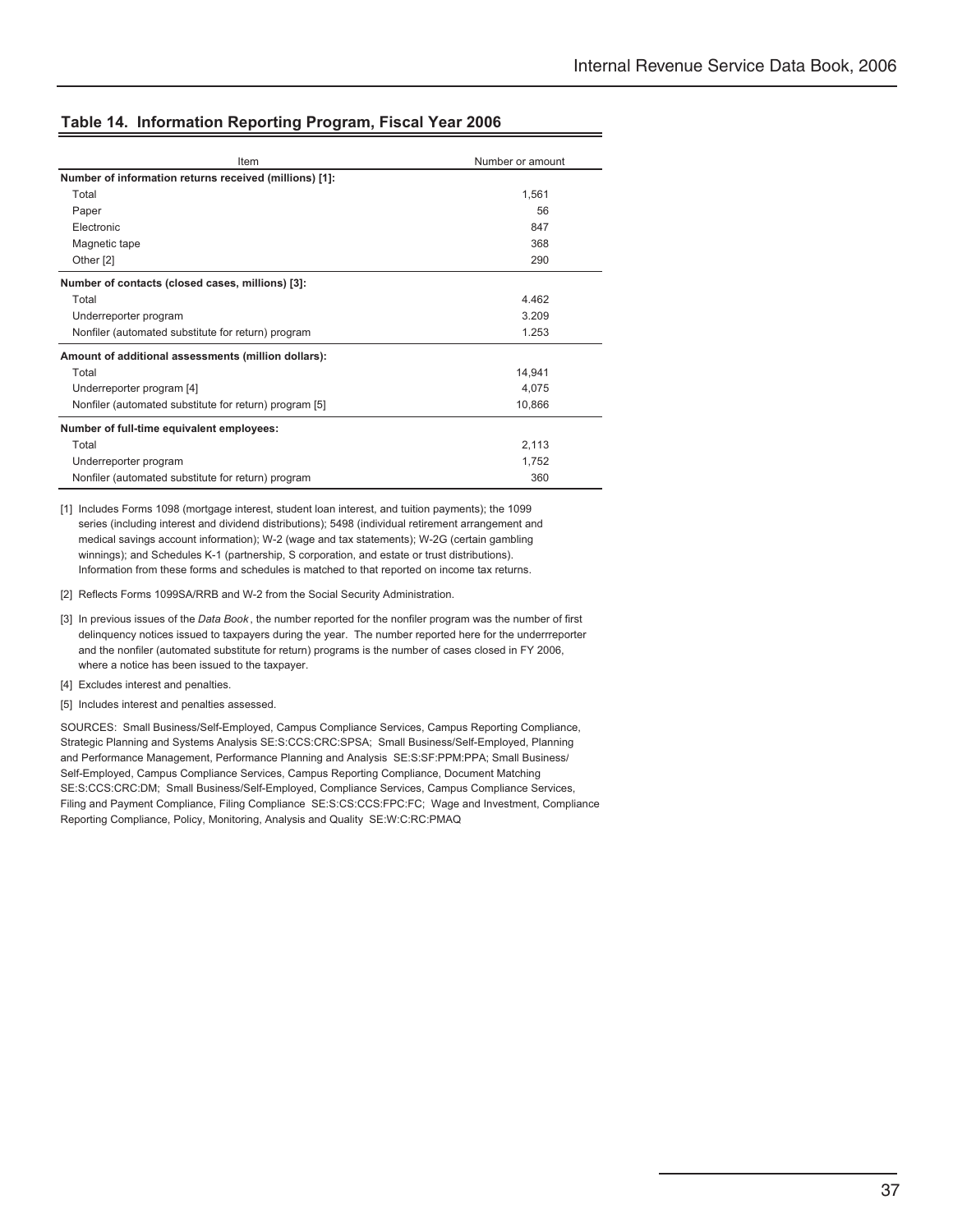| Math error                                     | Number [1] | Percent of total |
|------------------------------------------------|------------|------------------|
| Math error notices, total [2]                  | 3,159,077  | 100.0            |
| Math errors, total [2]:                        | 4,085,956  | 100.0            |
| Tax calculation/other taxes [3]                | 935,219    | 22.9             |
| Earned income tax credit                       | 629,150    | 15.4             |
| Exemption number/amount                        | 754,006    | 18.5             |
| Standard/itemized deduction                    | 487.610    | 11.9             |
| Child tax credit                               | 308,309    | 7.5              |
| Adjusted gross/taxable income amount           | 307,704    | 7.5              |
| Refund/amount due                              | 222,643    | 5.4              |
| Filing status                                  | 111,327    | 2.7              |
| Adjustments to income                          | 99,933     | 2.4              |
| Other credits [4]                              | 94.746     | 2.3              |
| Withholding or excess Social Security payments | 77,554     | 1.9              |
| Other [5]                                      | 57,755     | 1.4              |

### **Table 15. Number of Math Errors, by Type of Error, Calendar Year 2006**

 [1] Data reflect Tax Year 2005 individual income tax returns processed in Calendar Year 2006. Excludes 545,373 math errors and 426,650 notices associated with prior-year returns processed in Calendar Year 2006.

[2] A math error notice to the taxpayer may address more than one type of math error. Therefore, the sum of errors exceeds the total number of notices.

- [3] Includes all errors associated with the calculation and assessment of income taxes, as well as other taxes, such as self-employment tax, alternative minimum tax, and Schedule H tax.
- [4] Encompasses all credits other than the Earned Income Tax Credit and Child Tax Credit, such as the Child and Dependent Care Credit, Credit for the Elderly, Rate Reduction Credit, and General Business Credit.
- [5] Includes miscellaneous errors and unique error types not programmed and captured by any other math error definitions.

SOURCE: Wage and Investment, Customer Account Services, Submission Processing, Individual Master File Branch, Notices and Files SE:W:CAS:SP:IMF:N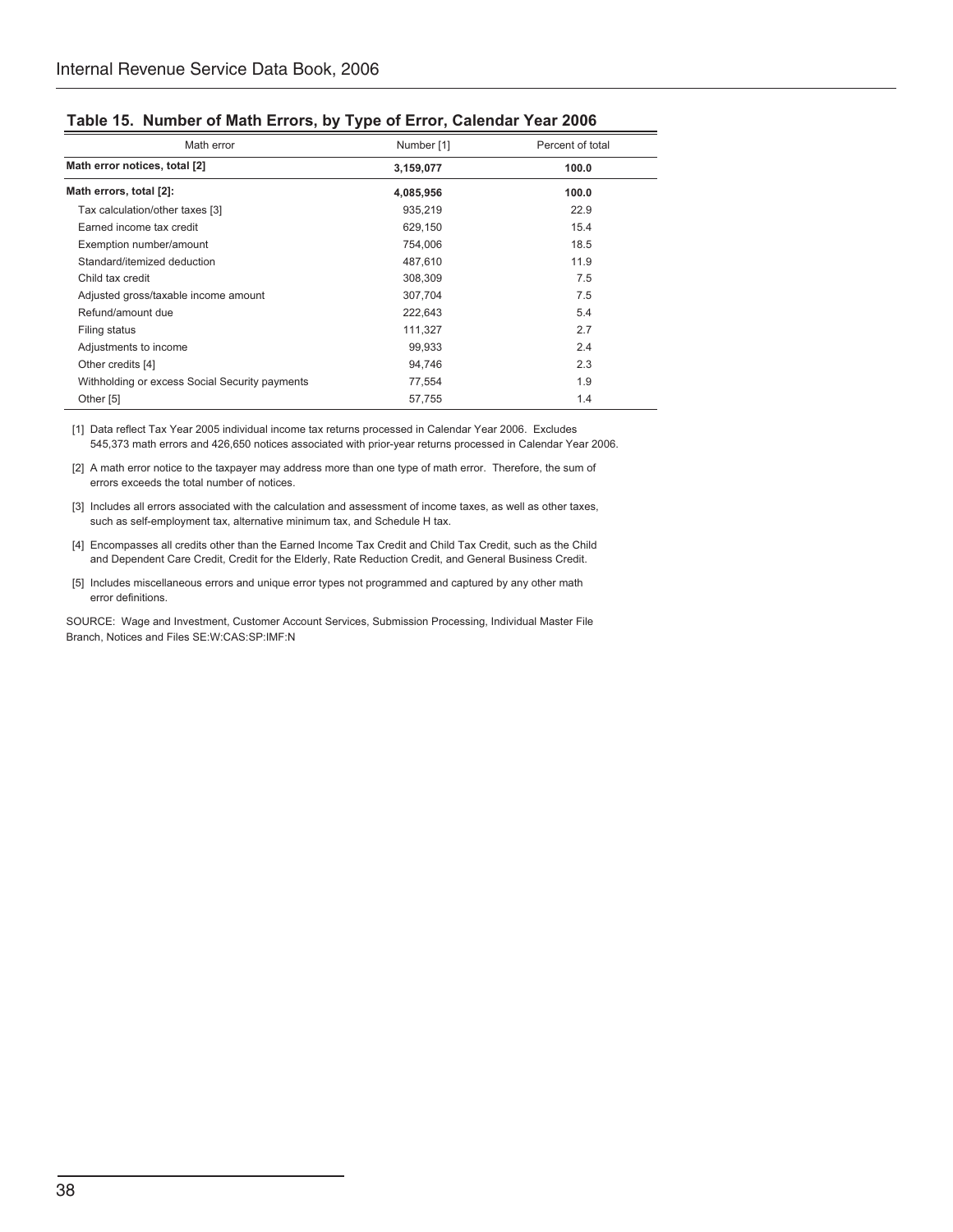# *Enforcement*

# **Collections, Penalties, and Criminal Investigation**

he mission of IRS's Collection function is to collect Federal taxes that are reported or assessed but not paid, and to secure tax returns that have not been filed. Table 16 provides information on these activities.

The failure to comply with Federal tax laws may result in civil penalties. Table 17 provides information on penalties assessed and abated during Fiscal Year 2006, by type of tax and type of penalty.

 Individuals who deliberately fail to comply with Federal tax laws may also be subject to a criminal investigation, which could result in prosecution, fines, and imprisonment. Table 18 summarizes criminal investigation activity related to legal source tax crimes; illegal source financial crimes; and narcotics-related financial crimes. Legal source tax investigations involve activities, industries, and occupations that generate legitimate income. The Legal Source Tax Crimes Program also includes cases that may threaten the tax system, such as frivolous filers or nonfilers who challenge the legitimacy of the tax laws, unscrupulous tax return preparers, and fraudulent refund schemes. Illegal source financial crimes relate to proceeds derived from illegal sources other than narcotics and involve tax and tax-related violations as well as money laundering. In the Narcotics Program, the IRS investigates narcotics-related tax and moneylaundering crimes. The IRS often cooperates with the Justice Department and other law enforcement agencies to accomplish its mission.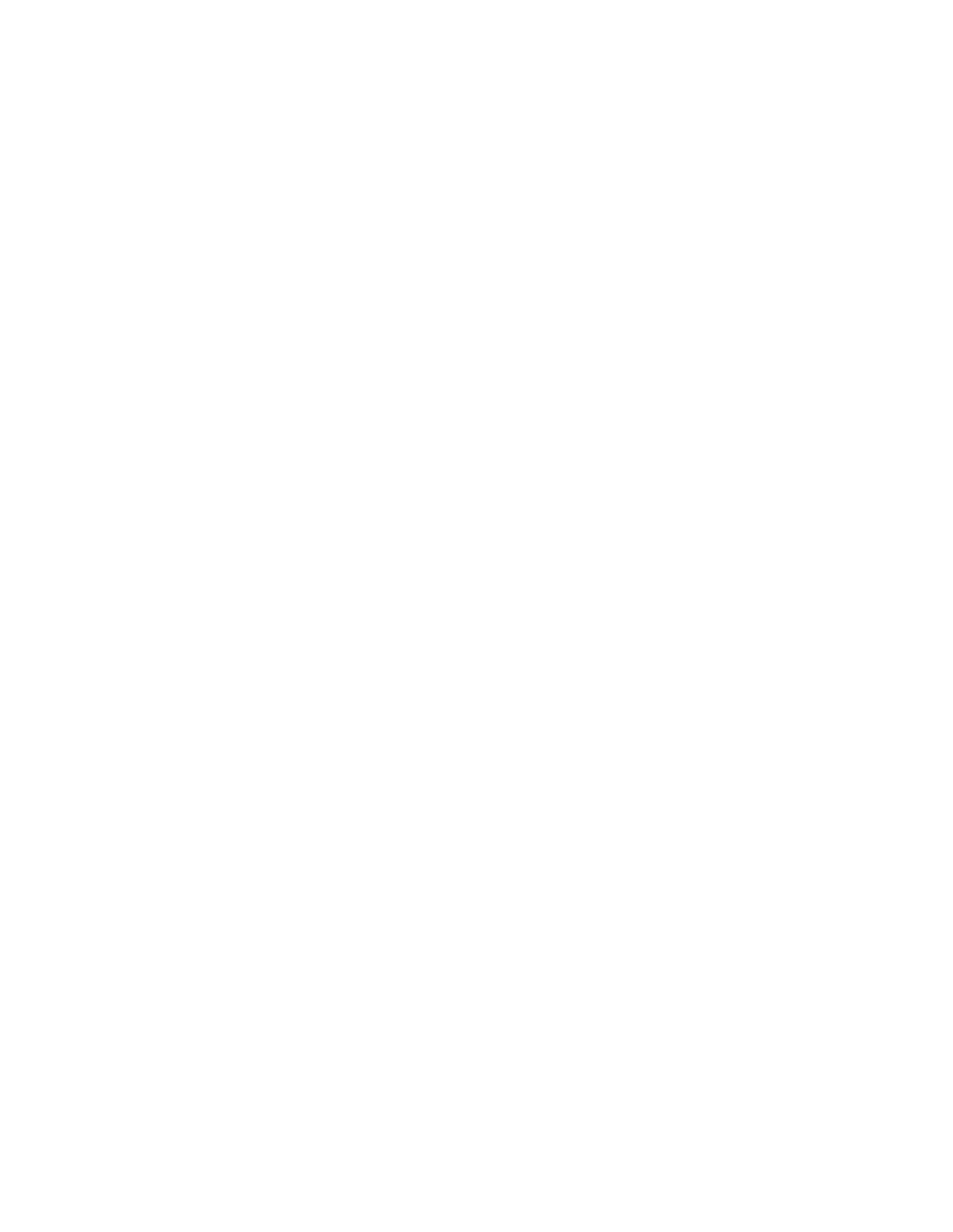#### **Table 16. Delinquent Collection Activities, Fiscal Years 2003-2006**

[Money amounts are in thousands of dollars.]

| Activity                                                     | 2003         | 2004       | 2005       | 2006       |
|--------------------------------------------------------------|--------------|------------|------------|------------|
|                                                              | (1)          | (2)        | (3)        | (4)        |
| Returns filed with additional tax due:                       |              |            |            |            |
| Total amount collected [1]                                   | 35,507,826   | 36,659,487 | 37,113,036 | 40,813,309 |
| From first notice of balance due                             | 14,012,871   | 13,322,399 | 13,697,480 | 15,259,194 |
| From subsequent notices of balance due [2]                   | 11,521,248   | 12,567,170 | 12,214,506 | 13,411,371 |
| From taxpayer delinquent accounts and additional actions [3] | 9,973,708    | 10,769,919 | 11,201,051 | 12,142,744 |
| Taxpayer delinquent accounts (thousands):                    |              |            |            |            |
| Number in opening inventory                                  | 5.687        | 6.170      | 5.981      | 6.478      |
| Number of issuances or receipts                              | 5,380        | 5,179      | 5,870      | 6,100      |
| Number of dispositions                                       | 4,896        | 5,368      | 5,373      | 5,504      |
| Closing inventory:                                           |              |            |            |            |
| Number                                                       | 6,170        | 5,981      | 6,478      | 7,074      |
| Balance of assessed tax, penalties, and                      |              |            |            |            |
| interest [4]                                                 | 46,738,194   | 50,680,546 | 57,594,901 | 69,555,590 |
| Returns not filed timely:                                    |              |            |            |            |
| Delinquent return activity:                                  |              |            |            |            |
| Net amount assessed [5]                                      | 15, 117, 175 | 15,635,584 | 22,765,462 | 23,305,535 |
| Amount collected with delinquent returns                     | 3,334,442    | 2,976,681  | 3,584,255  | 3,905,764  |
| Taxpayer delinquency investigations (thousands) [6]:         |              |            |            |            |
| Number in opening inventory                                  | 2,138        | 2,964      | 3,022      | 3,658      |
| Number of issuances or receipts                              | 2.490        | 2,051      | 2,558      | 2,373      |
| Number of dispositions                                       | 1,664        | 1,993      | 1,922      | 2,157      |
| Number in closing inventory                                  | 2,964        | 3,022      | 3,658      | 3,874      |
| Offers in compromise (thousands) [7]:                        |              |            |            |            |
| Number of offers received                                    | 128          | 106        | 74         | 59         |
| Number of offers accepted                                    | 22           | 20         | 19         | 15         |
| Amount of offers accepted                                    | 243,942      | 275,331    | 325,640    | 283,746    |
| <b>Enforcement activity:</b>                                 |              |            |            |            |
| Number of notices of Federal tax liens filed                 | 544.316      | 534,392    | 522.887    | 629.813    |
| Number of notices of levy served upon third parties          | 1,680,844    | 2,029,613  | 2,743,577  | 3,742,276  |
| Number of seizures                                           | 399          | 440        | 512        | 590        |

[1] Includes previously unpaid taxes on returns filed plus assessed and accrued penalty and interest. For Fiscal Year 2006, a total of \$1,685,844 (dollars) was collected by private debt collection agencies.

[2] Includes payments on installment agreements.

- [3] A taxpayer delinquent account (TDA) is created when the amount of tax, penalty, and interest remains unpaid after notices. A TDA includes the unpaid balance of tax plus assessed penalty and interest, and continues to accrue penalties and interest until the remaining balance is paid in full.
- [4] Includes assessed penalties and interest but excludes any accrued penalties and interest. Assessed penalties and interest are those that are usually assessed at the same time as the unpaid balance of tax. They are computed on the unpaid balance of tax from the due date of the return to the date of assessment. Accrued penalties and interest are the portion of the total penalties and interest that is not part of the original assessed amounts.
- [5] Net assessment of tax, penalty, and interest amounts less prepaid credits (withholding and estimated tax payments) of delinquent tax returns secured by Collection activity.
- [6] Investigation actions opened subsequent to nonresponse to notices for tax returns that have not been filed timely.
- [7] An offer in compromise is an agreement, binding both the taxpayer and the Service, which resolves the taxpayer's tax liability where it has been determined that there is doubt as to the taxpayer's liability; doubt as to the Service's ability to collect the balance due; the taxpayer does not have the financial ability to fully pay the liability within the collection statute expiration date plus 5 years; or there is a serious economic hardship or other exceptional circumstance which warrants acceptance of less than full payment of the taxes owed.

NOTES: Detail may not add to totals because of rounding. All amounts are in current dollars.

SOURCE: Small Business/Self-Employed, Collection Planning and Analysis, Collection National Reports SE:S:C:PA:CNR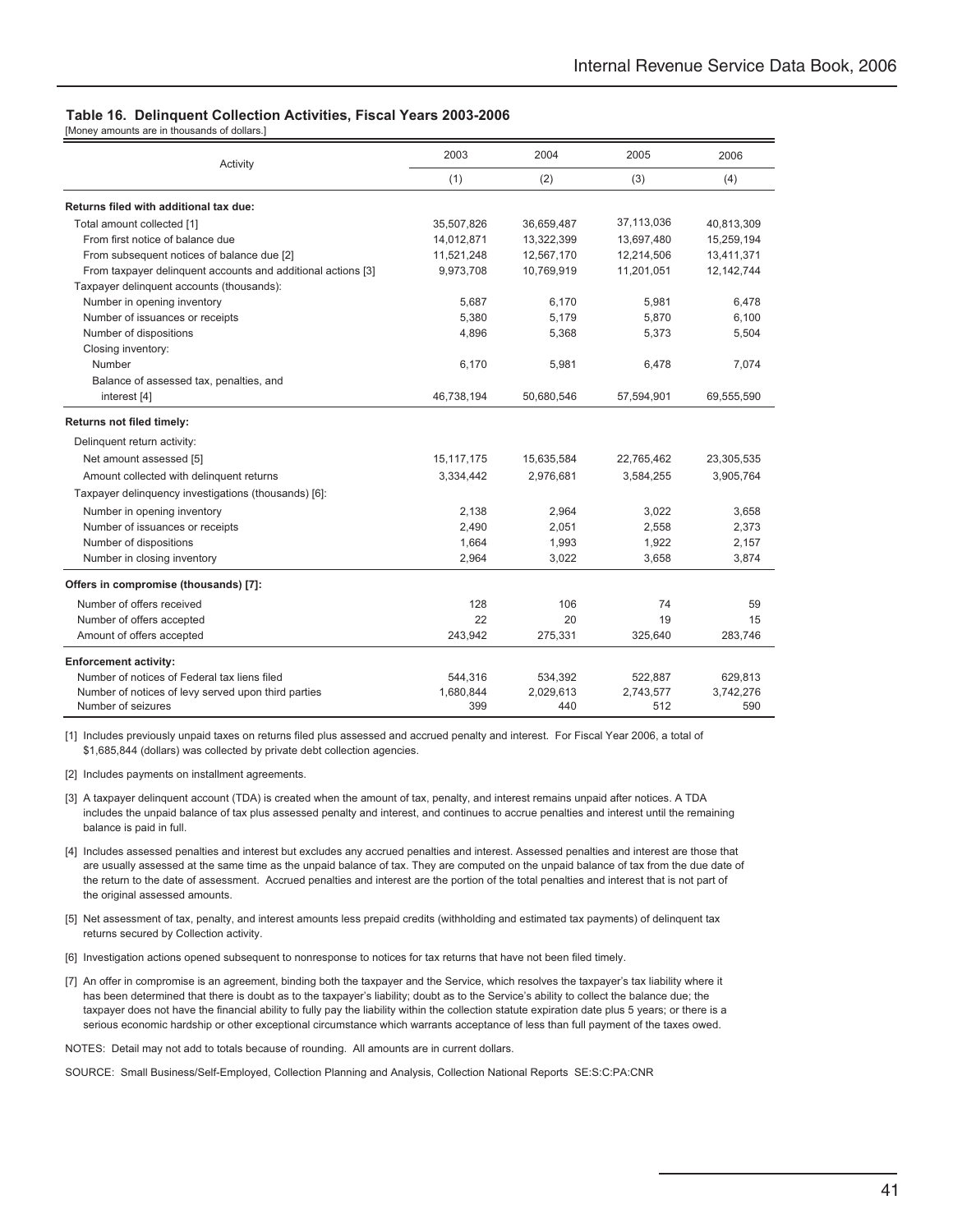#### **Table 17. Civil Penalties Assessed and Abated, by Type of Tax and Type of Penalty, Fiscal Year 2006** [Money amounts are in thousands of dollars.]

|                                                        | Civil penalties assessed |                     | Civil penalties abated |                  |
|--------------------------------------------------------|--------------------------|---------------------|------------------------|------------------|
| Type of tax and type of penalty                        | Number                   | Amount              | Number                 | Amount           |
|                                                        | (1)                      | (2)                 | (3)                    | (4)              |
| Civil penalties, total                                 | 36,204,104               | 27,088,106          | 4,761,115              | 11,085,102       |
| Individual income tax:                                 |                          |                     |                        |                  |
| Civil penalties, total                                 | 25,948,410               | 12,517,662          | 2,722,948              | 2,430,024        |
| Delinquency                                            | 3,457,277                | 4,126,751           | 660,600                | 1,275,110        |
| <b>Estimated tax</b>                                   | 6,577,158                | 1,493,251           | 185,767                | 167,620          |
| Accuracy [1]                                           | 272,321                  | 628,278             | 29,323                 | 154,480          |
| Partnership information [2]                            | 5,120                    | 99.010              | 2,364                  | 30,712           |
| Failure to pay<br><b>Bad check</b>                     | 15,389,076<br>232,118    | 6,041,616<br>18,323 | 1,832,659<br>11,080    | 780,405<br>4,653 |
| Fraud                                                  | 2,182                    | 107,472             | 301                    | 16,605           |
| Other [3]                                              | 13,158                   | 2,961               | 854                    | 439              |
| <b>Corporation income tax:</b>                         |                          |                     |                        |                  |
| Civil penalties, total [4]                             | 701,785                  | 1,222,107           | 101,127                | 714,610          |
| Delinquency                                            | 111,474                  | 258,344             | 17,057                 | 164,041          |
| Estimated tax                                          | 270,488                  | 299,780             | 14,221                 | 91,234           |
| Accuracy [1]                                           | 2,037                    | 327,297             | 79                     | 314,907          |
| Failure to pay                                         | 314,557                  | 312,607             | 69,322                 | 138,544          |
| Bad check                                              | 3,069                    | 14,831              | 445                    | 5,631            |
| Fraud                                                  | d                        | d                   | 3                      | 253              |
| Other <sup>[3]</sup>                                   | d                        | d                   | $\Omega$               | $\Omega$         |
| <b>Employment taxes:</b><br>Civil penalties, total [5] | 8,788,261                | 6,412,216           | 1,488,032              | 2,942,894        |
| Delinguency                                            | 1,762,339                | 1,101,534           | 232,146                | 323,475          |
| Estimated tax                                          | 4,029                    | 51,031              | 1,778                  | 46,768           |
| Accuracy [1]                                           | 1.410                    | 11.724              | 84                     | 859              |
| Federal tax deposits                                   | 2,274,397                | 3,915,192           | 546,164                | 2,256,045        |
| Failure to pay                                         | 4,620,927                | 1,309,508           | 700,750                | 306,240          |
| Bad check                                              | 124,955                  | 19,999              | 7,101                  | 9,439            |
| Fraud                                                  | 204                      | 3,228               | 9                      | 68               |
| <b>Excise taxes:</b>                                   |                          |                     |                        |                  |
| Civil penalties, total [6]                             | 426,668                  | 352,492             | 105,915                | 261,088          |
| Delinquency                                            | 120,655                  | 27,410              | 10,894                 | 7,491            |
| Estimated tax                                          | 7.251                    | 1,145               | 47                     | 24               |
| Accuracy [1]                                           | 799                      | 631                 | 17                     | 17               |
| Federal tax deposits                                   | 4,472                    | 33,957              | 1,773                  | 37,974           |
| Daily delinquency                                      | 81,604                   | 260,109             | 60,310                 | 208,114          |
| Failure to pay<br>Bad check                            | 207,771                  | 26,265<br>563       | 32,640<br>206          | 7,006<br>49      |
| Fraud                                                  | 4,095<br>21              | 2,412               | 28                     | 413              |
| <b>Estate and gift tax:</b>                            |                          |                     |                        |                  |
| Civil penalties, total [7]                             | 14,278                   | 266,647             | 7,854                  | 163,170          |
| Delinquency                                            | 4,144                    | 157,307             | 2,384                  | 104,015          |
| Accuracy [1]                                           | 61                       | 6,571               | d                      | d                |
| Failure to pay                                         | 9,958                    | 100,839             | 5,405                  | 53,146           |
| Bad check                                              | 112                      | 920                 | 53                     | 422              |
| Fraud                                                  | 3                        | 1,010               | d                      | P.               |
| Nonreturn penalties [8]                                | 324,702                  | 6,316,982           | 335,239                | 4,573,316        |
|                                                        |                          |                     |                        |                  |

d—Not shown to avoid disclosure of information about specific taxpayers. However, the data are included in the appropriate totals.

[1] Represents assessment of penalties specified in Internal Revenue Code section 6662 for negligence, substantial understatement of income tax, substantial valuation misstatement, substantial overstatement of pension liabilities, and substantial estate or gift tax valuation understatement. Also includes penalties related to negligence or disregard of rules and regulations under Internal Revenue Code section 6653(a) assessed on returns due before January 1, 1990.

[2] Represents penalties related to failure to provide information on Form 1065 (partnerships), or on Form 8752 (Required Payment of Refund under section 7519), or failure to file electronically for Form 1065-B (large partnerships).

[3] Represents failure to supply taxpayer identification number, failure to report tip income, and other miscellaneous penalties.

- [4] Represents penalties associated with Forms 1120 (corporation income tax return series); 990-C (farmers' cooperatives); and 990-T (tax-exempt organization business income tax).
- [5] Represents penalties associated with Forms 940 (employer's unemployment tax); 941 (employer's employment tax); 942 (household employment tax); 943 (agricultural employment tax); 945 (withheld income tax); 1042 (return of withheld income tax on U.S.-source income of foreign person); and CT-1 (railroad retirement tax).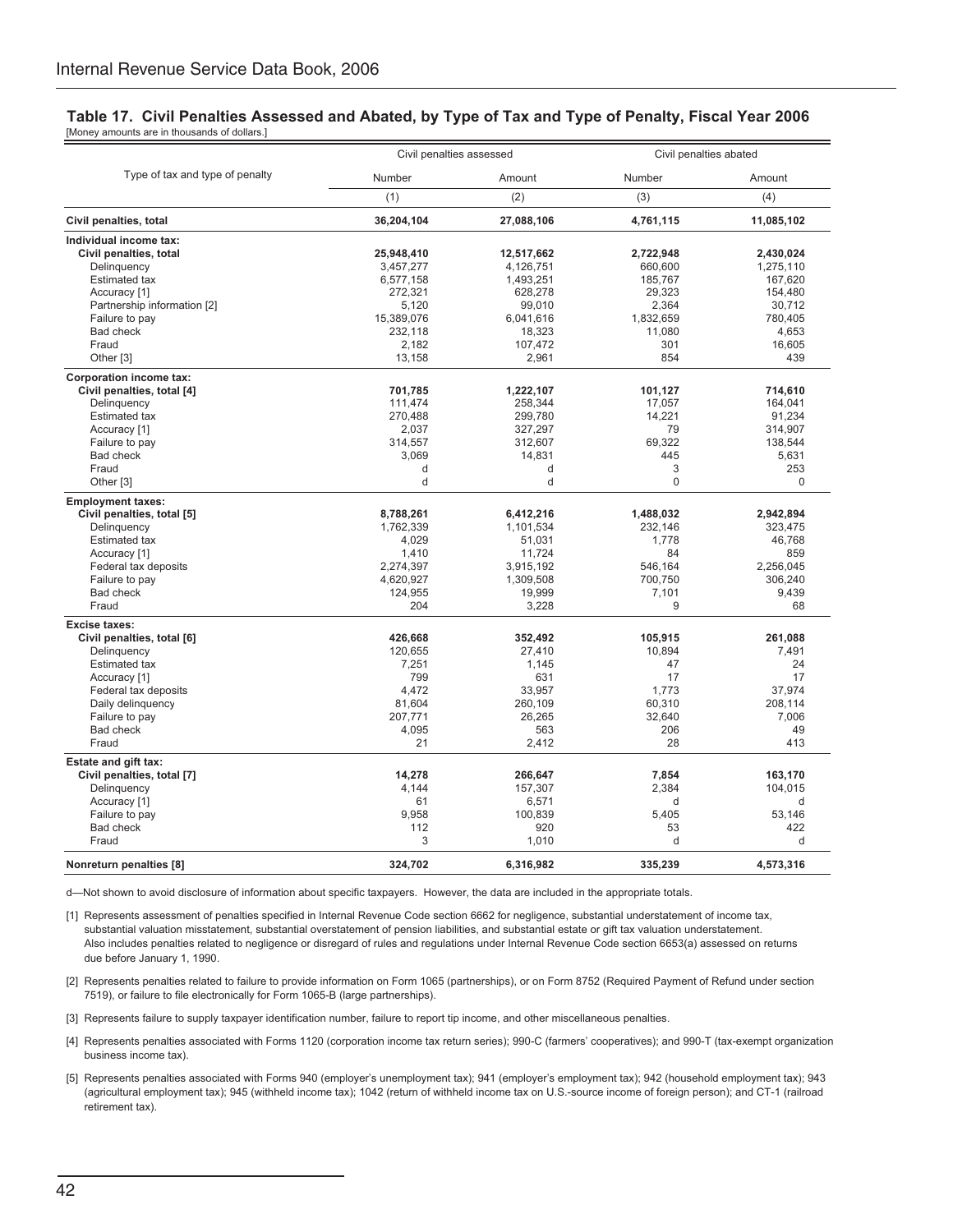### **Table 17. Civil Penalties Assessed and Abated, by Type of Tax and Type of Penalty, Fiscal Year 2006 —Continued**

#### **Footnotes—Continued**

- [6] Represents penalties associated with Forms 11-C (occupational tax and registration, wagering); 720 (excise tax return); 730 (wagering tax); 990 (basic tax-exempt organization return); 990-PF (private foundation); 1041-A (trust accumulation of charitable amounts); 2290 (highway heavy vehicle use tax); 4720 (excise tax, charities); and 5227 (split-interest trusts).
- [7] Represents penalties associated with Forms 706 (estate tax) and 709 (gift tax).
- [8] Represents various penalties assessed and abated for a wide range of noncompliant behaviors, such as noncompliance related to trust fund recovery, to tax return preparers, and to information returns (e.g., Forms 1099, W-2, 3520A, 8027, 8300), as well as aiding and abetting; disclosure of reportable transactions; frivolous return filing; and misuse of dyed fuel.

NOTES: An abatement is a reduction of penalties due to IRS error, reasonable cause, administrative and collection costs not warranting collection of the amount due, unpaid assessments discharged in bankruptcy, and IRS acceptance of partial payment of unpaid tax assessment in settlement of the balance due. Assessments reflect penalties assessed during the current fiscal year. Abatements are related to penalties assessed in both the current and prior fiscal years. Detail may not add to totals because of rounding.

SOURCE: Chief Financial Officer, Revenue Financial Management OS:CFO:R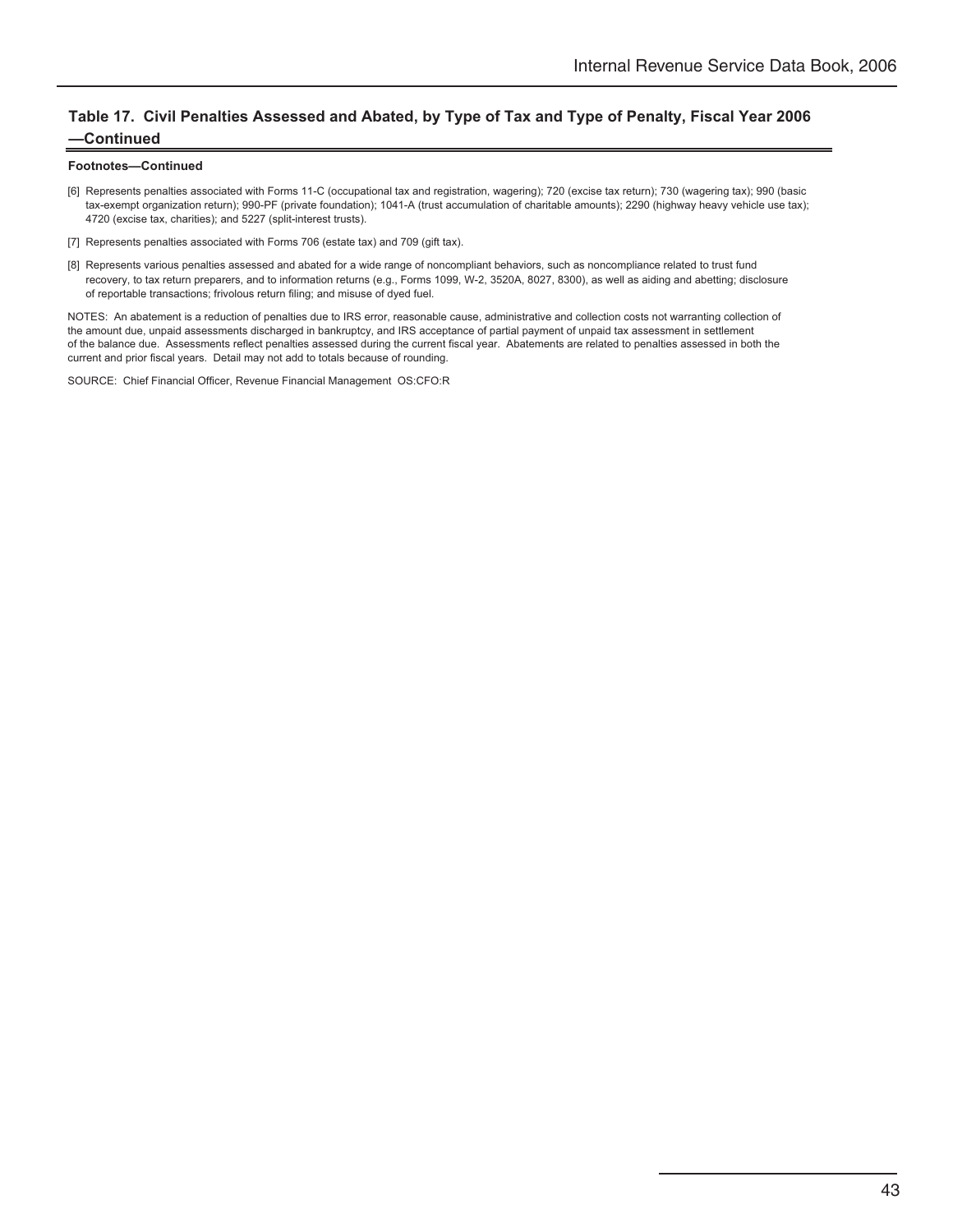| Status or disposition           | Legal source tax<br>Total<br>crimes [1] |       | Illegal source<br>financial crimes [2] | Narcotics-related<br>financial crimes [3] |  |
|---------------------------------|-----------------------------------------|-------|----------------------------------------|-------------------------------------------|--|
|                                 | (1)                                     | (2)   | (3)                                    | (4)                                       |  |
| Investigations initiated [4]    | 3.907                                   | 1.524 | 1.686                                  | 697                                       |  |
| Investigations discontinued     | 1.437                                   | 787   | 482                                    | 168                                       |  |
| Referrals for prosecution       | 2,720                                   | 834   | 1.265                                  | 621                                       |  |
| Information and indictments [5] | 2.319                                   | 698   | 1.090                                  | 531                                       |  |
| Convictions                     | 2,019                                   | 592   | 938                                    | 489                                       |  |
| Sentenced                       | 2,020                                   | 624   | 861                                    | 535                                       |  |
| Incarcerated [6]                | 1,650                                   | 492   | 677                                    | 481                                       |  |
| Percentage of those sentenced   |                                         |       |                                        |                                           |  |
| who were incarcerated [6]       | 81.7                                    | 78.8  | 78.6                                   | 89.9                                      |  |

### **Table 18. Criminal Investigation Program, by Status or Disposition, Fiscal Year 2006**

[1] Legal source tax investigations involve legal industries and legal occupations and, more specifically, legally earned income associated with the violation of Title 26 (tax violations) and Title 18 (tax-related violations) of the U.S. Code. The Legal Source Tax Crimes Program also includes those cases that threaten the tax system, such as Questionable Refund Program (QRP) cases, unscrupulous return preparers, and frivolous filers/nonfilers who challenge the legality of the filing requirements. Excise tax and employment tax cases are also important elements of the Legal Source Tax Crimes Program.

- [2] Illegal source financial crimes involve proceeds derived from illegal sources other than narcotics. These encompass all tax and tax-related violations, as well as money-laundering and currency violations under the following statutes: Title 26 (tax violations); Title 18 (tax-related and money-laundering violations); and Title 31 (currency violations) of the U.S. Code. The utilization of forfeiture statutes to deprive individuals and organizations of illegally obtained assets is also linked to the investigation of criminal charges within this program.
- [3] Under the Narcotics Related Financial Crimes Program, IRS Criminal Investigation seeks to identify, investigate, and assist in the prosecution of the most significant narcotics-related tax and money-laundering offenders. IRS derives this authority from the statutes for which it has jurisdiction: Title 26 (tax violations); Title 18 (tax-related and money-laundering violations); and Title 31 (currency violations) of the U.S. Code. IRS Criminal Investigation devotes resources to high-level multiagency narcotics investigations warranting Organized Crime Drug Enforcement Task Force (OCDETF) designation in accordance with OCDETF Program reimbursable funding.
- [4] Since actions on a specific investigation may cross fiscal years, the data shown in cases initiated may not always represent the same universe of cases shown in other actions within the same fiscal year.
- [5] Both "information" and "indictments" are accusations of criminal charges. "Information" is an accusation brought by a Federal prosecutor without the requirement of a grand jury. In contrast, an "indictment" is an accusation made by a Federal prosecutor and issued by a Federal grand jury.

[6] Incarcerated may include prison time, home confinement, electronic monitoring, or a combination thereof.

SOURCE: Criminal Investigation, Communications and Education Division SE:CI:CE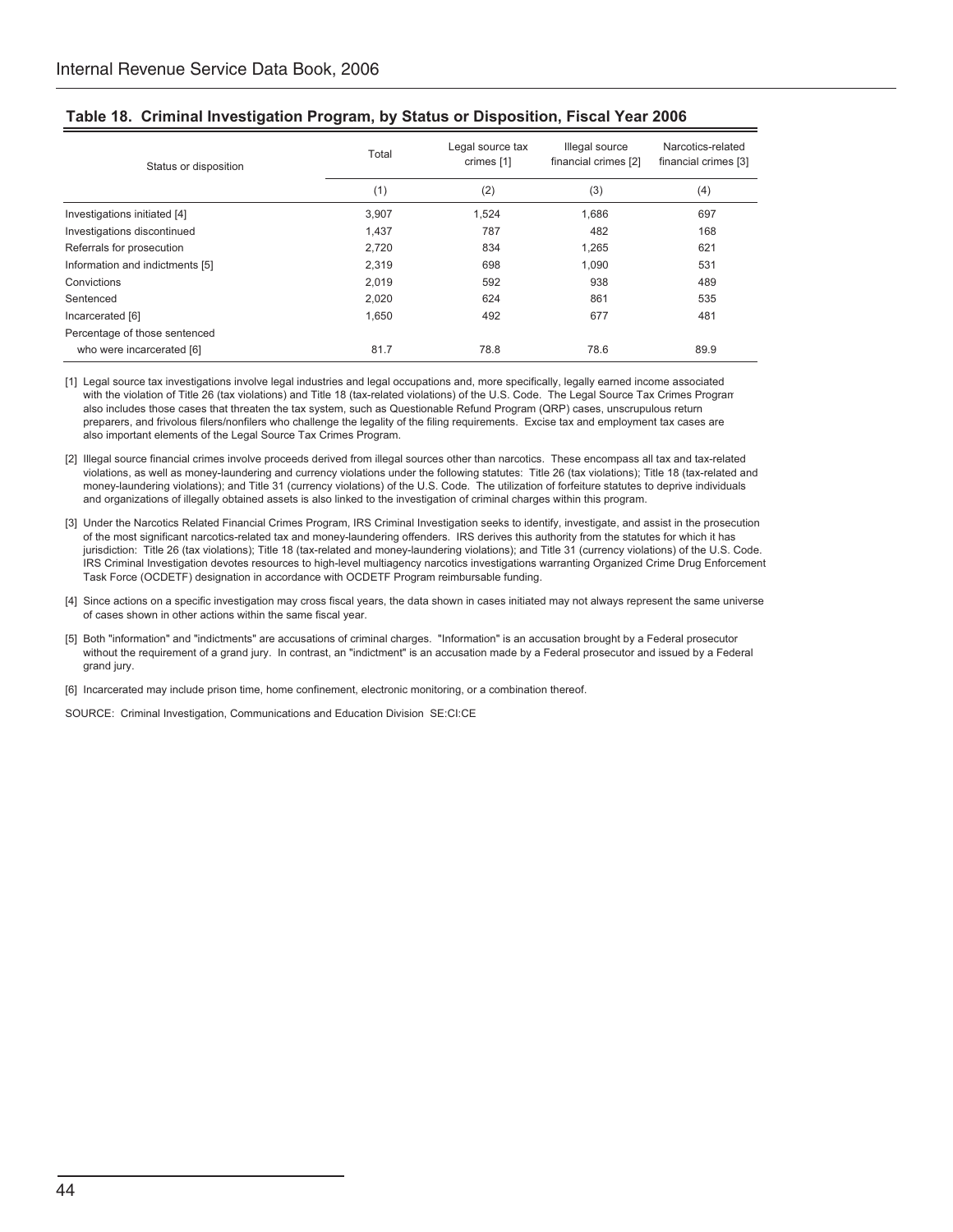# *Taxpayer Assistance*

oth taxpayer service and enforcement are necessary to achieve tax compliance. The IRS assists taxpayers in meeting their Federal tax return filing and payment obligations in a variety of ways, such as through its telephone helpline, via the Internet, at IRS walk-in sites, and through volunteer income tax return preparers. Table 19 provides information about some of the programs and services designed to help individual income tax return filers.

 Table 20 provides information about the Taxpayer Advocate Service. The Taxpayer Advocate Service is an independent organization within the IRS that assists taxpayers who are experiencing economic hardships, who are seeking help to resolve tax problems that have not been resolved through normal channels, or who believe that an IRS system or procedure is not working as it should.

 Table 21 provides information on the workload of IRS's Appeals Office. The Appeals mission is to resolve tax controversies, without litigation, on a basis that is fair and impartial to both the taxpayer and the Government. The Appeals Office considers cases that involve examination, collection, and penalty issues. Taxpayers who disagree with the IRS findings in their cases may request an Appeals hearing. The local Appeals Office is separate and independent of the IRS office that proposed the tax adjustment, collection action, or penalty.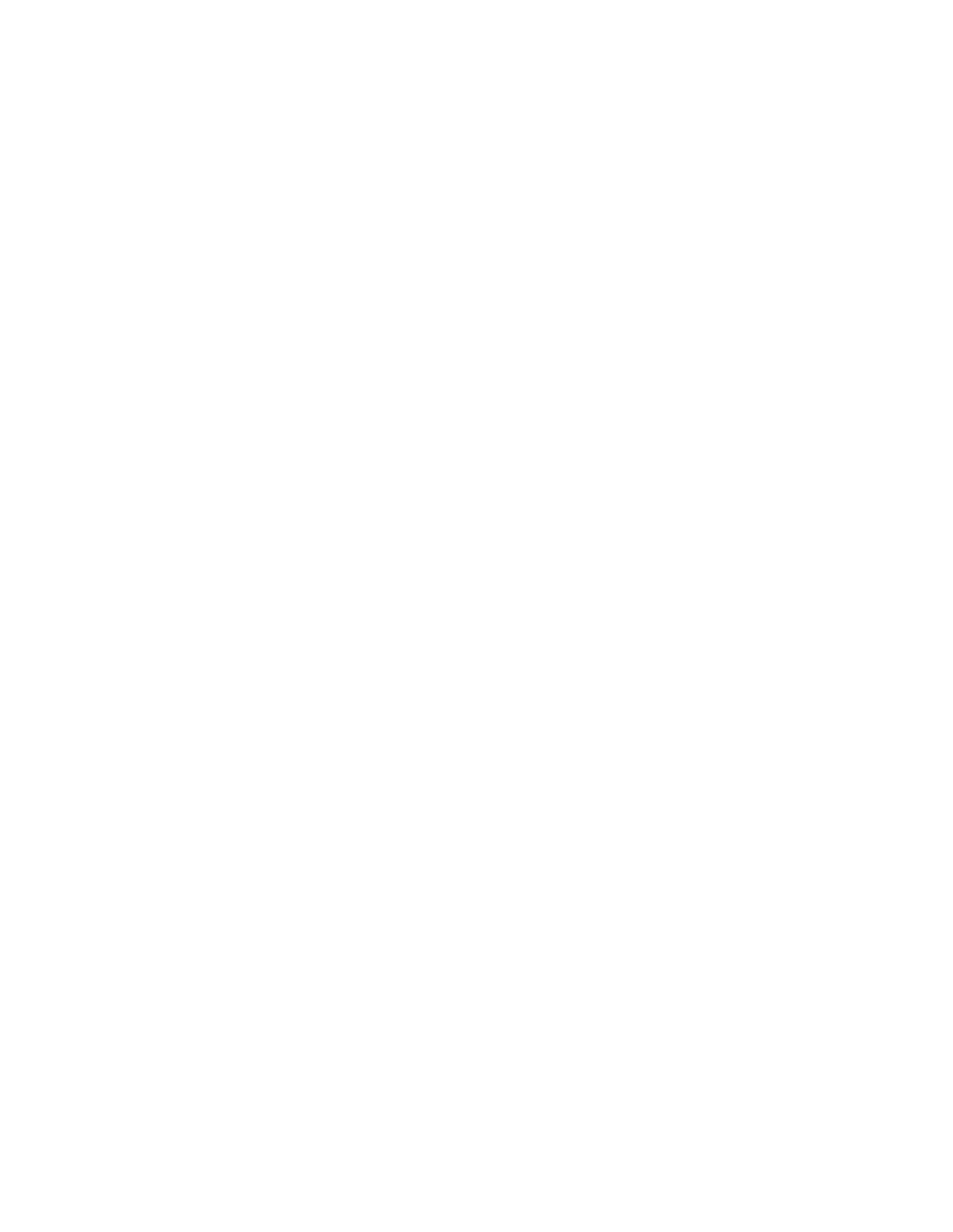### **Table 19. Internal Revenue Service Taxpayer Assistance and Education Programs for Individual Taxpayers, by Type of Assistance or Program, Fiscal Year 2006**

| Type of assistance or program                                              | Number or percentage    |  |
|----------------------------------------------------------------------------|-------------------------|--|
| Call or walk-in assistance:                                                |                         |  |
| Toll-free assistance calls [1]:                                            |                         |  |
| Automated<br>Live                                                          | 24,329,165              |  |
| Taxpayer Assistance Center contacts [2]                                    | 32,664,069<br>6,524,530 |  |
|                                                                            |                         |  |
| Accuracy of toll-free telephone assistance:                                |                         |  |
| Tax law questions (percentage accurate)                                    | 90.9                    |  |
| Account questions (percentage accurate)                                    | 93.2                    |  |
| Forms and publications (paper products):                                   |                         |  |
| Forms, publications, and orders for paper products                         | 4,303,753               |  |
| Libraries, banks, postal service distribution sites, grocery stores, copy  |                         |  |
| centers, and office supply outlets stocking paper products [3]             | 26,363                  |  |
| Assistance provided through the Internet (IRS.gov):                        |                         |  |
| Individual electronic transactions, total                                  | 26,047,251              |  |
| "Where's My Refund"                                                        | 24,697,875              |  |
| Internet Employer Identification Number applications                       | 1,349,376               |  |
| IRS Web site usage [4]:                                                    |                         |  |
| Number of visits                                                           | 193,903,783             |  |
| Number of page views                                                       | 1,302,010,765           |  |
| Number of downloads                                                        | 204,230,945             |  |
| Disaster and emergency assistance:                                         |                         |  |
| Disaster incidents [5]:                                                    |                         |  |
| State incidents                                                            | 55                      |  |
| County/city incidents                                                      | 477                     |  |
| Taxpayers assisted:                                                        |                         |  |
| Toll-free disaster hot line                                                | 291,714                 |  |
| <b>Taxpayer Assistance Centers</b>                                         | 20,715                  |  |
| <b>Disaster Recovery Centers</b>                                           | 75,709                  |  |
|                                                                            |                         |  |
| Taxpayer education and tax return preparation:                             |                         |  |
| Taxpayers assisted through taxpayer education programs [6]                 | 110,429,838             |  |
| Returns prepared through Volunteer Income Tax Assistance                   |                         |  |
| and Tax Counseling for the Elderly programs                                | 2,268,447               |  |
| Volunteers assisting in taxpayer education and return preparation programs | 68,785                  |  |
| Volunteer Tax Preparation Assistance sites                                 | 12,362                  |  |

[1] Includes calls answered by Customer Account Services and automated calls (including TeleTax). Excludes calls answered by Compliance and Tax-Exempt and Government Entities.

[2] Includes contacts at 400 sites where taxpayers are served at IRS Taxpayer Assistance Centers and alternative IRS sites (libraries and post offices). Excludes Volunteer Income Tax Assistance and Tax Counseling for the Elderly sites.

[3] Represents the number of organizations distributing forms and publications. Each organization may have multiple branches.

[4] An increasing number of taxpayers receive assistance by using their personal computers to visit IRS.gov. This online assistance is reported as visits, page views, and downloads. A Web site visit is a session that begins when a user views his or her first Web page and ends when the user leaves the IRS.gov Web site. Users may access multiple Web pages during a single visit to the IRS Web site; these are counted as page views. A download is the process of copying a file such as Form 1040 from the IRS.gov Web site to the user's personal computer.

[5] Reflects events declared by the Federal Emergency Management Agency as major disaster areas for which the IRS granted administrative tax relief. Some States and counties/cities were affected more than once.

[6] Includes the number of taxpayers educated by Stakeholder Partnerships, Education, and Communication.

SOURCE: Wage and Investment, Strategy and Finance, Strategic Planning and Analysis SE:W:S:SPA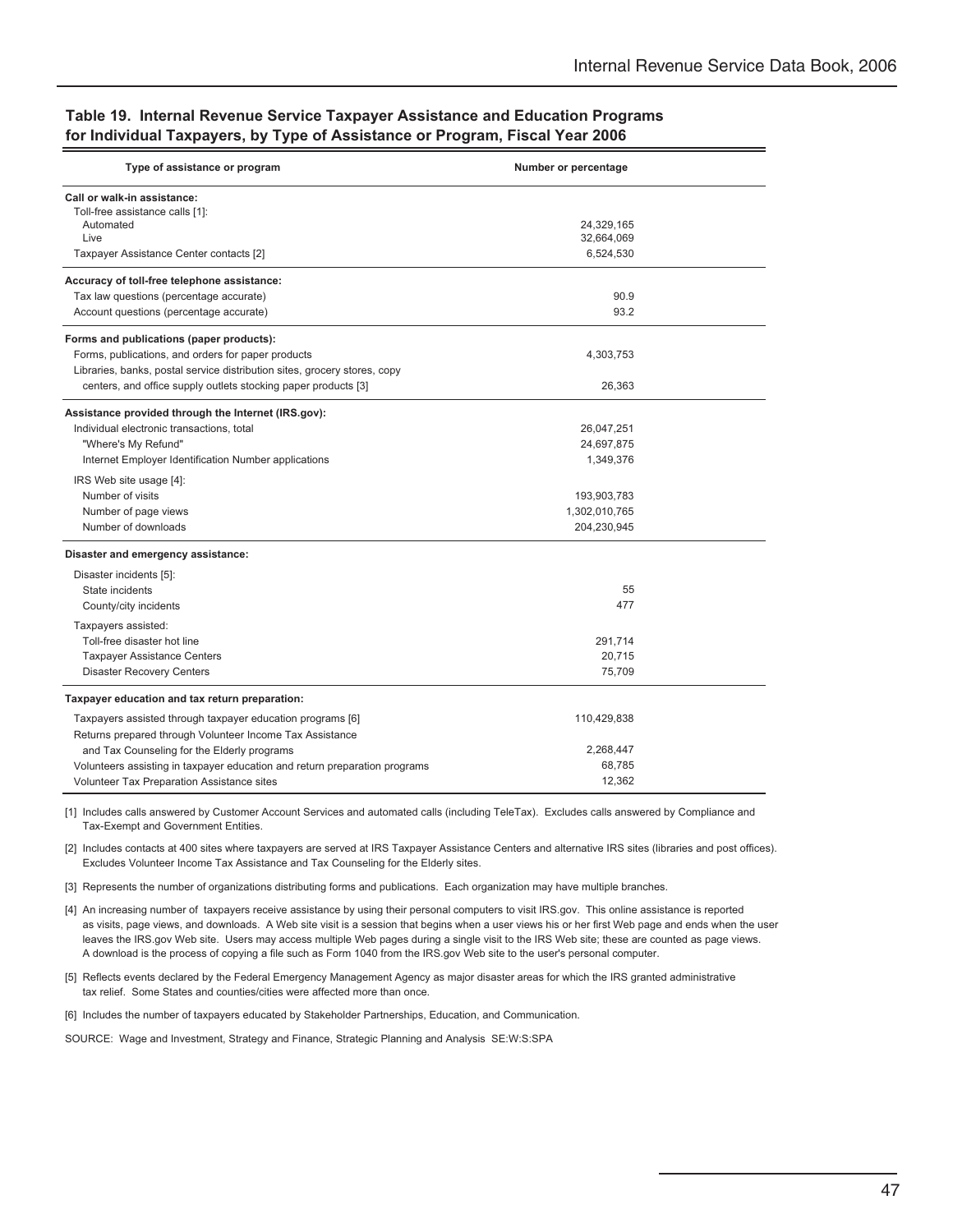### **Table 20. Taxpayer Advocate Service: Postfiling Taxpayer Assistance Program, by Type of Issue and Relief, Fiscal Year 2006**

|                                                                 |         | Percentage     |  |
|-----------------------------------------------------------------|---------|----------------|--|
| Type of issue and relief                                        | Number  | of             |  |
|                                                                 |         | total          |  |
| Applications for taxpayer assistance received,                  |         |                |  |
| by type of issue:                                               |         |                |  |
| Total                                                           | 242,173 | 100            |  |
| Criminal investigation                                          | 21,395  | 9              |  |
| Levies                                                          | 18,800  | 8              |  |
| Processing amended returns                                      | 17,140  | $\overline{7}$ |  |
| Earned income tax credit                                        | 12,769  | 5              |  |
| Injured spouse claims                                           | 11,599  | 5              |  |
| Processing original returns                                     | 10,398  | 4              |  |
| Expedite refund requests                                        | 10,070  | 4              |  |
| Substitute for return program [1]                               | 10,005  | 4              |  |
| Underreporter program [2]                                       | 7,706   | 3              |  |
| Open audits                                                     | 6,934   | 3              |  |
| All others                                                      | 115,357 | 48             |  |
| Applications for taxpayer assistance closed, by type            |         |                |  |
| of resolution:                                                  |         |                |  |
| Total                                                           | 234,630 | 100            |  |
| Relief provided to taxpayer:                                    |         |                |  |
| <b>Total</b>                                                    | 165,085 | 70             |  |
| Taxpayer Assistance Order issued                                | 28      | $[3]$          |  |
| No Taxpayer Assistance Order issued                             | 165,057 | 70             |  |
| Full relief                                                     | 152,260 | 65             |  |
| Individual issue [4]                                            | 133,741 | 57             |  |
| Systemic issue [5]                                              | 18,519  | 8              |  |
| Partial relief                                                  | 12,797  | 5              |  |
| Individual issue [4]                                            | 11,479  | 5              |  |
| Systemic issue [5]                                              | 1,318   | 1              |  |
|                                                                 |         |                |  |
| No relief provided to taxpayer:                                 |         |                |  |
| Total                                                           | 69,545  | 30             |  |
| Taxpayer Assistance Order issued and rescinded [6]              | 5       | $[3]$          |  |
| No Taxpayer Assistance Order issued                             | 69,540  | 30             |  |
| No response from taxpayer                                       | 30,077  | 13             |  |
| Relief deemed not appropriate                                   | 16,980  | $\overline{7}$ |  |
| Relief provided prior to Taxpayer Advocate Service intervention | 13,924  | 6              |  |
| Taxpayer rescinded request                                      | 3,276   | 1              |  |
| Hardship not validated                                          | 1,410   | 1              |  |
| Hardship not related to revenue laws                            | 1,383   | 1              |  |
| Tax law precluded relief                                        | 1,471   | 1              |  |
| All others                                                      | 1,019   | $[3]$          |  |
| Taxpayer Assistance Orders issued [7]:                          |         |                |  |
| Total                                                           | 46      | N/A            |  |
| Issued and resolved with relief                                 | 28      | N/A            |  |
| Issued and rescinded                                            | 5       | N/A            |  |
| Unresolved during FY 2006                                       | 13      | N/A            |  |
| <b>Congressional inquiries [8]</b>                              | 10,873  | N/A            |  |

Footnotes at end of table.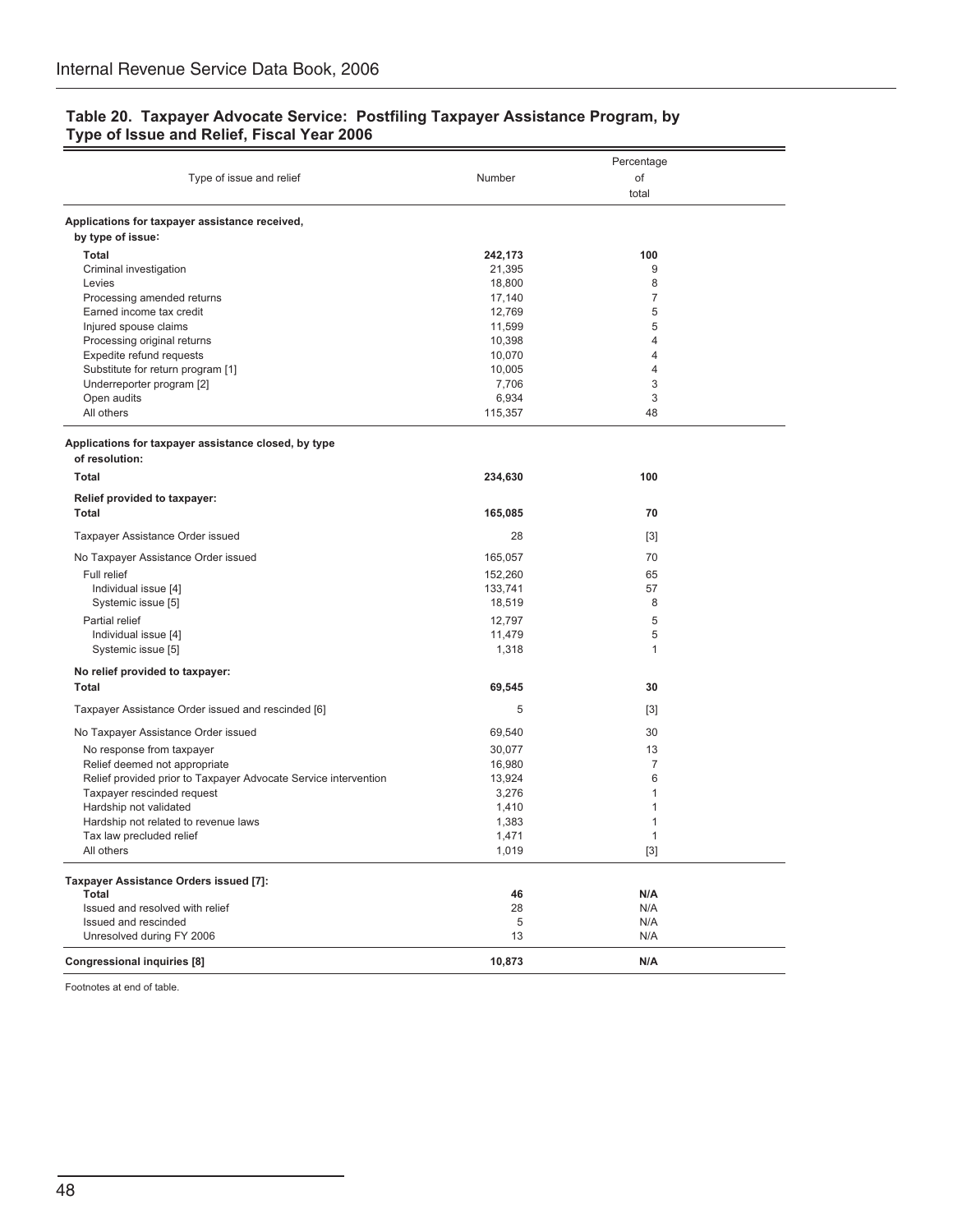### **Table 20. Taxpayer Advocate Service: Postfiling Taxpayer Assistance Program, by Type of Issue and Relief, Fiscal Year 2006—Continued**

#### **Footnotes**

N/A—Not applicable.

- [1] Under the nonfiler "substitute for return" program, IRS uses information returns from third parties to identify tax return delinquencies, constructs tax returns for certain nonfilers on the basis of that information, and assesses tax, interest, and penalties on the results.
- [2] Under the "underreporter program," IRS uses information returns from third parties to identify unreported income.
- [3] Less than 0.5 percent.
- [4] A single issue (applicable to an individual, corporation, or other entity) that requires a change or modification to an account.
- [5] Requires a change or modification to an established procedure, process, or operation (e.g., computer program) that potentially impacts more than one taxpayer.
- [6] Taxpayer Assistance Order (TAO) was issued; an operating division appealed; and the TAO was rescinded by the National Taxpayer Advocate, Commissioner, or Deputy Commissioner. Therefore, no relief was provided to the taxpayer.
- [7] A Taxpayer Assistance Order (TAO) directs an IRS organizational unit to take a specific action; or to review, expedite consideration, or reconsider a taxpayer's case. Count includes TAOs issued in FY 2006, with respect to applications received or cases closed in any year.
- [8] "Congressional inquiries" (related to constituents' tax accounts) is an information item and is not included in the totals.
- NOTE: Detail may not add to totals because of rounding.

SOURCE: Taxpayer Advocate Service, Business System Planning TA:BSP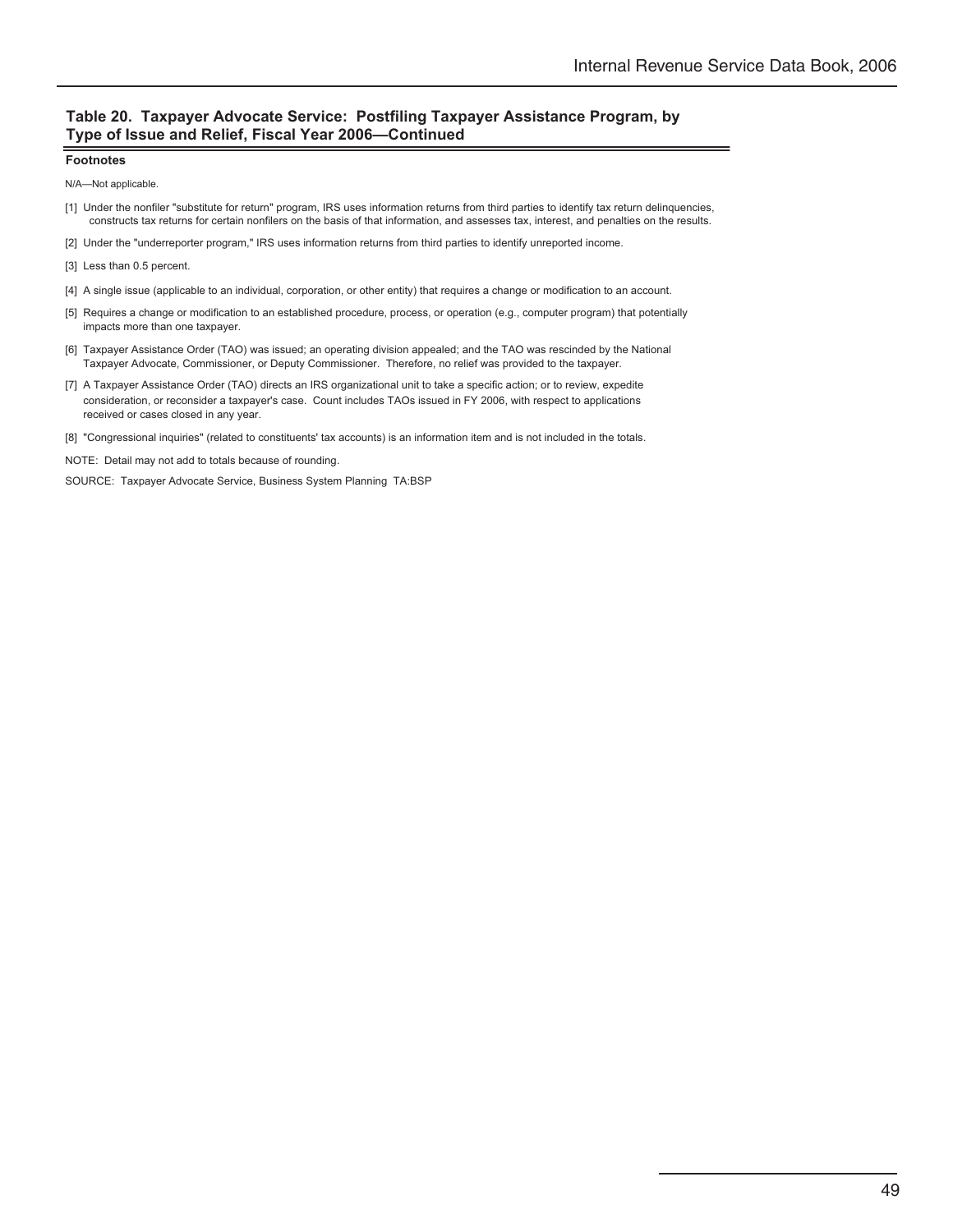### **Table 21. Appeals Workload, by Type of Case, Fiscal Year 2006**

| Type of case               | Cases<br>received | Cases<br>closed | Cases pending<br>September 30, 2006 |
|----------------------------|-------------------|-----------------|-------------------------------------|
|                            | (1)               | (2)             | (3)                                 |
| Total cases [1]            | 97,138            | 102.559         | 55,172                              |
| Collection due process     | 32,517            | 32,362          | 18,958                              |
| Offers in compromise       | 10,462            | 12,846          | 5,067                               |
| Innocent spouse            | 3,203             | 4.564           | 1,582                               |
| Penalty appeals            | 11,930            | 12,392          | 2,804                               |
| Coordinated industry cases | 453               | 639             | 890                                 |
| Industry cases             | 1,056             | 856             | 1,295                               |
| Examination                | 32,649            | 33,182          | 22.407                              |
| Other [2]                  | 4,868             | 5,718           | 2,169                               |

[1] A case represents a taxpayer with one type of tax and one or more tax periods under consideration in Appeals.

[2] The "Other" category includes cases involving Trust Fund Recovery Penalty, Collection Appeals Program, Freedom of Information Act, Director of Practice, and Abatement of Interest.

SOURCE: Appeals, Strategic Planning, Measures Analysis AP:SP:SPMA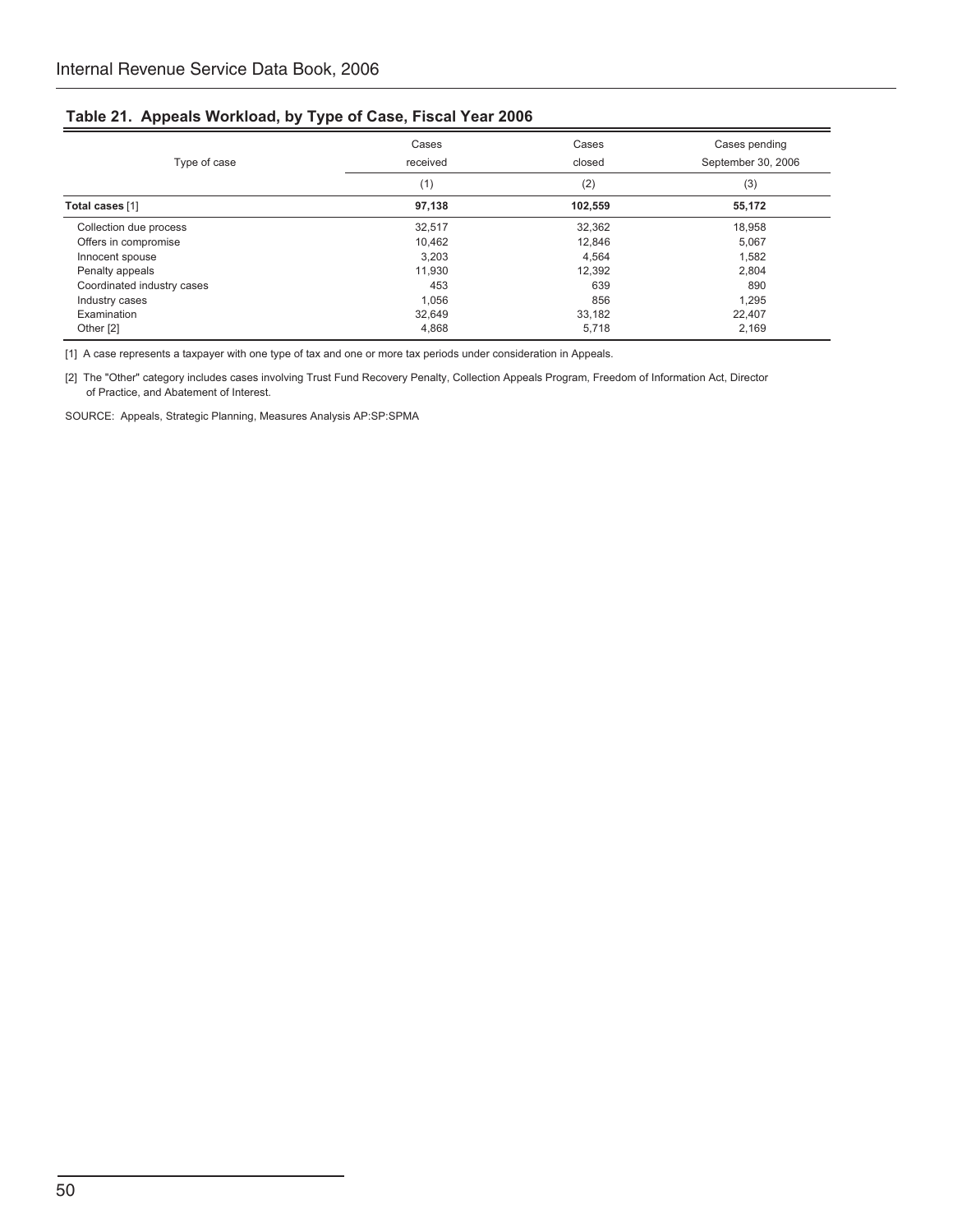# *Tax-Exempt Activities*

able 22 summarizes IRS activities, such as issuing technical guidance, to assist tax-exempt entities and facilitate their compliance with the Federal tax laws. Table 23 provides information about applications for tax-exempt status by employee pension plans, and Table 24 provides information about applications for tax-exempt status by charitable and other organizations. Table 25 shows the total number of approved taxexempt organizations for Fiscal Years 2003 through 2006.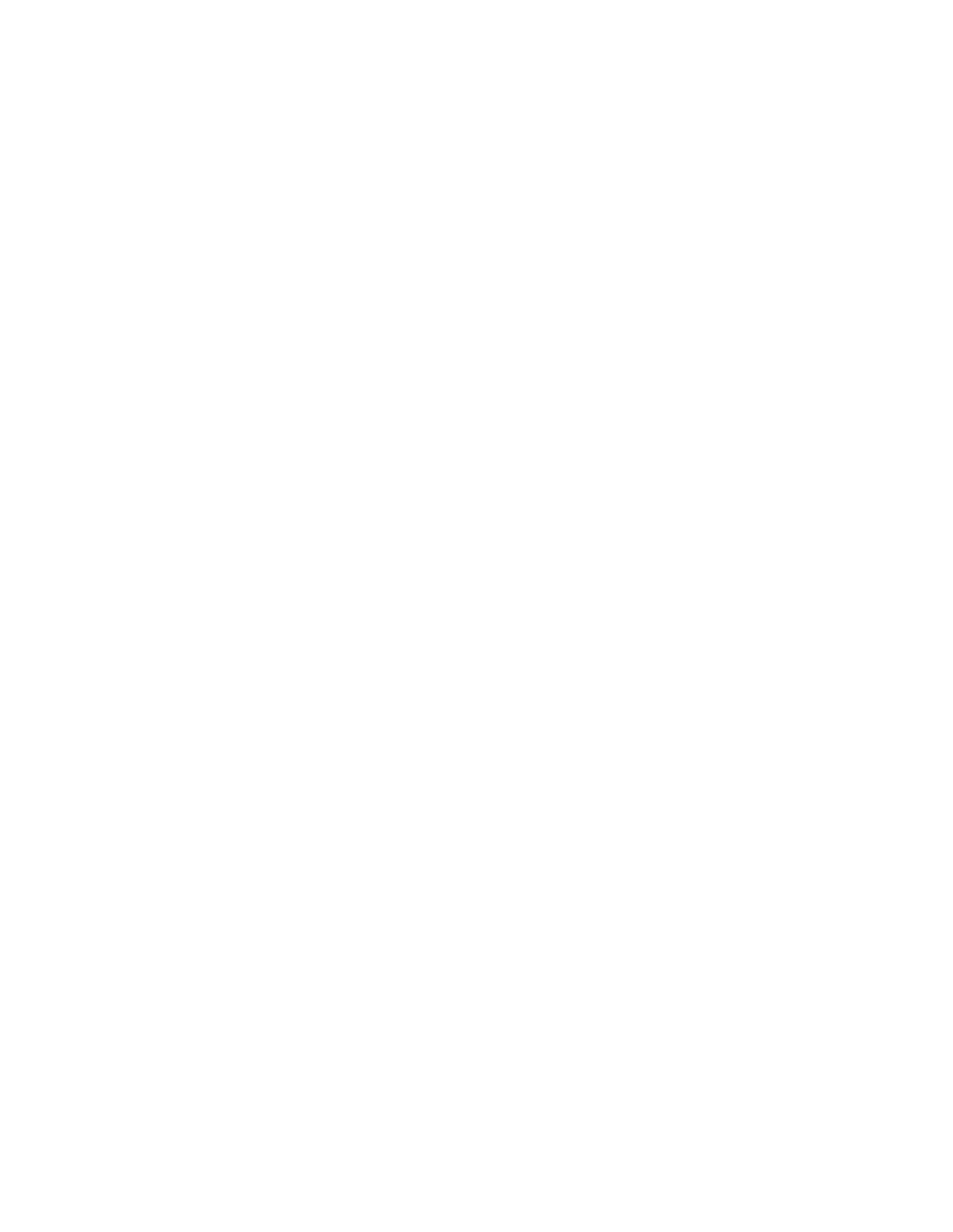| Item                                   | Total | Employee<br>plans | Tax-exempt<br>organizations | Tax-exempt<br>bonds |
|----------------------------------------|-------|-------------------|-----------------------------|---------------------|
|                                        | (1)   | (2)               | (3)                         | (4)                 |
| Total                                  | 7,071 | 5,100             | 1,911                       | 60                  |
| Guidance [1]                           | 54    | 41                | 13                          | N/A                 |
| <b>Technical activities</b>            | 4,022 | 2,124             | 1,898                       | N/A                 |
| Requests for rulings                   | 1,901 | 633               | 1,268                       | N/A                 |
| Technical assistance                   | 152   | 112               | 40                          | N/A                 |
| <b>Technical advice</b>                | 79    | 54                | 25                          | N/A                 |
| Opinion letters on prototype plans [2] | 332   | 332               | <b>NA</b>                   | N/A                 |
| Correspondence [3]                     | 1,543 | 981               | 562                         | N/A                 |
| Other                                  | 15    | 12                | 3                           | N/A                 |
| Voluntary compliance agreements        | 2,995 | 2,935             | N/A                         | 60                  |

### **Table 22. Tax-Exempt Guidance and Other Regulatory Activities, Fiscal Year 2006**

N/A—Not applicable.

[1] Includes published revenue rulings, revenue procedures, regulations, notices, and announcements/information releases.

[2] Includes opinion letters issued to IRAs (Individual Retirement Accounts), SEPs (Simplified Employee Pensions), and SIMPLEs (Savings Incentive Match Plans for Employees).

[3] Includes both Congressional and general correspondence.

SOURCES: Tax Exempt and Government Entities, Exempt Organizations SE:T:EO and Employee Plans SE:T:EP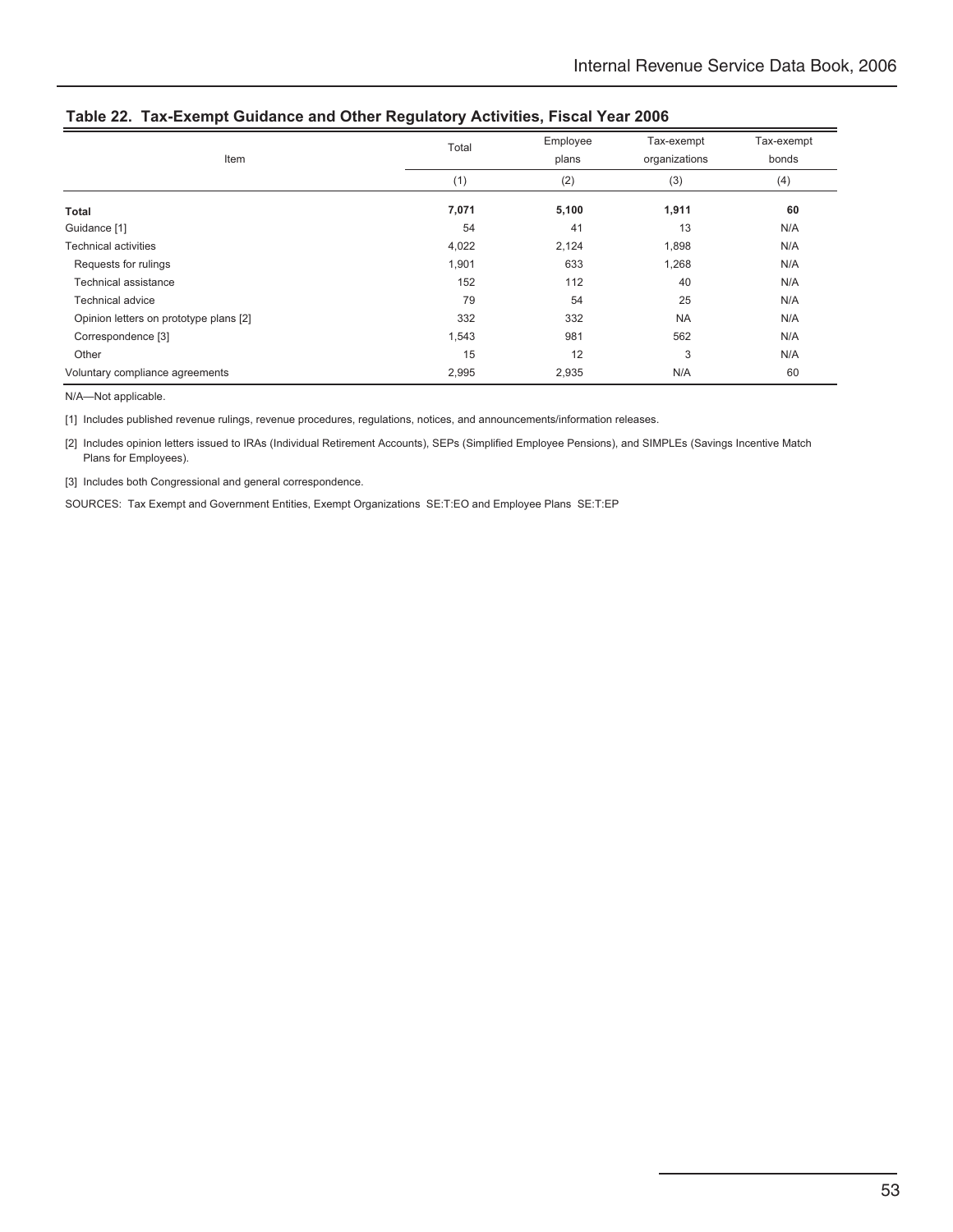### **Table 23. Determination Letters Issued on Employee Pension Plans, by Type and Disposition of Plan, Fiscal Year 2006**

|                             |               |           |           |                            | <b>Determination letters</b> |         |              |           |              |            |
|-----------------------------|---------------|-----------|-----------|----------------------------|------------------------------|---------|--------------|-----------|--------------|------------|
|                             |               |           |           | Defined contribution plans |                              |         |              |           |              |            |
|                             |               |           |           |                            |                              |         | Type of plan |           |              |            |
| Letters issued,             | Total         | Defined   |           |                            |                              |         |              | Employee  | Other        |            |
| disposition of plan         | determination | benefit   | Total [1] | Stock                      | Money                        | Target  | Profit-      | stock     | defined      | Section    |
|                             | letters       | plan      |           | bonus                      | purchase                     | benefit | sharing      | ownership | contribution | 401(k) [2] |
|                             | (1)           | (2)       | (3)       | (4)                        | (5)                          | (6)     | (7)          | (8)       | (9)          | (10)       |
| Total:                      |               |           |           |                            |                              |         |              |           |              |            |
| Qualified                   | 16,987        | 4.118     | 12,869    | 57                         | 568                          | 40      | 10.985       | 547       | 672          | 5,195      |
| Not qualified               | 3             | d         | d         | d                          | d                            | d       | d            | d         | d            | d          |
| Initial qualifications:     |               |           |           |                            |                              |         |              |           |              |            |
| Qualified                   | 8,196         | 2.069     | 6,127     | 9                          | 94                           | 4       | 5,291        | 263       | 466          | 3,328      |
| Participating employees [3] | 1,059,288     | 170,522   | 888,766   | 1,749                      | 22,484                       | 23      | 717,911      | 33.839    | 112.760      | 124,843    |
| Amendments:                 |               |           |           |                            |                              |         |              |           |              |            |
| Qualified                   | 4,774         | 707       | 4,067     | 26                         | 212                          | 17      | 3,525        | 139       | 148          | 1,800      |
| Participating employees [3] | 6,335,838     | 2,588,813 | 3,747,025 | 10,253                     | 563,784                      | 647     | 2,772,907    | 245,986   | 153,448      | 794,020    |
| <b>Terminations:</b>        |               |           |           |                            |                              |         |              |           |              |            |
| Qualified                   | 4,017         | 1,342     | 2,675     | 22                         | 262                          | 19      | 2,169        | 145       | 58           | 67         |
| Participating employees [3] | 1,117,409     | 342,217   | 775,192   | 1,922                      | 10,334                       | 2,202   | 735,502      | 21,888    | 3,344        | 591,127    |

d—Not shown to avoid disclosure about specific taxpayers. However, the data are included in the not qualified total.

[1] The total of defined contribution plans is the sum of columns 4-9, which include associated section 401(k) arrangements and participants. See footnote 2.

[2] Section 401(k) arrangements and participants are reported and counted under the types of plans to which they are attached, e.g., profit-sharing or stock bonus plans, and thus are also included in columns 4-9.

[3] Totals may be overstated to the extent that employees participate in more than one plan.

SOURCE: Tax Exempt and Government Entities, Employee Plans SE:T:EP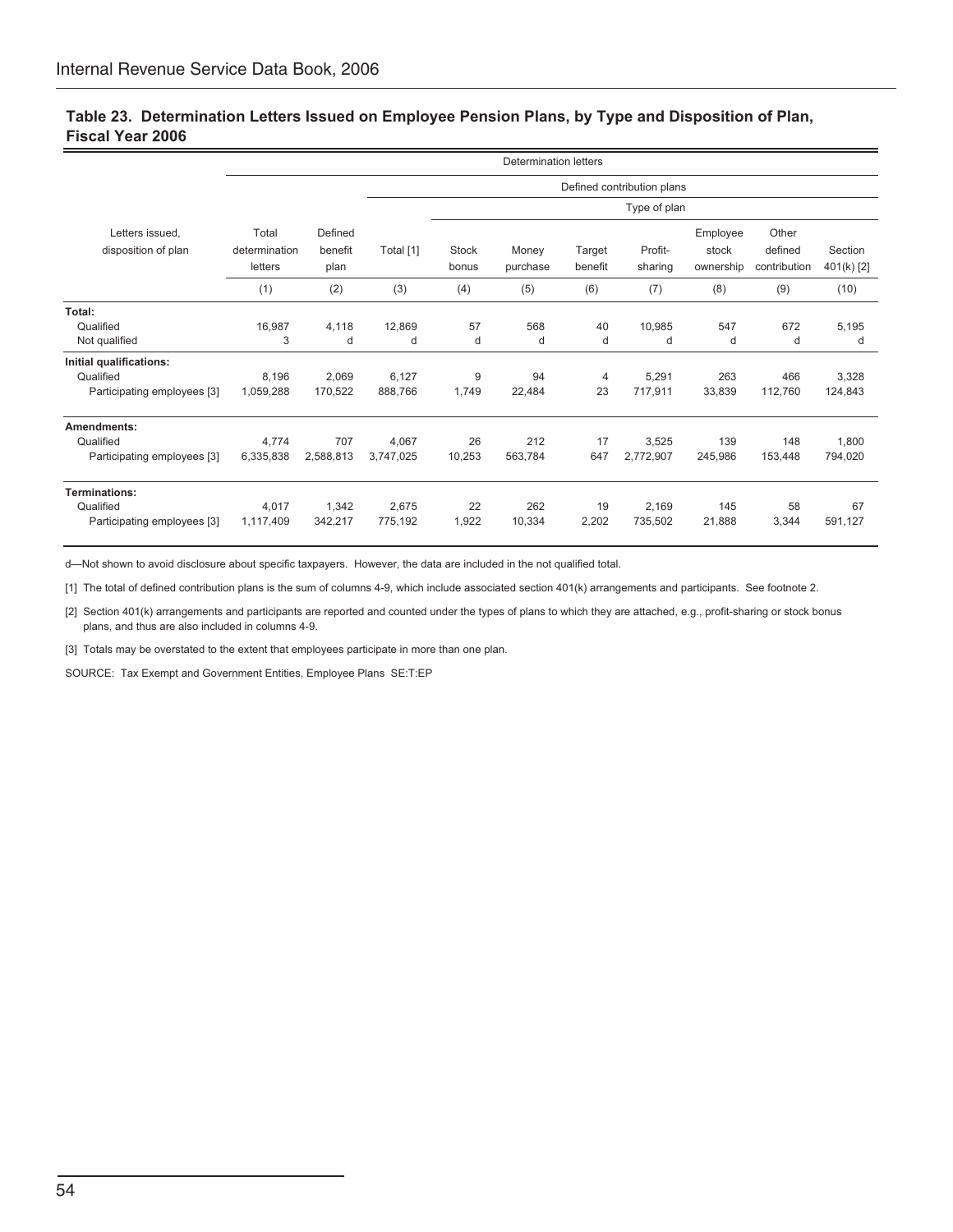### **Table 24. Tax-Exempt Organization and Other Entity Applications or Disposals, by Type of Organization and Internal Revenue Code Section, Fiscal Year 2006**

| Type of organization,<br>Internal Revenue Code section      | Total<br>applications<br>or disposals | Approved | Disapproved | Other [1] |
|-------------------------------------------------------------|---------------------------------------|----------|-------------|-----------|
|                                                             | (1)                                   | (2)      | (3)         | (4)       |
| Tax-exempt organizations and other entities, total          | 90.276                                | 71.054   | 1.305       | 17,917    |
| Section 501 (c) by subsection, total [2]                    | 89,689                                | 71,037   | 1,305       | 17,347    |
| (1) Corporations organized under act of Congress            | 10                                    | 4        | 0           | 6         |
| Title-holding corporations<br>(2)                           | 155                                   | 118      | 0           | 37        |
| Religious, charitable, and similar organizations [3]<br>(3) | 83.350                                | 66,262   | 1.283       | 15.805    |
| Social welfare organizations<br>(4)                         | 1,933                                 | 1.410    | 6           | 517       |
| Labor and agriculture organizations<br>(5)                  | 317                                   | 253      | d           | d         |
| <b>Business leagues</b><br>(6)                              | 1.706                                 | 1,436    | 8           | 262       |
| Social and recreation clubs<br>(7)                          | 1,183                                 | 771      | d           | d         |
| Fraternal beneficiary societies<br>(8)                      | 33                                    | 12       | $\Omega$    | 21        |
| Voluntary employees' beneficiary associations<br>(9)        | 253                                   | 211      | d           | d         |
| Domestic fraternal beneficiary societies<br>(10)            | 53                                    | 19       | 0           | 34        |
| Benevolent life insurance associations<br>(12)              | 117                                   | 78       | 0           | 39        |
| (13)<br>Cemetery companies                                  | 175                                   | 148      | 0           | 27        |
| State-chartered credit unions<br>(14)                       | 5                                     | 3        | d           | d         |
| Mutual insurance companies<br>(15)                          | 126                                   | 90       | 3           | 33        |
| Supplemental unemployment benefit trusts<br>(17)            | 4                                     | 2        | d           | d         |
| War veterans' organizations<br>(19)                         | 136                                   | 100      | 0           | 36        |
| (25)<br>Holding companies for pensions and other entities   | 133                                   | 120      | d           | d         |
| Section 501 (d) Religious and apostolic associations        | 20                                    | 6        | 0           | 14        |
| <b>Section 521 Farmers' cooperatives</b>                    | 16                                    | 10       | 0           | 6         |
| Nonexempt charitable trusts                                 | 551                                   | 1        | 0           | 550       |

d—Not shown to avoid disclosure about specific taxpayers. However, data are included in the appropriate totals.

[1] Includes applications withdrawn by the organization; applications which failed to provide the required information; incomplete applications; IRS refusals to rule on applications; applications forwarded to other than the IRS National Office; IRS correction disposals; and others.

[2] No applications were filed for teachers' retirement funds [section 501(c)(11)]; corporations to finance crop operations [section 501(c)(16)]; employee-funded pension trusts [section 501(c)(18)]; black lung trusts [section 501(c)(21)]; multiemployer pension plans [section 501(c)(22)]; veteran's associations founded prior to 1880 [section 501(c)(23)]; trusts described in section 4049 of the Employee Security Act of 1974 (ERISA) [section 501(c)(24)]; State-sponsored high-risk health insurance organizations [section 501(c)(26)]; and State-sponsored workers' compensation reinsurance organizations [section 501(c)(27)].

[3] Includes private foundations. Not all Internal Revenue Code section 501(c)(3) organizations are required to apply for recognition of tax-exemption, including churches, integrated auxiliaries, subordinate units, and conventions or associations of churches.

SOURCE: Tax Exempt and Government Entities, Exempt Organizations, Rulings and Agreements, Determinations SE:T:EO:RA:D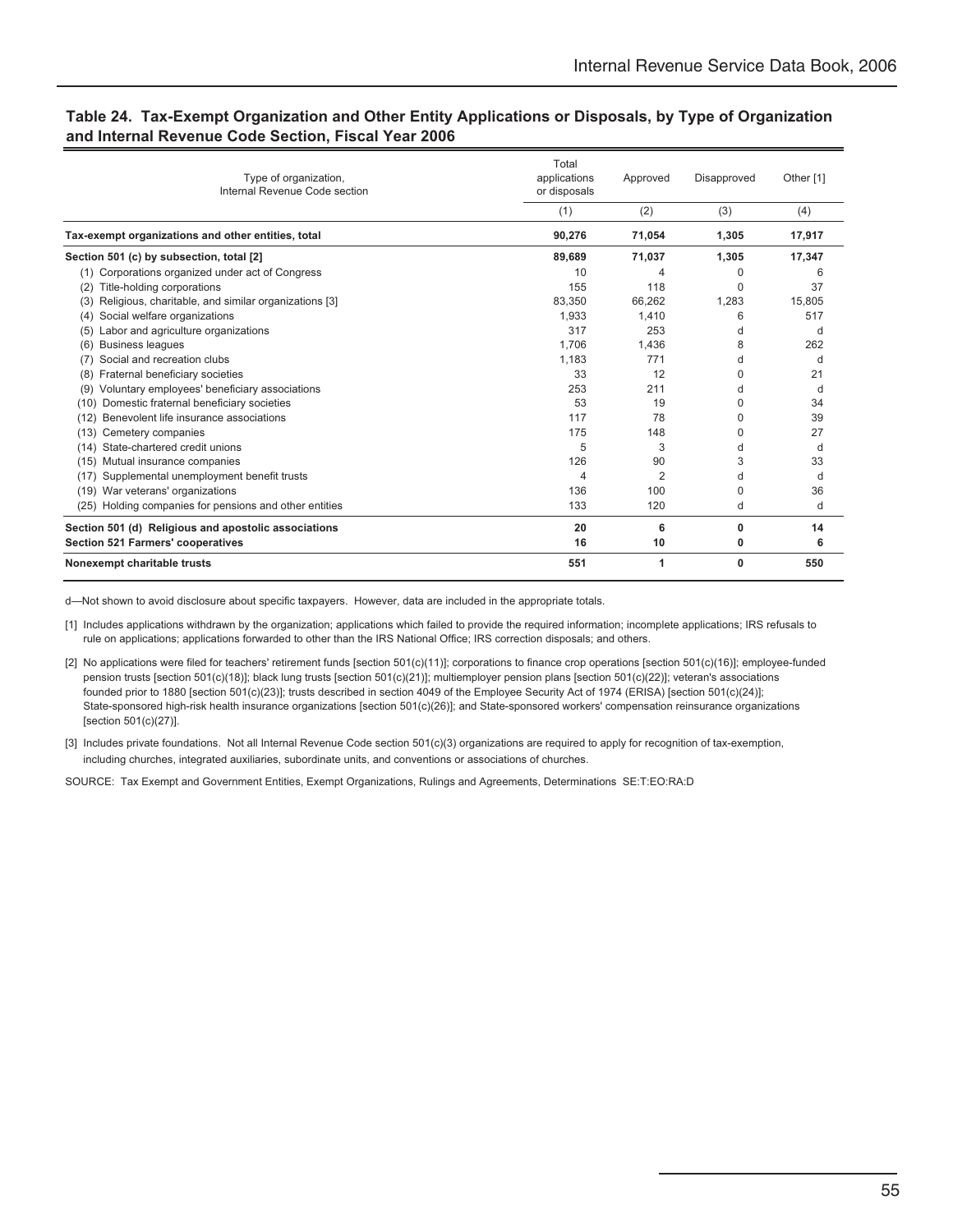| Type of organization, Internal Revenue Code section                                     | 2003      | 2004      | 2005                    | 2006           |
|-----------------------------------------------------------------------------------------|-----------|-----------|-------------------------|----------------|
|                                                                                         | (1)       | (2)       | (3)                     | (4)            |
| Tax-exempt organizations and other entities, total                                      | 1,640,949 | 1,680,061 | 1,709,205               | 1,726,491      |
| Section 501(c) by subsection, total                                                     | 1,501,772 | 1,540,554 | 1,570,023               | 1,585,479      |
| (1) Corporations organized under act of Congress                                        | 103       | 116       | 123                     | 126            |
| (2) Title-holding corporations                                                          | 7,078     | 7,144     | 7,116                   | 7,120          |
| (3) Religious, charitable, and similar organizations [1]                                | 964,418   | 1,010,365 | 1,045,979               | 1,064,191      |
| (4) Social welfare organizations                                                        | 137,831   | 138,193   | 136,060                 | 135,155        |
| (5) Labor and agriculture organizations                                                 | 62,641    | 62,561    | 61,075                  | 60,932         |
| (6) Business leagues                                                                    | 84,838    | 86,054    | 86,485                  | 86,563         |
| (7) Social and recreation clubs                                                         | 69,522    | 70,422    | 70,399                  | 70,569         |
| (8) Fraternal beneficiary societies                                                     | 79,390    | 69,798    | 67,391                  | 65,752         |
| (9) Voluntary employees' beneficiary associations                                       | 13,066    | 12,866    | 12,567                  | 12,206         |
| (10) Domestic fraternal beneficiary societies                                           | 22,576    | 21,328    | 21,091                  | 21,385         |
| (12) Benevolent life insurance associations                                             | 6,662     | 6.716     | 6.718                   | 6,738          |
| (13) Cemetery companies                                                                 | 10,585    | 10,728    | 10,819                  | 10,879         |
| (14) State-chartered credit unions                                                      | 4,338     | 4,289     | 4.083                   | 3,976          |
| (15) Mutual insurance companies                                                         | 1,777     | 1,988     | 2,127                   | 2,126          |
| (17) Supplemental unemployment benefit trusts                                           | 468       | 462       | 448                     | 438            |
| (19) War veterans' organizations                                                        | 35,132    | 36,141    | 36,166                  | 35,982         |
| (25) Holding companies for pensions and other entities                                  | 1,259     | 1,285     | 1,274                   | 1,238          |
| Other 501(c) subsections [2]                                                            | 88        | 98        | 102                     | 103            |
| Section 501(d) Religious and apostolic associations                                     | 138       | 141       | 146                     | 162            |
| Section 501(e) Cooperative hospital service organizations                               | 39        | 38        | 37                      | 37             |
| Section 501(f) Cooperative service organizations of operating educational organizations | 1         |           | 1                       |                |
| Section 501(k) Child care organizations                                                 | 0         | 3         | $\overline{\mathbf{2}}$ | 6              |
| Section 501(n) Charitable risk pools                                                    | 0         | 1         | $\mathbf{2}$            | $\overline{2}$ |
| Nonexempt charitable trusts                                                             | 138,999   | 139,323   | 138,994                 | 140,804        |

[1] Includes private foundations. Not all Internal Revenue Code section 501(c)(3) organizations are required to apply for recognition of tax-exemption, including churches, integrated auxiliaries, subordinate units, and conventions or associations of churches.

[2] Includes teachers' retirement funds [section 501(c)(11)]; corporations to finance crop operations [section 501(c)(16)]; employee-funded pension trusts [section 501(c)(18)]; black lung trusts [section 501(c)(21)]; multiemployer pension plans [section 501(c)(22)]; veteran's associations founded prior to 1880 [section 501(c)(23)]; trusts described in section 4049 of the Employee Security Act of 1974 (ERISA) [section 501(c)(24)]; State-sponsored high-risk health insurance organizations [section 501(c)(26)]; and State-sponsored workers' compensation reinsurance organizations [section 501(c)(27)].

SOURCE: Tax Exempt and Government Entities SE:T:BSP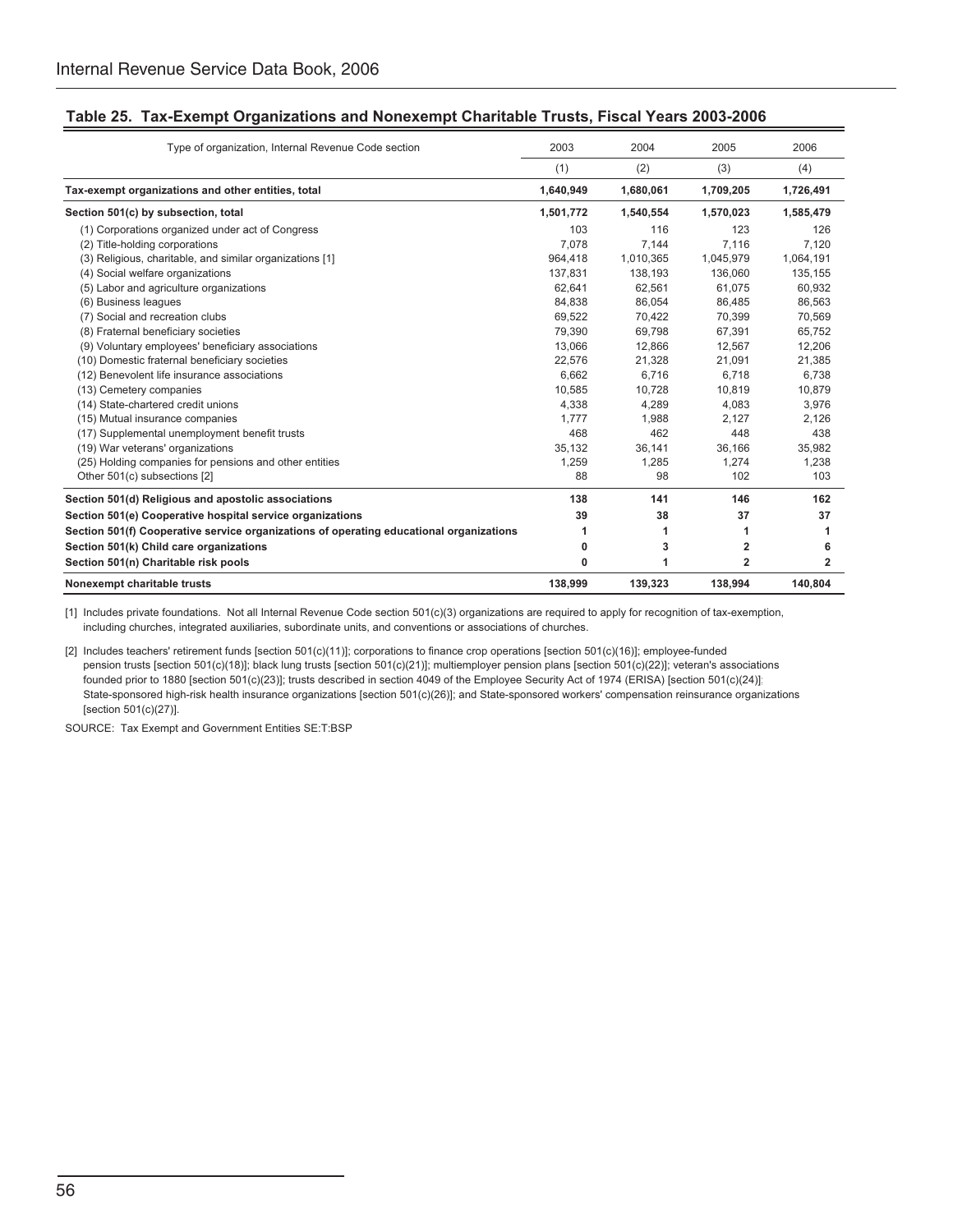# *Chief Counsel*

ttorneys in the Chief Counsel's Office serve as law-<br>yers for the IRS. They provide guidance to IRS and<br>to taxpayers on the correct legal interpretation of the<br>Federal tax laws, represent the IRS in litigation, and provide yers for the IRS. They provide guidance to IRS and to taxpayers on the correct legal interpretation of the Federal tax laws, represent the IRS in litigation, and provide all other legal support the IRS needs to carry out its mission. Tables 26 and 27 provide information about the Chief Counsel workload in 2006.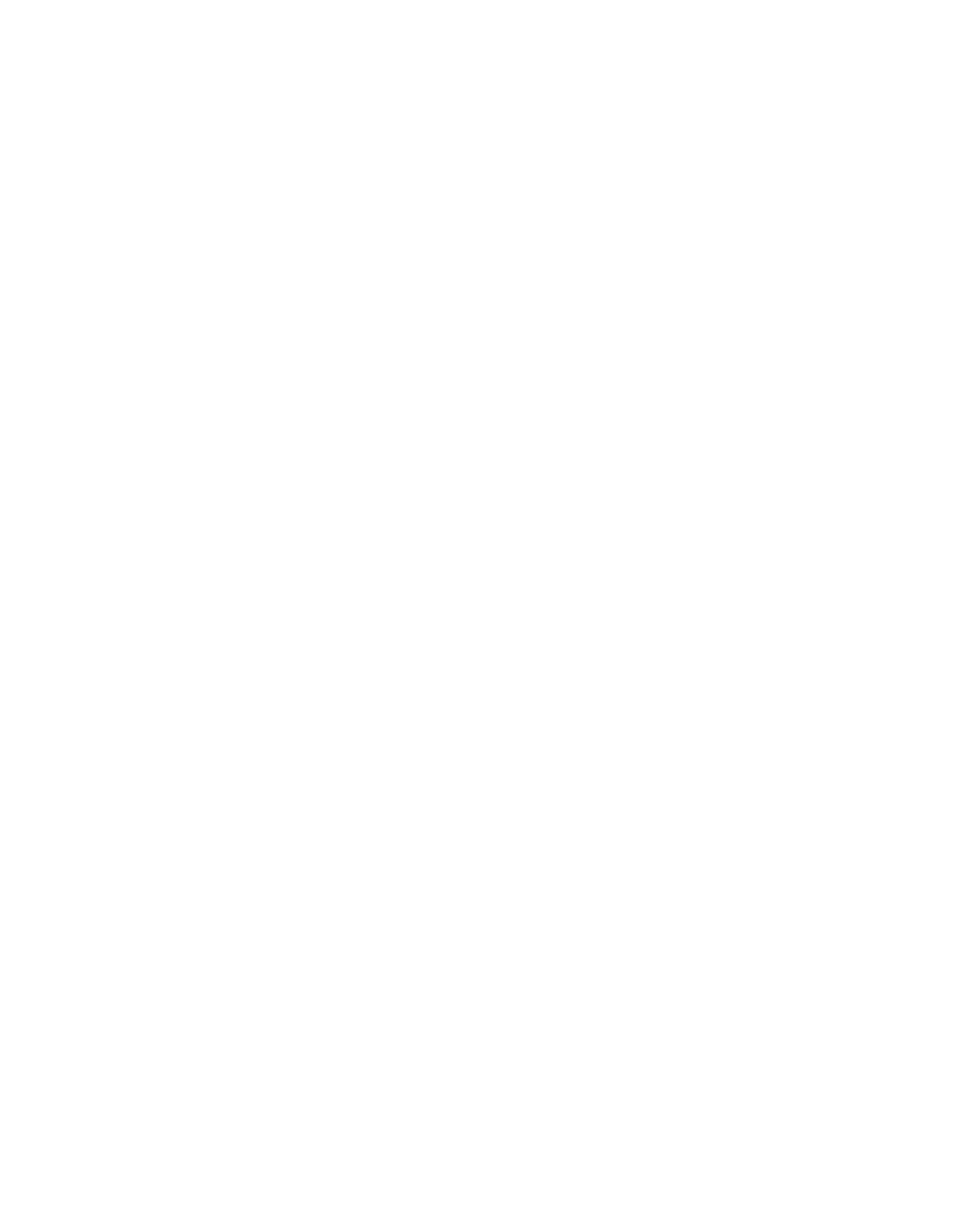|                                             | Cases       | Cases       | Cases pending      |
|---------------------------------------------|-------------|-------------|--------------------|
| Office and type of case or activity         | received    | closed      | September 30, 2006 |
|                                             | (1)         | (2)         | (3)                |
| <b>Chief Counsel (All Offices):</b>         |             |             |                    |
| Total                                       | 91,703      | 94,333      | 62,401             |
| Guidance and assistance                     | 13,874      | 14,230      | 9,977              |
| Tax law enforcement and litigation          | 73,437      | 75,933      | 49,987             |
| Other legal services to the IRS             | 4,392       | 4,170       | 2,428              |
| Miscellaneous [1]                           | $\mathbf 0$ | 0           | 9                  |
| Corporate:                                  |             |             |                    |
| Total                                       | 713         | 704         | 320                |
| Guidance and assistance                     | 514         | 502         | 216                |
| Tax law enforcement and litigation          | 181         | 184         | 93                 |
| Other legal services to the IRS             | 18          | 18          | 11                 |
| Miscellaneous [1]                           | $\mathbf 0$ | $\mathbf 0$ | $\mathbf 0$        |
| <b>Criminal Tax:</b>                        |             |             |                    |
| Total                                       | 6,340       | 6,461       | 1,387              |
| Guidance and assistance                     | 121         | 111         | 28                 |
| Tax law enforcement and litigation          | 6,170       | 6,300       | 1,346              |
| Other legal services to the IRS             | 49          | 50          | 13                 |
| Miscellaneous [1]                           | $\mathbf 0$ | $\Omega$    | $\mathbf 0$        |
| <b>Financial Institutions and Products:</b> |             |             |                    |
| Total                                       | 862         | 777         | 535                |
| Guidance and assistance                     | 698         | 666         | 423                |
| Tax law enforcement and litigation          | 146         | 102         | 101                |
| Other legal services to the IRS             | 18          | 9           | 11                 |
| Miscellaneous [1]                           | $\mathbf 0$ | $\mathbf 0$ | $\mathbf 0$        |
| <b>General Legal Services:</b>              |             |             |                    |
| Total                                       | 3,622       | 3,568       | 1,885              |
| Guidance and assistance                     | 67          | 66          | 6                  |
| Tax law enforcement and litigation          | $\mathbf 0$ | $\mathbf 0$ | $\mathbf 0$        |
| Other legal services to the IRS             | 3,555       | 3,502       | 1,872              |
| Miscellaneous [1]                           | $\mathbf 0$ | 0           | $\overline{7}$     |
| Income Tax and Accounting:                  |             |             |                    |
| Total                                       | 5,214       | 5,494       | 3,587              |
| Guidance and assistance                     | 4,623       | 4,921       | 3,329              |
| Tax law enforcement and litigation          | 577         | 559         | 248                |
| Other legal services to the IRS             | 14          | 14          | 10                 |
| Miscellaneous [1]                           | $\mathbf 0$ | $\Omega$    | $\mathbf 0$        |
| International:                              |             |             |                    |
| Total                                       | 1,533       | 2,339       | 2,046              |
| Guidance and assistance                     | 1,184       | 2,020       | 1,601              |
| Tax law enforcement and litigation          | 339         | 308         | 411                |
| Other legal services to the IRS             | 10          | 11          | 34                 |
| Miscellaneous [1]                           | $\mathbf 0$ | $\Omega$    | 0                  |
|                                             |             |             |                    |

Footnotes at end of table.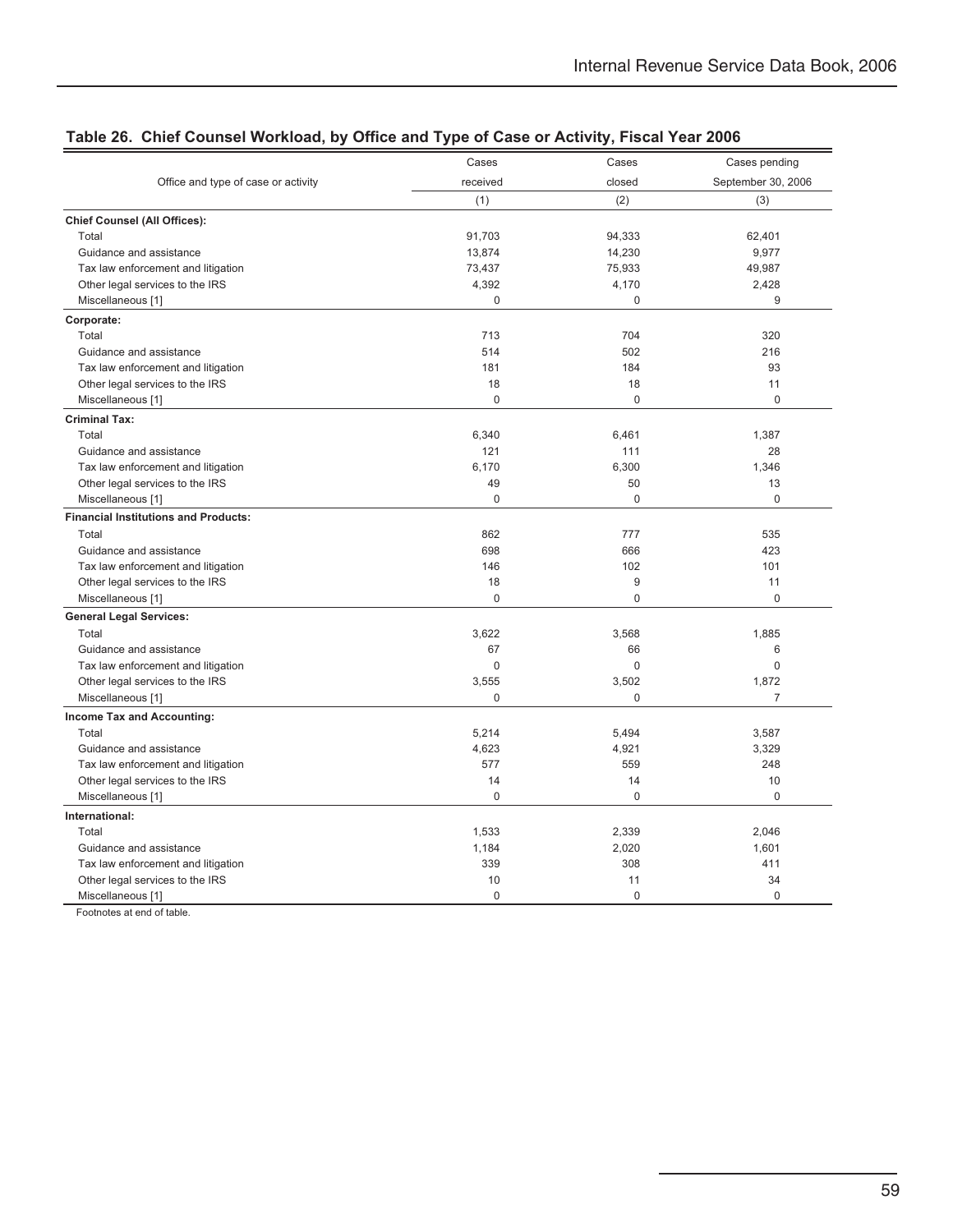### **Table 26. Chief Counsel Workload, by Office and Type of Case or Activity, Fiscal Year 2006 —Continued**

| received<br>closed<br>September 30, 2006<br>Office and type of case or activity<br>(2)<br>(1)<br>(3)<br>Large and Mid-Size Business:<br>5.707<br>Total<br>4,202<br>3,950<br>818<br>1,048<br>Guidance and assistance<br>607<br>Tax law enforcement and litigation<br>3,361<br>3,327<br>4,643<br>23<br>Other legal services to the IRS<br>16<br>16<br>$\Omega$<br>$\Omega$<br>$\Omega$<br>Miscellaneous [1]<br>Passthroughs and Special Industries:<br>1,413<br>Total<br>2,512<br>2,260<br>1,878<br>1,665<br>1,122<br>Guidance and assistance<br>610<br>571<br>285<br>Tax law enforcement and litigation<br>24<br>24<br>6<br>Other legal services to the IRS<br>$\Omega$<br>$\mathbf 0$<br>Miscellaneous [1]<br>$\mathbf 0$<br><b>Procedure and Administration:</b><br>Total<br>4,037<br>3,484<br>1,984<br>Guidance and assistance<br>1,377<br>1,283<br>697<br>2,139<br>878<br>Tax law enforcement and litigation<br>1,850<br>521<br>351<br>409<br>Other legal services to the IRS<br>$\Omega$<br>$\Omega$<br>Miscellaneous [1]<br>$\Omega$<br><b>Small Business/Self-Employed:</b><br>59,049<br>62,143<br>Total<br>40,486<br>Guidance and assistance<br>746<br>781<br>373<br>58,164<br>61,200<br>40,081<br>Tax law enforcement and litigation<br>139<br>162<br>32<br>Other legal services to the IRS<br>$\mathbf 0$<br>$\overline{0}$<br>$\Omega$<br>Miscellaneous [1]<br><b>Tax Exempt and Government Entities:</b><br>Total<br>3,113<br>2,661<br>2,927<br>1,462<br>1,234<br>1,056<br>Guidance and assistance<br>Tax law enforcement and litigation<br>1,630<br>1,415<br>1,855<br>21<br>d<br>Other legal services to the IRS<br>d<br>$\Omega$<br>d<br>d<br>Miscellaneous [1]<br><b>Wage and Investment:</b><br>225<br>202<br>69<br>Total<br>186<br>179<br>43<br>Guidance and assistance<br>Tax law enforcement and litigation<br>39<br>23<br>26<br>$\mathbf 0$<br>$\bf 0$<br>$\mathbf 0$<br>Other legal services to the IRS<br>$\Omega$<br>$\Omega$<br>$\Omega$<br>Miscellaneous [1]<br>Other [2]:<br>Total<br>281<br>290<br>55 |  | Cases |  | Cases pending |  |
|---------------------------------------------------------------------------------------------------------------------------------------------------------------------------------------------------------------------------------------------------------------------------------------------------------------------------------------------------------------------------------------------------------------------------------------------------------------------------------------------------------------------------------------------------------------------------------------------------------------------------------------------------------------------------------------------------------------------------------------------------------------------------------------------------------------------------------------------------------------------------------------------------------------------------------------------------------------------------------------------------------------------------------------------------------------------------------------------------------------------------------------------------------------------------------------------------------------------------------------------------------------------------------------------------------------------------------------------------------------------------------------------------------------------------------------------------------------------------------------------------------------------------------------------------------------------------------------------------------------------------------------------------------------------------------------------------------------------------------------------------------------------------------------------------------------------------------------------------------------------------------------------------------------------------------------------------------------------------------------------------------------------------------|--|-------|--|---------------|--|
|                                                                                                                                                                                                                                                                                                                                                                                                                                                                                                                                                                                                                                                                                                                                                                                                                                                                                                                                                                                                                                                                                                                                                                                                                                                                                                                                                                                                                                                                                                                                                                                                                                                                                                                                                                                                                                                                                                                                                                                                                                 |  |       |  |               |  |
|                                                                                                                                                                                                                                                                                                                                                                                                                                                                                                                                                                                                                                                                                                                                                                                                                                                                                                                                                                                                                                                                                                                                                                                                                                                                                                                                                                                                                                                                                                                                                                                                                                                                                                                                                                                                                                                                                                                                                                                                                                 |  |       |  |               |  |
|                                                                                                                                                                                                                                                                                                                                                                                                                                                                                                                                                                                                                                                                                                                                                                                                                                                                                                                                                                                                                                                                                                                                                                                                                                                                                                                                                                                                                                                                                                                                                                                                                                                                                                                                                                                                                                                                                                                                                                                                                                 |  |       |  |               |  |
|                                                                                                                                                                                                                                                                                                                                                                                                                                                                                                                                                                                                                                                                                                                                                                                                                                                                                                                                                                                                                                                                                                                                                                                                                                                                                                                                                                                                                                                                                                                                                                                                                                                                                                                                                                                                                                                                                                                                                                                                                                 |  |       |  |               |  |
|                                                                                                                                                                                                                                                                                                                                                                                                                                                                                                                                                                                                                                                                                                                                                                                                                                                                                                                                                                                                                                                                                                                                                                                                                                                                                                                                                                                                                                                                                                                                                                                                                                                                                                                                                                                                                                                                                                                                                                                                                                 |  |       |  |               |  |
|                                                                                                                                                                                                                                                                                                                                                                                                                                                                                                                                                                                                                                                                                                                                                                                                                                                                                                                                                                                                                                                                                                                                                                                                                                                                                                                                                                                                                                                                                                                                                                                                                                                                                                                                                                                                                                                                                                                                                                                                                                 |  |       |  |               |  |
|                                                                                                                                                                                                                                                                                                                                                                                                                                                                                                                                                                                                                                                                                                                                                                                                                                                                                                                                                                                                                                                                                                                                                                                                                                                                                                                                                                                                                                                                                                                                                                                                                                                                                                                                                                                                                                                                                                                                                                                                                                 |  |       |  |               |  |
|                                                                                                                                                                                                                                                                                                                                                                                                                                                                                                                                                                                                                                                                                                                                                                                                                                                                                                                                                                                                                                                                                                                                                                                                                                                                                                                                                                                                                                                                                                                                                                                                                                                                                                                                                                                                                                                                                                                                                                                                                                 |  |       |  |               |  |
|                                                                                                                                                                                                                                                                                                                                                                                                                                                                                                                                                                                                                                                                                                                                                                                                                                                                                                                                                                                                                                                                                                                                                                                                                                                                                                                                                                                                                                                                                                                                                                                                                                                                                                                                                                                                                                                                                                                                                                                                                                 |  |       |  |               |  |
|                                                                                                                                                                                                                                                                                                                                                                                                                                                                                                                                                                                                                                                                                                                                                                                                                                                                                                                                                                                                                                                                                                                                                                                                                                                                                                                                                                                                                                                                                                                                                                                                                                                                                                                                                                                                                                                                                                                                                                                                                                 |  |       |  |               |  |
|                                                                                                                                                                                                                                                                                                                                                                                                                                                                                                                                                                                                                                                                                                                                                                                                                                                                                                                                                                                                                                                                                                                                                                                                                                                                                                                                                                                                                                                                                                                                                                                                                                                                                                                                                                                                                                                                                                                                                                                                                                 |  |       |  |               |  |
|                                                                                                                                                                                                                                                                                                                                                                                                                                                                                                                                                                                                                                                                                                                                                                                                                                                                                                                                                                                                                                                                                                                                                                                                                                                                                                                                                                                                                                                                                                                                                                                                                                                                                                                                                                                                                                                                                                                                                                                                                                 |  |       |  |               |  |
|                                                                                                                                                                                                                                                                                                                                                                                                                                                                                                                                                                                                                                                                                                                                                                                                                                                                                                                                                                                                                                                                                                                                                                                                                                                                                                                                                                                                                                                                                                                                                                                                                                                                                                                                                                                                                                                                                                                                                                                                                                 |  |       |  |               |  |
|                                                                                                                                                                                                                                                                                                                                                                                                                                                                                                                                                                                                                                                                                                                                                                                                                                                                                                                                                                                                                                                                                                                                                                                                                                                                                                                                                                                                                                                                                                                                                                                                                                                                                                                                                                                                                                                                                                                                                                                                                                 |  |       |  |               |  |
|                                                                                                                                                                                                                                                                                                                                                                                                                                                                                                                                                                                                                                                                                                                                                                                                                                                                                                                                                                                                                                                                                                                                                                                                                                                                                                                                                                                                                                                                                                                                                                                                                                                                                                                                                                                                                                                                                                                                                                                                                                 |  |       |  |               |  |
|                                                                                                                                                                                                                                                                                                                                                                                                                                                                                                                                                                                                                                                                                                                                                                                                                                                                                                                                                                                                                                                                                                                                                                                                                                                                                                                                                                                                                                                                                                                                                                                                                                                                                                                                                                                                                                                                                                                                                                                                                                 |  |       |  |               |  |
|                                                                                                                                                                                                                                                                                                                                                                                                                                                                                                                                                                                                                                                                                                                                                                                                                                                                                                                                                                                                                                                                                                                                                                                                                                                                                                                                                                                                                                                                                                                                                                                                                                                                                                                                                                                                                                                                                                                                                                                                                                 |  |       |  |               |  |
|                                                                                                                                                                                                                                                                                                                                                                                                                                                                                                                                                                                                                                                                                                                                                                                                                                                                                                                                                                                                                                                                                                                                                                                                                                                                                                                                                                                                                                                                                                                                                                                                                                                                                                                                                                                                                                                                                                                                                                                                                                 |  |       |  |               |  |
|                                                                                                                                                                                                                                                                                                                                                                                                                                                                                                                                                                                                                                                                                                                                                                                                                                                                                                                                                                                                                                                                                                                                                                                                                                                                                                                                                                                                                                                                                                                                                                                                                                                                                                                                                                                                                                                                                                                                                                                                                                 |  |       |  |               |  |
|                                                                                                                                                                                                                                                                                                                                                                                                                                                                                                                                                                                                                                                                                                                                                                                                                                                                                                                                                                                                                                                                                                                                                                                                                                                                                                                                                                                                                                                                                                                                                                                                                                                                                                                                                                                                                                                                                                                                                                                                                                 |  |       |  |               |  |
|                                                                                                                                                                                                                                                                                                                                                                                                                                                                                                                                                                                                                                                                                                                                                                                                                                                                                                                                                                                                                                                                                                                                                                                                                                                                                                                                                                                                                                                                                                                                                                                                                                                                                                                                                                                                                                                                                                                                                                                                                                 |  |       |  |               |  |
|                                                                                                                                                                                                                                                                                                                                                                                                                                                                                                                                                                                                                                                                                                                                                                                                                                                                                                                                                                                                                                                                                                                                                                                                                                                                                                                                                                                                                                                                                                                                                                                                                                                                                                                                                                                                                                                                                                                                                                                                                                 |  |       |  |               |  |
|                                                                                                                                                                                                                                                                                                                                                                                                                                                                                                                                                                                                                                                                                                                                                                                                                                                                                                                                                                                                                                                                                                                                                                                                                                                                                                                                                                                                                                                                                                                                                                                                                                                                                                                                                                                                                                                                                                                                                                                                                                 |  |       |  |               |  |
|                                                                                                                                                                                                                                                                                                                                                                                                                                                                                                                                                                                                                                                                                                                                                                                                                                                                                                                                                                                                                                                                                                                                                                                                                                                                                                                                                                                                                                                                                                                                                                                                                                                                                                                                                                                                                                                                                                                                                                                                                                 |  |       |  |               |  |
|                                                                                                                                                                                                                                                                                                                                                                                                                                                                                                                                                                                                                                                                                                                                                                                                                                                                                                                                                                                                                                                                                                                                                                                                                                                                                                                                                                                                                                                                                                                                                                                                                                                                                                                                                                                                                                                                                                                                                                                                                                 |  |       |  |               |  |
|                                                                                                                                                                                                                                                                                                                                                                                                                                                                                                                                                                                                                                                                                                                                                                                                                                                                                                                                                                                                                                                                                                                                                                                                                                                                                                                                                                                                                                                                                                                                                                                                                                                                                                                                                                                                                                                                                                                                                                                                                                 |  |       |  |               |  |
|                                                                                                                                                                                                                                                                                                                                                                                                                                                                                                                                                                                                                                                                                                                                                                                                                                                                                                                                                                                                                                                                                                                                                                                                                                                                                                                                                                                                                                                                                                                                                                                                                                                                                                                                                                                                                                                                                                                                                                                                                                 |  |       |  |               |  |
|                                                                                                                                                                                                                                                                                                                                                                                                                                                                                                                                                                                                                                                                                                                                                                                                                                                                                                                                                                                                                                                                                                                                                                                                                                                                                                                                                                                                                                                                                                                                                                                                                                                                                                                                                                                                                                                                                                                                                                                                                                 |  |       |  |               |  |
|                                                                                                                                                                                                                                                                                                                                                                                                                                                                                                                                                                                                                                                                                                                                                                                                                                                                                                                                                                                                                                                                                                                                                                                                                                                                                                                                                                                                                                                                                                                                                                                                                                                                                                                                                                                                                                                                                                                                                                                                                                 |  |       |  |               |  |
|                                                                                                                                                                                                                                                                                                                                                                                                                                                                                                                                                                                                                                                                                                                                                                                                                                                                                                                                                                                                                                                                                                                                                                                                                                                                                                                                                                                                                                                                                                                                                                                                                                                                                                                                                                                                                                                                                                                                                                                                                                 |  |       |  |               |  |
|                                                                                                                                                                                                                                                                                                                                                                                                                                                                                                                                                                                                                                                                                                                                                                                                                                                                                                                                                                                                                                                                                                                                                                                                                                                                                                                                                                                                                                                                                                                                                                                                                                                                                                                                                                                                                                                                                                                                                                                                                                 |  |       |  |               |  |
|                                                                                                                                                                                                                                                                                                                                                                                                                                                                                                                                                                                                                                                                                                                                                                                                                                                                                                                                                                                                                                                                                                                                                                                                                                                                                                                                                                                                                                                                                                                                                                                                                                                                                                                                                                                                                                                                                                                                                                                                                                 |  |       |  |               |  |
|                                                                                                                                                                                                                                                                                                                                                                                                                                                                                                                                                                                                                                                                                                                                                                                                                                                                                                                                                                                                                                                                                                                                                                                                                                                                                                                                                                                                                                                                                                                                                                                                                                                                                                                                                                                                                                                                                                                                                                                                                                 |  |       |  |               |  |
|                                                                                                                                                                                                                                                                                                                                                                                                                                                                                                                                                                                                                                                                                                                                                                                                                                                                                                                                                                                                                                                                                                                                                                                                                                                                                                                                                                                                                                                                                                                                                                                                                                                                                                                                                                                                                                                                                                                                                                                                                                 |  |       |  |               |  |
|                                                                                                                                                                                                                                                                                                                                                                                                                                                                                                                                                                                                                                                                                                                                                                                                                                                                                                                                                                                                                                                                                                                                                                                                                                                                                                                                                                                                                                                                                                                                                                                                                                                                                                                                                                                                                                                                                                                                                                                                                                 |  |       |  |               |  |
|                                                                                                                                                                                                                                                                                                                                                                                                                                                                                                                                                                                                                                                                                                                                                                                                                                                                                                                                                                                                                                                                                                                                                                                                                                                                                                                                                                                                                                                                                                                                                                                                                                                                                                                                                                                                                                                                                                                                                                                                                                 |  |       |  |               |  |
|                                                                                                                                                                                                                                                                                                                                                                                                                                                                                                                                                                                                                                                                                                                                                                                                                                                                                                                                                                                                                                                                                                                                                                                                                                                                                                                                                                                                                                                                                                                                                                                                                                                                                                                                                                                                                                                                                                                                                                                                                                 |  |       |  |               |  |
|                                                                                                                                                                                                                                                                                                                                                                                                                                                                                                                                                                                                                                                                                                                                                                                                                                                                                                                                                                                                                                                                                                                                                                                                                                                                                                                                                                                                                                                                                                                                                                                                                                                                                                                                                                                                                                                                                                                                                                                                                                 |  |       |  |               |  |
|                                                                                                                                                                                                                                                                                                                                                                                                                                                                                                                                                                                                                                                                                                                                                                                                                                                                                                                                                                                                                                                                                                                                                                                                                                                                                                                                                                                                                                                                                                                                                                                                                                                                                                                                                                                                                                                                                                                                                                                                                                 |  |       |  |               |  |
|                                                                                                                                                                                                                                                                                                                                                                                                                                                                                                                                                                                                                                                                                                                                                                                                                                                                                                                                                                                                                                                                                                                                                                                                                                                                                                                                                                                                                                                                                                                                                                                                                                                                                                                                                                                                                                                                                                                                                                                                                                 |  |       |  |               |  |
| Guidance and assistance<br>200<br>195<br>35                                                                                                                                                                                                                                                                                                                                                                                                                                                                                                                                                                                                                                                                                                                                                                                                                                                                                                                                                                                                                                                                                                                                                                                                                                                                                                                                                                                                                                                                                                                                                                                                                                                                                                                                                                                                                                                                                                                                                                                     |  |       |  |               |  |
| 81<br>94<br>20<br>Tax law enforcement and litigation                                                                                                                                                                                                                                                                                                                                                                                                                                                                                                                                                                                                                                                                                                                                                                                                                                                                                                                                                                                                                                                                                                                                                                                                                                                                                                                                                                                                                                                                                                                                                                                                                                                                                                                                                                                                                                                                                                                                                                            |  |       |  |               |  |
| Other legal services to the IRS<br>$\mathbf 0$<br>d<br>d                                                                                                                                                                                                                                                                                                                                                                                                                                                                                                                                                                                                                                                                                                                                                                                                                                                                                                                                                                                                                                                                                                                                                                                                                                                                                                                                                                                                                                                                                                                                                                                                                                                                                                                                                                                                                                                                                                                                                                        |  |       |  |               |  |
| $\mathbf 0$<br>Miscellaneous [1]<br>d<br>d                                                                                                                                                                                                                                                                                                                                                                                                                                                                                                                                                                                                                                                                                                                                                                                                                                                                                                                                                                                                                                                                                                                                                                                                                                                                                                                                                                                                                                                                                                                                                                                                                                                                                                                                                                                                                                                                                                                                                                                      |  |       |  |               |  |

d—Not shown to avoid disclosure of information about specific taxpayers. However, the data are included in the appropriate totals.

[1] Includes cases for which a type of work is no longer done by the office shown and which were opened when that type of work was authorized for the office but closed after it was transferred to another office. Also includes cases that were not part of the work ordinarily performed by the particular office.

[2] Includes the immediate offices of the Chief Counsel and the Associate Chief Counsel (Finance and Management).

SOURCE: Chief Counsel, Associate Chief Counsel Finance and Management, Planning and Finance Division CC:FM:PF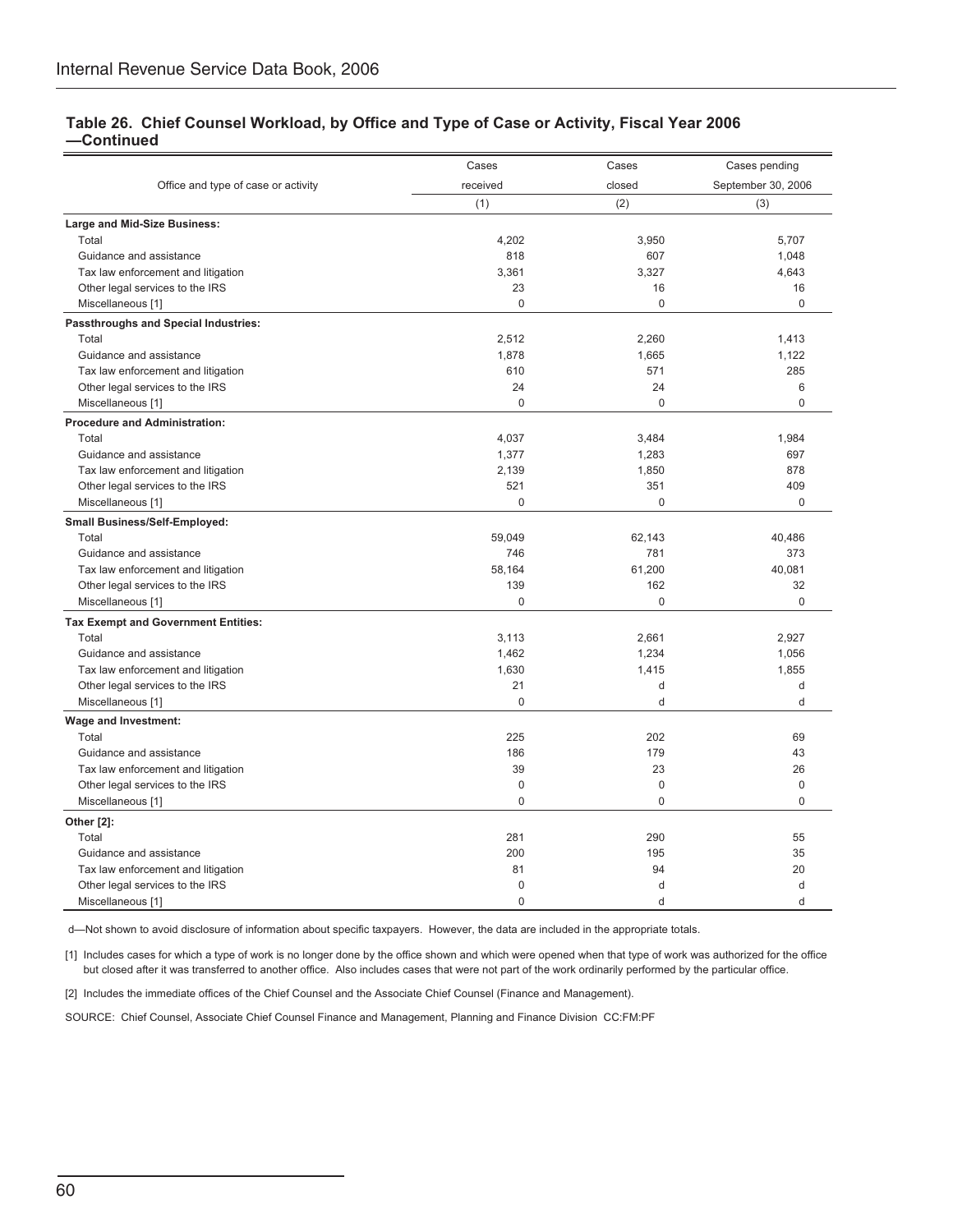|                                                                  |          |        | Cases pending      |  |
|------------------------------------------------------------------|----------|--------|--------------------|--|
| Type of case                                                     | Received | Closed | September 30, 2006 |  |
|                                                                  | (1)      | (2)    | (3)                |  |
| <b>Total cases</b>                                               | 29,046   | 27,627 | 28,403             |  |
| Tax Court cases [1]:                                             |          |        |                    |  |
| Number of cases                                                  | 26,045   | 24,733 | 26,287             |  |
| Tax and penalty in dispute (millions of dollars)                 | 6,940    | 6,553  | 27,679             |  |
| Tax and penalty on decision (millions of dollars):               |          |        |                    |  |
| Total                                                            | N/A      | 1,813  | N/A                |  |
| Default or dismissed                                             | N/A      | 404    | N/A                |  |
| Settled                                                          | N/A      | 1,140  | N/A                |  |
| Tried and decided                                                | N/A      | 269    | N/A                |  |
| Tax Court cases on appeal (decided or pending):                  |          |        |                    |  |
| Number of cases                                                  | N/A      | N/A    | 428                |  |
| Tax and penalty (decided or pending) cases (millions of dollars) | N/A      | N/A    | 1,967              |  |
| Refund cases [2]:                                                |          |        |                    |  |
| Number of cases                                                  | 400      | 346    | 1,309              |  |
| Tax in dispute (millions of dollars)                             | 2,967    | 524    | 8,988              |  |
| Tax protected (million dollars) [3]:                             |          |        |                    |  |
| Total                                                            | N/A      | 441    | N/A                |  |
| <b>District Court</b>                                            | N/A      | 176    | N/A                |  |
| Court of Federal Claims                                          | N/A      | 265    | N/A                |  |
| Refund cases on appeal (decided or pending):                     |          |        |                    |  |
| Number of cases                                                  | N/A      | N/A    | 101                |  |
| Tax and penalty (decided or pending) cases (millions of dollars) | N/A      | N/A    | 591                |  |
| Number of nondocketed cases [4]                                  | 2,601    | 2,548  | 278                |  |

### **Table 27. Chief Counsel Workload: Tax Litigation, by Type of Case, Fiscal Year 2006**

N/A—Not applicable.

[1] Tax Court cases involve a taxpayer contesting the Internal Revenue Service's determination that the taxpayer owes additional tax. The Tax Court provides a forum for taxpayer(s) to request a redetermination of the deficiency prior to paying the tax allegedly owed.

[2] Refund cases involve taxpayers seeking refunds of claimed overpayments after taxes have been fully paid.

[3] "Tax protected" comprises any action taken by the Internal Revenue Service to prevent the release of funds from the U.S. Treasury in response to taxpayer efforts to recoup all or part of previously assessed and paid tax.

[4] Reflects cases in which a court petition has not been filed.

SOURCE: Chief Counsel, Associate Chief Counsel Finance and Management, Planning and Management Division CC:FM:PM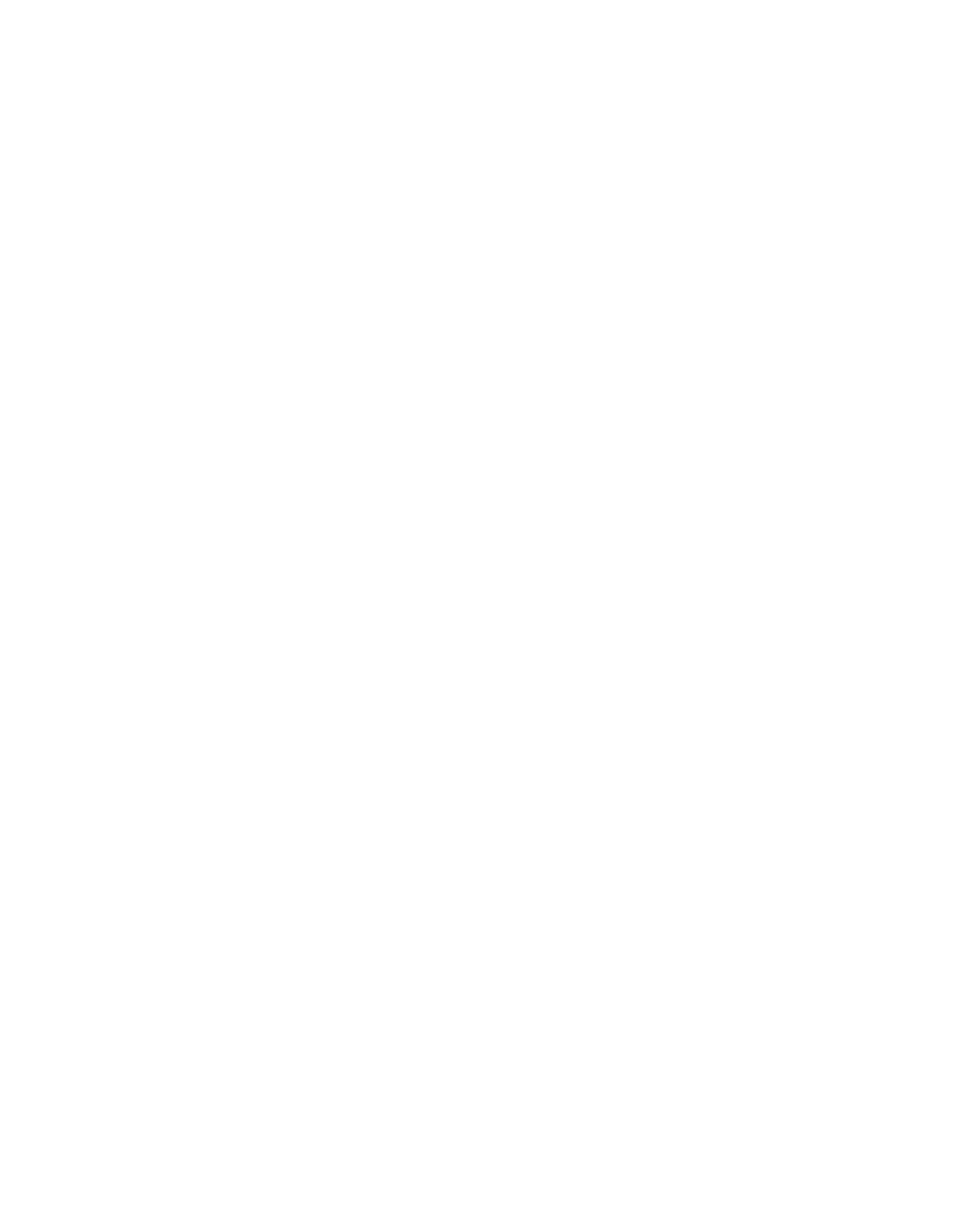# *IRS Budget and Workforce*

ables 28 through 31 provide information about the size and composition of the IRS workforce and the resources that the IRS spends to collect taxes and assist taxpayers. In Fiscal Year 2006, the IRS spent an average of 42 cents to collect \$100 of revenue.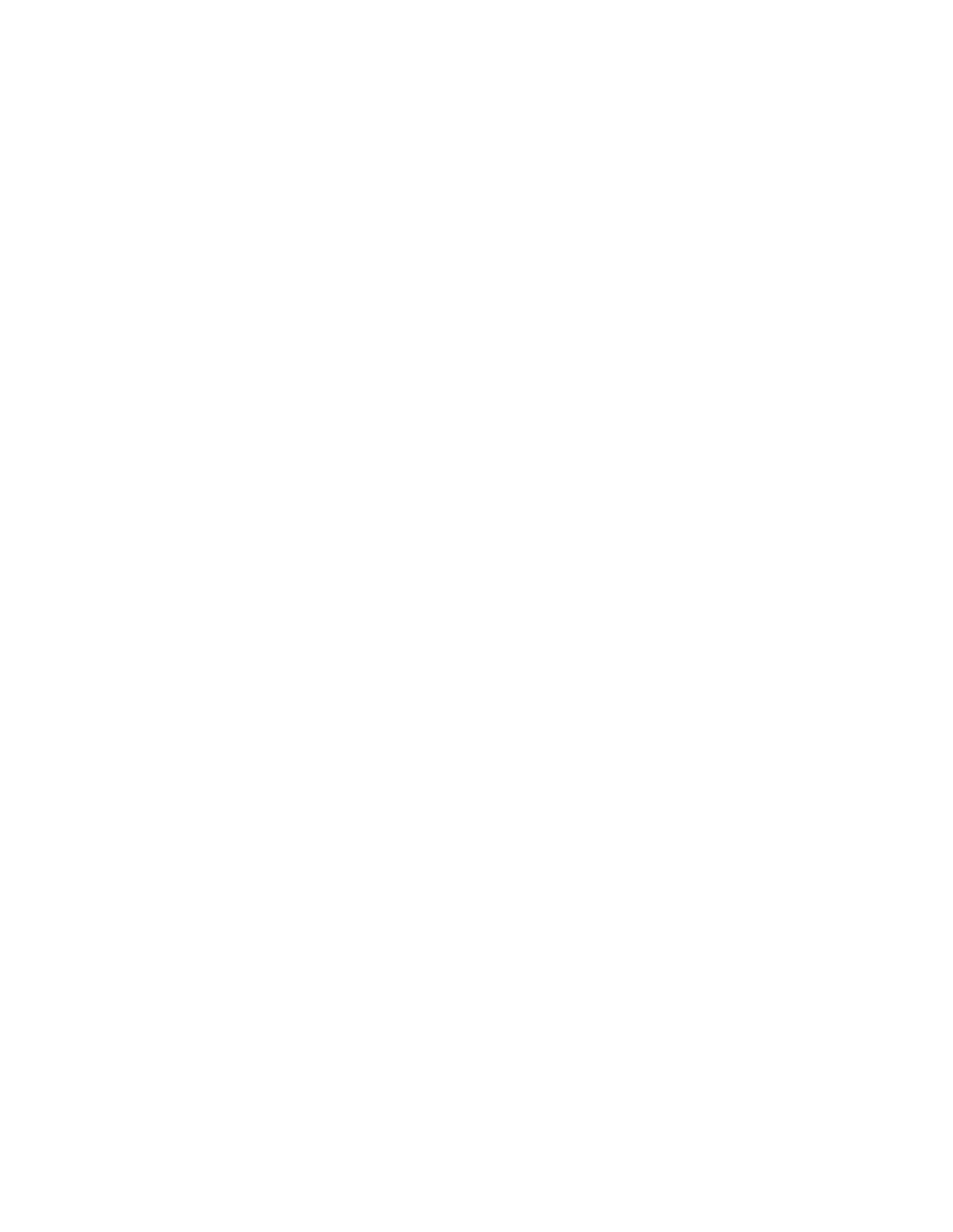## **Table 28. Costs Incurred by the Internal Revenue Service, by Budget Activity, Fiscal Years 2005 and 2006**

[Money amounts are in thousands of dollars.]

| Total                                           |            | Personnel compensation and benefits [1] |           | Other [2] |           |           |
|-------------------------------------------------|------------|-----------------------------------------|-----------|-----------|-----------|-----------|
| <b>Budget activity</b>                          | 2005 [r]   | 2006                                    | 2005 [r]  | 2006      | 2005 [r]  | 2006      |
|                                                 | (1)        | (2)                                     | (3)       | (4)       | (5)       | (6)       |
| Total obligations against appropriated funds    | 10,397,873 | 10,605,845                              | 7,438,759 | 7,561,282 | 2,959,114 | 3,044,563 |
| Processing, assistance, and management:         |            |                                         |           |           |           |           |
| Total                                           | 4,018,490  | 4,035,034                               | 2,632,940 | 2,615,864 | 1,385,550 | 1,419,170 |
| Prefiling Taxpayer Assistance and Education [3] | 546,005    | 321.625                                 | 296.605   | 264.225   | 249.400   | 57,400    |
| Filing and Account Services                     | 1.673.341  | 1.677.359                               | 1,583,067 | 1,588,302 | 90.274    | 89.057    |
| Shared Services Support [3]                     | 1.244.330  | 1.464.979                               | 286.756   | 295.592   | 957.574   | 1,169,387 |
| General Management and Administration           | 554,814    | 571,071                                 | 466,512   | 467,745   | 88,302    | 103,326   |
| Tax law enforcement:                            |            |                                         |           |           |           |           |
| Total                                           | 4.374.595  | 4.651.150                               | 4.108.383 | 4.244.896 | 266,212   | 406,254   |
| <b>Compliance Services</b>                      | 4,119,151  | 4,389,570                               | 3,882,745 | 4,022,985 | 236.406   | 366,585   |
| Research and Statistics of Income [4]           | 91,812     | 94.465                                  | 79,192    | 78.052    | 12,620    | 16,413    |
| <b>Earned Income Tax Credit</b>                 | 163,632    | 167,115                                 | 146,446   | 143,859   | 17,186    | 23,256    |
| Information systems:                            |            |                                         |           |           |           |           |
| Total                                           | 1,668,612  | 1,684,533                               | 695,809   | 699,286   | 972,803   | 985,247   |
| Information Systems Improvement Programs        | 41,990     | 49,133                                  | $\Omega$  | 0         | 41.990    | 49,133    |
| <b>Information Services</b>                     | 1,626,622  | 1,635,400                               | 695,809   | 699,286   | 930,813   | 936,114   |
| Health Insurance Tax Credit Administration [5]  | 19,498     | 19,993                                  | 1,627     | 1,236     | 17,871    | 18,757    |
| <b>Business Systems Modernization [5]</b>       | 316,678    | 215,135                                 | 0         | 0         | 316,678   | 215,135   |

[r]—Revised to include all costs obligated in the current fiscal year against amounts appropriated for any year. Prior *Data Books* excluded a small amount of expenditures obligated in the current year against appropriations held open from a prior year.

[1] Includes salaries, terminal leave payments, availability pay, pay differential, overtime and holiday pay, cash awards, incentive awards, obligation for uncashed payroll checks, expert and witness fees, rewards to informants, employer's share of personnel benefits costs, reimbursements for professional liability insurance, recruitment bonuses, commuting subsidies, retention bonuses, student loan repayments, relocation bonuses, gainsharing awards, cost of living allowances, overseas allowance grants, domestic and foreign income tax reimbursement allowances, worker's compensation benefits, moving expenses/relocation allowances, severance pay, and unemployment compensation payments.

- [2] Fiscal Year 2006 includes \$223,198,000 for domestic and foreign travel; \$551,460,000 for data processing services; purchases of motor vehicles; office furniture and equipment; enforcement, investigative, and telecommunications equipment and software; and \$2,269,905,000 for transportation of equipment; postage; tax forms; relocation costs; rental payments; utilities; telecommunications; printing and reproduction; supplies and materials; lands and structures; grants, subsidies, and contributions; insurance claims and indemnities; confidential expenditures for undercover operations; and other services (i.e., advisory and assistance services, purchase of goods and services from Government, operation and maintenance of facilities and equipment, research and development contracts, and medical care).
- [3] In Fiscal Year 2006, the postage allocation was realigned from Prefiling Taxpayer Assistance and Education to Shared Services Support.
- [4] This budget activity includes all Research, Analysis, and Statistics functions.
- [5] The Internal Revenue Service incurred costs for Business Systems Modernization beginning with Fiscal Year 1999, and for the Health Insurance Tax Credit Administration beginning with Fiscal Year 2003. Costs incurred for these budget activities were excluded from prior editions of the *Data Book.*

NOTES: Detail may not add to totals because of rounding. All amounts are in current dollars. Data represent dollars obligated, expended, and disbursed against direct appropriated funds.

SOURCE: Chief Financial Officer, Corporate Performance Budgeting, Systems Integration and Analysis Office, Systems OS:CFO:CPB:SI:S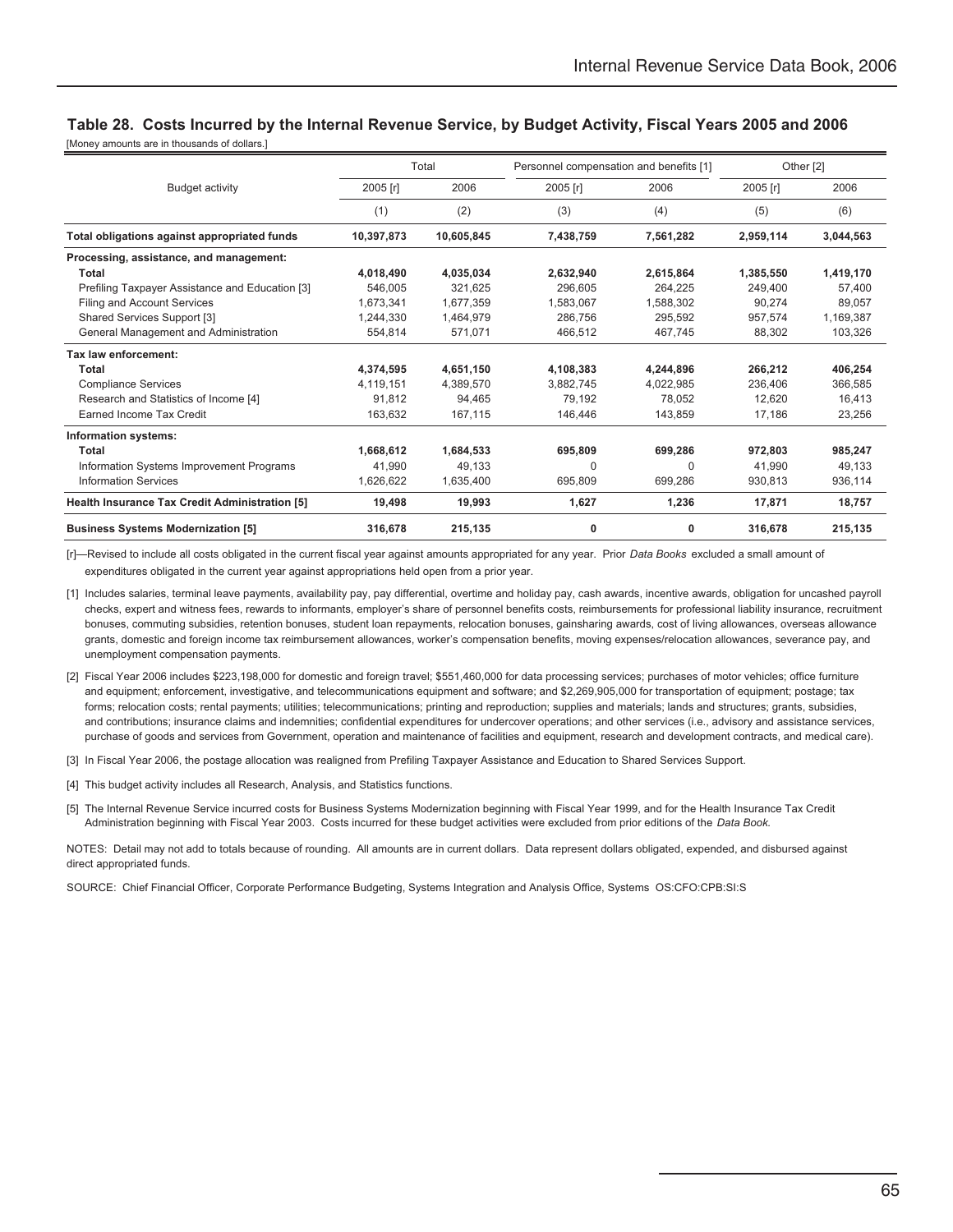|             |                   |                    | Cost of    | U.S.            | Average     | Average positions realized [4,5] |          |         |
|-------------|-------------------|--------------------|------------|-----------------|-------------|----------------------------------|----------|---------|
| Fiscal year | Gross             | Operating          | collecting | population      | tax per     |                                  | National | Field   |
|             | collections [1]   | costs [2]          | \$100      | (thousands) [3] | capita [3]  | Total                            | Office   | Offices |
|             | (1)               | (2)                | (3)        | (4)             | (5)         | (6)                              | (7)      | (8)     |
| 1971        | 191,647,198,000   | 981,065,000        | 0.51       | 207,053         | 926         | 68,972                           | 4,358    | 64,614  |
| 1972        | 209,855,737,000   | 1,127,390,000      | 0.54       | 208,846         | 1,005       | 68,549                           | 4,134    | 64,415  |
| 1973        | 237,787,204,000   | 1,162,010,000      | 0.49       | 210,410         | 1,130       | 74,170                           | 4,505    | 69,665  |
| 1974        | 268,952,254,000   | 1,312,895,000      | 0.49       | 211,901         | 1,269       | 78,921                           | 4,310    | 74,611  |
| 1975        | 293,822,726,000   | 1,584,711,000      | 0.54       | 213,559         | 1,376       | 82,339                           | 4,531    | 77,808  |
| 1976 [6]    | 302,519,792,000   | 1,667,312,000      | 0.55       | 215,142         | 1,406       | 84,264                           | 4,732    | 79,532  |
| 1977        | 358,139,417,000   | 1,790,589,000      | 0.50       | 217,329         | 1,648       | 83,743                           | 4,994    | 78,749  |
| 1978        | 399,776,389,000   | 1,962,130,000      | 0.49       | 219,033         | 1,825       | 85,329                           | 4,919    | 80,410  |
| 1979        | 460,412,185,000   | 2,116,166,000      | 0.46       | 220,999         | 2,083       | 86,168                           | 4,978    | 81,190  |
| 1980        | 519,375,273,000   | 2,280,839,000      | 0.44       | 228,231         | 2,276       | 87,464                           | 5,114    | 82,350  |
| 1981        | 606,799,103,000   | 2,465,469,000      | 0.41       | 230,613         | 2,631       | 86,156                           | 5,110    | 81,046  |
| 1982        | 632,240,506,000   | 2,626,338,000      | 0.42       | 232,962         | 2,714       | 82,857                           | 5,098    | 77,759  |
| 1983        | 627,246,793,000   | 2,968,526,000      | 0.47       | 235,225         | 2,667       | 83,603                           | 4,357    | 79,246  |
| 1984        | 680,475,229,000   | 3,279,067,000      | 0.48       | 237,454         | 2,866       | 87,635                           | 5,327    | 82,308  |
| 1985        | 742,871,541,000   | 3,600,953,000      | 0.48       | 239,714         | 3,099       | 92,259                           | 5,454    | 86,805  |
| 1986        | 782,251,812,000   | 3,841,983,000      | 0.49       | 241,995         | 3,233       | 95,880                           | 5,361    | 90,519  |
| 1987        | 886,290,590,000   | 4,365,816,000      | 0.49       | 244,344         | 3,627       | 102,189                          | 6,253    | 95,936  |
| 1988        | 935,106,594,000   | 5,035,543,000      | 0.54       | 246,329         | 3,796       | 114,875                          | 6,934    | 107,941 |
| 1989        | 1,013,322,133,000 | 5,198,546,000      | 0.51       | 249,412         | 4,063       | 114,758                          | 7,895    | 106,863 |
| 1990        | 1,056,365,652,000 | 5,440,418,000      | 0.52       | 251,057         | 4,208       | 111,962                          | 7,459    | 104,503 |
| 1991        | 1,086,851,401,000 | 6,097,627,000      | 0.56       | 254,435         | 4,272       | 115,628                          | 8,286    | 107,342 |
| 1992        | 1,120,799,558,000 | 6,536,336,000      | 0.58       | 257,861         | 4,347       | 116,673                          | 9,333    | 107,340 |
| 1993        | 1,176,685,625,000 | 7,077,985,000      | 0.60       | 261,163         | 4,506       | 113,460                          | 9,320    | 104,140 |
| 1994        | 1,276,466,776,000 | 7,245,344,000      | 0.57       | 264,301         | 4,830       | 110,665                          | 9,467    | 101,198 |
| 1995        | 1,375,731,836,000 | 7,389,692,000      | 0.54       | 267,456         | 5,144       | 112,024                          | 9,738    | 102,286 |
| 1996        | 1,486,546,674,000 | 7,240,221,000      | 0.49       | 270,581         | 5,494       | 106,642                          | 8,766    | 97,876  |
| 1997        | 1,623,272,071,000 | 7,163,541,000      | 0.44       | 273,852         | 5,928       | 101,703                          | 7,837    | 93,866  |
| 1998        | 1,769,408,739,000 | 7,564,661,000      | 0.43       | 277,003         | 6,388       | 98,037                           | 7,468    | 90,569  |
| 1999        | 1,904,151,888,000 | 8,269,387,000      | 0.43       | 280,203         | 6,796       | 98,730                           | 8,078    | 90,652  |
| 2000        | 2,096,916,925,000 | 8,258,423,000      | 0.39       | [r] 283,270     | $[r]$ 7,403 | 97,074                           | $[7]$    | $[7]$   |
| 2001        | 2,128,831,182,000 | 8,771,510,000      | 0.41       | [r] 286,287     | $[r]$ 7,436 | 97,707                           | $[7]$    | $[7]$   |
| 2002        | 2,016,627,269,000 | 9,063,471,000      | 0.45       | [r] 289,229     | [r] 6,972   | 100,229                          | $[7]$    | $[7]$   |
| 2003        | 1,952,929,045,000 | 9,401,407,000      | 0.48       | [r] 292,074     | [r] 6,686   | 98,824                           | $[7]$    | $[7]$   |
| 2004        | 2,018,502,103,000 | 9,756,344,000      | 0.48       | [r] 294,856     | [r] 6,846   | 98,735                           | $[7]$    | $[7]$   |
| 2005        | 2,268,895,122,000 | [r] 10,397,837,000 | [r] 0.46   | [r] 297,740     | [r] 7,620   | [r] 94,282                       | $[7]$    | $[7]$   |
| 2006        | 2,518,680,230,000 | 10,605,845,000     | 0.42       | [p] 300,592     | [p] 8,379   | 91,717                           | $[7]$    | $[7]$   |

### **Table 29. Internal Revenue Service Collections, Costs, Personnel, and U.S. Population, Fiscal Years 1971-2006**

[r]—Revised.

[p]-Preliminary.

- [1] Starting with Fiscal Year 1988, gross collections exclude alcohol and tobacco excise taxes and, starting with the second quarter of Fiscal Year 1991, exclude excise taxes on firearms, when responsibility for all these excise taxes was transferred to the Customs Service and the Alcohol and Tobacco Tax and Trade Bureau (on alcohol and tobacco imports). Previously, these taxes were collected by the IRS.
- agencies and private companies for services performed for these external parties. While operating costs for earlier years may, in some cases, include these costs for reimbursable services, amounts involved were small and, therefore, do not affect the comparability of the data on the historical costs of collecting \$100 (column 3). Operating costs have been revised to include all costs obligated in the current fiscal year against amounts appropriated from any year. Before Fiscal Year 2005, operating costs exclude a small amount of expenditures obligated in the current year against appropriations held open from a prior year. The Internal Revenue Service incurred costs for Business Systems Modernization beginning with Fiscal Year 1999, and for the Health Insurance Tax Credit Administration beginning with Fiscal Year 2003. Costs incurred for these budget activities were excluded from prior editions of the *Data Book* and are included here, beginning with Fiscal Year 2005. [2] Starting with Fiscal Year 1975, represents actual IRS operating costs, exclusive of those costs for which reimbursements were received from other Federal
- [3] Starting with Fiscal Year 1980, population and tax per capita were based on adjusted data on resident population plus armed forces overseas as of October 1 of each year, published by the U.S. Department of Commerce, Bureau of the Census.
- [4] For Fiscal Years 1972 through 1974, includes average positions for the Economic Stabilization Program. For Fiscal Year 1974, includes average positions for the Federal Energy Program. For Fiscal Year 1972, excludes 3,990 average positions transferred to the Office of the Secretary of the Treasury. In addition, starting with Fiscal Year 1983, data are revised to reflect methodology for computing average positions realized in conformance with U.S. Office of Personnel Management requirements. For these reasons, data for all years are not completely comparable.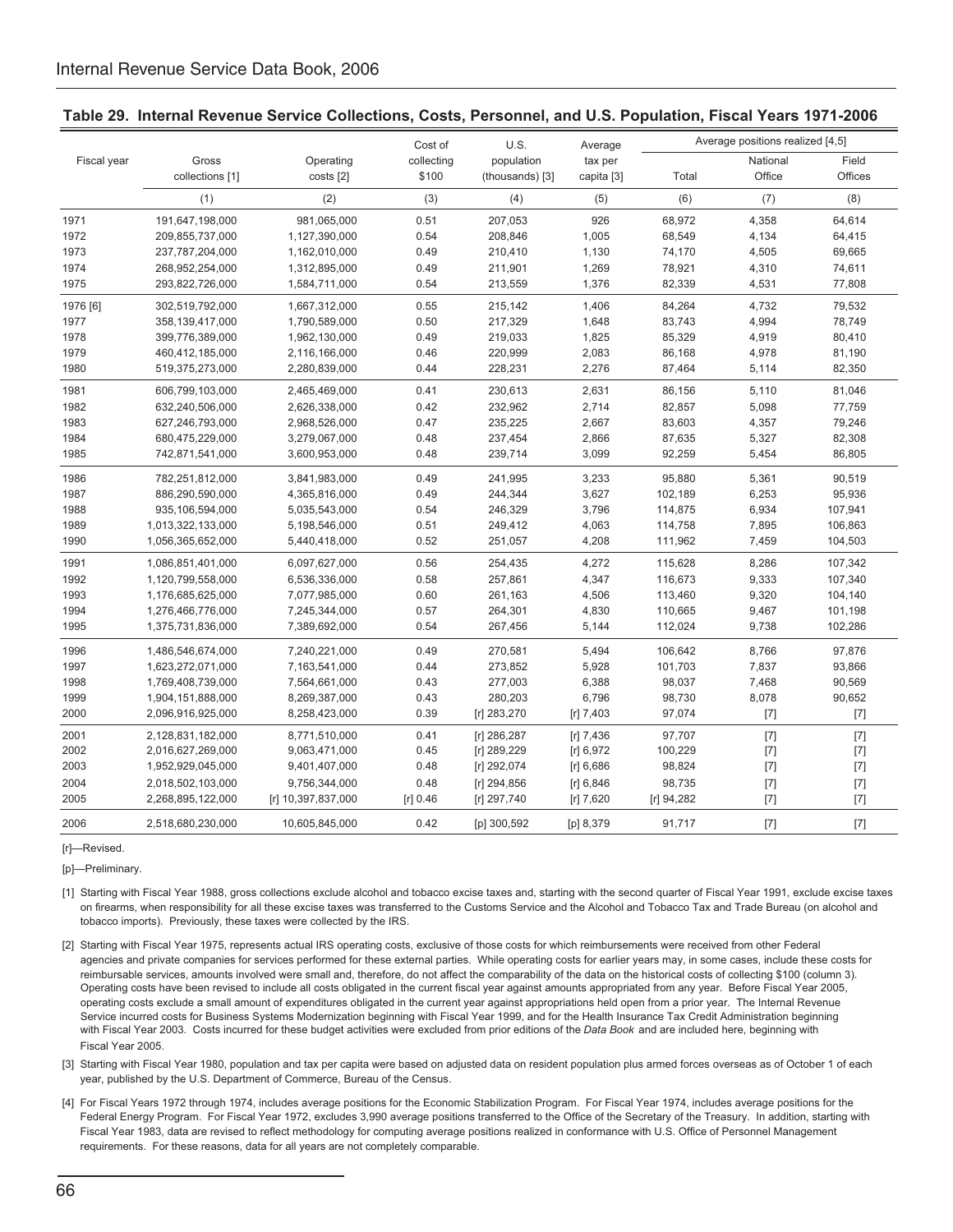### **Table 29. Internal Revenue Service Collections, Costs, Personnel, and U.S. Population, Fiscal Years 1971-2006 —Continued**

#### **Footnotes—Continued**

- [5] Starting with Fiscal Year 1975, represents average positions actually used to conduct IRS operations. Therefore, excludes positions funded by reimbursements received from other Federal agencies and private companies for services performed for these external parties. In contrast, IRS labor force counts in Table 31, "Internal Revenue Service Labor Force, Compared to National Totals for Civilian and Federal Labor Forces, by Race, National Origin, and Gender," represent the number of persons, including part-time and seasonal workers, employed at any time during the year.
- [6] Data for Fiscal Year 1976 exclude the transitional period, July-September 1976, covering the changeover to revised fiscal year definition (October-September). See Table 6 for collection data covering this time period.
- [7] The IRS discontinued the distinction between National Office and Field Offices as a result of reorganization.

NOTES: Data for gross collections and operating costs are rounded to thousands of dollars. Data for average tax per capita are rounded to the nearest dollar. All amounts are in current dollars. Data represent dollars obligated, expended, and disbursed, as well as average positions realized, against all direct appropriated funds.

SOURCE: Chief Financial Officer, Corporate Performance Budgeting, Corporate Policy and Labor Analysis OS:CFO:CPB:BER:L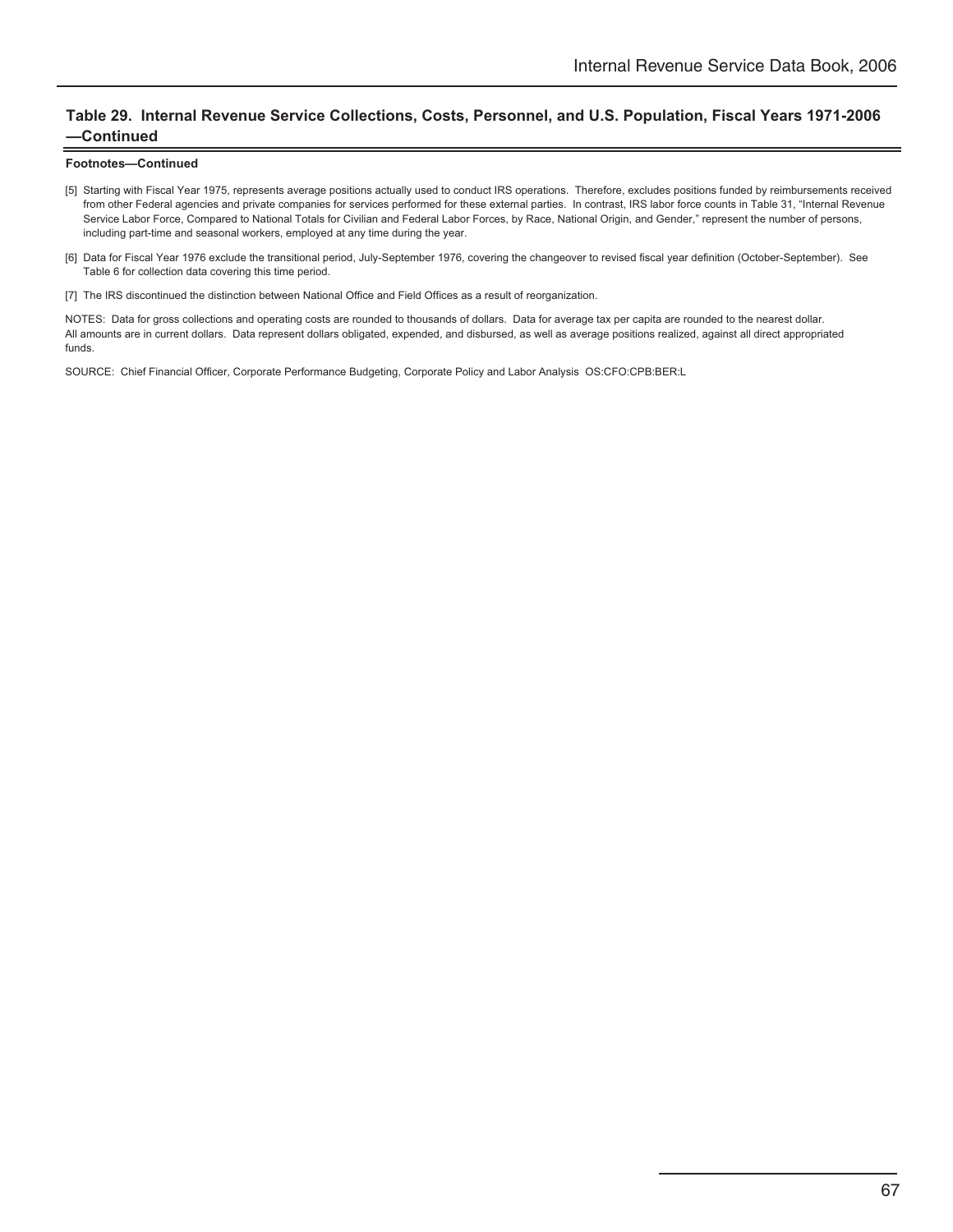### **Table 30. Internal Revenue Service Personnel Summary, by Employment Status, Budget Activity, and Type of Personnel, Fiscal Years 2005 and 2006**

|                                                | Average positions |        | Number of employees |                         |  |
|------------------------------------------------|-------------------|--------|---------------------|-------------------------|--|
| Employment status, budget activity,            | realized [1]      |        |                     | at close of fiscal year |  |
| and type of personnel                          | 2005 [r]          | 2006   | 2005 [r]            | 2006                    |  |
|                                                | (1)               | (2)    | (3)                 | (4)                     |  |
| Internal Revenue Service, total                | 94.282            | 91.717 | 90.453              | 90.115                  |  |
| <b>Employment status:</b>                      |                   |        |                     |                         |  |
| Full-time permanent                            | 81,147            | 78,700 | 78,881              | 80,288                  |  |
| Other                                          | 13,135            | 13,017 | 11.572              | 9,827                   |  |
| <b>Budget activity [2]:</b>                    |                   |        |                     |                         |  |
| <b>Compliance Services</b>                     | 47,718            | 47,701 | 46,992              | 48,872                  |  |
| Filing and Account Services                    | 28,431            | 27,398 | 26.045              | 24.030                  |  |
| <b>Information Services</b>                    | 7,015             | 6,802  | 6,896               | 6,716                   |  |
| <b>Shared Services Support</b>                 | 3,175             | 2,509  | 3,183               | 2,497                   |  |
| General Management and Administration          | 4,015             | 3,923  | 3,567               | 4,057                   |  |
| Prefiling Taxpayer Assistance and Education    | 3.089             | 2,574  | 2,985               | 3,182                   |  |
| Research and Statistics of Income              | 826               | 800    | 778                 | 753                     |  |
| Health Insurance Tax Credit Administration [3] | 13                | 10     | $\overline{7}$      | 8                       |  |
| Selected personnel type:                       |                   |        |                     |                         |  |
| Seasonals                                      | 10,453            | 10,198 | 7,932               | 5,890                   |  |
| <b>Customer Service Representatives</b>        | 18,380            | 18,978 | 18,861              | 19,433                  |  |
| Revenue Agents                                 | 12,355            | 12,859 | 12,649              | 13,407                  |  |
| Revenue Officers                               | 5,462             | 5,665  | 5,616               | 5,961                   |  |
| <b>Special Agents</b>                          | 2,517             | 2,798  | 2,823               | 2,799                   |  |
| <b>Tax Technicians</b>                         | 3,837             | 3,504  | 3,624               | 3,442                   |  |
| Attorneys                                      | 1,423             | 1,403  | 1,429               | 1,494                   |  |
| Appeals Officers                               | 824               | 790    | 813                 | 798                     |  |

[r]—Revised.

[1] Represents the average of positions actually used to conduct IRS operations. Therefore, excludes positions funded by reimbursements received from other Federal agencies and private companies for services performed for these external parties (1,017 positions for Fiscal Year 2005 and 1,129 positions for Fiscal Year 2006).

[2] The budget activities shown in this table include activities related to the Earned Income Tax Credit Program. Unlike Table 28, this program is not shown separately here.

[3] Beginning with Fiscal Year 2005, positions used to administer the Health Insurance Tax Credit Administration are included. Positions for this program were excluded from prior *Data Books* .

SOURCE: Chief Financial Officer, Corporate Performance Budgeting, Corporate Policy and Labor Analysis OS:CFO:CPB:BER:L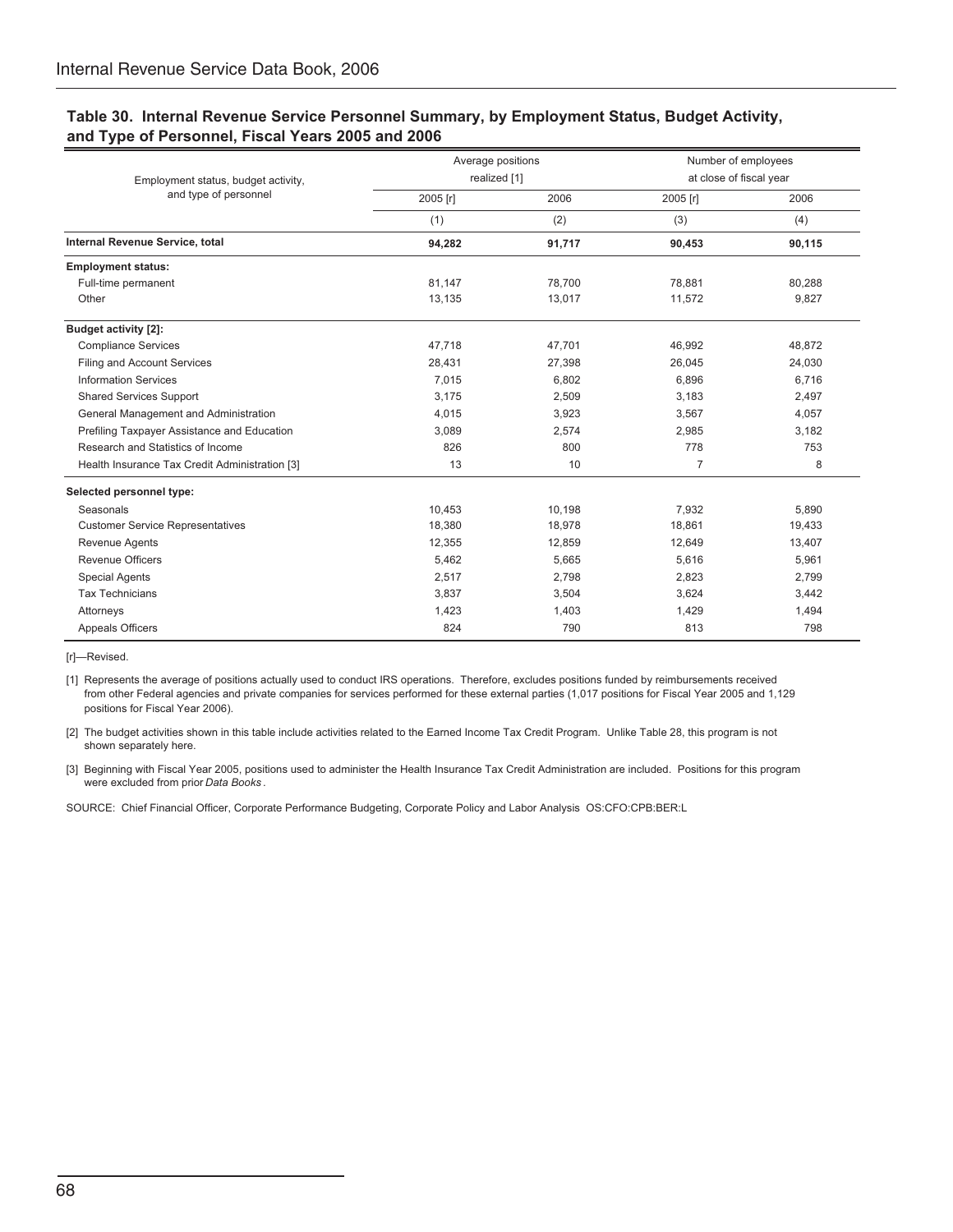### **Table 31. Internal Revenue Service Labor Force, Compared to National Totals for Civilian and Federal Labor Forces, by Race, National Origin, and Gender, Fiscal Year 2006**

|                                                  | <b>Internal Revenue</b> | Internal Revenue Service | Federal civilian | Civilian labor |
|--------------------------------------------------|-------------------------|--------------------------|------------------|----------------|
| Race, national origin, and gender                | Service, total [1]      | labor force [1]          | labor force [2]  | force [3]      |
|                                                  |                         | Percentage of total      |                  |                |
|                                                  | (1)                     | (2)                      | (3)              | (4)            |
| Total                                            | 103,927                 | 100.0                    | 100.0            | 100.0          |
| Gender:                                          |                         |                          |                  |                |
| Male                                             | 34,820                  | 33.5                     | 55.7             | 53.2           |
| Female                                           | 69,107                  | 66.5                     | 44.3             | 46.8           |
| Race, national origin, and gender:               |                         |                          |                  |                |
| White, not of Hispanic origin                    | 63,873                  | 61.5                     | 67.7             | 72.7           |
| Male                                             | 25,225                  | 24.3                     | 40.7             | 39.0           |
| Female                                           | 38,648                  | 37.2                     | 27.0             | 33.7           |
| Black, not of Hispanic origin                    | 25,313                  | 24.4                     | 17.3             | 10.5           |
| Male                                             | 4,887                   | 4.7                      | 6.7              | 4.8            |
| Female                                           | 20,426                  | 19.7                     | 10.6             | 5.7            |
| Hispanic [4]                                     | 9,260                   | 8.9                      | 7.5              | 10.7           |
| Male                                             | 2,628                   | 2.5                      | 4.3              | 6.2            |
| Female                                           | 6,632                   | 6.4                      | 3.2              | 4.5            |
| Asian, Native Hawaiian or other Pacific Islander | 4,373                   | 4.2                      | 5.2              | 3.8            |
| Male                                             | 1.740                   | 1.7                      | 2.8              | 2.0            |
| Female                                           | 2,633                   | 2.5                      | 2.4              | 1.8            |
| American Indian or Alaskan Native                | 898                     | 0.8                      | 2.1              | 0.6            |
| Male                                             | 255                     | 0.2                      | 1.0              | 0.3            |
| Female                                           | 643                     | 0.6                      | 1.2              | 0.3            |
| Two or more races [5]                            | 210                     | 0.2                      | 0.1              | 1.6            |
| Male                                             | 85                      | 0.1                      | [6]              | 1.6            |
| Female                                           | 125                     | 0.1                      | [6]              | 0.8            |

[1] Includes permanent full-time, part-time, and seasonal personnel employed by the Internal Revenue Service, including Chief Counsel, throughout Fiscal Year 2006, i.e., October 1, 2005, through September 30, 2006.

[2] Executive Branch employees as of September 2006, as reported by U.S. Office of Personnel Management. These data include the Internal Revenue Service labor force.

[3] Data from U.S. Department of Commerce, Bureau of the Census (2000 Census Statistics).

[4] Hispanic or Latino persons of any race are included in the Hispanic category.

[5] Data for IRS and other Federal workers of two or more races are incomplete, as they reflect primarily workers hired after January 1, 2006.

[6] Less than 0.05 percent

SOURCE: Equal Employment Opportunity and Diversity EEOD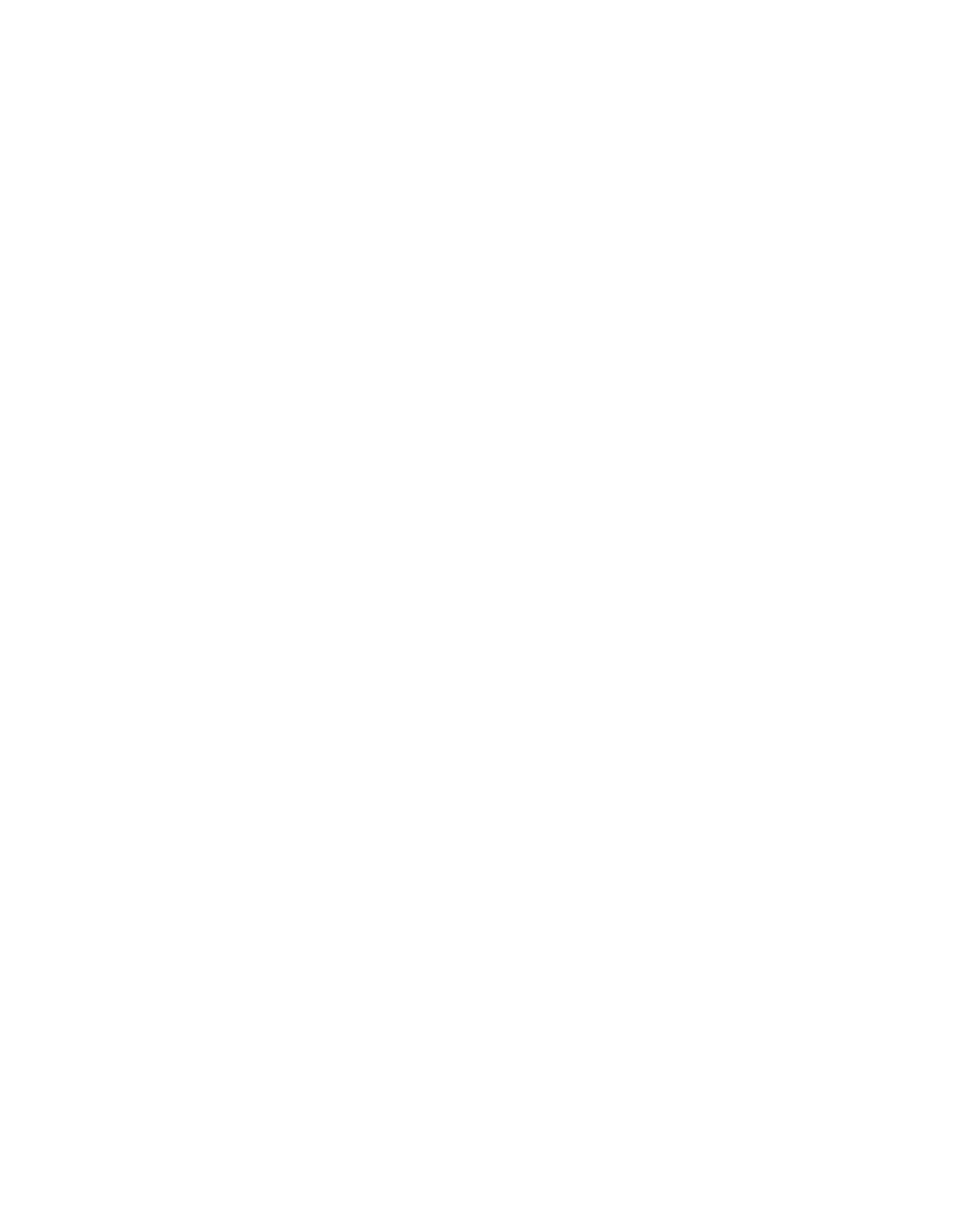# Principal Officers of the Internal Revenue Service

*as of September 30, 2006*

| <b>COMMISSIONER</b>                                                                                                                                         | <b>APPEALS</b>                                                            | <b>COMMUNICATIONS AND</b><br>LIAISON                                          | <b>OFFICE OF PROFESSIONAL</b><br><b>RESPONSIBILITY</b>                                        |  |
|-------------------------------------------------------------------------------------------------------------------------------------------------------------|---------------------------------------------------------------------------|-------------------------------------------------------------------------------|-----------------------------------------------------------------------------------------------|--|
| <b>MARK W. EVERSON</b>                                                                                                                                      |                                                                           |                                                                               |                                                                                               |  |
| <b>Deputy Commissioner for</b><br><b>Services and Enforcement</b><br>Mark E. Matthews                                                                       | <b>Chief, Appeals</b><br>Sara Hall Ingram<br><b>Deputy Chief, Appeals</b> | <b>Chief, Communications and</b><br><b>Liaison</b><br>Frank Keith             | <b>Director, Office of Professional</b><br><b>Responsibility</b><br>Stephen Whitlock (Acting) |  |
| <b>Deputy Commissioner for</b><br><b>Operations Support</b>                                                                                                 | Karen S. Ammons                                                           | <b>Director, Office of Legislative</b><br><b>Affairs</b><br>Floyd L. Williams | <b>SMALL BUSINESS/SELF-</b>                                                                   |  |
| John M. Dalrymple<br><b>Chief of Staff</b><br>Kathy Petronchak                                                                                              | <b>TAXPAYER ADVOCATE</b><br><b>SERVICE</b>                                | Director, Office of<br><b>Communications</b><br>Jodi L. Patterson             | <b>EMPLOYED DIVISION</b>                                                                      |  |
| <b>Chief, Appeals</b><br>Sara Hall Ingram                                                                                                                   |                                                                           | <b>Director, Office of National</b><br><b>Public Liaison</b>                  | <b>Commissioner, Small Business/</b><br><b>Self-Employed</b><br>Kevin M Brown                 |  |
| <b>National Taxpayer Advocate</b><br>Nina E. Olson                                                                                                          | <b>National Taxpayer Advocate</b><br>Nina E. Olson                        | <b>Candice Cromling</b>                                                       |                                                                                               |  |
| <b>Deputy National Taxpayer</b><br><b>Chief, Equal Employment</b><br><b>Advocate</b><br><b>Opportunity and Diversity</b><br>Melissa Snell<br>Diane Crothers |                                                                           |                                                                               | <b>Deputy Commissioner, Small</b><br><b>Business/Self-Employed</b><br>Linda E. Stiff          |  |
| Director, Research, Analysis,<br>and Statistics<br>Mark J. Mazur                                                                                            | <b>Executive Director, Systemic</b><br><b>Advocacy</b><br>Cheryl Gramalia |                                                                               | <b>Director, Communications,</b><br><b>Liaison, and Disclosure</b><br><b>Beth Tucker</b>      |  |
| <b>Chief, Communications and</b><br><b>Liaison</b>                                                                                                          |                                                                           |                                                                               | <b>Director, Collection</b><br>Brady R. Bennett                                               |  |
| <b>Frank Keith</b>                                                                                                                                          |                                                                           |                                                                               | <b>Director, Examination</b><br><b>Steve Burgess</b>                                          |  |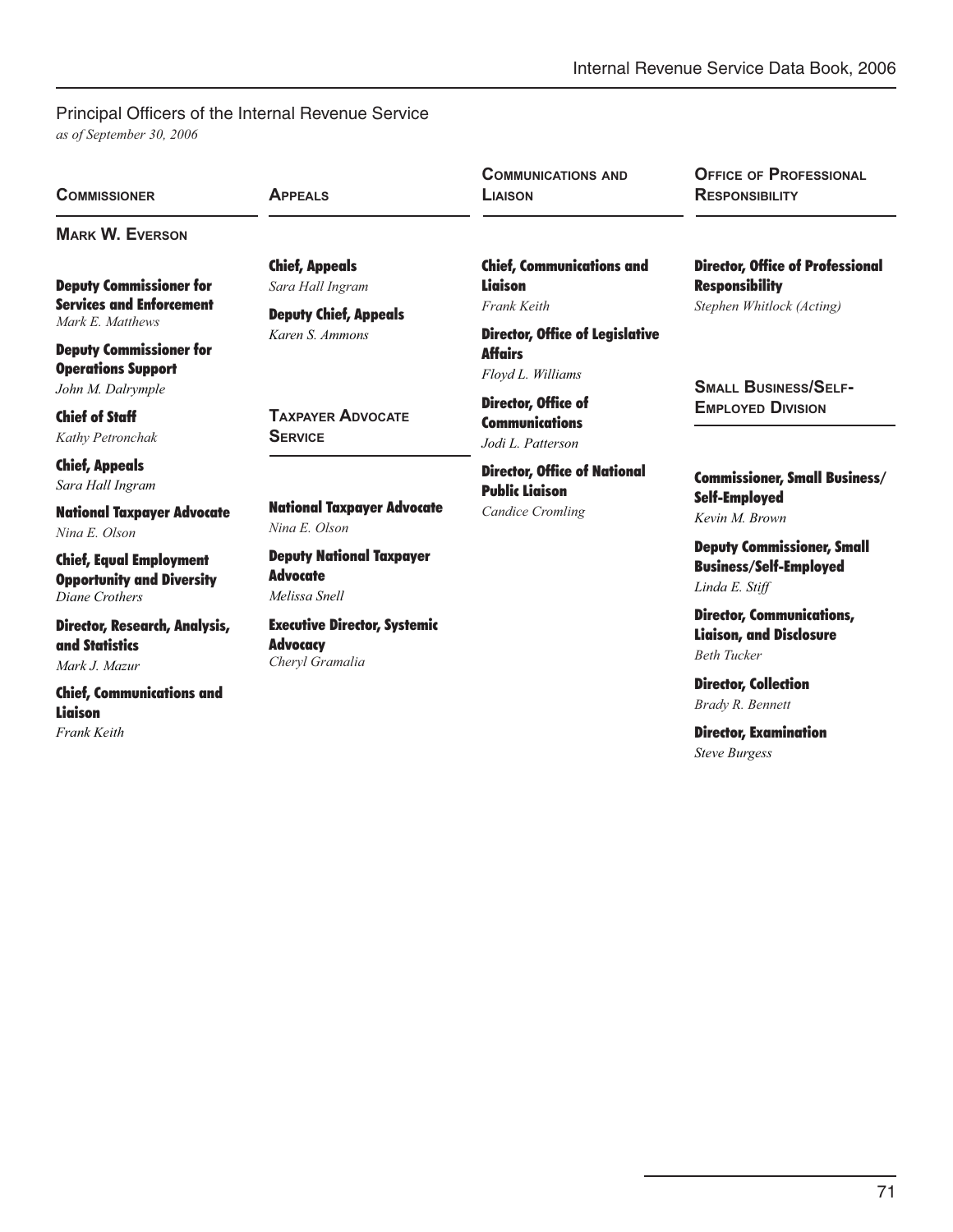**WAGE AND INVESTMENT DIVISION**

**LARGE AND MID-SIZE BUSINESS DIVISION**

Size Business *Deborah M. Nolan*

(Operations) *Bruce B. Ungar*

**Industry** *Barry Shott*

**Healthcare** *John Risacher*

Commissioner, Large and Mid-

Deputy Commissioner, Large and Mid-Size Business

Deputy Commissioner, Large and Mid-Size Business (International) *Frank Y. Ng*

Director, Financial Services

Director, Retailers, Food, Pharmaceuticals, and

Director, Communications Technology and Media *Patricia Chaback*

and Transportation *Henry V. Singleton*

and Construction *Keith M. Jones*

*Walter L. Harris*

Director, Heavy Manufacturing

Director, Natural Resources

Director, Field Specialists

**TAX EXEMPT AND GOVERNMENT ENTITIES DIVISION**

Commissioner, Tax Exempt and Government Entities *Stephen T. Miller*

Deputy Commissioner, Tax Exempt and Government Entities *Christopher Wagner*

Director, Employee Plans *Joseph H. Grant*

Director, Exempt Organizations *Lois Lerner*

Director, Government Entities *Michael Julianelle*

**MODERNIZATION AND INFORMATION TECHNOLOGY SERVICES**

### Chief Information Officer *Richard A. Spires*

Deputy Chief Information Officer *Arthur L. Gonzalez*

Associate Chief Information Officer, Applications **Development** *Vacant*

Associate Chief Information Officer, Enterprise Operations *Kathy Jantzen*

Associate Chief Information Officer, Enterprise Networks *Kurt Jensen*

Associate Chief Information Officer, Enterprise Services *Linda Gilpin*

Associate Chief Information Officer, End User Equipment **Services** *Harry Curry (Acting)*

**HUMAN CAPITAL OFFICE**

Commissioner, Wage and Investment

*Richard J. Morgante*

Deputy Commissioner, Wage and Investment *Pamela G. Watson*

Director, Customer Account **Services** *Betsy Kinter*

Director, CARE (Customer Assistance, Relationships, and Education) *Mark E. Pursley*

Director, Compliance *James M. Grimes*

### **CRIMINAL INVESTIGATION**

Chief, Criminal Investigation *Nancy J. Jardini* 

Deputy Chief, Criminal Investigation *John H. Imhoff, Jr.* 

**OFFICE OF CHIEF FINANCIAL OFFICER**

Chief Financial Officer *Janice J. Lambert* 

Deputy Chief Financial Officer, Finance *Alison L. Doone*

**AGENCY-WIDE SHARED**

**SERVICES**

Chief, Agency-Wide Shared **Services** *Carl T. Froehlich*

Chief, Human Capital Officer *Beverly Ortega Babers*

Deputy Chief Human Capital **Officer** *Robert B. Buggs*

**MISSION ASSURANCE AND SECURITY SERVICES**

Chief, Mission Assurance and Security Services *Daniel Galik*

Deputy Chief, Mission Assurance and Security Services *James A. Dumais*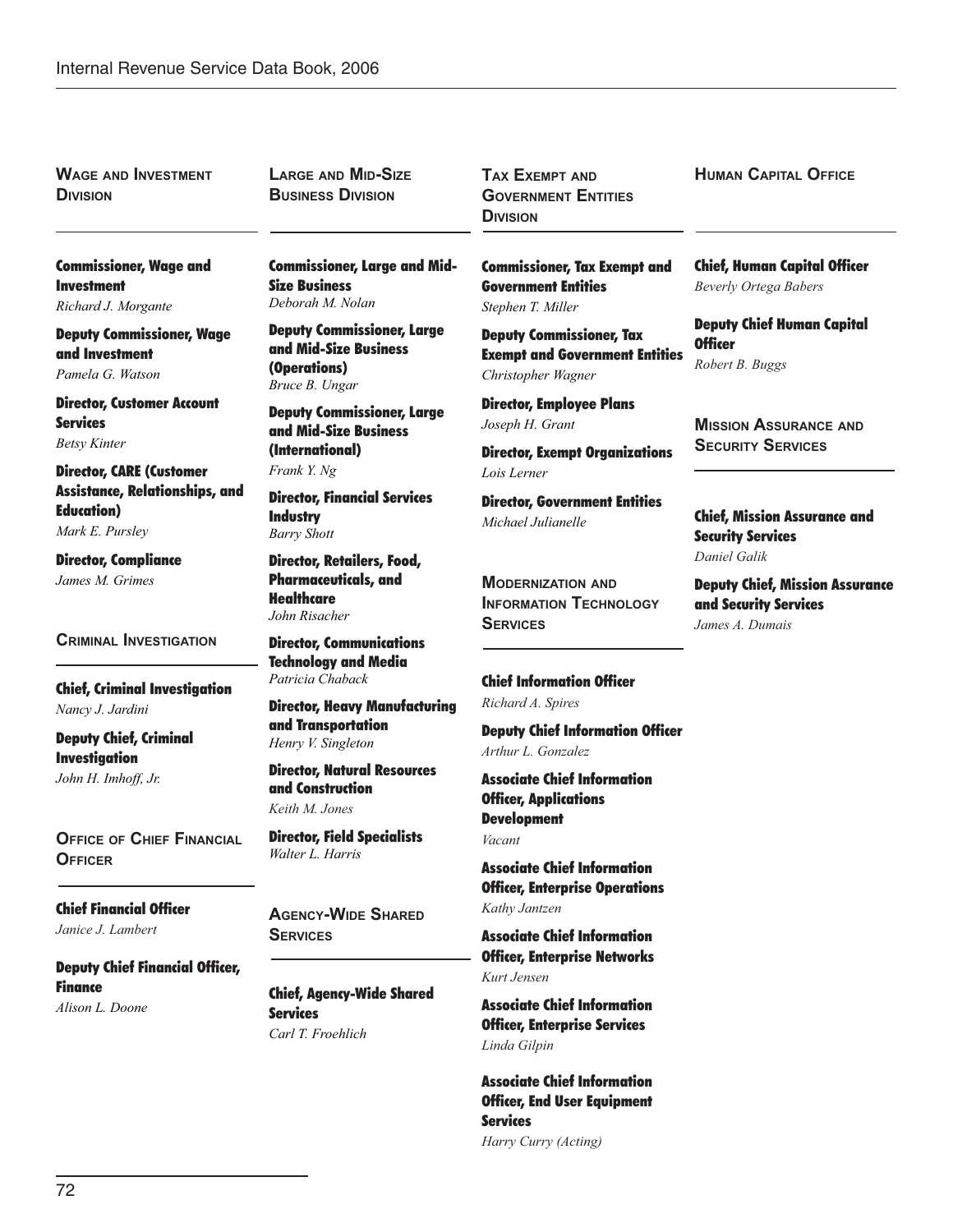Principal Officers of the IRS Office of Chief Counsel *as of September 30, 2006*

**OFFICE OF CHIEF COUNSEL** 

Chief Counsel *Donald L. Korb*

Deputy Chief Counsel (Operations) *Donald T. Rocen*

Deputy Chief Counsel (Technical) *Clarissa P. Potter*

Special Counsel (National Taxpayer Advocate Service) *Judith M. Wall*

Division Counsel/Associate Chief Counsel (Criminal Tax) *Edward F. Cronin*

Division Counsel (Large and Mid-Size Business) *Peter J. LaBelle* 

Division Counsel (Small Business/Self-Employed) *Thomas R. Thomas*

Division Counsel/Associate Chief Counsel (Tax Exempt and Government Entities) *Nancy J. Marks*

Division Counsel (Wage and Investment) *Carol A. Campbell*

Associate Chief Counsel (Corporate) *William D. Alexander*

Associate Chief Counsel (Finance and Management) *Dennis M. Ferrara*

Associate Chief Counsel (Financial Institutions and Products) *Lon B. Smith*

Associate Chief Counsel (General Legal Services) *Mark S. Kaizen*

Associate Chief Counsel (Income Tax and Accounting) *Robert M. Brown*

Associate Chief Counsel (International) *Steven A. Musher (Acting)*

Associate Chief Counsel (Passthroughs and Special Industries) *Vacant*

Associate Chief Counsel (Procedure and Administration) *Deborah A. Butler*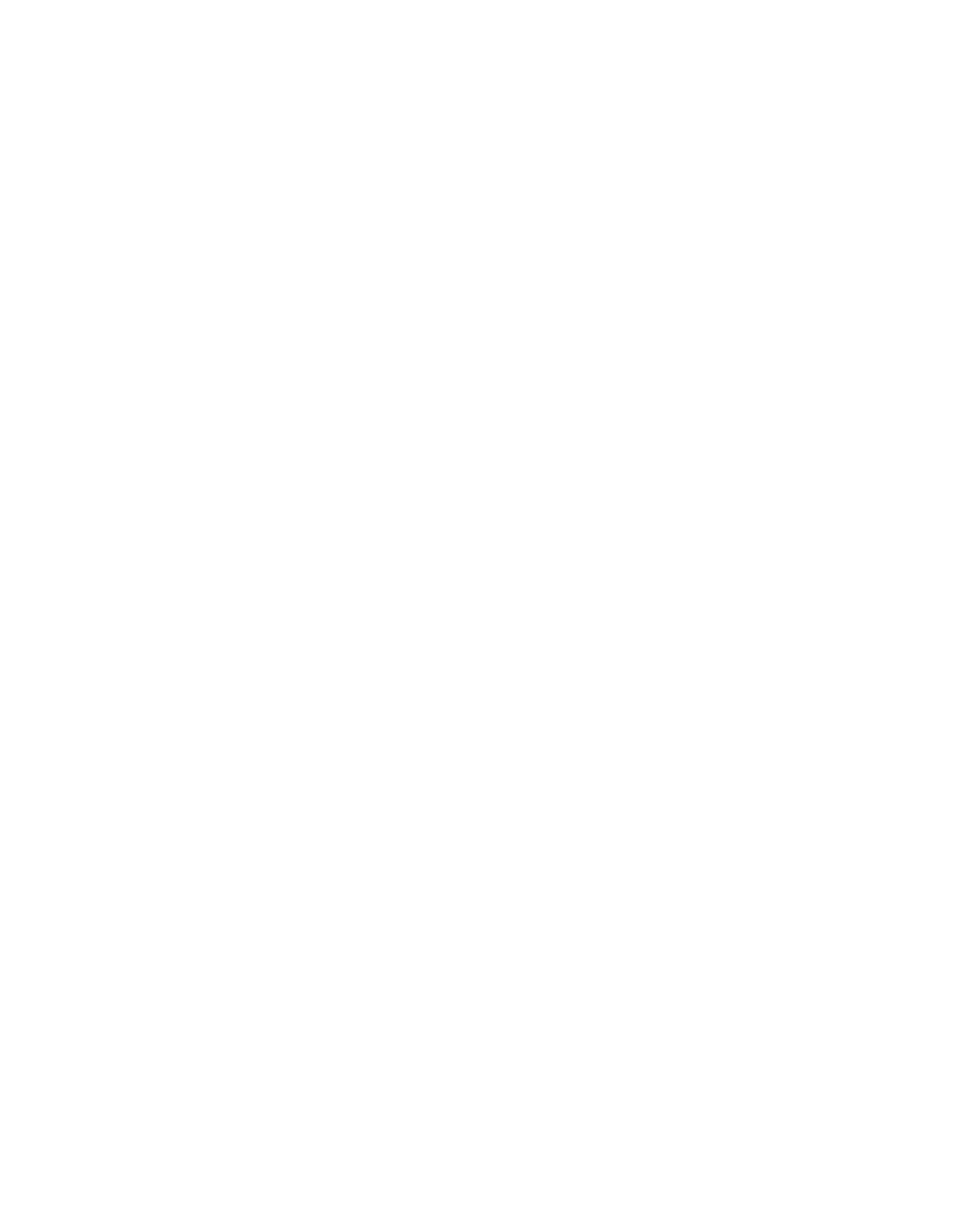# Commissioners of Internal Revenue

**OFFICE OF COMMISSIONER OF INTERNAL REVENUE CREATED BY ACT OF CON-GRESS, JULY 1, 1862.**

George S. Boutwell *Massachusetts July 17, 1862 to March 4, 1863*

Joseph J. Lewis (Acting) *Pennsylvania March 5 to March 17, 1863*

Joseph J. Lewis *Pennsylvania March 18, 1863 to June 30, 1865*

William Orton *New York July 1, 1865 to Oct. 31, 1865*

Edward A. Rollins *New Hampshire Nov. 1, 1865 to March 10, 1869*

Columbus Delano *Ohio March 11, 1869 to Oct. 31, 1870*

John W. Douglass (Acting) *Pennsylvania Nov. 1, 1870 to Jan. 2, 1871*

Alfred Pleasonton *New York Jan. 3, 1871 to Aug. 8, 1871*

John W. Douglass *Pennsylvania Aug. 9, 1871 to May 14, 1875*

Daniel D. Pratt *Indiana May 15, 1875 to Aug. 1, 1876*

Green B. Raum *Illinois Aug. 2, 1876 to April 30, 1883*

Henry C. Rogers (Acting) *Pennsylvania May 1 to May 10, 1883*

John J. Knox (Acting) *Minnesota May 11 to May 20, 1883* Walter Evans *Kentucky May 21, 1883 to March 19, 1885*

Joseph S. Miller *West Virginia March 20, 1885 to March 20, 1889*

John W. Mason *West Virginia March 21, 1889 to April 18, 1893*

Joseph S. Miller *West Virginia April 19, 1893 to Nov. 26, 1896*

W. St. John Forman *Illinois Nov. 27,1896 to Dec. 31, 1897*

Nathan B. Scott *West Virginia Jan. 1, 1898 to Feb. 28, 1899*

George W. Wilson *Ohio March 1, 1899 to Nov. 27, 1900*

Robert Williams, Jr., (Acting) *Ohio Nov. 28 to Dec. 19, 1900*

John W. Yerkes *Kentucky Dec. 20, 1900 to April 30, 1907*

Henry C. Rogers (Acting) *Pennsylvania May 1 to June 4, 1907*

John G. Capers *South Carolina June 5, 1907 to Aug. 31, 1909*

Royal E. Cabell *Virginia Sept. 1, 1909 to April 27, 1913*

William H. Osborn *North Carolina April 28, 1913 to Sept. 25, 1917*

Daniel C. Roper *South Carolina Sept. 26, 1917 to March 31, 1920*

William M. Williams *Alabama April 1, 1920 to April 11, 1921*

Millard F. West (Acting) *Kentucky April 12 to May 26, 1921*

David H. Blair *North Carolina May 27, 1921 to May 31, 1929*

Robert H. Lucas *Kentucky June 1, 1929 to Aug. 15, 1930*

H. F. Mires (Acting) *Washington Aug. 16 to Aug. 19, 1930*

David Burnet *Ohio Aug. 20, 1930 to May 15, 1933*

Pressly R. Baldridge (Acting) *Iowa May 16 to June 5, 1933*

Guy T. Helvering *Kansas June 6, 1933 to Oct. 8, 1943*

Robert E. Hannegan *Missouri Oct. 9, 1943 to Jan. 22, 1944*

Harold N. Graves (Acting) *Illinois Jan. 23 to Feb. 29, 1944*

Joseph D. Nunan, Jr. *New York March 1, 1944 to June 30, 1947*

George J. Schoeneman *Rhode Island July 1, 1947 to July 31, 1951*

John B. Dunlap *Texas Aug. 1, 1951 to Nov. 18, 1952*

John S. Graham (Acting) *North Carolina Nov. 19, 1952 to Jan. 19, 1953*

Justin F. Winkle (Acting) *New York Jan. 20 to Feb. 3, 1953*

T. Coleman Andrews *Virginia Feb. 4, 1953 to Oct. 31, 1955*

O. Gordon Delk (Acting) *Virginia Nov. 1 to Dec. 4, 1955*

Russell C. Harrington *Rhode Island Dec. 5, 1955 to Sept. 30, 1958*

O. Gordon Delk (Acting) *Virginia Oct. 1 to Nov. 4, 1958*

Dana Latham *California Nov. 5, 1958 to Jan. 20, 1961*

Charles I. Fox (Acting) *Utah Jan. 21 to Feb. 6, 1961*

Mortimer M. Caplin *Virginia Feb. 7, 1961 to July 10, 1964*

Bertrand M. Harding (Acting) *Texas July 11, 1964 to Jan. 24, 1965*

Sheldon S. Cohen *Maryland Jan. 25, 1965 to Jan. 20, 1969*

William H. Smith (Acting) *Virginia Jan. 21 to March 31, 1969*

Randolph W. Thrower *Georgia April 1, 1969 to June 22, 1971*

Harold T. Swartz (Acting) *Indiana June 23 to Aug. 5, 1971*

Johnnie M. Walters *South Carolina Aug. 6, 1971 to April 30, 1973*

Raymond F. Harless (Acting) *California May 1 to May 25, 1973*

Donald C. Alexander *Ohio May 26, 1973 to Feb. 26, 1977*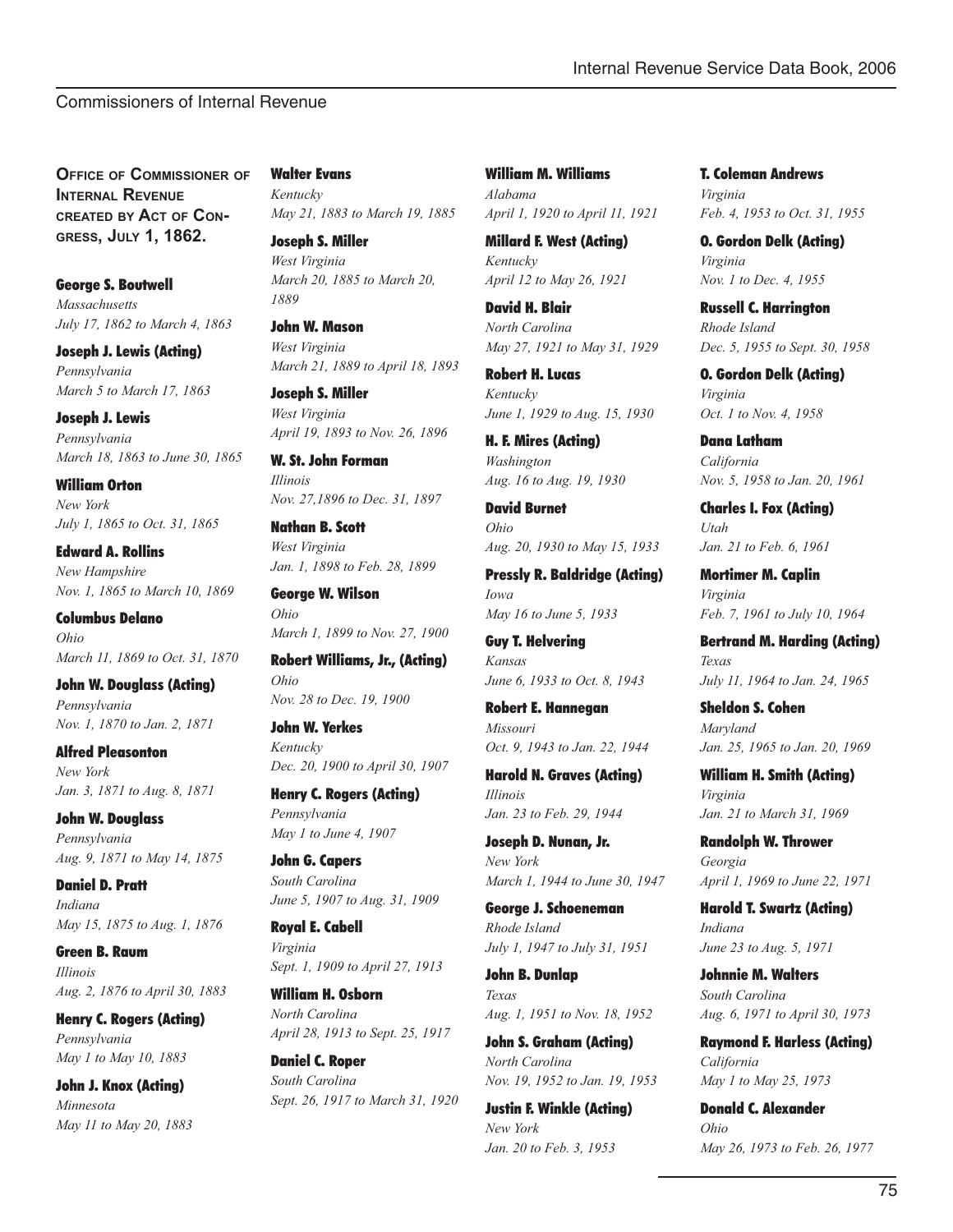## Chief Counsels for the Internal Revenue Service

William E. Williams (Acting) *Illinois Feb. 27 to May 4, 1977*

Jerome Kurtz *Pennsylvania May 5, 1977 to Oct. 31, 1980*

William E. Williams (Acting) *Illinois Nov. 1, 1980 to March 13, 1981*

Roscoe L. Egger, Jr. *Indiana March 14, 1981 to April 30, 1986*

James I. Owens (Acting) *Alabama May 1 to Aug. 3, 1986*

Lawrence B. Gibbs *Texas Aug. 4, 1986 to March 4, 1989*

Michael J. Murphy (Acting) *Wisconsin March 5 to July 4, 1989*

Fred Goldberg, Jr. *Missouri July 5, 1989 to Feb. 2, 1992*

Shirley D. Peterson *Colorado Feb. 3, 1992 to Jan. 20, 1993*

Michael P. Dolan (Acting) *Iowa Jan. 21 to May 26, 1993*

Margaret Milner Richardson *Texas May 27, 1993 to May 31, 1997*

Michael P. Dolan (Acting) *Iowa June 1 to Nov. 12, 1997*

Charles O. Rossotti *New York Nov. 13, 1997 to Nov. 6, 2002*

Bob Wenzel (Acting) *Illinois Nov. 7, 2002 to April 30, 2003*

Mark W. Everson *New York May 1, 2003 to present* Walter H. Smith, *1866* William McMichael, *1871* Charles Chesley*, 1871* Thomas J. Smith, *1888* Alphonso Hart, *1890* Robert T. Hough, *1893* George M. Thomas, *1897* Albert W. Wishard, *1901* A.B. Hayes, *1903* Fletcher Maddox, *1908* Ellis C. Johnson, *1913* A.A. Ballantine, *1918* D.M. Kelleher, *1919* Robert N. Miller, *1919* Wayne Johnson, *1920* Carl A. Mapes, *1920* Nelson T. Hartson, *1923* Alexander W. Gregg, *1925* Clarance M. Charest, *1927* E. Barrett Prettyman, *1933* Robert H. Jackson, *1934* Morrison Shaforth, *1936* John P. Wenchel, *1937* Charles Oliphant, *1947* Charles W. Davis, *1952* Daniel A. Taylor, *1953* John Potts Barnes, *1955* Nelson P. Rose, *1957* Arch M. Cantrall, *1958* Hart H. Spiegel, *1959* Crane C. Hauser, *1961* Sheldon S. Cohen, *1964*  Mitchell Rogovin, *1965* Lester R. Uretz, *1966* K. Martin Worthy, *1969*

Lee H. Henkel, Jr., *1972* Meade Whitaker, *1973* Stuart E. Seigel, *1977* N. Jerold Cohen, *1979* Kenneth W. Gideon, *1981* Fred Goldberg, Jr., *1984* William F. Nelson, *1986* Abraham N. M. Shashy, Jr., *1990* Stuart L. Brown, *1994* B. John Williams, Jr., *2002* Donald L. Korb, *2004*

*The following were Acting Chief Counsel during periods when there was no Chief*  Counsel holding the office:

John W. Burrus, *March 2 to Nov. 30, 1936*  Mason B. Leming, *Dec. 6, 1951 to May 15, 1952* Kenneth W. Gemmill, *June 11 to Nov. 8, 1953* Rudy P. Hertzog, *Dec. 1, 1954 to May 8, 1955, and Jan. 20 to Aug. 16, 1961, and Sept. 1, 1963 to Jan. 5, 1964* Herman T. Reiling, *Jan. 19 to March 13, 1957, and Aug. 31 to Sept. 20, 1959* Richard M. Hahn, *Jan. 20 to June 25, 1969* Lee H. Henkel, Jr., *Jan. 16 to June 11, 1972*

Lawrence B. Gibbs, *April 17 to Oct. 19, 1973* Charles L. Saunders, Jr., *Jan. 20 to April 15, 1977* Leon G. Wigrizer, *April 16 to June 23, 1977* Lester Stein, *June 1 to Nov. 16, 1979* Jerome D. Sebastian, *Jan. 21 to Feb. 2, 1981, and March 30 to Aug. 14, 1981* Emory L. Langdon, *Feb. 3 to March 29, 1981* Joel Gerber, *May 28, 1983 to March 17, 1984* V. Jean Owens, *March 14 to July 27, 1986* Peter K. Scott, *Nov. 1, 1988 to Feb. 6, 1990* David L. Jordan*, Jan. 20, 1993 to Oct. 4, 1994* Richard Skillman*, Jan. 20, 2001 to Feb. 6, 2002* Emily A. Parker, *Aug. 1, 2003 to April 14, 2004*

*NOTE: From 1866 to 1926, the chief legal officer for the Bureau of Internal Revenue was known as the Solicitor. For the next 8 years, 1926 to*  1934, the chief legal officer *had the title of General Counsel. Since 1934, the chief legal officer has operated under the title of Chief Counsel, now for the Internal Revenue Service.*